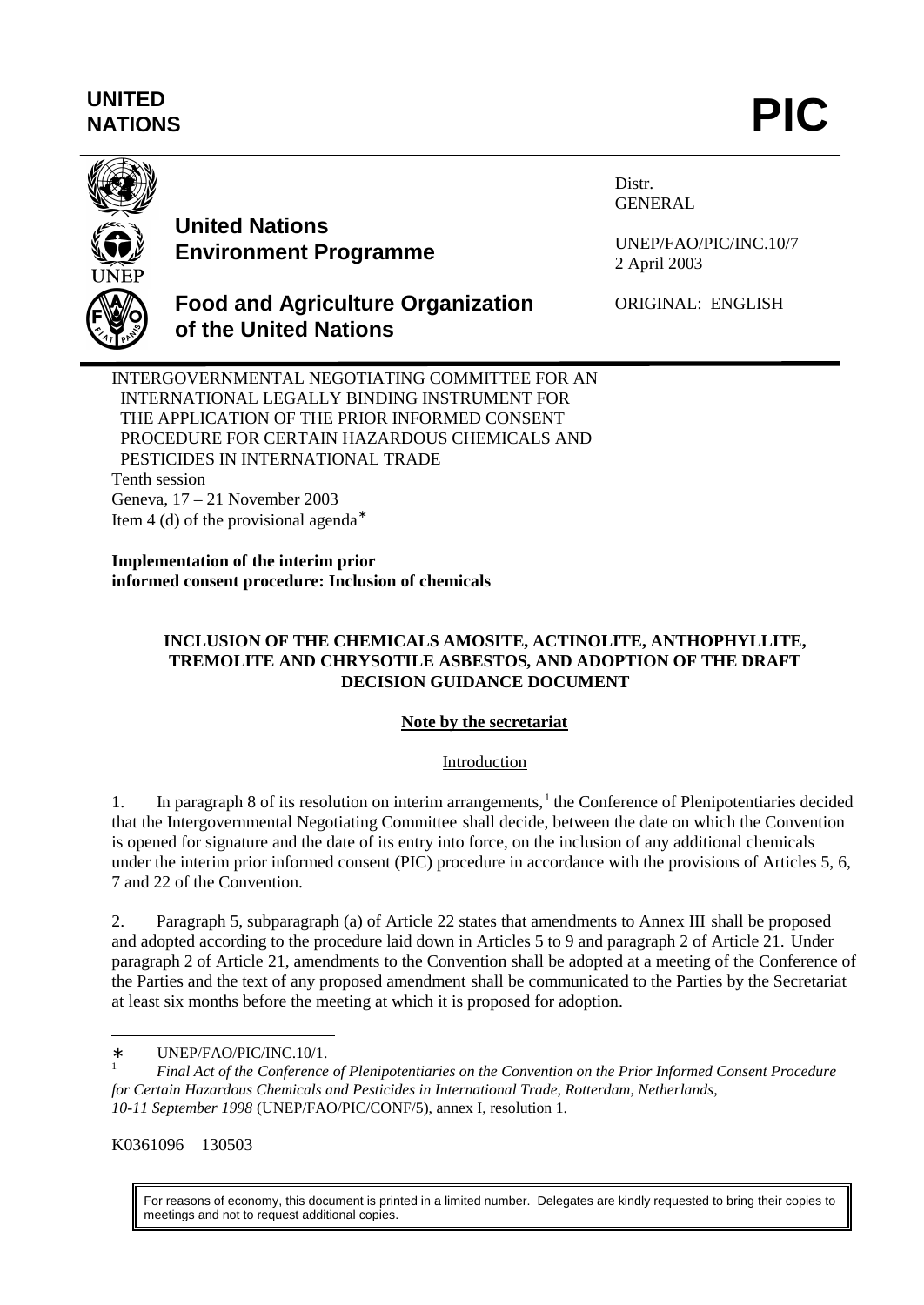3. At its third session, the Interim Chemical Review Committee reviewed three notifications of final regulatory action from three PIC regions to ban or severely restrict the chemicals amosite, actinolite, anthophyllite and tremolite (amphibole forms of asbestos), and two notifications of final regulatory action from two PIC regions to ban or severely restrict the chemical chrysotile (serpentine form of asbestos) and, taking into account the criteria set forth in Annex II of the Convention, concluded that the requirements of that Annex had been met. Accordingly, the Interim Chemical Review Committee recommended to the Intergovernmental Negotiating Committee at its ninth session that asbestos ( amosite, actinolite, anthophyllite, tremolite and chrysotile forms) should become subject to the interim PIC procedure,<sup>2</sup> noting that the Interim Chemical Review Committee would develop a draft decision guidance document and forward it to the Intergovernmental Negotiating Committee in accordance with Article 7 of the Convention. It was noted that crocidolite (an amphibole form of asbestos) was already included in the interim prior informed consent procedure.

4. At its fourth session, the Interim Chemical Review Committee finalized the draft decision guidance document and decided to forward it and the recommendation for inclusion of amosite, actinolite, anthophyllite, tremolite and chrysotile forms of asbestos in the interim Prior Informed Consent Procedure to the Intergovernmental Negotiating Committee. The text of that recommendation, a summary of the deliberations of the Committee including a rationale for the inclusion of amosite, actinolite, anthophyllite, tremolite and chrysotile forms of asbestos based on the criteria listed in Annex II of the Convention, and a tabular summary of comments received and how they had been addressed, are attached as annex I to the present note.<sup>3</sup> The draft decision guidance document is reproduced as annex  $II<sup>4</sup>$  to the present note. Following the fourth session of the Interim Chemical Review Committee, the Secretariat, mindful of the complexity of the draft decision guidance document, made some additional editorial and formatting changes to enhance the readability of the document.

5. In accordance with decision INC-7/6, which sets out the process for drafting decision guidance documents, and in line with the time frame specified in paragraph 2 of Article 21, the secretariat circulated the present document to all Parties and observers on 14 May 2003.

# Suggested action by the Committee

6. The Committee may wish to decide to make the amosite, actinolite, anthophyllite, tremolite and chrysotile forms of asbestos subject to the interim prior informed consent procedure as defined in paragraph 2 of the resolution on interim arrangements, and to approve the draft decision guidance document.

<sup>&</sup>lt;sup>2</sup> See UNEP/FAO/PIC/ICRC.3/19 (UNEP/FAO/PIC/INC.9/6, annex), para.70 and annex III.

<sup>3</sup> In part, annex I to the present note reproduces annex V of the report of the Interim Chemical Review Committee on its fourth session (UNEP/FAO/PIC/ICRC.4/18).

Version of December 2002 circulated in annex to document UNEP/FAO/PIC/ICRC.4/11.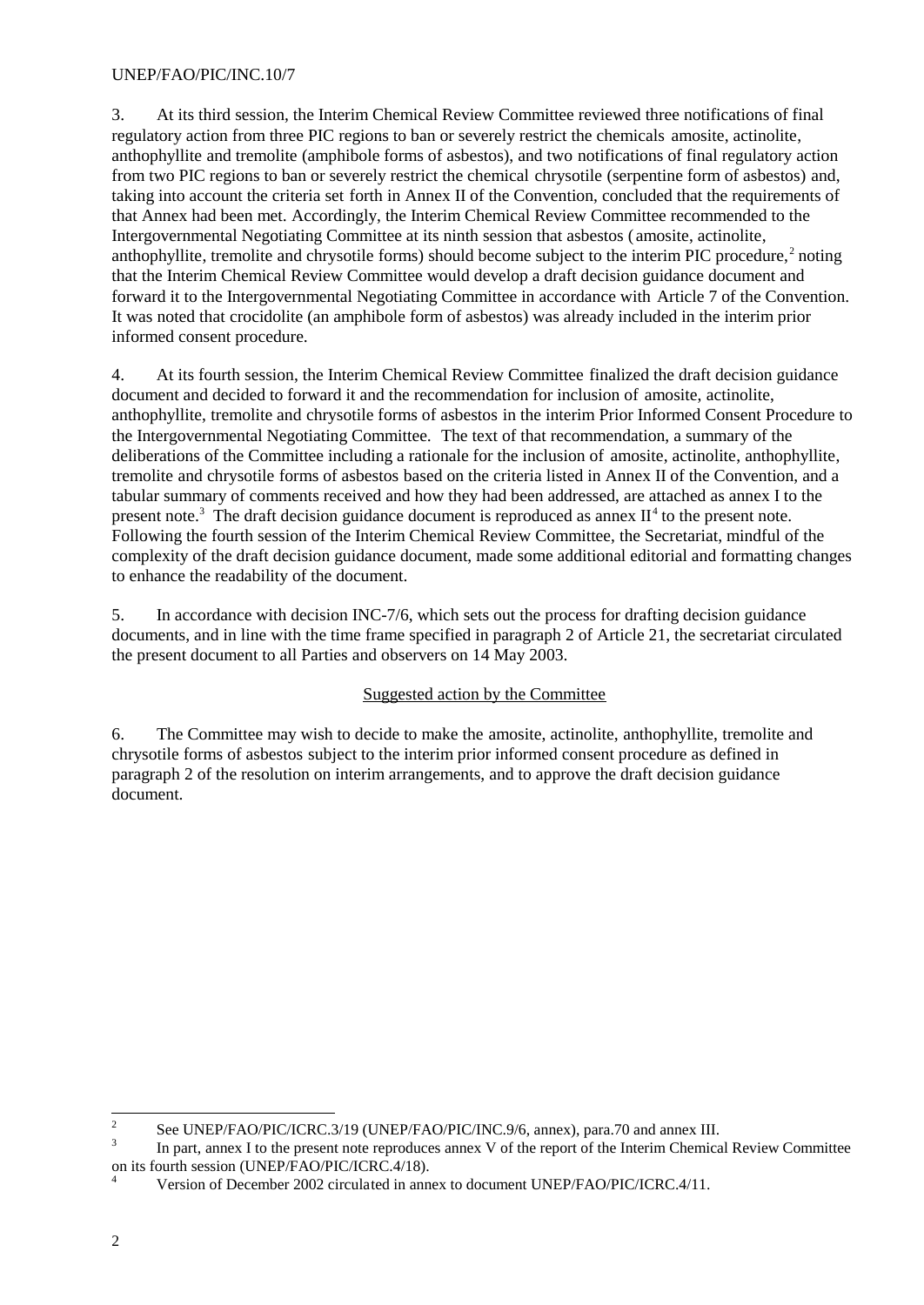#### Annex I

#### Asbestos

#### The Interim Chemical Review Committee,

Noting that at its third session it had reviewed the notifications of final regulatory actions by Australia, the European Community and Chile on asbestos and, taking into account the requirements set forth in Annex II of the Rotterdam Convention on the Prior Informed Consent Procedure for Certain Hazardous Chemicals and Pesticides in International Trade, and had come to the conclusion that the requirements of that Annex had been met,

Recalling that, in line with paragraph 6 of Article 5 of the Convention, at its third session it had accordingly decided to recommend to the Intergovernmental Negotiating Committee that five additional forms of asbestos (actinolite, anthophyllite, amosite, tremolite and chrysotile) should become subject to the interim prior informed consent procedure and noting (Annex III of its report of its third session UNEP/FAO/PIC/ICRC.3/19) that it was to develop a draft decision guidance document and forward it to the Intergovernmental Negotiating Committee in accordance with Article 7 of the Convention,

Recalling also that, in accordance with the operational procedures for the Interim Chemical Review Committee, set forth in decision INC-7/6 of the Intergovernmental Negotiating Committee on the process for drafting decision guidance documents, it had established a task group to draft a decision guidance document on asbestos and that that task group, upon fulfilling the requirements of the operational procedures and in accordance with paragraph 1 of Article 7 of the Convention, had developed a draft decision guidance document on asbestos (UNEP/FAO/PIC/ICRC.4/11) and had submitted it to the Committee at its fourth session for further action

Noting that the draft decision guidance document was based on the information specified in Annex I of the Convention, as required by paragraph 1 of Article 7 of the Convention,

Recalling that in accordance with step 7 of the process for drafting decision guidance documents, final documentation forwarded by the Secretariat to all Parties and observers in advance of Intergovernmental Negotiating Committee sessions must include a draft decision guidance document, a recommendation by the Interim Chemical Review Committee for inclusion in the prior informed consent procedure, a summary of the deliberations of the Interim Chemical Review Committee including a rationale for inclusion based on the criteria listed in Annex II to the Convention, and a tabular summary of comments received by the Secretariat and how they had been addressed,

Adopts the following recommendation to the Intergovernmental Negotiating Committee:

Recommendation ICRC-4/1: Inclusion of five forms of asbestos in the interim prior informed consent procedure

The Interim Chemical Review Committee

Recommends, in line with paragraph 6 of Article 5 of the Convention, that the Intergovernmental Negotiating Committee should make the following subject to the interim prior informed consent procedure:

| Chemical      | Relevant CAS Number(s) | Category   |
|---------------|------------------------|------------|
| Actinolite    | 77536-66-4             | Industrial |
| Anthophyllite | $77536 - 67 - 5$       | Industrial |
| Amosite       | $12172 - 73 - 5$       | Industrial |
| Tremolite     | 77536-68-6             | Industrial |
| Chrysotile    | 12001-29-5/132207-32-0 | Industrial |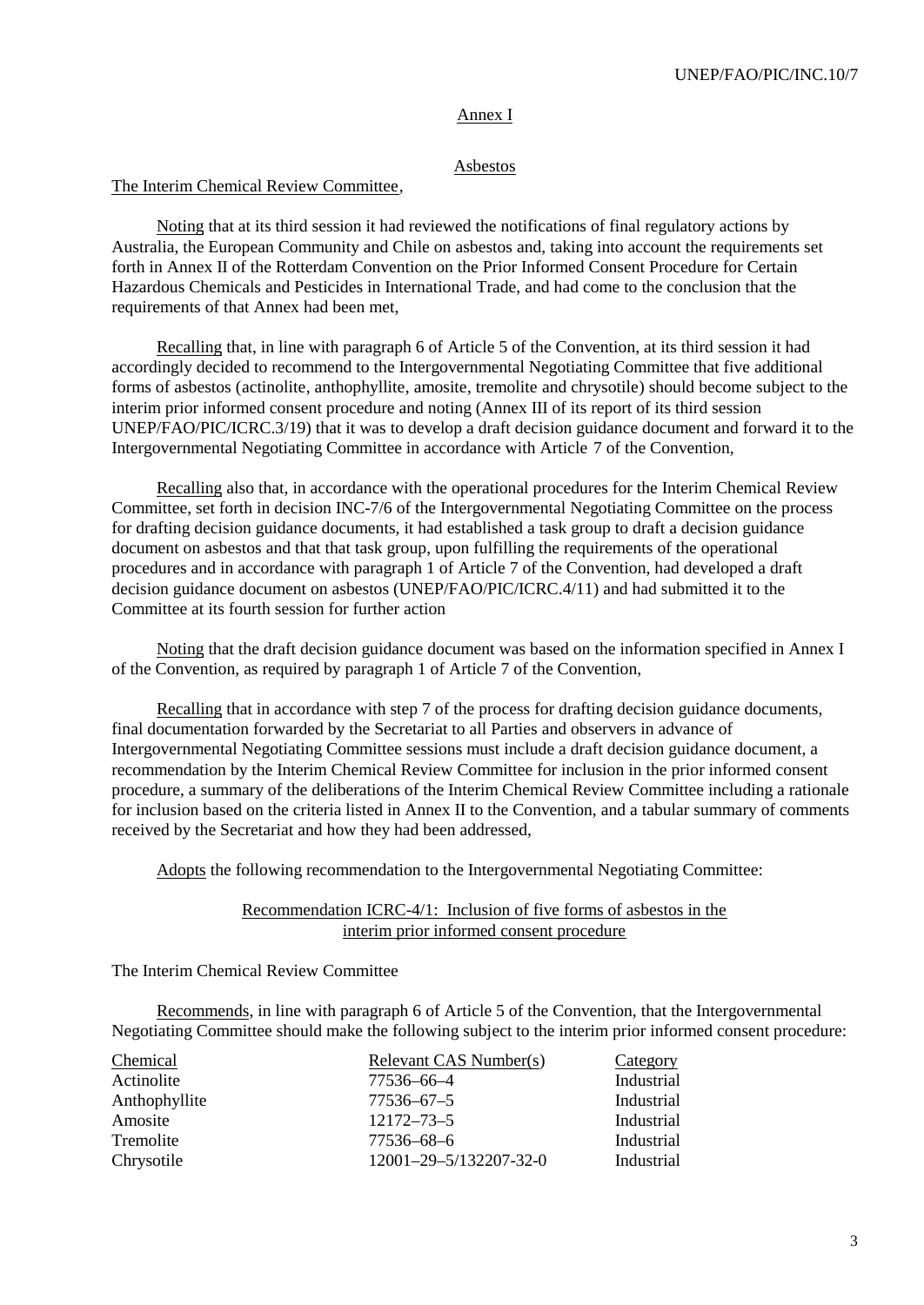Notes that the draft decision guidance document also covers crocidolite and will replace the existing decision guidance document for that chemical, when adopted by the Committee;

Forwards, in line with paragraph 2 of Article 7 of the Convention, this recommendation, together with the draft decision guidance document on asbestos, to the Intergovernmental Negotiating Committee for a decision on the inclusion of asbestos in the interim prior informed consent procedure and adoption of the draft decision guidance document.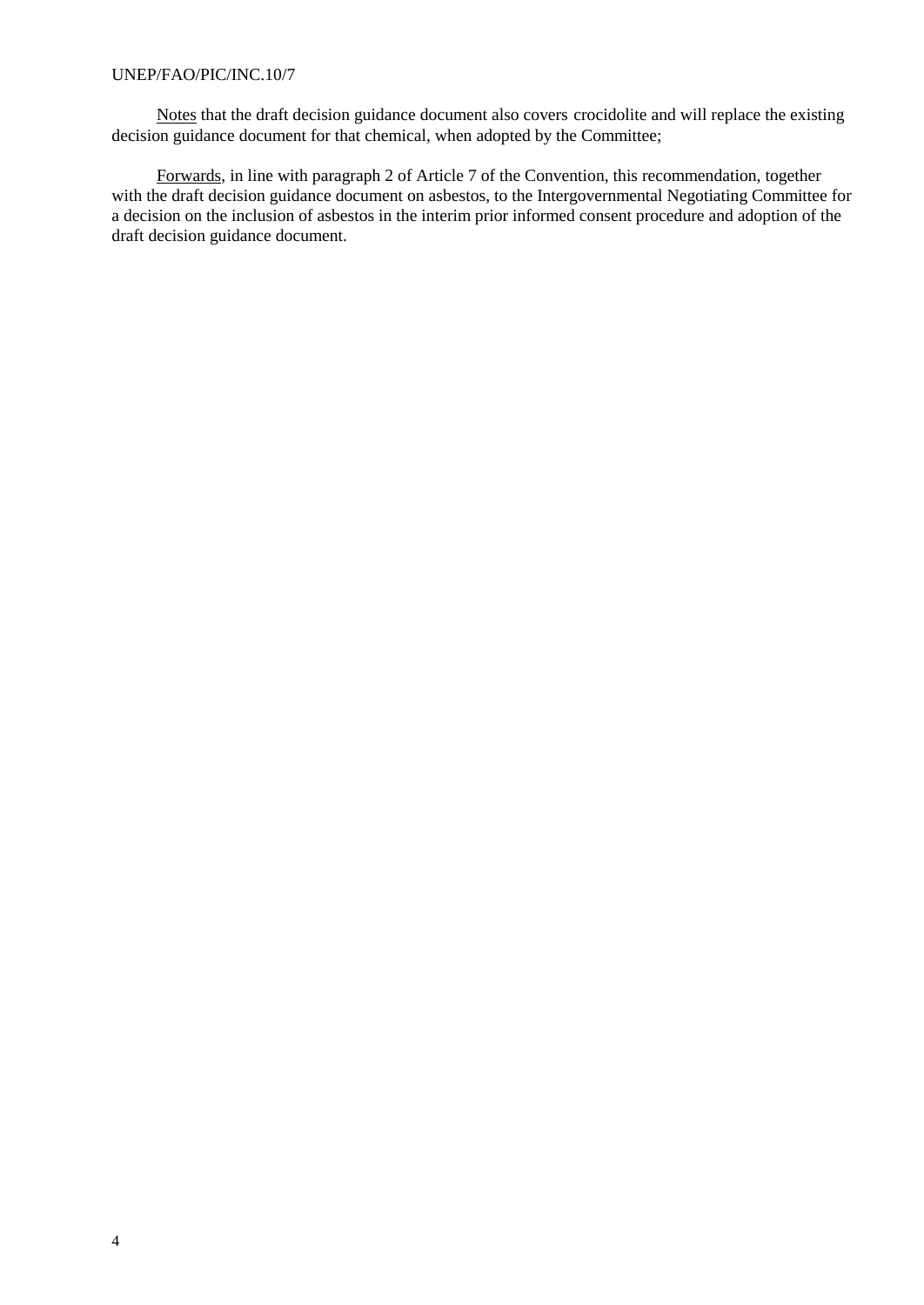### Appendix I

### Rationale for the recommendation that asbestos (amphibole forms and chrysotile) should become subject to the interim prior informed consent procedure

In reviewing the notifications of final regulatory actions from the European Community, Chile and Australia that cover amphibole forms of asbestos (crocidolite, amosite, actinolite, anthophyllite, tremolite), and the notifications from the European Community and Chile that also cover chrysotile, and considering the supporting documentation and supplementary information provided at the meeting by the notifying Parties, the Interim Chemical Review Committee was able to confirm that the regulatory actions had been taken in order to protect human health. The European Community action was based on a risk evaluation made by an independent scientific committee. Its conclusions were that all forms of asbestos were carcinogenic to humans and that there was no threshold of exposure below which asbestos did not pose carcinogenic risks. The Chilean regulatory action was taken on the basis of a review of the health effects of asbestos, the evaluation of occupational exposure and the fact that there were no thresholds for the carcinogenic effect of asbestos. The basis of the Australian regulatory actions was human health risk assessments, taken at national and state level that focused on the carcinogenicity of inhaled asbestos and conditions of exposure in that country.

The Committee established that the final regulatory actions had been taken on the basis of risk evaluations and that those evaluations had been based on a review of scientific data. The available documentation demonstrated that the data had been generated in accordance with scientifically recognized methods, that the data reviews had been performed and documented in accordance with generally recognized scientific principles and procedures, and that the final regulatory actions had been based on chemical-specific risk evaluations taking into account the conditions prevailing within the European Community, Chile and Australia respectively.

The Committee established that the final regulatory actions provided a sufficiently broad basis to merit including amphibole forms of asbestos and chrysotile in the interim PIC procedure, and that those actions had led to a significant decrease in the quantities and uses of asbestos and the risks for human health in each notifying Party. The Committee also took into account that the considerations underlying the final regulatory actions were not of limited applicability but of broader relevance and that on the basis of information from Chile and Australia, and other relevant information provided by members at the meeting, there was ongoing international trade in asbestos.

The Committee noted that intentional misuse was not relevant to this chemical and that one of the forms of asbestos, crocidolite, was already listed in Annex III to the Convention.

The Committee concluded that the notifications of final regulatory actions by the European Community, Chile and Australia in respect of amphibole forms of asbestos met the criteria set out in Annex II to the Convention and that the notifications of final regulatory action from the European Community and Chile in respect of chrysotile also met those criteria.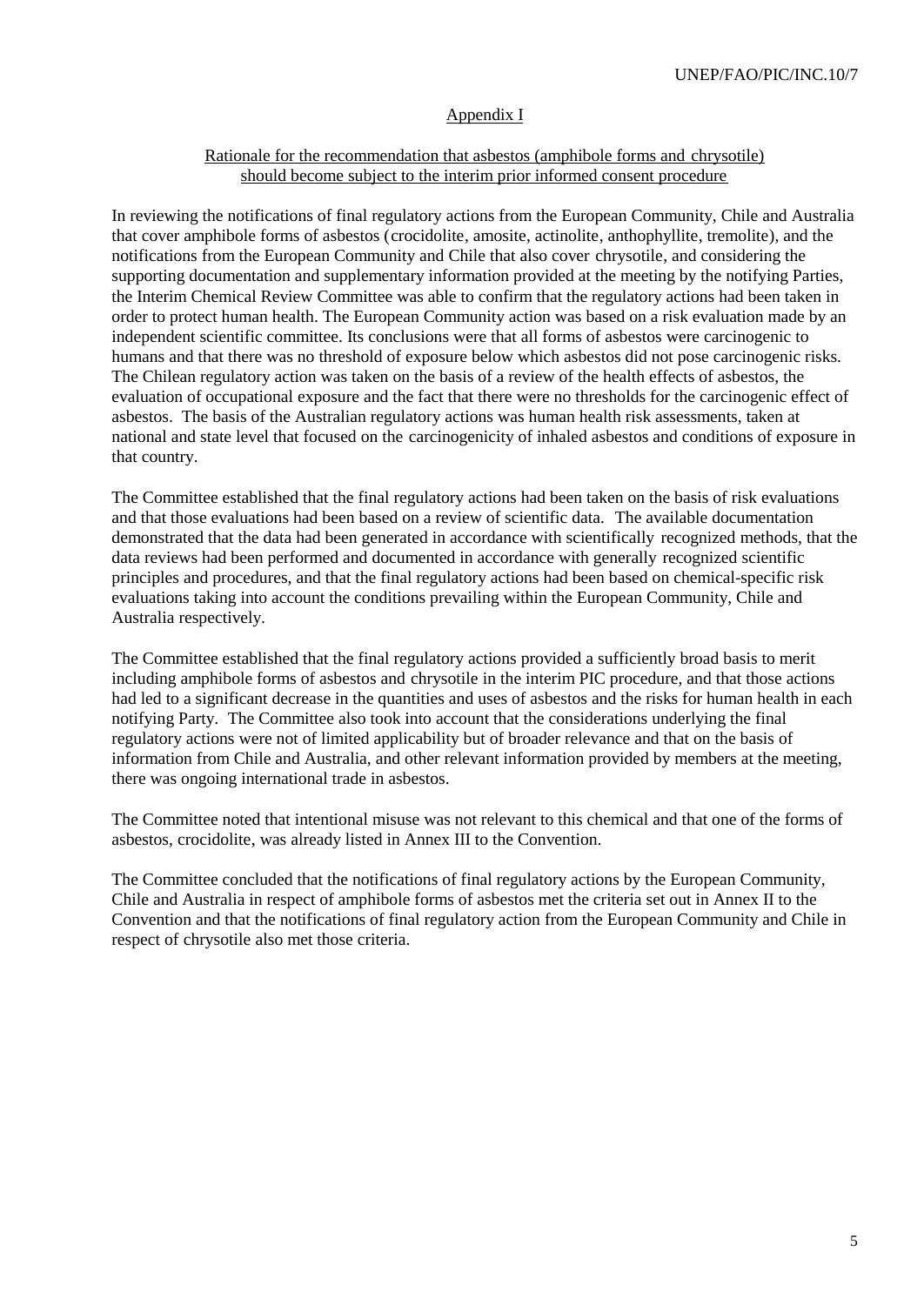# Appendix II

# Task Group on asbestos

# Second-round comments on the draft internal working document for asbestos

| Country | <b>Comment</b>                                                                                                 | <b>Response</b>                                           |
|---------|----------------------------------------------------------------------------------------------------------------|-----------------------------------------------------------|
| Canada  | Overall comment on the DGD                                                                                     | Where possible the chapters have been tailored to         |
|         | In general, the various chapters are a lot cleaner whereby they cover only the type of asbestos they are       | refer to the specific form of asbestos. However           |
|         | supposed to. However, there are still statements that are applicable to all forms of asbestos.                 | because much of the information provided in               |
|         |                                                                                                                | notifications and referenced documents does not           |
|         |                                                                                                                | clearly distinguish each variant, in some sections it     |
|         |                                                                                                                | has been considered more appropriate to quote the         |
|         |                                                                                                                | information as provided.                                  |
| Canada  | Overall comment on the DGD                                                                                     | This is the model established by the Secretariat. The     |
|         | The document gives the few countries that have banned the substance a lot more voice than it does to           | general issue will be raised with the Secretariat, and if |
|         | countries that are following a controlled or safe use approach to the substance. For example the title page    | necessary, discussed at the next meeting of the ICRC      |
|         | of the DGD should read (top part) Operation of the interim Prior Informed Consent procedure for                | for general application to all DGDs                       |
|         | (certain hazardous chemicals and pesticides in international trade) instead of (for banned or severely         |                                                           |
|         | restricted chemicals in international trade). Chrysotile is not banned or severely restricted internationally. |                                                           |
| Canada  | Overall comment on the DGD                                                                                     | The ICRC has agreed that DGDs will summarize the          |
|         | Canada considers that some important information included in this document is outdated and/or                  | national actions, which are time- and information-        |
|         | incomplete. We understand that more information will be provided elsewhere, such as the website.               | specific. Appropriate linkages to new or alternative      |
|         | However, the DGD may still remain the main reference consulted by Parties in deciding how to manage            | information have been identified as a requirement -       |
|         | the substance. The DGD could potentially lead some countries to use alternatives that are also dangerous       | see Table 7 on the PIC website                            |
|         | products (if not as dangerous as certain forms of asbestos) to human health.                                   | http://www.pic.int/en/Table7.htm                          |
| Canada  | Crocidolite: Protective measures that have been applied concerning the chemical: Alternatives (p.3)            | The following text has been added to the italicized       |
|         | Canada is also of the opinion that, in light of the fibrous nature of substitutes, care should be taken to     | preamble for Alternatives, in each of the 3 chapters:     |
|         | limit exposure of workers to these particles.                                                                  | The hazards of the substitute materials and the           |
|         | This comment applies to same section in all chapters.                                                          | controls needed for safe use should also be               |
|         |                                                                                                                | evaluated."                                               |
| Canada  | Crocidolite: Hazards and risks to human health and/or the environment - Crocidolite $(p, 4)$                   | Changed as requested after consultation with USA.         |
|         | «NTP Asbestos is classified as "Known Human Carcinogen" (US. 2001)»                                            |                                                           |
|         | This statement could easily be amended to make it specific to crocidolite:                                     |                                                           |
|         | «NTP Crocidolite asbestos is classified as "Known Human Carcinogen" (US. 2001)»                                |                                                           |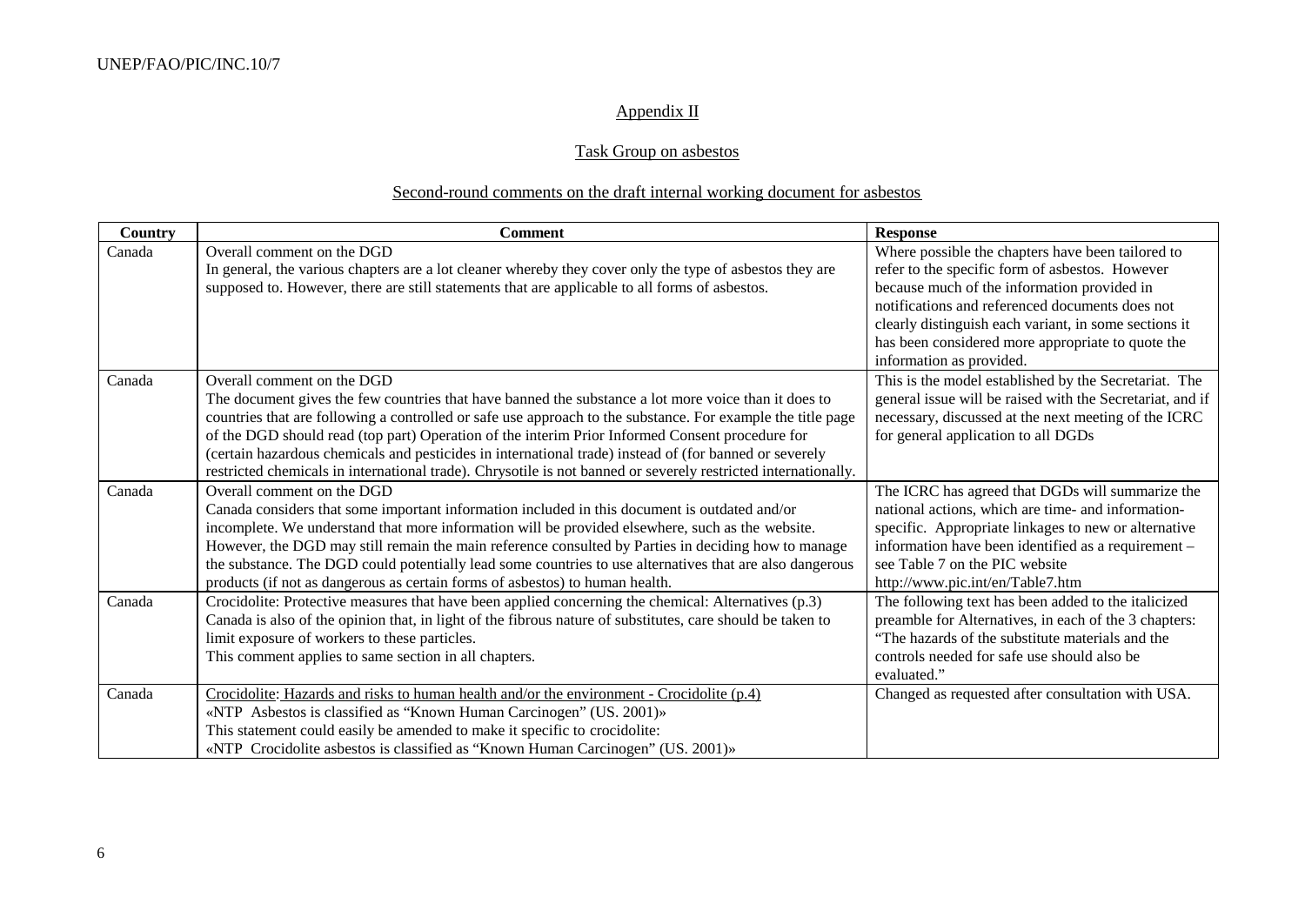| Country | <b>Comment</b>                                                                                                  | <b>Response</b>                                       |
|---------|-----------------------------------------------------------------------------------------------------------------|-------------------------------------------------------|
| Canada  | Crocidolite: Annex 1: 2. Toxicological properties : 2.5 Effects on humans: last paragraph $(p.8)$               | Text of first sentence covering IPCS 1986 review has  |
|         | «Many cohort studies on different populations have suggested that cancer at sites other than the lung,          | been changed as requested. Second sentence has        |
|         | pleura, and peritoneum has resulted from occupational exposure to asbestos. In contrast other studies           | been rearranged and an extra phrase from the IARC     |
|         | have shown no excess of cancer at other sites (IPCS, 1986). Gastrointestinal cancers occurred at an             | document added to improve clarity. Second sentence    |
|         | increased incidence in groups occupationally exposed to asbestos.»                                              | now reads: "IARC (1987) reports that gastrointestinal |
|         | The paragraph is confusing. Does IPCS report contradiction in the findings of studies, or does IPCS only        | cancers occurred at an increased incidence in groups  |
|         | report that some studies show no excess of cancer at other sites? If we understand the meaning correctly,       | occupationally exposed to asbestos, although not all  |
|         | we suggest rewording along those lines:                                                                         | studies are consistent in this respect."              |
|         | «In a review of studies, IPCS (1986) has found that some studies suggest that cancer at sites other than        |                                                       |
|         | the lung pleura, and peritoneum has resulted from occupational exposure to asbestos, while others have          | Similar changes have been made in the "other          |
|         | shown no excess of cancer at other sites. IARC (1987) reports that cancers occurred at an increased             | amphiboles" chapter.                                  |
|         | incidence in groups occupationally exposed to asbestos.»                                                        |                                                       |
|         | The comment applies to all chapters where this paragraph is found.                                              |                                                       |
| Canada  | Crocidolite: Annex 1: 3. Human exposure/Risk evaluation: 3.6 Public exposure (p.10)                             | This is a general conclusion of the 1986 IPCS report, |
|         | «In the general population, the risks of mesothelioma and lung cancer attributable to asbestos []»              | and is written as "asbestos".                         |
|         | This statement could easily be amended to make it specific to crocidolite:                                      |                                                       |
|         | «In the general population, the risks of mesothelioma and lung cancer attributable to crocidolite asbestos      |                                                       |
|         | $\left[ \ldots \right]$ »                                                                                       |                                                       |
| Canada  | Crocidolite: Annex 2: Country name: Chile: 4.1 Risk evaluation (p.12)                                           | Text from Chilean supporting documentation.           |
|         | «In Chile, this means in particular those workers who have been exposed to fibres from the manufacture          |                                                       |
|         | of construction materials.»                                                                                     |                                                       |
|         | This statement could easily be amended to make it specific to crocidolite:                                      |                                                       |
|         | «In Chile, this means in particular those workers who have been exposed to crocidolite fibres from the          |                                                       |
|         | manufacture of construction materials.»                                                                         |                                                       |
| Canada  | Crocidolite: Annex 2: Country name: European Community: 2. Succinct details of the final regulatory             | Amended as necessary.                                 |
|         | $\arctan(s)$ (p.14)                                                                                             |                                                       |
|         | «The placing on the market and use of chrysotile may be allowed by Member States for diaphragms for             |                                                       |
|         | existing electrolysis installations until they reach the end of their service life, or until suitable asbestos- |                                                       |
|         | free substitutes become available, whichever is the sooner. The derogation will be reviewed before              |                                                       |
|         | January 1 2008.»                                                                                                |                                                       |
|         | This paragraph is irrelevant to crocidolite and should only be found in the chrysotile chapter.                 |                                                       |
|         | The comment applies to all chapters where this paragraph is found.                                              |                                                       |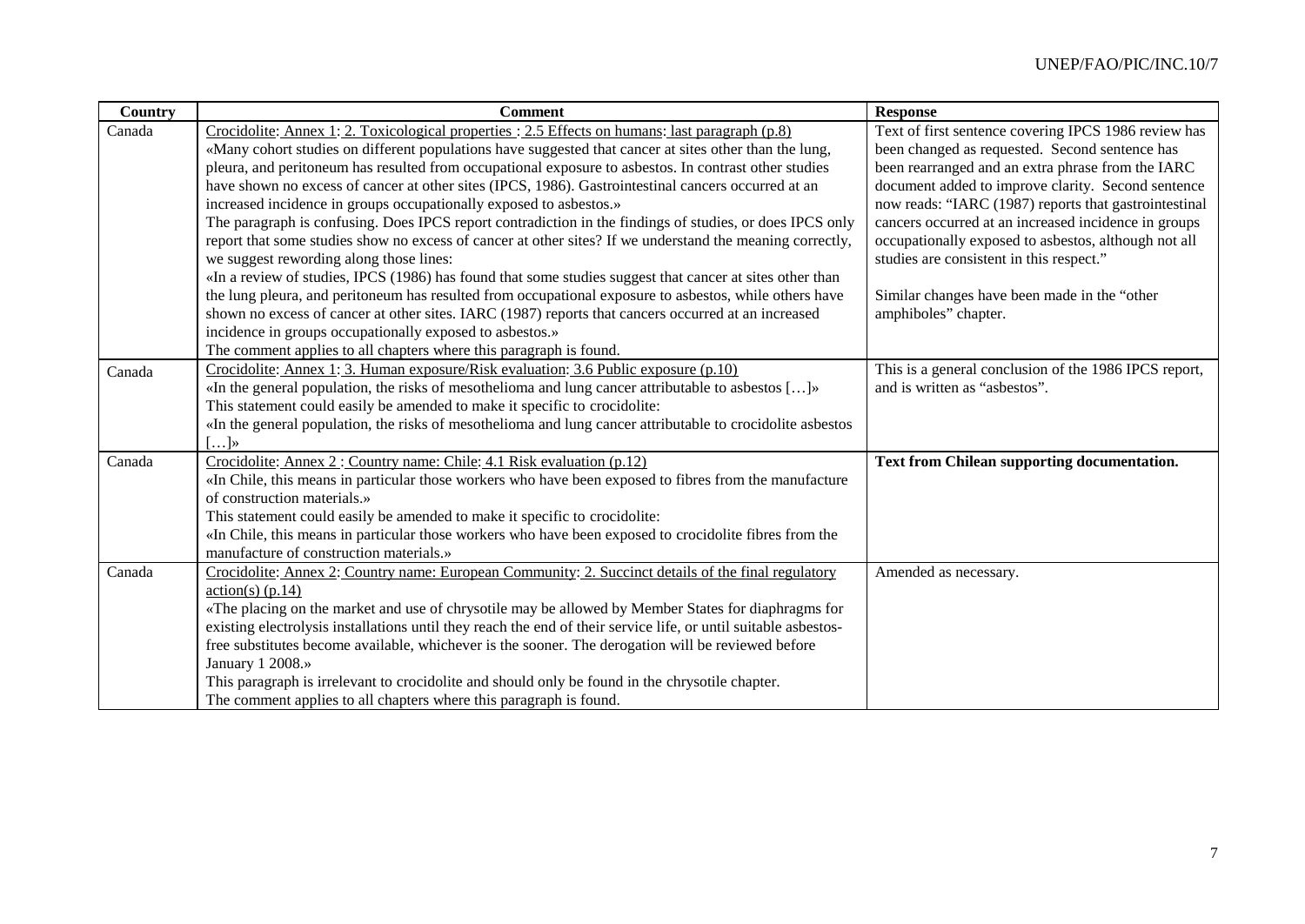| <b>Country</b> | <b>Comment</b>                                                                                            | <b>Response</b>                                        |
|----------------|-----------------------------------------------------------------------------------------------------------|--------------------------------------------------------|
| Canada         | Crocidolite: Annex 2: Country name: European Community: 4.2. Criteria used Relevance to other States      | The first sentence amended in all 3 chapters to read:  |
|                | and Region (p.14)                                                                                         | "There are general health problems" in order to        |
|                | «General health problem in all states where the substance is used in industrial plants and/or as building | improve clarity.                                       |
|                | material, especially in developing countries, where the use of asbestos is still growing. A ban would     | We note that this section of the notification form has |
|                | protect health of workers and of the general public»                                                      | been interpreted in different ways. However the        |
|                | There seems to be something missing in the first sentence. Further we question the relevance of this      | statement is consistent with the guidance in the PIC   |
|                | statement in this section. We understand the purpose of this section to be a description of how the       | document "Instructions for Submission of               |
|                | regulatory action in the notifying country affects other countries.                                       | Notification of Final Regulatory Action to Ban or      |
|                | The comment applies to all chapters where this paragraph is found.                                        | Severely Restrict a Chemical".                         |
| Canada         | Crocidolite: Annex 2: Country name: European Community: 5. Alternatives (p.14)                            | Linking text has been added in the "crocidolite" and   |
|                | « The risk assessment undertaken by the CSTEE on chrysotile asbestos and candidate substitutes            | "other amphibole" chapter, indicating that the         |
|                | concludes that, both for the induction []»                                                                | comparison is relevant for these variants of asbestos  |
|                | This paragraph relates to chrysotile, therefore it is not relevant to the crocidolite chapter.            | also.                                                  |
|                | The comment applies to all chapters where this paragraph is found.                                        |                                                        |
| Canada         | Other amphibole forms: Hazards and risks to human health and/or the environment - Other amphibole         | Changed as requested after consultation with USA.      |
|                | forms $(p.21)$                                                                                            |                                                        |
|                | «NTP Asbestos is classified as "Known Human Carcinogen" (US. 2001)»                                       |                                                        |
|                | This statement could easily be amended to make it specific to amphibole asbestos:                         |                                                        |
|                | «NTP Amphibole asbestos is classified as "Known Human Carcinogen" (US. 2001)»                             |                                                        |
| Canada         | Other amphibole forms: Annex 1: 2.5 Effects on humans: 2 <sup>nd</sup> paragraph (p.25)                   | Amended, sentence now reads: "Asbestosis was the       |
|                | «Asbestosis was the first asbestos-related lung disease to be anthophyllite.»                             | first asbestos-related lung disease to be recognized." |
|                | Something is missing in the sentence.                                                                     |                                                        |
| Canada         | Other amphibole forms: Annex 1: 3.6. Public exposure (p.25)                                               | This is a general conclusion of the 1986 IPCS report   |
|                | «In the general population, the risk of mesothelioma and lung cancer attributable to asbestos cannot be   | and is written as "asbestos".                          |
|                | quantified reliably and are probably undetectably low.»                                                   |                                                        |
|                | This statement could easily be amended to make it specific to amphibole asbestos:                         |                                                        |
|                | «In the general population, the risk of mesothelioma and lung cancer attributable to amphibole asbestos   |                                                        |
|                | cannot be quantified reliably and are probably undetectably low.»                                         |                                                        |
| Canada         | Other amphibole forms: Annex 2: Country name: Australia: 3. Reasons for action (p.28)                     | This and previous section amended, in both             |
|                | «Carcinogenic when inhaled. Should minimize exposure of people to risk of inhalation of asbestos.»        | "crocidolite" and "other amphibole" chapters.          |
|                | This statement could easily be amended to make it specific to amphibole asbestos:                         | Although original text is taken directly from          |
|                | «Carcinogenic when inhaled. Should minimize exposure of people to risk of inhalation of amphibole         | Australian notification, it would be more accurate to  |
|                | asbestos.»                                                                                                | use the term "amphibole asbestos" as this is the scope |
|                |                                                                                                           | of Australia's notification                            |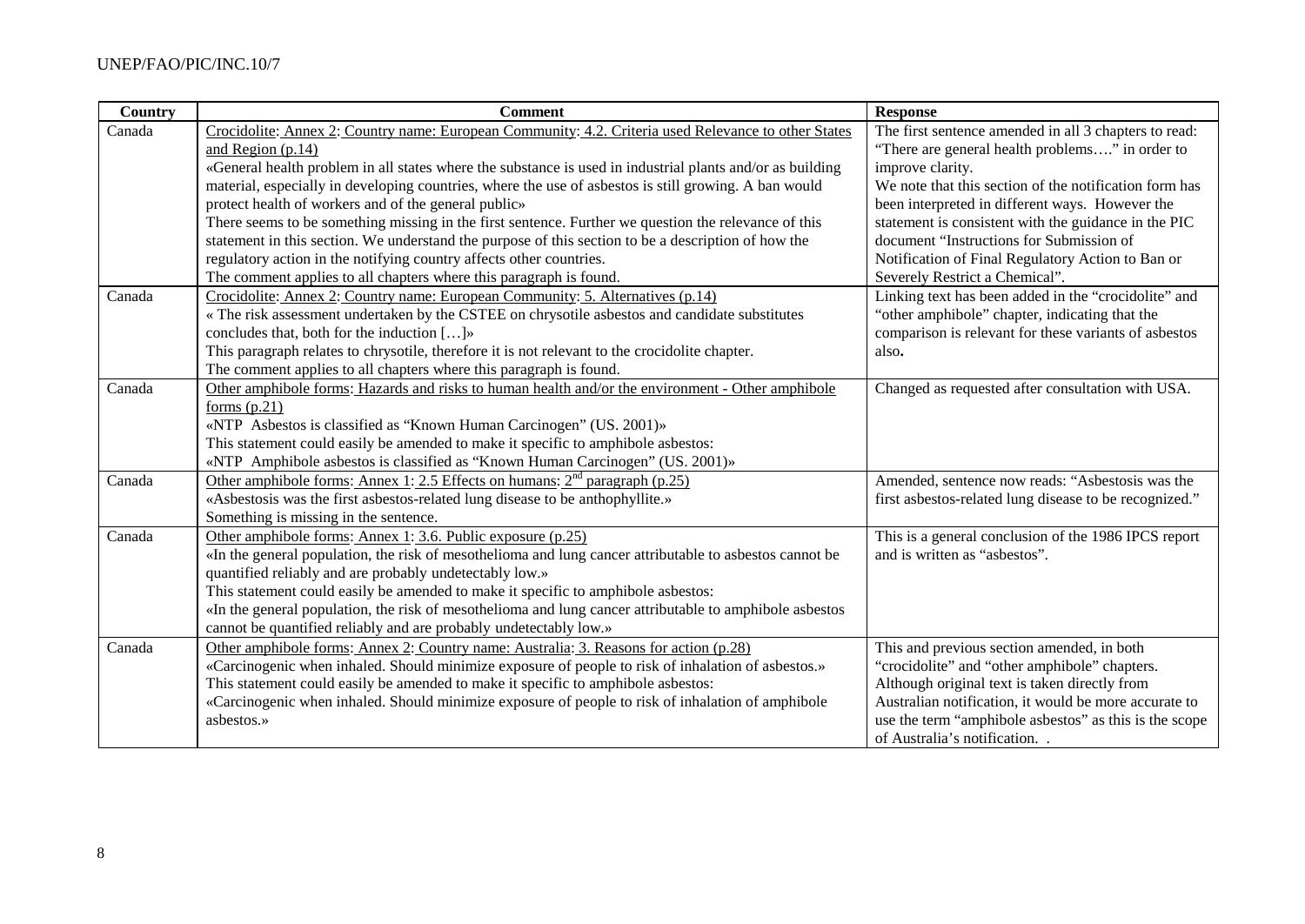| <b>Country</b> | <b>Comment</b>                                                                                                 | <b>Response</b>                                       |
|----------------|----------------------------------------------------------------------------------------------------------------|-------------------------------------------------------|
| Canada         | Other amphibole forms Annex 2 Country name: Chile 4.1. Risk evaluation (p.29)                                  | <b>Text from Chilean supporting documentation</b>     |
|                | «In Chile, this means in particular those workers who have been exposed to fibres from the manufacture         |                                                       |
|                | of construction materials.»                                                                                    |                                                       |
|                | This statement could easily be amended to make it specific to amphibole asbestos:                              |                                                       |
|                | «In Chile, this means in particular those workers who have been exposed to amphibole fibres from the           |                                                       |
|                | manufacture of construction materials.»                                                                        |                                                       |
| Canada         | Chrysotile Hazards and risks to human health and/or the environment - Chrysotile (p.38)                        | Changed as requested, after consultation with USA.    |
|                | «NTP Asbestos is classified as "Known Human Carcinogen" (US. 2001)»                                            |                                                       |
|                | This statement could easily be amended to make it specific to chrysotile:                                      |                                                       |
|                | «NTP chrysotile is classified as "Known Human Carcinogen" (US. 2001)»                                          |                                                       |
| Canada         | Chrysotile 2. Toxicological properties 2.1 General (p.40)                                                      | Similar text reinstated                               |
|                | Compared to the previous version of the DGD, text has been deleted from this section. We believe that          |                                                       |
|                | an important statement has been lost, whereby chrysotile may cause cancer with a dose-response                 |                                                       |
|                | relationship.                                                                                                  |                                                       |
| Canada         | Chrysotile 2. Toxicological properties 2.2 Deposition and clearance (p.40)                                     | Text added from IPCS, 1998 to cover this topic.       |
|                | Chrysotile fibres are cleared from the lungs quickly.                                                          |                                                       |
| Canada         | Chrysotile 2. Toxicological properties 2.5 Effects on humans 2.5.1 Asbestosis 1 <sup>st</sup> paragraph (p.42) | Duplication removed.                                  |
|                | «Studies of workers exposed to chrysotile in different sectors have broadly demonstrated exposure-             |                                                       |
|                | response or exposure-effect relationships for chrysotile-induced asbestosis, in so far as increasing levels    |                                                       |
|                | of exposure have produced increases in the incidence and severity of the disease (IPCS, 1998).»                |                                                       |
|                | The exact same statement is found in the next paragraph.                                                       |                                                       |
| Canada         | Chrysotile 2. Toxicological properties 2.5 Effects on humans 2.5.2 Lung cancer (p.42)                          | Text added from summary section of IPCS 1998 p8       |
|                | Most of these case reports are mixed exposures: chrysotile and amphibole. Should report studies with           |                                                       |
|                | chrysotile exposure only.                                                                                      |                                                       |
| Canada         | Chrysotile 2. Toxicological properties 2.5 Effects on humans 2.5.3 Mesothelioma (p.42)                         | Replaced second paragraph of 2.5.3 in chrysotile      |
|                | There is only circumstantial evidence. Should only report factual evidence. Canada would be pleased to         | chapter with "Available information suggests that the |
|                | submit studies with factual information on chrysotile. These studies demonstrate that there is only little     | capacity to cause mesothelioma is substantially less  |
|                | incidence of mesothelioma associated with chrysotile.                                                          | for chrysotile than for amphiboles (especially        |
|                |                                                                                                                | crocidolite) (IPCS, 1986).                            |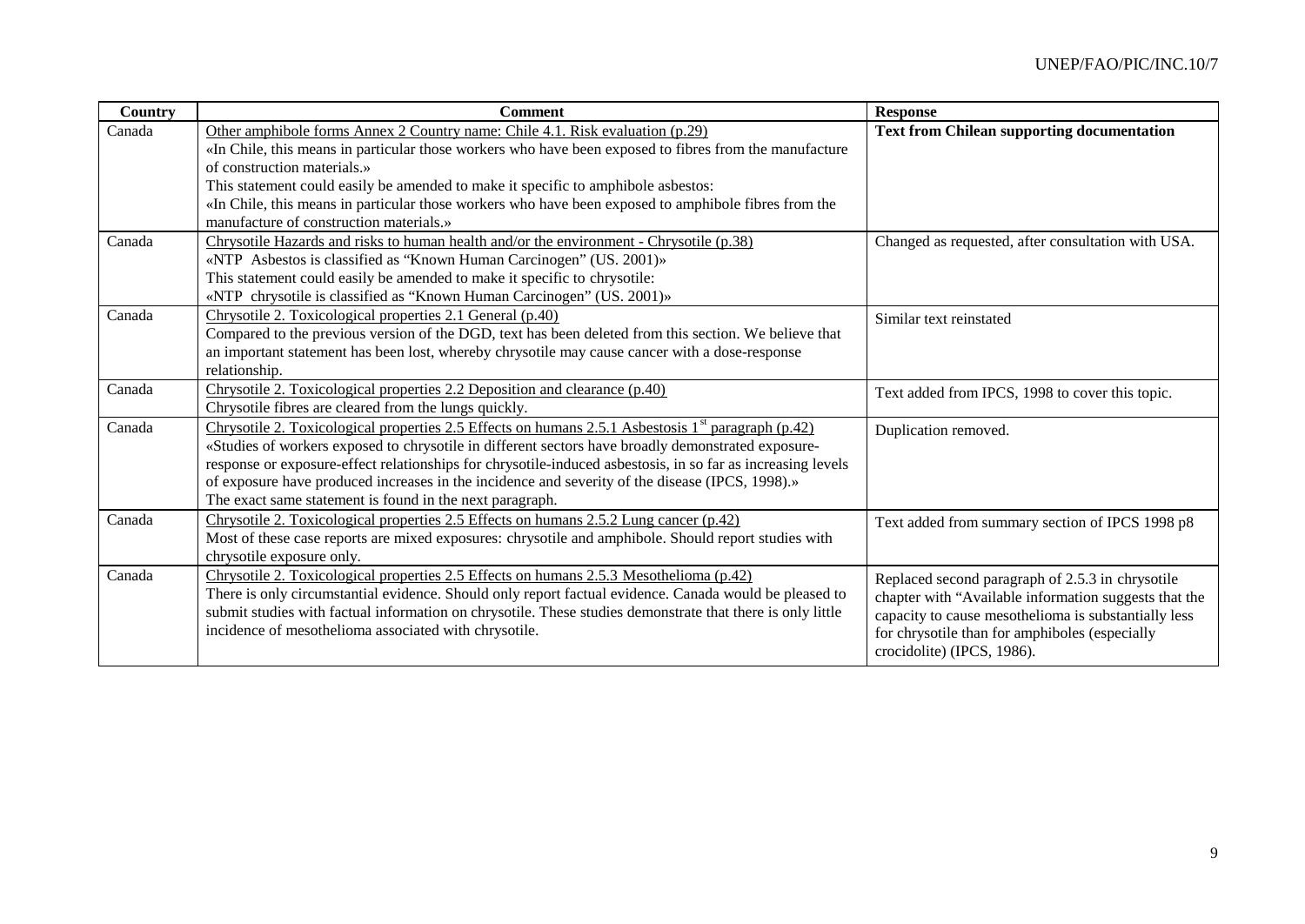| Country                                    | <b>Comment</b>                                                                                                                                                                                                                                                                                                                                                                                                                                                                                                                                                                                                                                                                                                             | <b>Response</b>                                                                                                                                                                                                                                                                                                              |
|--------------------------------------------|----------------------------------------------------------------------------------------------------------------------------------------------------------------------------------------------------------------------------------------------------------------------------------------------------------------------------------------------------------------------------------------------------------------------------------------------------------------------------------------------------------------------------------------------------------------------------------------------------------------------------------------------------------------------------------------------------------------------------|------------------------------------------------------------------------------------------------------------------------------------------------------------------------------------------------------------------------------------------------------------------------------------------------------------------------------|
| Canada                                     | Chrysotile Annex 1 3.4. Occupational exposure (p.44)<br>«The IPCS 1998 evaluation of chrysotile concludes that: []»<br>One of the conclusions is missing:<br>«Control measures, including engineering controls and work practices, should be used in circumstances<br>where occupational exposure to chrysotile can occur. Data from industries where control technologies<br>have been applied have demonstrated the feasibility of controlling exposure to levels generally below 0.5<br>fibres/ml. Personal protective equipment can further reduce individual exposure where engineering<br>controls and work practices prove insufficient.»<br>Further we do agree that materials should be used instead of minerals. | Two extra paragraphs now included. Introductory<br>text changed to indicate that the section now covers<br>conclusions and recommendations of IPCS 1998<br>evaluation, rather than conclusions alone as in<br>previous version.<br>Alternate text material/minerals placed in square<br>brackets pending checking with IPCS. |
| Canada                                     | Chrysotile Annex 1 3.5. Para-occupational exposure (p.44)<br>High-speed tools are not the recommended tools to use.                                                                                                                                                                                                                                                                                                                                                                                                                                                                                                                                                                                                        | Noted                                                                                                                                                                                                                                                                                                                        |
| Secretariat                                | It is not obvious that the document comprises, what are essentially three separate DGDs, suggest that a<br>table of contents be inserted in the front end so that readers might more easily find the chemicals of<br>interest                                                                                                                                                                                                                                                                                                                                                                                                                                                                                              | Table of contents included                                                                                                                                                                                                                                                                                                   |
| Secretariat                                | For each of the three chapters - the range of the uses subject to the regulatory actions is not immediately<br>clear, this could cause confusion for the reader, so if possible suggest that a sentence or two be added to<br>more clearly define the scope of the uses that are no longer allowed for each of the different types of<br>asbestos                                                                                                                                                                                                                                                                                                                                                                          | FOR DISCUSSION AT ICRC                                                                                                                                                                                                                                                                                                       |
| Secretariat                                | HS Codes: to consider the inclusion of HS code numbers for the various products made of or containing<br>asbestos that are covered by the DGD. While all forms of asbestos have the same HS code (2524.00),<br>there are a number of codes for products made of or containing asbestos, all in Chapter 68, - but also<br>here there is no distinction between the various types of asbestos.                                                                                                                                                                                                                                                                                                                               | FOR DISCUSSION AT ICRC<br>Possible text to be cleared by WCO.<br>"Material and articles containing asbestos may also<br>be found in Ch 68. Subsection 6812 covers certain<br>items that contain asbestos; subsections 6811 and<br>6813 cover certain items that may or may not contain<br>asbestos."                         |
| <b>Additional changes agreed at ICRC 4</b> |                                                                                                                                                                                                                                                                                                                                                                                                                                                                                                                                                                                                                                                                                                                            |                                                                                                                                                                                                                                                                                                                              |
| Switzerland                                | The heading 'chapter' is used on page one, but the sections are not referred to as chapters within the<br>document.                                                                                                                                                                                                                                                                                                                                                                                                                                                                                                                                                                                                        | Delete 'chapter' column from page one.                                                                                                                                                                                                                                                                                       |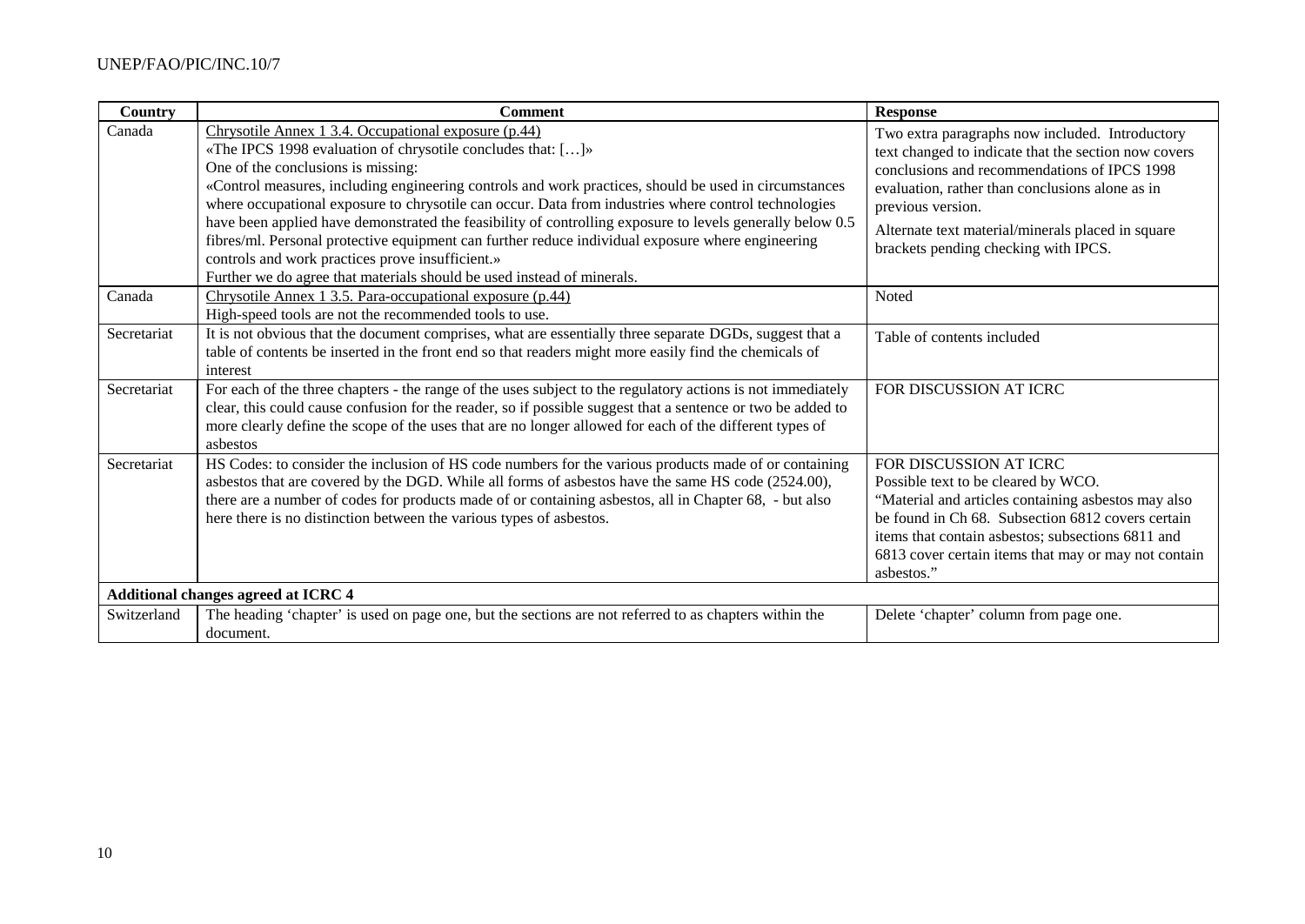| Country   | <b>Comment</b>                                                                                                                                                                            | <b>Response</b>                                                                                                                                                                                                                                                                                                         |
|-----------|-------------------------------------------------------------------------------------------------------------------------------------------------------------------------------------------|-------------------------------------------------------------------------------------------------------------------------------------------------------------------------------------------------------------------------------------------------------------------------------------------------------------------------|
| Australia | ICRC3 agreed to include a reference in the DGD to International Labour (ILO) Convention 162 for the<br>information of States that chose not to ban asbestos and asbestos products totally | The following text is included in each of the three<br>chapters (Crocidolite, Other amphibole forms and<br>Chrysotile), under Protective measures that have been<br>applied concerning the chemical / Other measures to<br>reduce exposure:                                                                             |
|           |                                                                                                                                                                                           | Further guidance is provided in the International<br>Labour Organisation (ILO) Convention No. 162<br>"Safety in the Use of Asbestos"<br>(http://www.ilo.org/ilolex/cgi-lex/convde.pl?C162)<br>which applies to all activities involving exposure of<br>workers to asbestos in the course of work                        |
|           |                                                                                                                                                                                           | The ILO recommendation 172<br>(http://www.ilo.org/ilolex/cgi-lex/convde.pl?R172),<br>contains recommendations on safety in the use of<br>asbestos, including details on protective and<br>preventative measures, surveillance of the working<br>environment and workers' health, information and<br>education measures. |
|           |                                                                                                                                                                                           | ILO will also be added to the list of abbreviations.                                                                                                                                                                                                                                                                    |
| Canada    | The International Standards Organisation has produced a document on safe working practices for the use<br>of asbestos                                                                     | A reference to the ISO document, "Asbestos<br>reinforced cement products - Guidelines for on-site<br>work practices" is included, under Protective<br>measures that have been applied concerning the<br>chemical / Other measures to reduce exposure                                                                    |
| Canada    | Wording of disclaimer on alternatives is not the same in each section                                                                                                                     | Harmonized. The sentence "The hazards of the<br>substitute materials and the controls needed for safe<br>use should also be evaluated" was inserted for the<br>other amphibole forms and chrysotile sections.                                                                                                           |
| Canada    | General reference to alternatives found in IPCS EHC 151 "Selected Synthetic Organic Fibres                                                                                                | Added to the end of the 'alternatives' section for each<br>form of asbestos.                                                                                                                                                                                                                                            |
| Canada    | The section on socio-economic effects for the European Community included in each section is only<br>relevant to the chrysotile section.                                                  | Deleted from crocidolite and other amphibole forms<br>sections.                                                                                                                                                                                                                                                         |
| Canada    | Information needed on IMDG codes for other amphibole forms and chrysotile                                                                                                                 | Information added.                                                                                                                                                                                                                                                                                                      |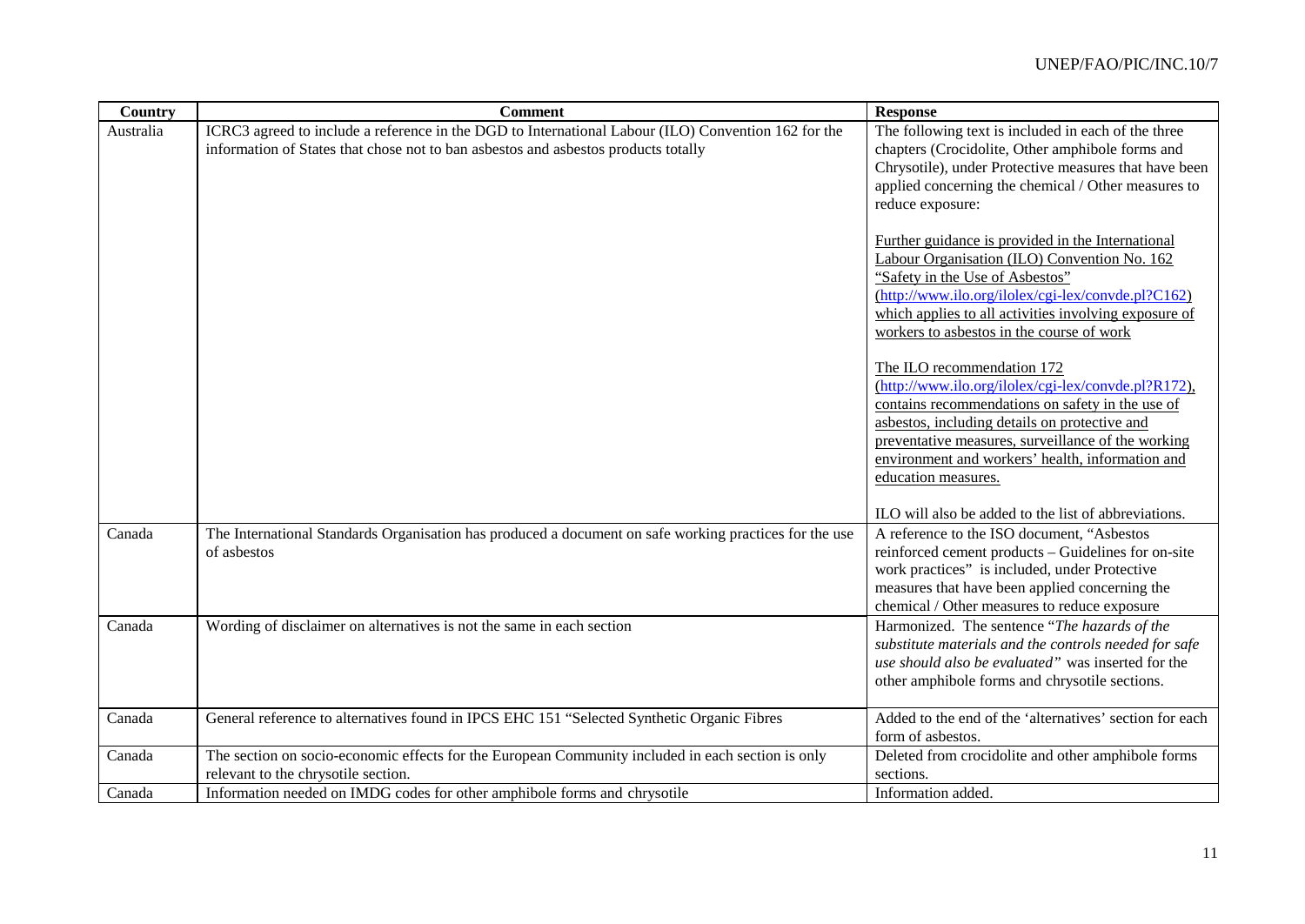| <b>Country</b> | <b>Comment</b>                                                                                                                                                                                         | <b>Response</b>                                                                                                                                                                                                                                                                                                                                                            |
|----------------|--------------------------------------------------------------------------------------------------------------------------------------------------------------------------------------------------------|----------------------------------------------------------------------------------------------------------------------------------------------------------------------------------------------------------------------------------------------------------------------------------------------------------------------------------------------------------------------------|
| Canada         | Information on Emergency Procedure Guide number only available for chrysotile and may not be an<br>internationally recognised code.                                                                    | Deleted from each section.                                                                                                                                                                                                                                                                                                                                                 |
| Canada         | In Annex I, section 3.4, second paragraph, line 6 'dispersed' should be deleted                                                                                                                        | Deleted                                                                                                                                                                                                                                                                                                                                                                    |
| Canada         | In Annex 2 for Chile, under alternatives, there was a suggestion to replace 'product of similar quality'<br>with 'product of similar properties'.                                                      | No change was made, as the original text reflected the<br>text of the notification.                                                                                                                                                                                                                                                                                        |
| Canada         | In Annex 2 for the European Community, section 4.2 may be interpreted as a strong recommendation for<br>a ban.                                                                                         | The paragraph was replaced by the text:<br>Health problems similar to the ones<br>experienced in the E.C. may occur in states where the<br>substance is used in industrial plants and/or as<br>building material, especially in developing countries,<br>where the use of asbestos is still growing. A ban<br>protects the health of workers and of the general<br>public. |
| Canada         | In chrysotile asbestos, Annex I section 2.4, Effects on experimental animals, the text was considered to<br>be equivocal. The issue of risks associated with ingestion needed to be addressed further. | The following text was inserted at the end of<br>paragraph one of section 2.4<br>Since the publication of Environmental Health<br>Criteria 53 (IPCS, 1986), there have been only a few<br>studies in which possible harmful effects of the<br>ingestion of chrysotile asbestos have been examined<br>in experimental animals. All these studies gave<br>negative findings  |
| Canada         | In chrysotile asbestos, Annex I section 2.5.4 'other malignant diseases' additional information on effects<br>on workers was required.                                                                 | The following text was inserted at the end of section<br>2.5.4<br>In predominantly "chrysotile"-exposed cohorts<br>of workers, there is no consistent evidence of excess<br>mortality from stomach or colorectal cancer.                                                                                                                                                   |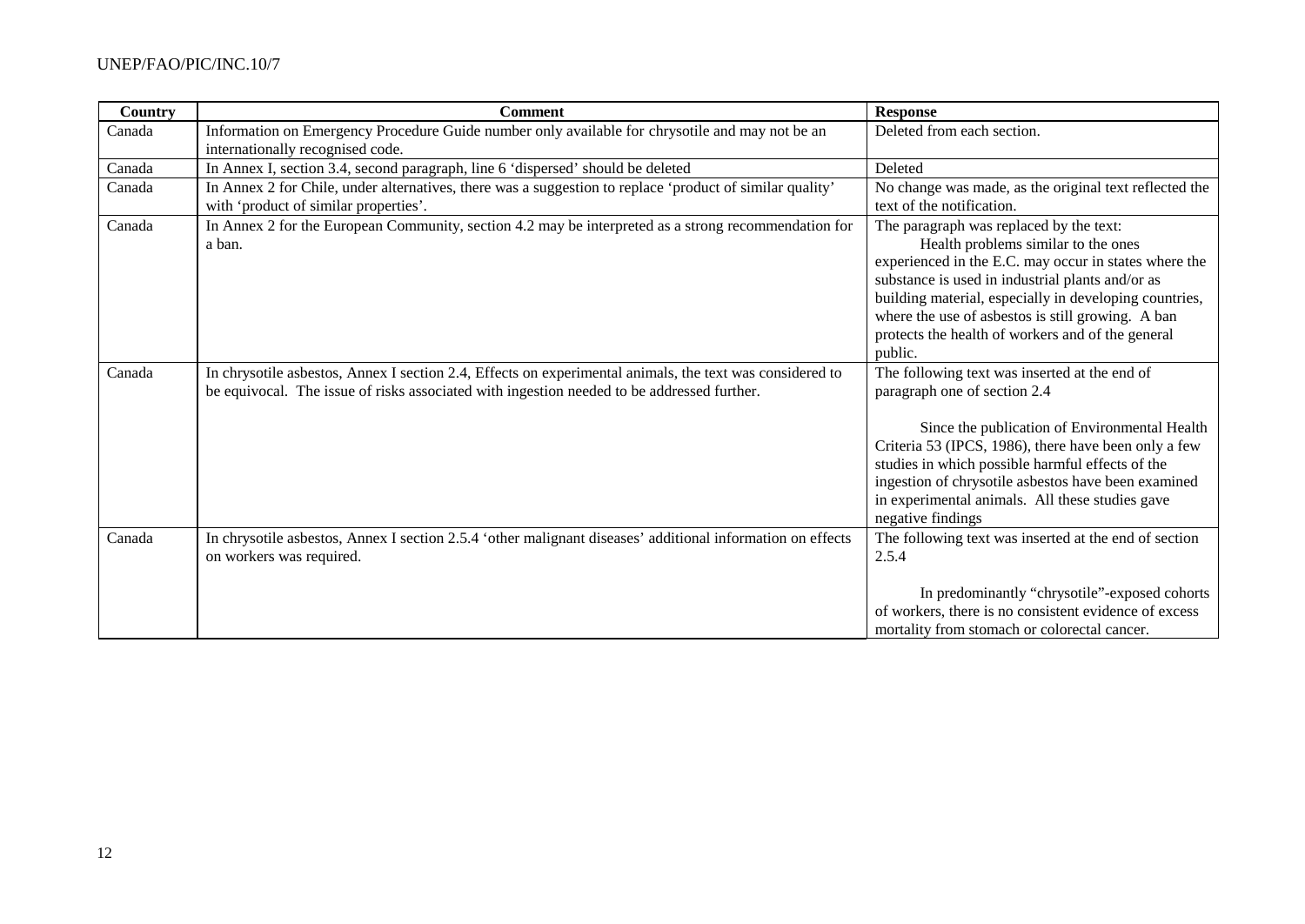Operation of the interim Prior Informed Consent procedure for banned or severely restricted chemicals

# Decision Guidance Document

# Asbestos

(All forms of asbestos as listed below) *crocidolite amosite actinolite anthophyllite tremolite chrysotile*

This document incorporates information in previous Decision Guidance Document for *Crocidolit*e



**Interim Secretariat for the Rotterdam Convention on the Prior Informed Consent Procedure for Certain Hazardous Chemicals and Pesticides in International Trade**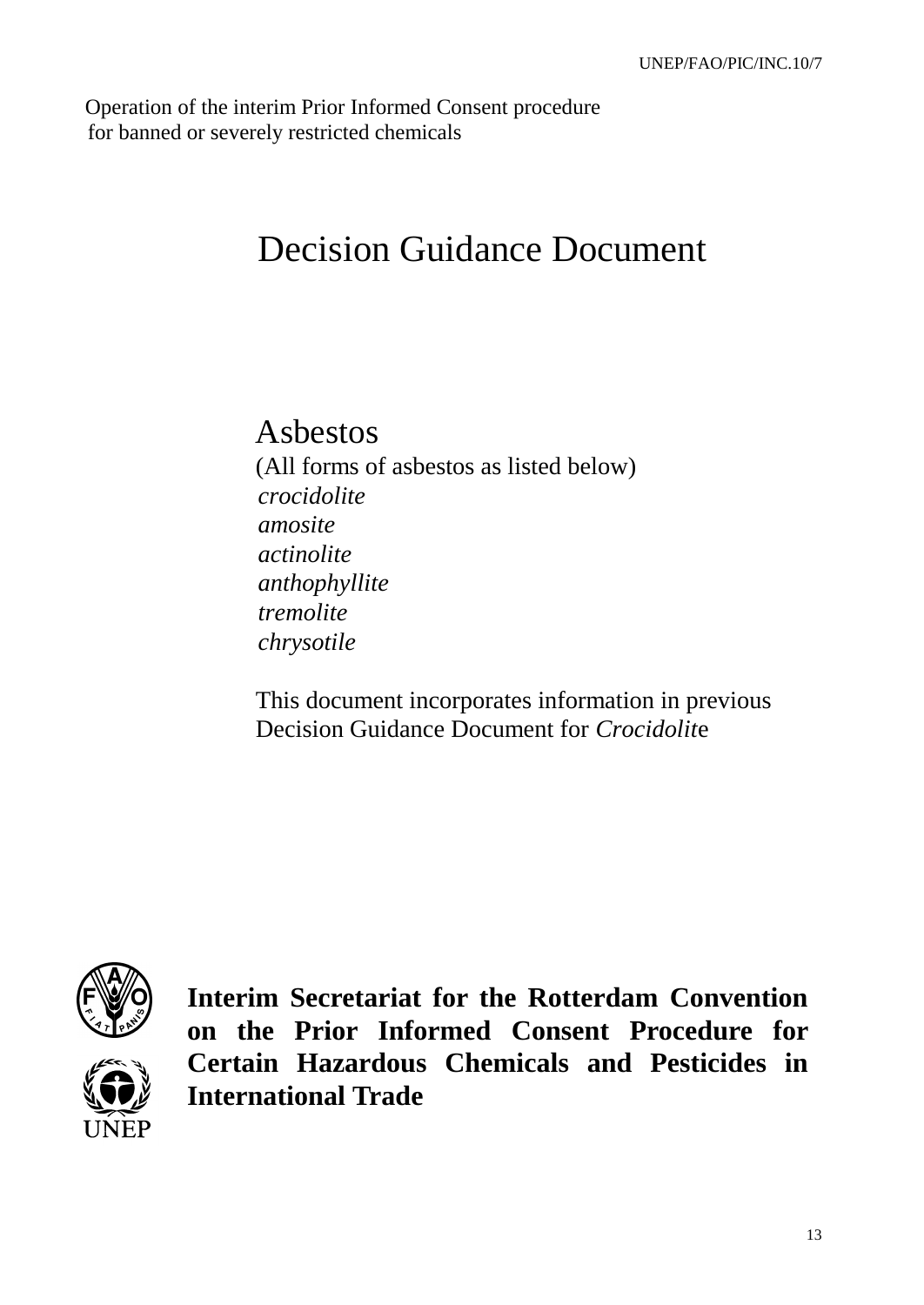# **Table of Contents**

| <b>Chapter</b>                                                                                 | Page |
|------------------------------------------------------------------------------------------------|------|
| Introduction                                                                                   | ii   |
| Background                                                                                     | 1V   |
| Abbreviations                                                                                  |      |
| Asbestos: amphibole – Crocidolite                                                              |      |
| Asbestos: amphibole – Other forms – specifically Actinolite, Amosite, Anthophyllite, Tremolite | 19   |
| Asbestos: serpentine – Chrysotile                                                              | 38   |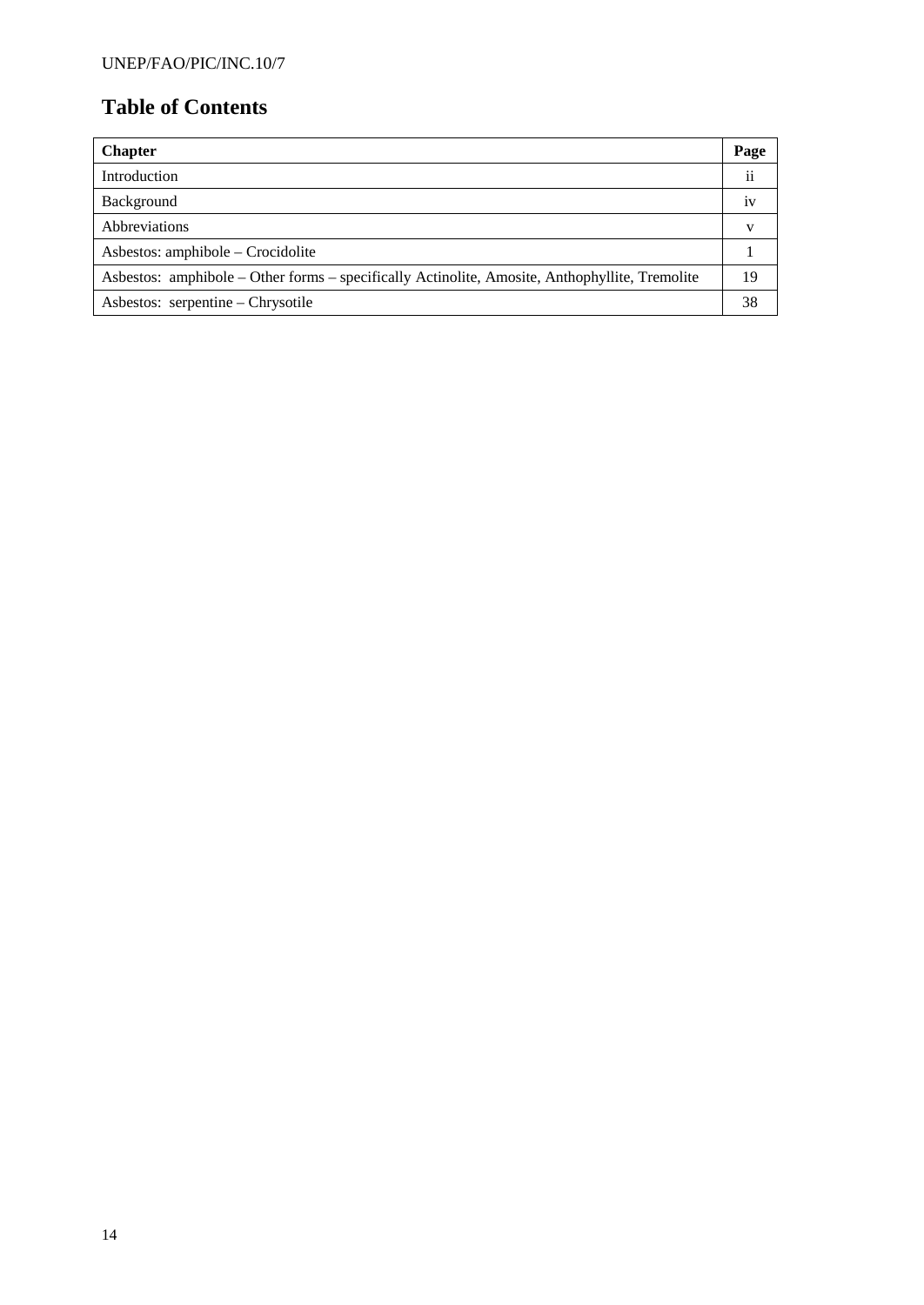# **Introduction**

The Rotterdam Convention is a multilateral environmental agreement of which the interim Secretariat is provided jointly by the United Nations Environment Programme (UNEP) and the Food and Agriculture Organization (FAO) of the United Nations. The objective of the Convention is to promote shared responsibility and cooperative efforts among Parties in the international trade of certain hazardous chemicals in order to protect human health and the environment from potential harm and to contribute to their environmentally sound use, by facilitating information exchange about their characteristics by providing for a national decision-making process on their import and export and by disseminating these decisions to Parties.

Candidate chemicals for the Rotterdam Convention include those that have been banned or severely restricted by national regulatory actions in two or more Parties in two different regions. Inclusion of a chemical in the Convention is based on regulatory actions taken by Parties that have addressed the risks associated with the chemical by banning or severely restricting it. Other ways might be available to control/reduce such risks. However, inclusion does not imply that all Parties to the Convention have banned or severely restricted this chemical. For each chemical included in the Rotterdam Convention, Parties are requested to make an informed decision whether they consent or not to the future import of the chemical.

In the period before the Convention enters into force the interim PIC procedure is in operation which follows the obligations of the Convention. During this period chemicals are approved for inclusion in the interim PIC procedure by the Intergovernmental Negotiating Committee (INC).

At its XXXX session, held in XXXX on XXXX the Intergovernmental Negotiating Committee adopted the decision guidance document for asbestos with the effect that this chemical became subject to the interim PIC procedure.

The present decision guidance document was communicated to the Designated National Authorities on [xxxx] in accordance with Article 10 paragraph 2 of the Rotterdam Convention.

#### **Purpose of the Decision Guidance Document**

For each chemical included in the interim PIC procedure a decision guidance document has been approved by the Intergovernmental Negotiating Committee. Decision guidance documents are sent to all Parties with a request that they provide a decision regarding future import of the chemical.

The decision guidance document is prepared by the Interim Chemical Review Committee (ICRC). The ICRC is a group of government designated experts established in line with Article 18 of the Convention, that evaluates candidate chemicals for possible inclusion in the Convention. The decision guidance document reflects the information provided by two or more Parties in support of the national regulatory actions to ban or severely restrict the chemical. It is not intended as the only source of information on a chemical nor is it updated or revised following its adoption by the Intergovernmental Negotiating Committee.

There may be additional Parties that have taken regulatory actions to ban or severely restrict the chemical as well as others that have not banned or severely restricted it. Such risk evaluations or information on alternative risk mitigation measures submitted by Parties may be found on the Rotterdam Convention web-site.

Under Article 14 of the Convention, Parties can exchange scientific, technical, economic and legal information concerning the chemicals under the scope of the Convention including toxicological, ecotoxicological and safety information. This information may be provided directly to other Parties or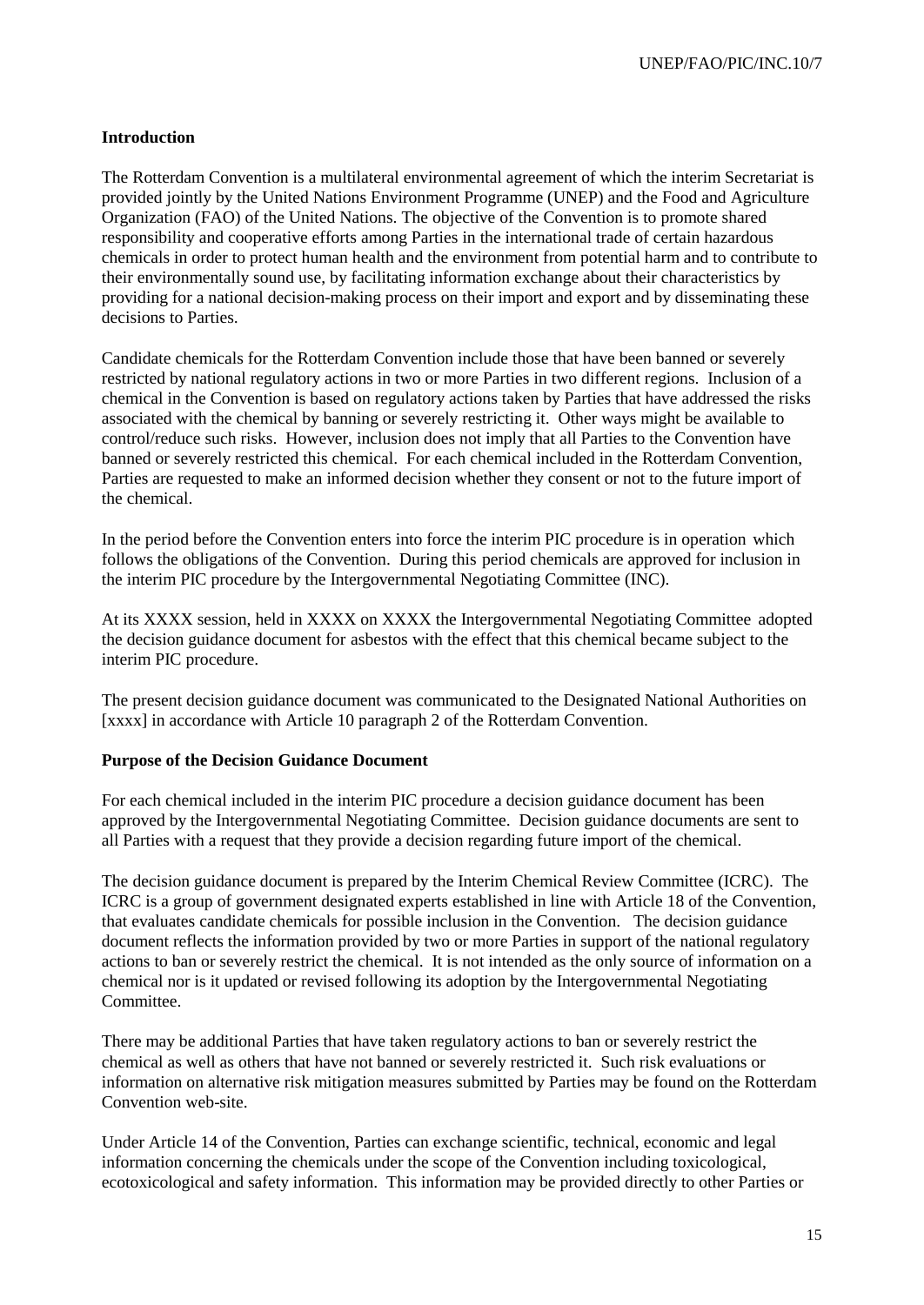through the Secretariat. Information provided to the Secretariat will be posted on the Rotterdam Convention website.

Information on the chemical may also be available from other sources.

#### **Disclaimer**

The use of trade names in this document is primarily intended to facilitate the correct identification of the chemical. It is not intended to imply any approval or disapproval of any particular company. As it is not possible to include all trade names presently in use, only a number of commonly used and published trade names have been included in this document.

While the information provided is believed to be accurate according to data available at the time of preparation of this Decision Guidance Document, the Food and Agriculture Organization of the United Nations (FAO) and the United Nations Environment Programme (UNEP) disclaim any responsibility for omissions or any consequences that may flow there from. Neither FAO nor UNEP shall be liable for any injury, loss, damage or prejudice of any kind that may be suffered as a result of importing or prohibiting the import of this chemical.

The designations employed and the presentation of material in this publication do not imply the expression of any opinion whatsoever on the part of FAO or UNEP concerning the legal status of any country, territory, city or area or of its authorities or concerning the delimitation of its frontiers or boundaries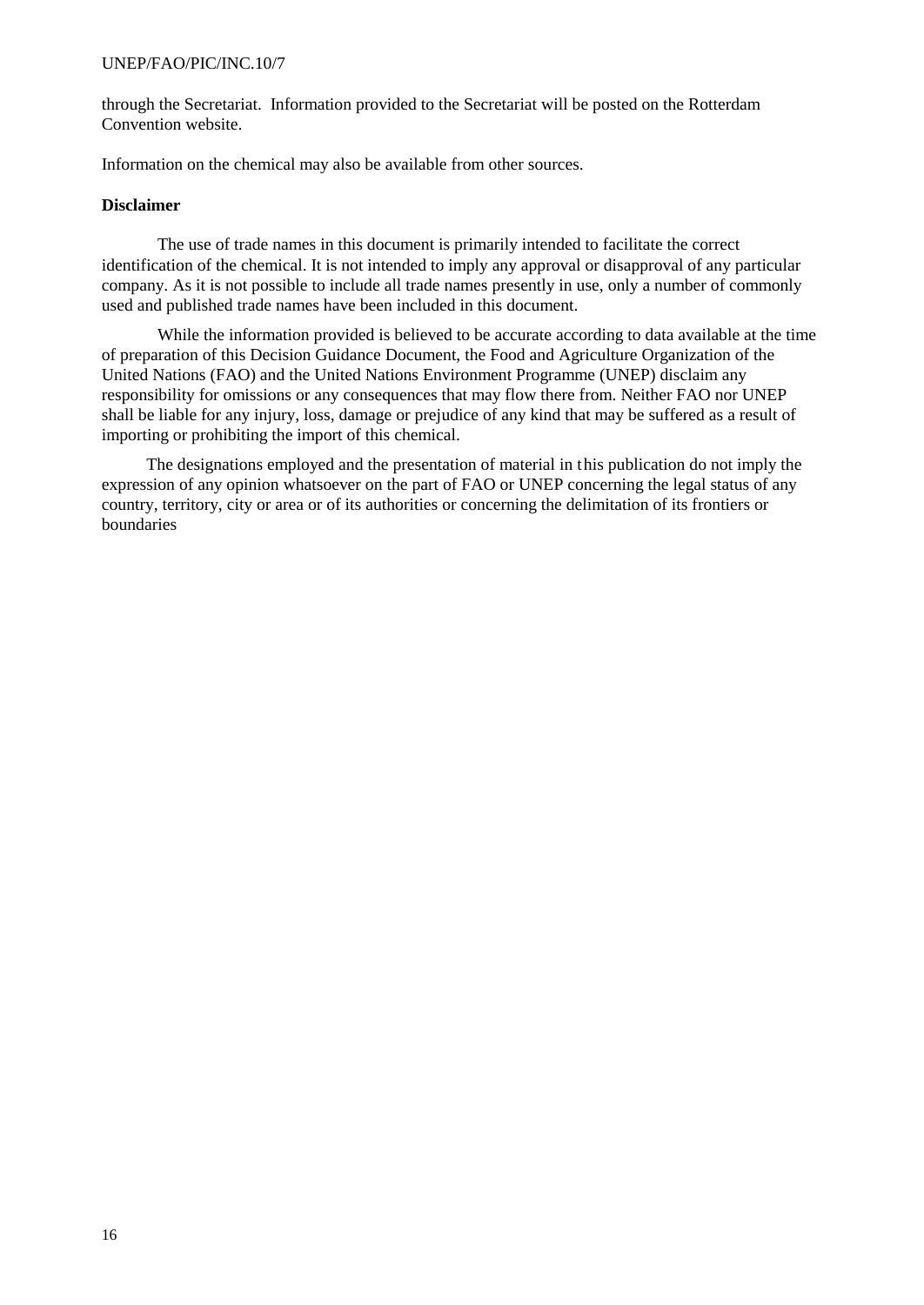### **Background**

This decision guidance document includes six forms of asbestos, five amphibole forms **amosite**, a**nthophyllite, actinolite, crocidolite** and **tremolite** and one serpentine form, **chrysotile**.

Crocidolite asbestos was included in Annex III with the adoption of the text of the Rotterdam Convention in September 1998 by the Conference of Plenipotentiaries. A decision guidance document (dated 1992) has been circulated to all participating countries. Crocidolite was included here in the interest of completeness. This decision guidance document replaces the one for crocidolite circulated previously.

This six forms of asbestos included in this decision guidance document are divided among three chapters. First in the light of the fact that it was already included in Annex III crocidolite forms the first chapter. The four remaining amphibole forms of asbestos (actinolite, amosite, anthophyllite and tremolite) are grouped into a second chapter. The third chapter concerns the serpentine form of asbestos chrysotile. While there is some redundancy among the chapters the information has been presented in this way to try to improve the usability of the document.

Separate import decisions must be submitted for each of the six individual forms of asbestos. Where import responses have been provided for crocidolite, they need not be resubmitted.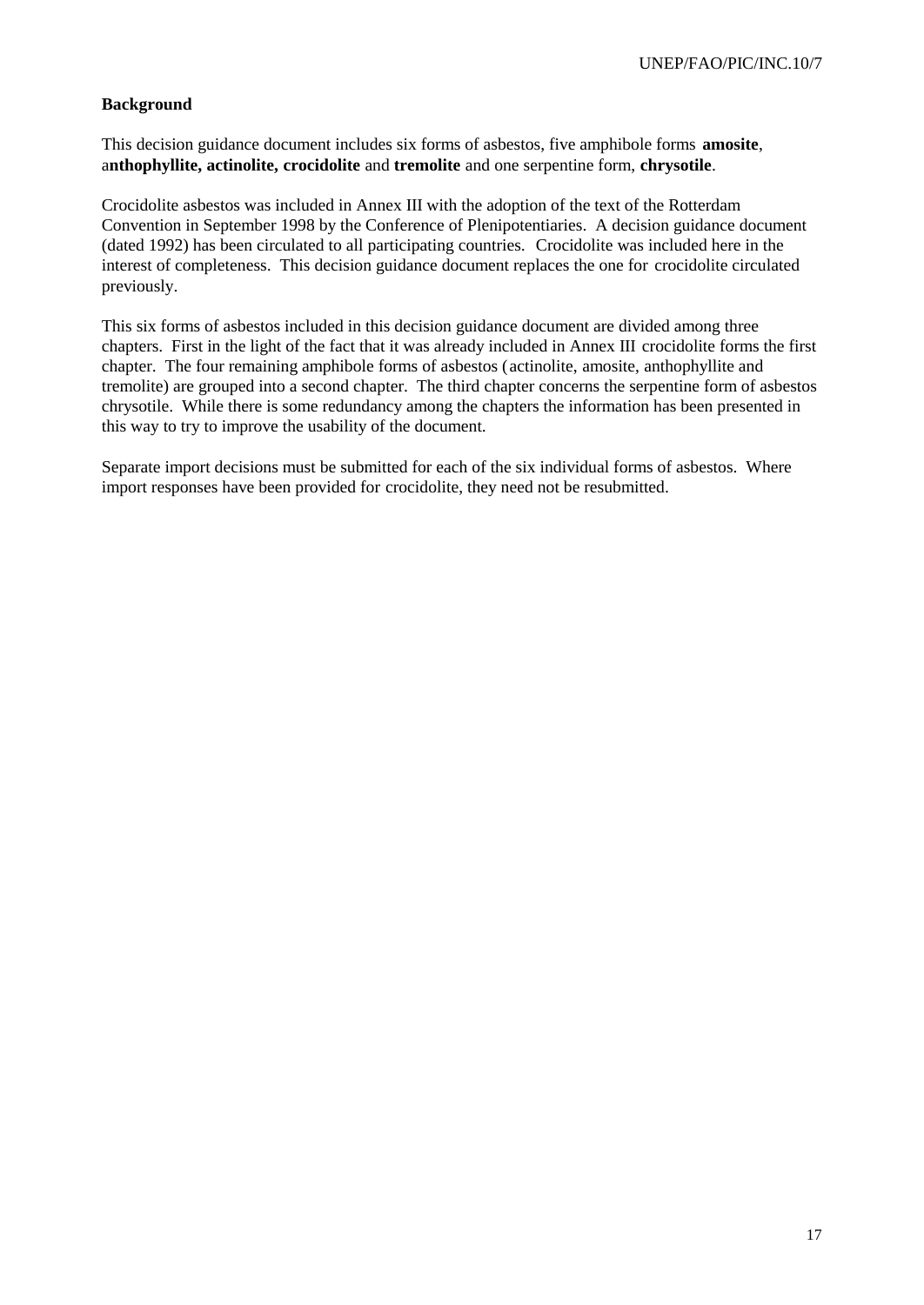| <b>ABBREVIATIONS WHICH MAY BE USED IN THIS DOCUMENT</b><br>(N.B. Chemical elements and pesticides are not included in this list) |                                                                                                                                                                                              |  |
|----------------------------------------------------------------------------------------------------------------------------------|----------------------------------------------------------------------------------------------------------------------------------------------------------------------------------------------|--|
| $\,<\,$                                                                                                                          | less than                                                                                                                                                                                    |  |
| $\leq$                                                                                                                           | less than or equal to                                                                                                                                                                        |  |
| <<                                                                                                                               | much less than                                                                                                                                                                               |  |
| >                                                                                                                                | greater than                                                                                                                                                                                 |  |
| $\geq$                                                                                                                           | greater than or equal to                                                                                                                                                                     |  |
| $\mu$ g                                                                                                                          | Microgram                                                                                                                                                                                    |  |
| μm                                                                                                                               | Micrometre                                                                                                                                                                                   |  |
| a.i.                                                                                                                             | active ingredient                                                                                                                                                                            |  |
| <b>ACGIH</b>                                                                                                                     | American Conference of Governmental Industrial Hygienists                                                                                                                                    |  |
| ADI                                                                                                                              | acceptable daily intake                                                                                                                                                                      |  |
| ADP                                                                                                                              | adenosine diphosphate                                                                                                                                                                        |  |
| <b>ATP</b>                                                                                                                       | adenosine triphosphate                                                                                                                                                                       |  |
| b.p.                                                                                                                             | boiling point                                                                                                                                                                                |  |
| bw                                                                                                                               | body weight                                                                                                                                                                                  |  |
| $\rm ^{o}C$                                                                                                                      | degree Celsius (centigrade)                                                                                                                                                                  |  |
| CA                                                                                                                               | <b>Chemicals Association</b>                                                                                                                                                                 |  |
| <b>CAF</b>                                                                                                                       | Compressed asbestos fibre                                                                                                                                                                    |  |
| cc                                                                                                                               | Cubic centimetre                                                                                                                                                                             |  |
| <b>CCPR</b>                                                                                                                      | Codex Committee on Pesticide Residues                                                                                                                                                        |  |
| <b>CHO</b>                                                                                                                       | Chinese hamster ovary                                                                                                                                                                        |  |
| cm                                                                                                                               | centimetre                                                                                                                                                                                   |  |
| <b>CSTEE</b>                                                                                                                     | E.C. Scientific Committee on Toxicity, Ecotoxicity and the Environment                                                                                                                       |  |
| D                                                                                                                                | Dust                                                                                                                                                                                         |  |
| <b>DNA</b>                                                                                                                       | Deoxyribose Nucleic Acid                                                                                                                                                                     |  |
| E.C.                                                                                                                             | <b>European Community</b>                                                                                                                                                                    |  |
| $EC_{50}$                                                                                                                        | Effect concentration, 50%                                                                                                                                                                    |  |
| $ED_{50}$                                                                                                                        | Effect dose, 50%                                                                                                                                                                             |  |
| <b>EEC</b>                                                                                                                       | European Economic Community                                                                                                                                                                  |  |
| <b>EHC</b>                                                                                                                       | Environmental Health Criteria                                                                                                                                                                |  |
| ERL                                                                                                                              | Extraneous residue limit                                                                                                                                                                     |  |
| <b>FAO</b>                                                                                                                       | Food and Agriculture Organization of the United Nations                                                                                                                                      |  |
| g                                                                                                                                | Gram                                                                                                                                                                                         |  |
| GL                                                                                                                               | Guideline level                                                                                                                                                                              |  |
| <b>GR</b>                                                                                                                        | Granules                                                                                                                                                                                     |  |
| h                                                                                                                                | Hour                                                                                                                                                                                         |  |
| ha                                                                                                                               | Hectare                                                                                                                                                                                      |  |
| i.m.                                                                                                                             | Intramuscular                                                                                                                                                                                |  |
| <i>i.p.</i>                                                                                                                      | Intraperitoneal                                                                                                                                                                              |  |
| <b>IARC</b>                                                                                                                      | International Agency for Research on Cancer                                                                                                                                                  |  |
| $IC_{50}$                                                                                                                        | Inhibition concentration, 50%;                                                                                                                                                               |  |
| <b>ILO</b>                                                                                                                       | International Labour Organisation                                                                                                                                                            |  |
| <b>IPCS</b>                                                                                                                      | International Programme on Chemical Safety                                                                                                                                                   |  |
| <b>IRPTC</b>                                                                                                                     | International Register of Potentially Toxic Chemicals                                                                                                                                        |  |
| <b>IUPAC</b>                                                                                                                     | International Union of Pure and Applied Chemistry                                                                                                                                            |  |
| <b>JMPR</b>                                                                                                                      | Joint FAO/WHO Meeting on Pesticide Residues (Joint Meeting of the FAO Panel of Experts on<br>Pesticide Residues in Food and the Environment and a WHO Expert Group on Pesticide<br>Residues) |  |
| k                                                                                                                                | Kilo- (x 1000)                                                                                                                                                                               |  |
| kg                                                                                                                               | Kilogram                                                                                                                                                                                     |  |
| Koc                                                                                                                              | Organic carbon-water partition coefficient                                                                                                                                                   |  |
| 1                                                                                                                                | Litre                                                                                                                                                                                        |  |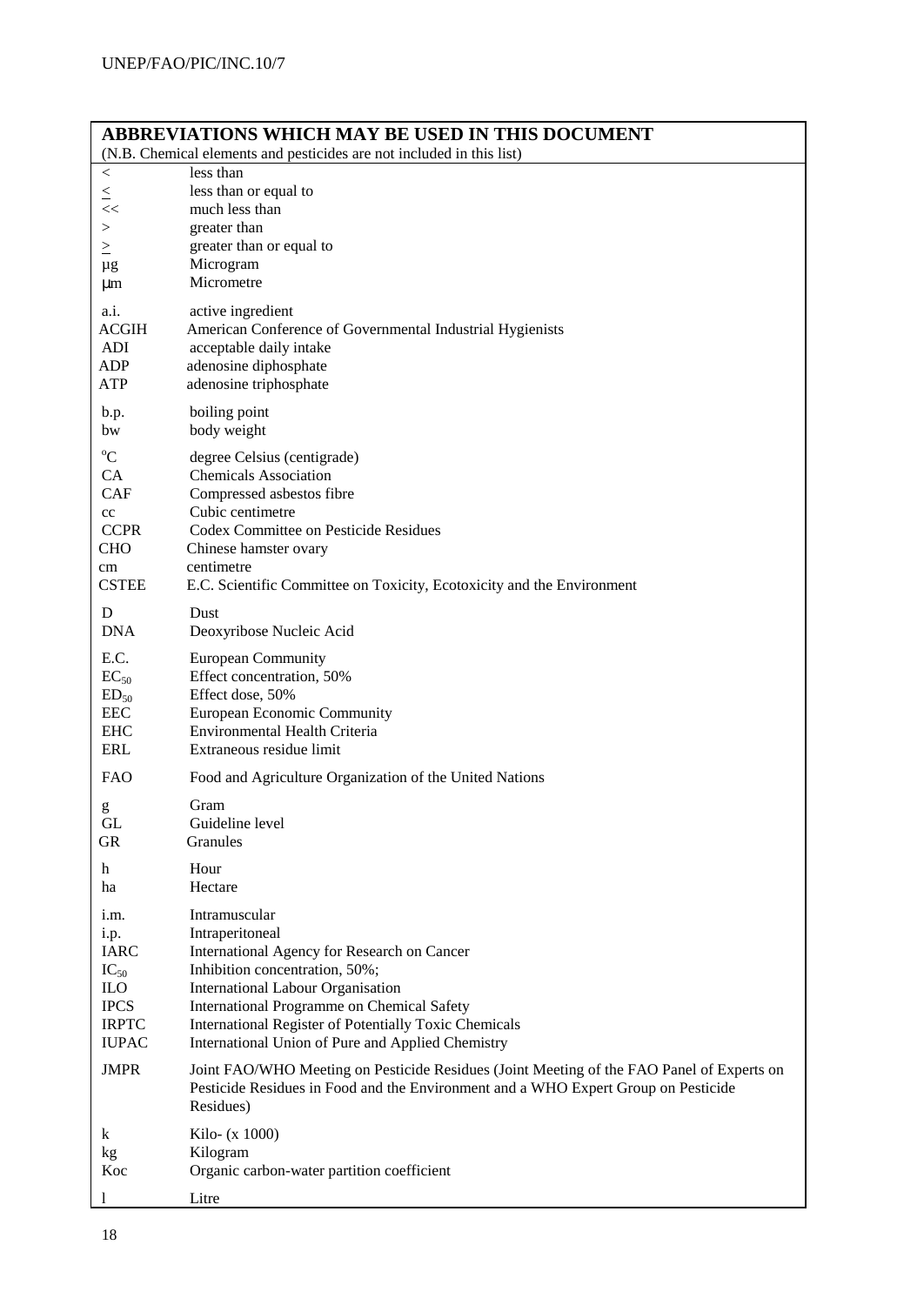| <b>ABBREVIATIONS WHICH MAY BE USED IN THIS DOCUMENT</b>               |                                                                                                                                                                                                                                                                                                                            |  |
|-----------------------------------------------------------------------|----------------------------------------------------------------------------------------------------------------------------------------------------------------------------------------------------------------------------------------------------------------------------------------------------------------------------|--|
| (N.B. Chemical elements and pesticides are not included in this list) |                                                                                                                                                                                                                                                                                                                            |  |
| $LC_{50}$                                                             | Lethal concentration, 50%                                                                                                                                                                                                                                                                                                  |  |
| $LD_{50}$                                                             | Lethal dose, 50%                                                                                                                                                                                                                                                                                                           |  |
| <b>LOAEL</b>                                                          | Lowest observed adverse effect level                                                                                                                                                                                                                                                                                       |  |
| LD <sub>LO</sub>                                                      | Lowest lethal dose                                                                                                                                                                                                                                                                                                         |  |
| <b>LOEL</b>                                                           | lowest observed effect level                                                                                                                                                                                                                                                                                               |  |
| m                                                                     | Metre                                                                                                                                                                                                                                                                                                                      |  |
| m.p.                                                                  | melting point                                                                                                                                                                                                                                                                                                              |  |
| mg                                                                    | Milligram                                                                                                                                                                                                                                                                                                                  |  |
| ml                                                                    | Millilitre                                                                                                                                                                                                                                                                                                                 |  |
| mPa                                                                   | MilliPascal                                                                                                                                                                                                                                                                                                                |  |
| <b>MRL</b>                                                            | maximum residue limit                                                                                                                                                                                                                                                                                                      |  |
| <b>MTD</b>                                                            | maximum tolerated dose                                                                                                                                                                                                                                                                                                     |  |
| <b>NCI</b>                                                            | National Cancer Institute (United States)                                                                                                                                                                                                                                                                                  |  |
| ng                                                                    | Nanogram                                                                                                                                                                                                                                                                                                                   |  |
| <b>NIOSH</b>                                                          | National Institute of Occupational Safety and Health (United States)                                                                                                                                                                                                                                                       |  |
| <b>NOAEL</b>                                                          | no-observed-adverse-effect level                                                                                                                                                                                                                                                                                           |  |
| <b>NOEL</b>                                                           | no-observed-effect level                                                                                                                                                                                                                                                                                                   |  |
| <b>NOHSC</b>                                                          | National Occupational Health and Safety Commission (Australia)                                                                                                                                                                                                                                                             |  |
| <b>NTP</b>                                                            | National Toxicology Program                                                                                                                                                                                                                                                                                                |  |
| <b>OECD</b>                                                           | Organisation for Economic Co-operation and Development                                                                                                                                                                                                                                                                     |  |
| <b>OP</b>                                                             | organophosphorus pesticide                                                                                                                                                                                                                                                                                                 |  |
| <b>PCM</b><br>PHI<br><b>PIC</b><br>Pow<br>POP<br>ppm                  | Phase contrast microscopy<br>pre-harvest interval<br>Prior Informed Consent<br>octanol-water partition coefficient<br>persistent organic pollutant<br>parts per million (used only with reference to the concentration of a pesticide in an experimental<br>diet. In all other contexts the terms mg/kg or mg/l are used). |  |
| <b>RfD</b>                                                            | reference dose for chronic oral exposure (comparable to ADI)                                                                                                                                                                                                                                                               |  |
| <b>SBC</b>                                                            | secretariat for the Basel Convention                                                                                                                                                                                                                                                                                       |  |
| SC                                                                    | Soluble concentrate                                                                                                                                                                                                                                                                                                        |  |
| SG                                                                    | water soluble granules                                                                                                                                                                                                                                                                                                     |  |
| <b>SL</b>                                                             | soluble concentrate                                                                                                                                                                                                                                                                                                        |  |
| <b>SMR</b>                                                            | standardized mortality ratio                                                                                                                                                                                                                                                                                               |  |
| <b>STEL</b>                                                           | short term exposure limit                                                                                                                                                                                                                                                                                                  |  |
| <b>TADI</b>                                                           | temporary acceptable daily intake                                                                                                                                                                                                                                                                                          |  |
| <b>TLV</b>                                                            | threshold limit value                                                                                                                                                                                                                                                                                                      |  |
| <b>TMDI</b>                                                           | theoretical maximum daily intake                                                                                                                                                                                                                                                                                           |  |
| <b>TMRL</b>                                                           | temporary maximum residue limit                                                                                                                                                                                                                                                                                            |  |
| <b>TWA</b>                                                            | time weighted average                                                                                                                                                                                                                                                                                                      |  |
| <b>UNEP</b>                                                           | United Nations Environment Programme                                                                                                                                                                                                                                                                                       |  |
| <b>USEPA</b>                                                          | United States Environmental Protection Agency                                                                                                                                                                                                                                                                              |  |
| <b>UV</b>                                                             | Ultraviolet                                                                                                                                                                                                                                                                                                                |  |
| <b>VOC</b>                                                            | volatile organic compound                                                                                                                                                                                                                                                                                                  |  |
| <b>WHO</b>                                                            | World Health Organization                                                                                                                                                                                                                                                                                                  |  |
| <b>WP</b>                                                             | wettable powder                                                                                                                                                                                                                                                                                                            |  |
| wt                                                                    | Weight                                                                                                                                                                                                                                                                                                                     |  |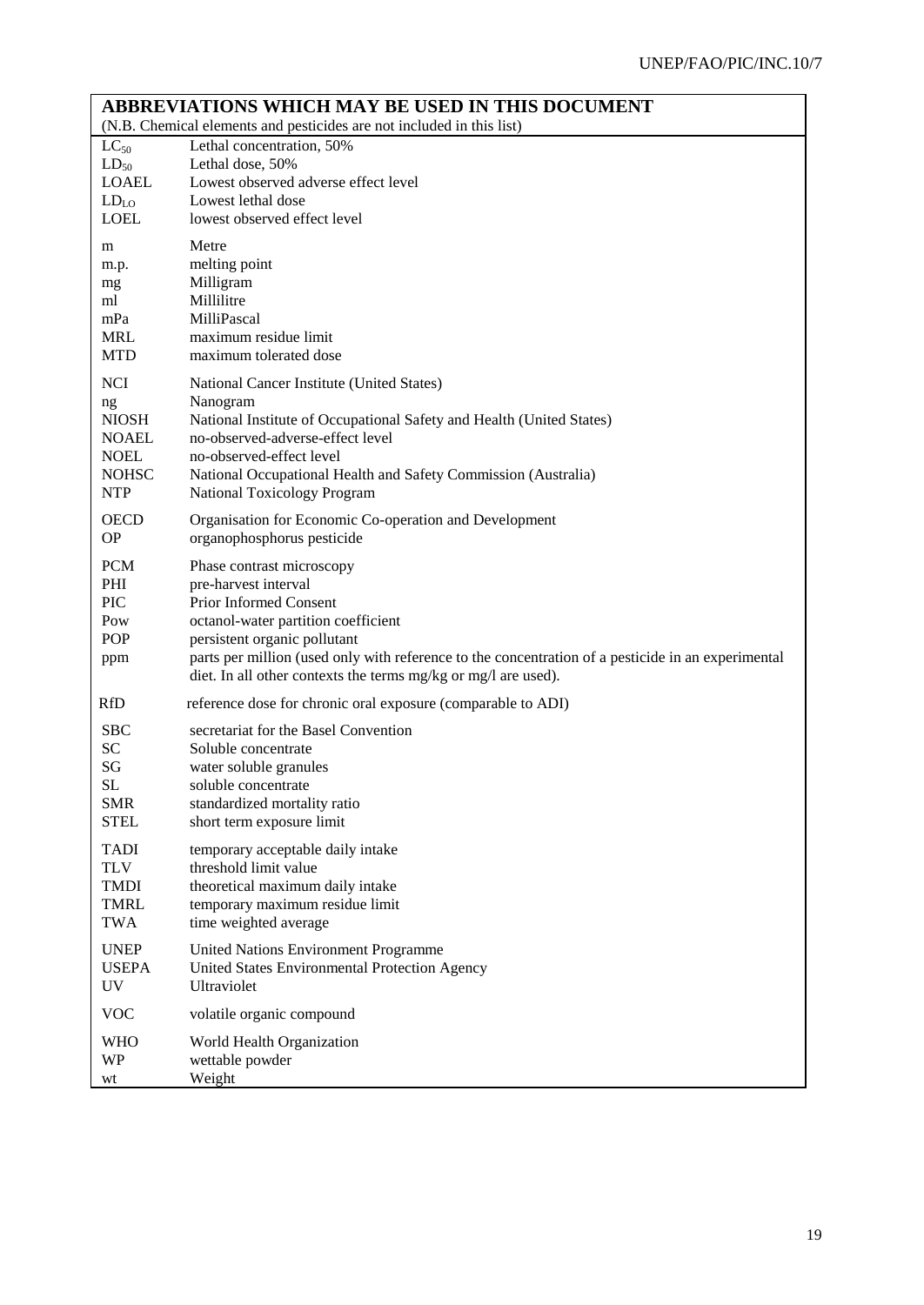**Crocidolite (amphibole form of asbestos)**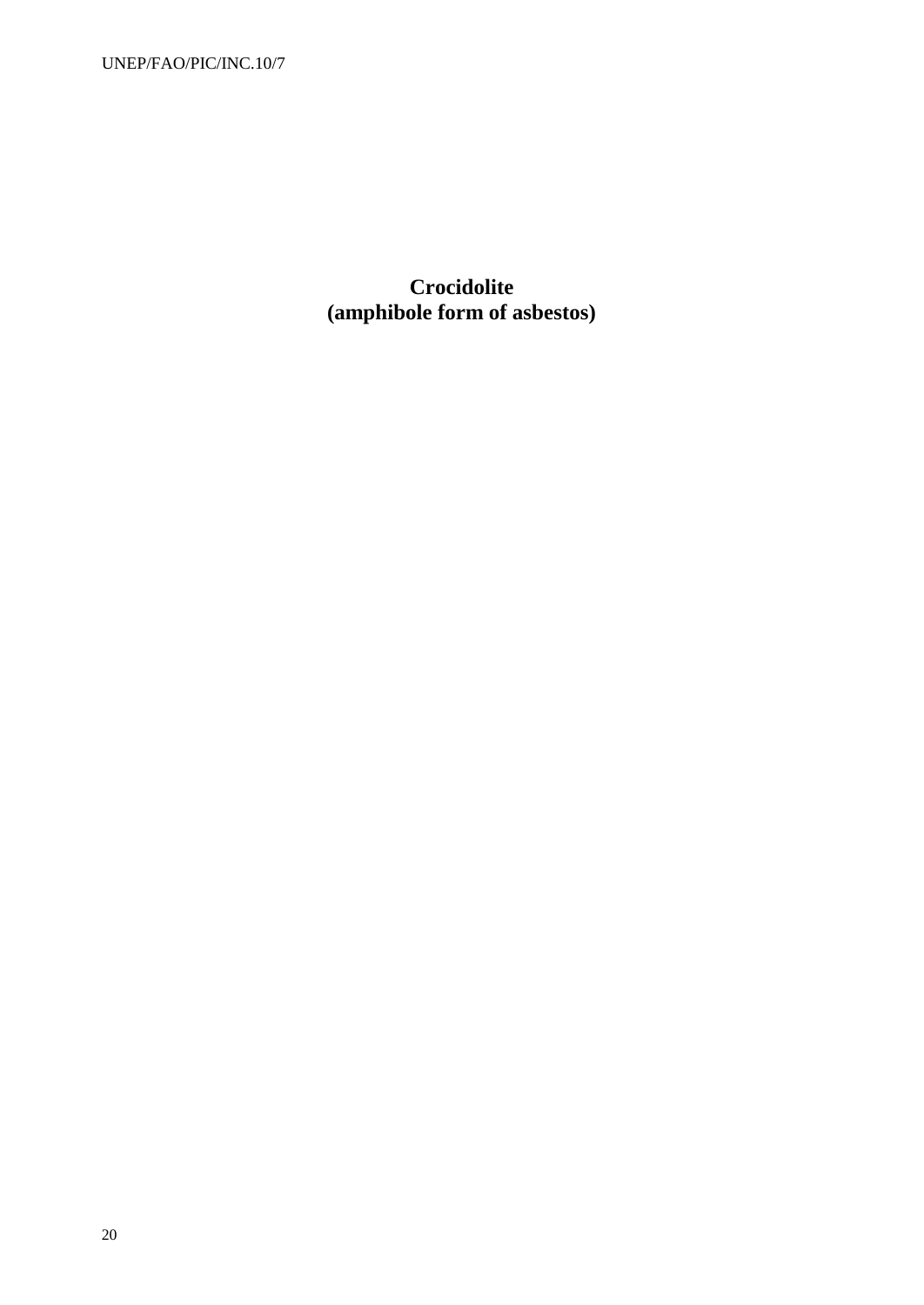# **ASBESTOS: AMPHIBOLE – CROCIDOLITE**

| 1. Identification and uses (see Annex 1) - Crocidolite |                                                                                        |  |
|--------------------------------------------------------|----------------------------------------------------------------------------------------|--|
| Common name                                            | Crocidolite                                                                            |  |
| <b>Chemical name</b>                                   | Crocidolite, asbestos, Blue asbestos                                                   |  |
| Other names/                                           |                                                                                        |  |
| synonyms                                               |                                                                                        |  |
| $CAS-No.(s)$                                           | Crocidolite CAS number 12001–28–4                                                      |  |
|                                                        |                                                                                        |  |
| <b>Other CAS numbers</b>                               | General CAS number for asbestos: 1332–21–4                                             |  |
| that may be used                                       |                                                                                        |  |
| <b>Harmonized System</b>                               | $2524.00$ (asbestos)                                                                   |  |
| <b>Customs Code</b>                                    |                                                                                        |  |
| Other numbers:                                         | European Community Customs number: CUS-No: 23648 (crocidolite)                         |  |
| Category                                               | Industrial                                                                             |  |
| <b>Regulated Category</b>                              | Industrial                                                                             |  |
| $Use(s)$ in regulated                                  | Asbestos cement, insulation material, protective textile products, beverage filters.   |  |
| category                                               |                                                                                        |  |
| <b>Trade names</b>                                     | Amorphous crocidolite asbestos, asbestos, blue asbestos, fibrous crocidolite asbestos, |  |
|                                                        | krokydolith, NCI C09007, riebeckite asbestos.                                          |  |
| <b>Formulation types</b>                               | Natural mineral fibre                                                                  |  |
| Uses in other                                          | No reported uses as a pesticide chemical.                                              |  |
| categories                                             |                                                                                        |  |
| <b>Basic manufacturers</b>                             | Naturally occurring, mined                                                             |  |

### **2. Reasons for inclusion in the PIC procedure – Crocidolite**

Crocidolite is included in the PIC procedure as an industrial chemical. It is listed on the basis of the final regulatory actions to ban all uses of crocidolite notified by the European Community, Chile, Australia and Sri Lanka.

#### **2.1. Final regulatory action:** (see Annex 2 for details)

#### **Australia**

Severe restriction on use of all forms of amphibole asbestos (crocidolite, amosite, anthophyllite, actinolite and tremolite) is implemented through State and Territory legislation.

#### **Reason:** Human Health

#### **Chile**

Asbestos is severely restricted:

Production, importation, distribution, sale and use of crocidolite and any material or product containing it is prohibited.

**Reason:** Human Health

#### **European Community**

Banned - The placing on the market and use of all forms of asbestos (crocidolite, amosite, anthophyllite, actinolite, tremolite and chrysotile), and products containing these fibres added intentionally, is prohibited, with one limited exception in the case of chrysotile.

**Reason:** Human Health

#### **Previous notifications**

Crocidolite is included in Annex III on the basis of notifications from Sri Lanka, European Community countries and Sweden (not a member of the E.C. at that time).

**Reason:** Human Health

# **2.2 Risk evaluation**

#### **Australia**

Decisions (by States and Territories of Australia) to take final regulatory action were taken on the basis of established risk/hazard to human health. Risk evaluations were undertaken to the standards then current. **Chile**

A hazard evaluation was carried out based on a compilation of bibliographic sources and verification of adverse chronic effects in exposed workers in the asbestos cement industry. It was concluded that those at greatest risk are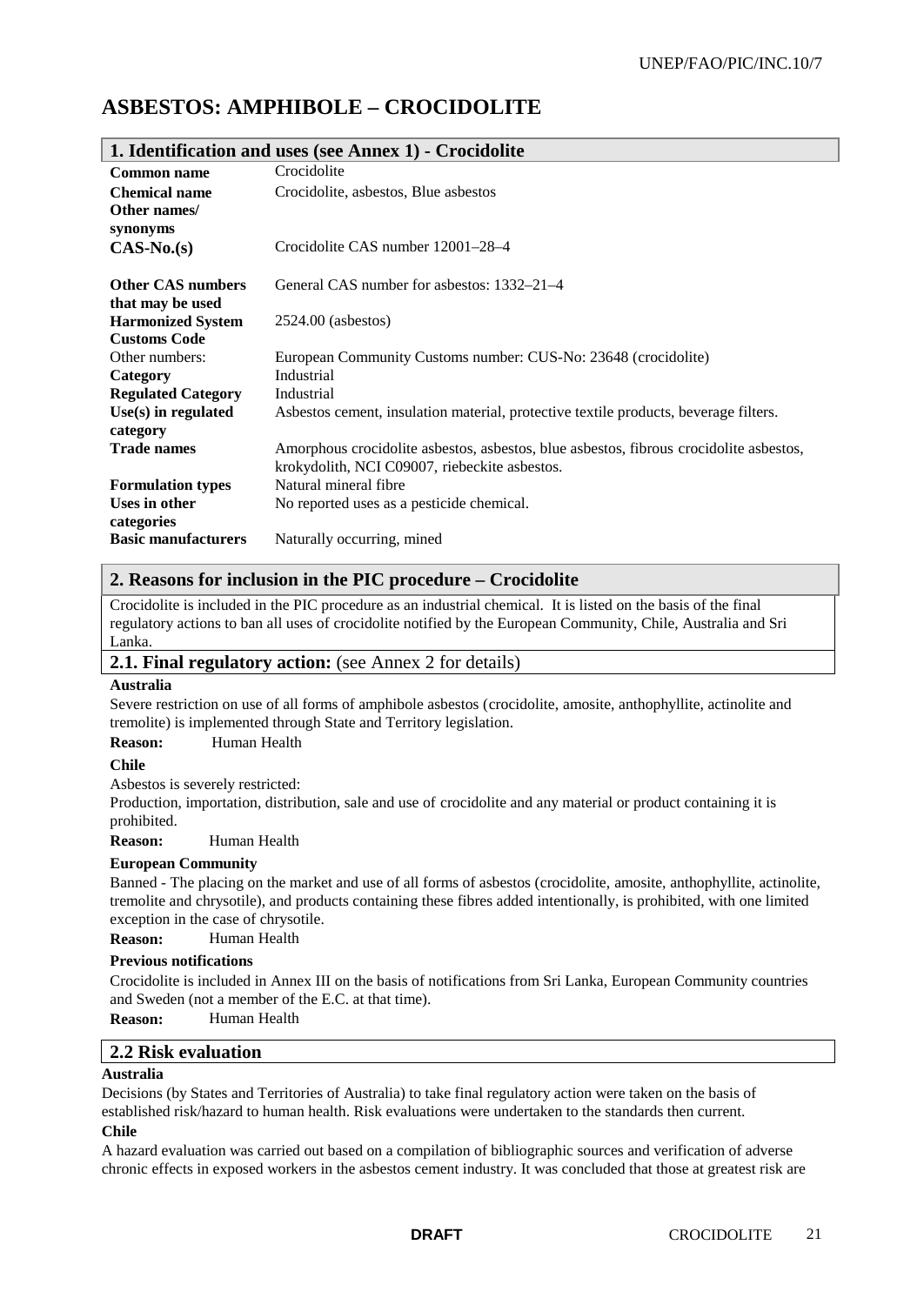workers who handle asbestos fibres for various uses. In Chile, this means in particular those workers who have been exposed to fibres from the manufacture of construction materials.

#### **European Community**

An independent risk assessment was undertaken. This confirmed that all forms of asbestos can cause lung cancer, mesothelioma, and asbestosis; that no threshold level of exposure could be identified below which asbestos does not pose carcinogenic risks.

### **3. Protective measures that have been applied concerning the chemical – Crocidolite**

| 3.1 Regulatory measures to reduce exposure |                                                                                                                                                                                                                                                                                                                                                                                   |  |
|--------------------------------------------|-----------------------------------------------------------------------------------------------------------------------------------------------------------------------------------------------------------------------------------------------------------------------------------------------------------------------------------------------------------------------------------|--|
| <b>Australia</b>                           | Protective measures were taken by prohibiting all uses of all amphibole forms of asbestos except<br>sampling and analysis, maintenance, removal, disposal, encapsulation or enclosure, and uses<br>associated with reducing the risk of human exposure to it.                                                                                                                     |  |
| <b>Chile</b>                               | Protective measures were taken by prohibiting all uses of crocidolite for use as an input to the<br>manufacture of construction materials.                                                                                                                                                                                                                                        |  |
|                                            | All types of asbestos prohibited for use for any item, component or product that does not constitute<br>a construction material unless excepted.                                                                                                                                                                                                                                  |  |
| <b>European</b><br><b>Community</b>        | Protective measures were taken by prohibiting the placing on the market and use of crocidolite,<br>amosite, anthophyllite, actinolite, tremolite and chrysotile and of products containing these fibres<br>added intentionally, with one specific exception for chrysotile in respect of diaphragms for existing<br>electrolysis installations (see Annex 2 for further details). |  |

### **3.2 Other measures to reduce exposure**

### **Australia**

Guidance provided in documents available from NOHSC website at

http://www.nohsc.gov.au/OHSLegalObligations/NationalStandards/asbest.htm are:

Code of Practice for the Safe Removal of Asbestos [NOHSC: 2002 (1988)]

Guidance Note on the Membrane Filter Method for Estimating Airborne Asbestos Dust [NOHSC: 3003(1988)]

Guide to the Control of Asbestos Hazards in Buildings and Structures [NOHSC: 3002 (1998)]

#### **European Community**

Directive on the demolition of buildings, structures and installations containing asbestos and the removal of asbestos or materials containing asbestos therefrom (Council Directive 87/217/EEC (OJ L 85, 28.3.1987, p.40), as amended by Council Directive 91/692/EEC (OJ L 377, 31.12.1991, p.48))

Directive on disposal of construction materials (Council Directive 91/689/EEC (OJ L 377, 31.12.1991, p.20)) **General**

Dust control by wetting material, use of respirators, use of full protective clothing with attention when further treating any contaminated clothing.

Further guidance is provided in the ILO Convention No. 162 "Safety in the Use of Asbestos"

(http://www.ilo.org/ilolex/cgi-lex/convde.pl?C162) which applies to all activities involving exposure of workers to asbestos in the course of work.

The ILO recommendation 172 (*http://www.ilo.org/ilolex/cgi-lex/convde.pl?R172*), contains recommendations on safety in the use of asbestos, including details on protective and preventative measures, surveillance of the working environment and workers' health, information and education measures.

More specific information on measures to reduce exposures on construction sites is provided in the International Standard Organisation (ISO) 7337 "Asbestos-reinforced cement products – Guidelines for on-site work practices."

#### **3.3 Alternatives**

*It is essential that before a country considers substituting alternatives, it ensures that the use is relevant to its national needs, and the anticipated local conditions of use. The hazards of the substitute materials and the controls needed for safe use should also be evaluated.*

#### **Chile**

It has been proved that it is feasible to replace asbestos with other fibres in manufacturing fibro-cement materials and still obtain products of similar quality. In fact, the company producing the greatest quantity of panels and sheeting for dwellings in Chile has replaced asbestos with other fibres such as cellulose. In the case of brake parts, asbestoscontaining and asbestos-free brake pads and linings are in use, until the existing in use asbestos-containing brake pads and linings at the time of publication of the prohibition should be replaced.

#### **European Community**

Identified alternatives include cellulose fibres, polyvinyl alcohol (PVA) fibres and P-aramid fibres. **General**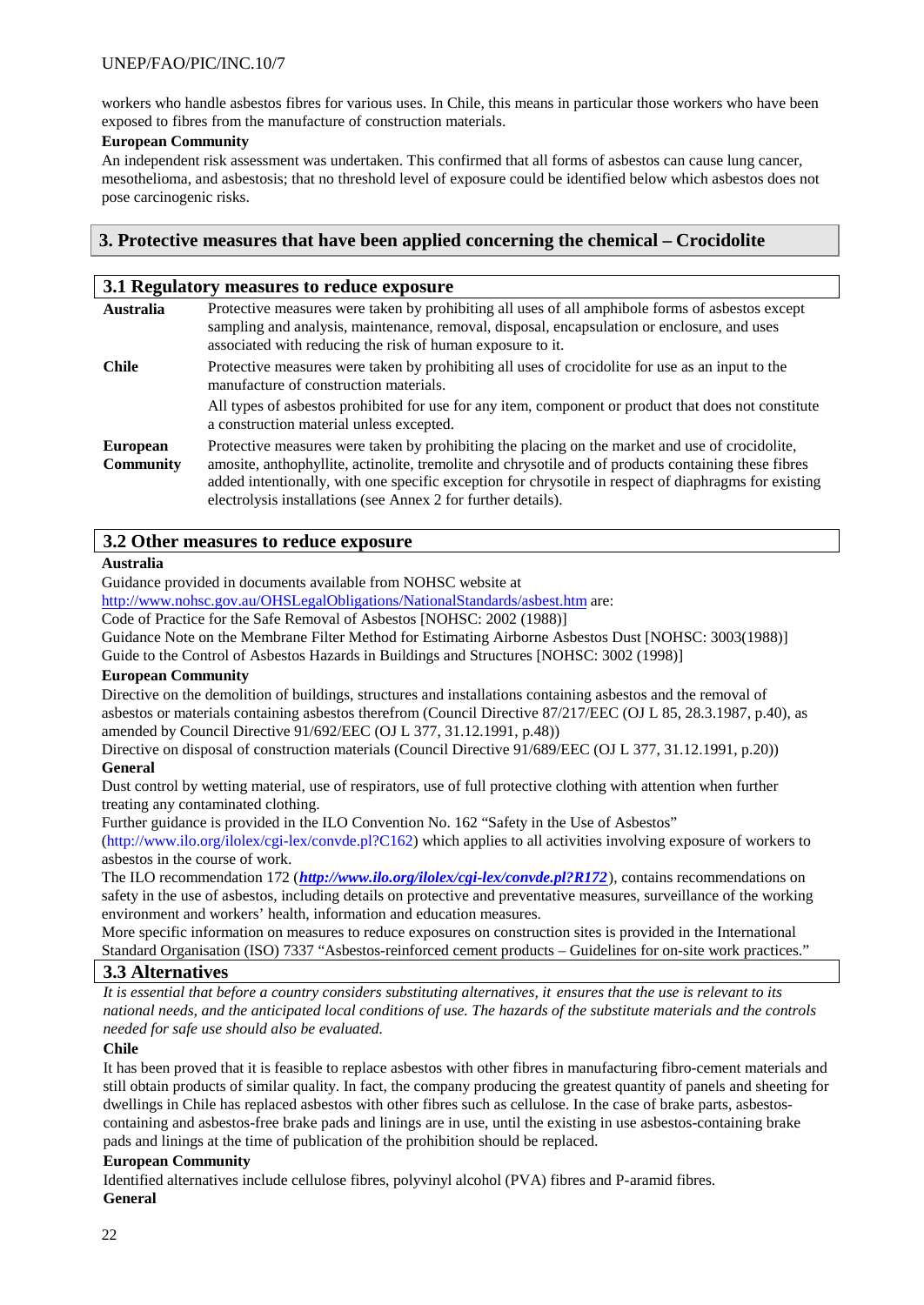Guidance on substituting alternatives to asbestos fibres is provided in IPCS Environmental Health Criteria 151 "Selected Synthetic Organic Fibres" (www.inchem.org).

#### **3.4 Socio-economic effects**

#### **Australia**

A regulatory impact statement for 1991 regulations in Victoria, a State of Australia, concluded that a process of substituting alternative materials had eliminated the use of asbestos in the majority of its former applications. **Chile**

No assessment of socio-economic effects was undertaken.

| 4. Hazards and risks to human health and/or the environment – Crocidolite                                                                                                                  |                                                                  |  |
|--------------------------------------------------------------------------------------------------------------------------------------------------------------------------------------------|------------------------------------------------------------------|--|
| <b>4.1 Hazard Classification</b>                                                                                                                                                           |                                                                  |  |
| <b>IARC</b>                                                                                                                                                                                | Carcinogenic to humans (Group 1) IARC (1987)                     |  |
| Carc. Cat. 1<br><b>European</b><br><b>Community</b><br>R45 May cause cancer<br>T:R48/23 Toxic: danger of serious damage to health by prolonged exposure through inhalation<br>(E.C., 2001) |                                                                  |  |
| <b>NTP</b>                                                                                                                                                                                 | Crocidolite is classified as "Known Human Carcinogen" (US, 2001) |  |

### **4.2 Exposure limits**

No internationally agreed exposure limits available.

| 4.3 Packaging and labelling                                                                                  |                                                                                                                                                                                                                                                                                                                                                                                                                                                                                                                                                                                                                                                                                                                                |  |
|--------------------------------------------------------------------------------------------------------------|--------------------------------------------------------------------------------------------------------------------------------------------------------------------------------------------------------------------------------------------------------------------------------------------------------------------------------------------------------------------------------------------------------------------------------------------------------------------------------------------------------------------------------------------------------------------------------------------------------------------------------------------------------------------------------------------------------------------------------|--|
| The United Nations Committee of Experts on the Transportation of Dangerous Goods classifies the chemical in: |                                                                                                                                                                                                                                                                                                                                                                                                                                                                                                                                                                                                                                                                                                                                |  |
| <b>Hazard Class and</b>                                                                                      | UN number: 2212                                                                                                                                                                                                                                                                                                                                                                                                                                                                                                                                                                                                                                                                                                                |  |
| <b>Packing Group:</b>                                                                                        | Class 9 - Miscellaneous dangerous goods and articles                                                                                                                                                                                                                                                                                                                                                                                                                                                                                                                                                                                                                                                                           |  |
|                                                                                                              | Proper shipping name: BLUE ASBESTOS                                                                                                                                                                                                                                                                                                                                                                                                                                                                                                                                                                                                                                                                                            |  |
|                                                                                                              | Packaging Group: II                                                                                                                                                                                                                                                                                                                                                                                                                                                                                                                                                                                                                                                                                                            |  |
|                                                                                                              | Hazchem Code: 2X                                                                                                                                                                                                                                                                                                                                                                                                                                                                                                                                                                                                                                                                                                               |  |
|                                                                                                              | Special Provision number: 168                                                                                                                                                                                                                                                                                                                                                                                                                                                                                                                                                                                                                                                                                                  |  |
|                                                                                                              | Packaging requirements: 3.8.9                                                                                                                                                                                                                                                                                                                                                                                                                                                                                                                                                                                                                                                                                                  |  |
|                                                                                                              | General: Mineral fibres of varying length. Non-combustible. Inhalation of the dust of asbestos<br>fibres is dangerous and therefore exposure to the dust should be avoided at all times. Always<br>prevent the generation of asbestos dust. Crocidolite (blue asbestos) should be regarded as the<br>most hazardous type of asbestos. A safe level of airborne concentration of asbestos fibres may<br>be obtained through effective packaging or unitizing. Compartments and vehicles or containers<br>that have contained asbestos should be carefully cleaned before receiving other cargo. Hosing<br>down or vacuum cleaning as appropriate, instead of sweeping, will prevent the atmosphere from<br>becoming dust laden. |  |
| <b>International</b><br><b>Maritime</b><br><b>Dangerous Goods</b><br>(IMDG) Code                             | UN No:<br>2212: Class or division: 9                                                                                                                                                                                                                                                                                                                                                                                                                                                                                                                                                                                                                                                                                           |  |
| <b>Transport</b><br><b>Emergency Card</b>                                                                    | TEC $(R) - 912$                                                                                                                                                                                                                                                                                                                                                                                                                                                                                                                                                                                                                                                                                                                |  |

# **4.4 First aid**

*NOTE: The following advice was correct at the time of publication. This advice is provided for information only and is not intended to supersede any national first aid protocols.*

Not acutely toxic. In case of exposure, prevent dispersion of dust. Avoid all contact. Avoid exposure of adolescents and children. There is no antidote. Seek medical advice.

#### **4.5 Waste management**

Asbestos may be recovered from waste slurries. Otherwise friable waste should be wetted and containerised (sealed, double bagging) to avoid dust formation during transport and disposal. Landfilling is recommended in a supervised landfill and waste should initially be covered with at least 15 cm of soil. For final closure of an area containing asbestos, a cover of at least 1 m of compacted soil should be applied.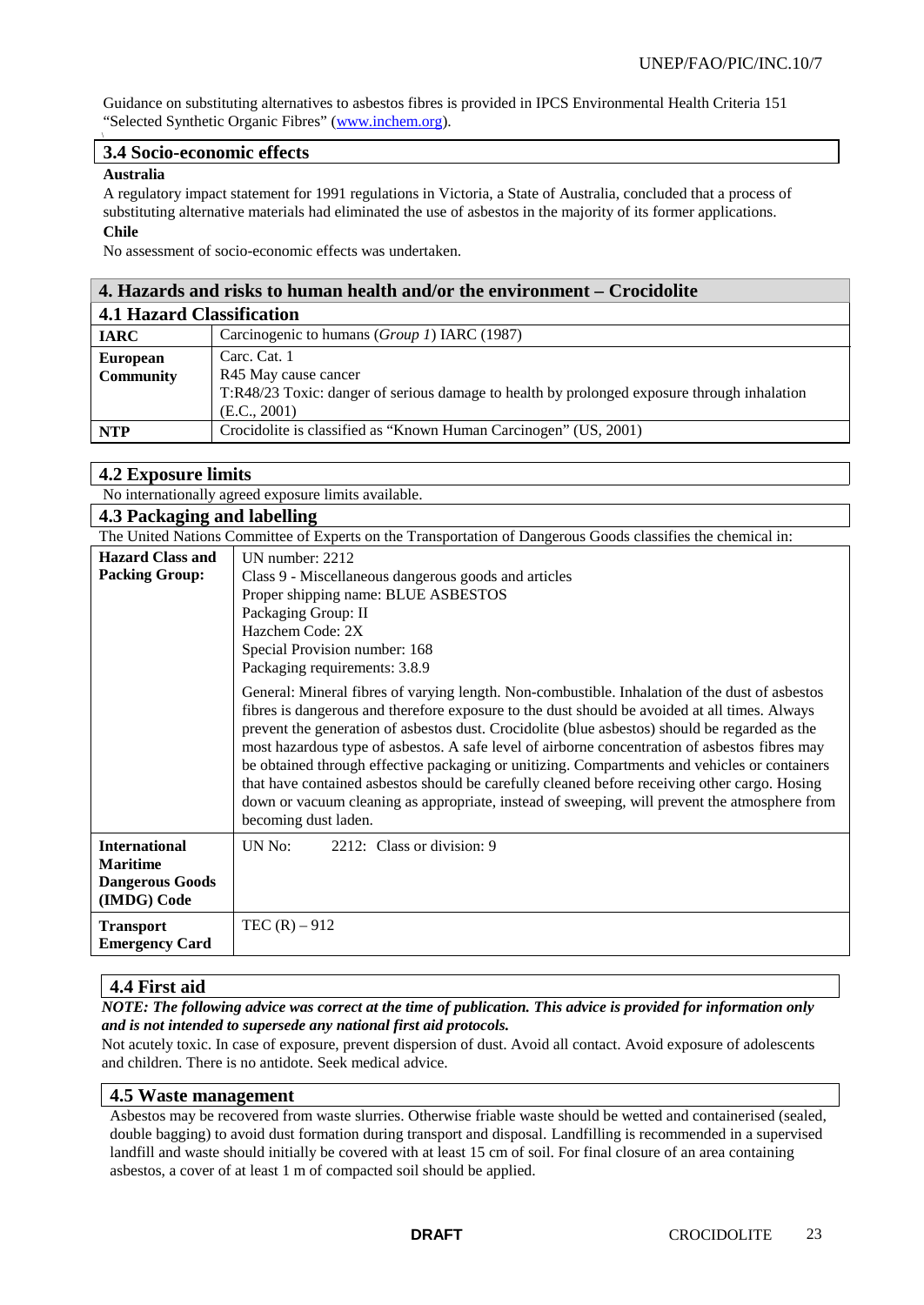# **Annexes**

| Annex 1 | Further information on the substance       |
|---------|--------------------------------------------|
| Annex 2 | <b>Details on Final regulatory action</b>  |
| Annex 3 | Address of designated national authorities |
| Annex 4 | <b>References</b>                          |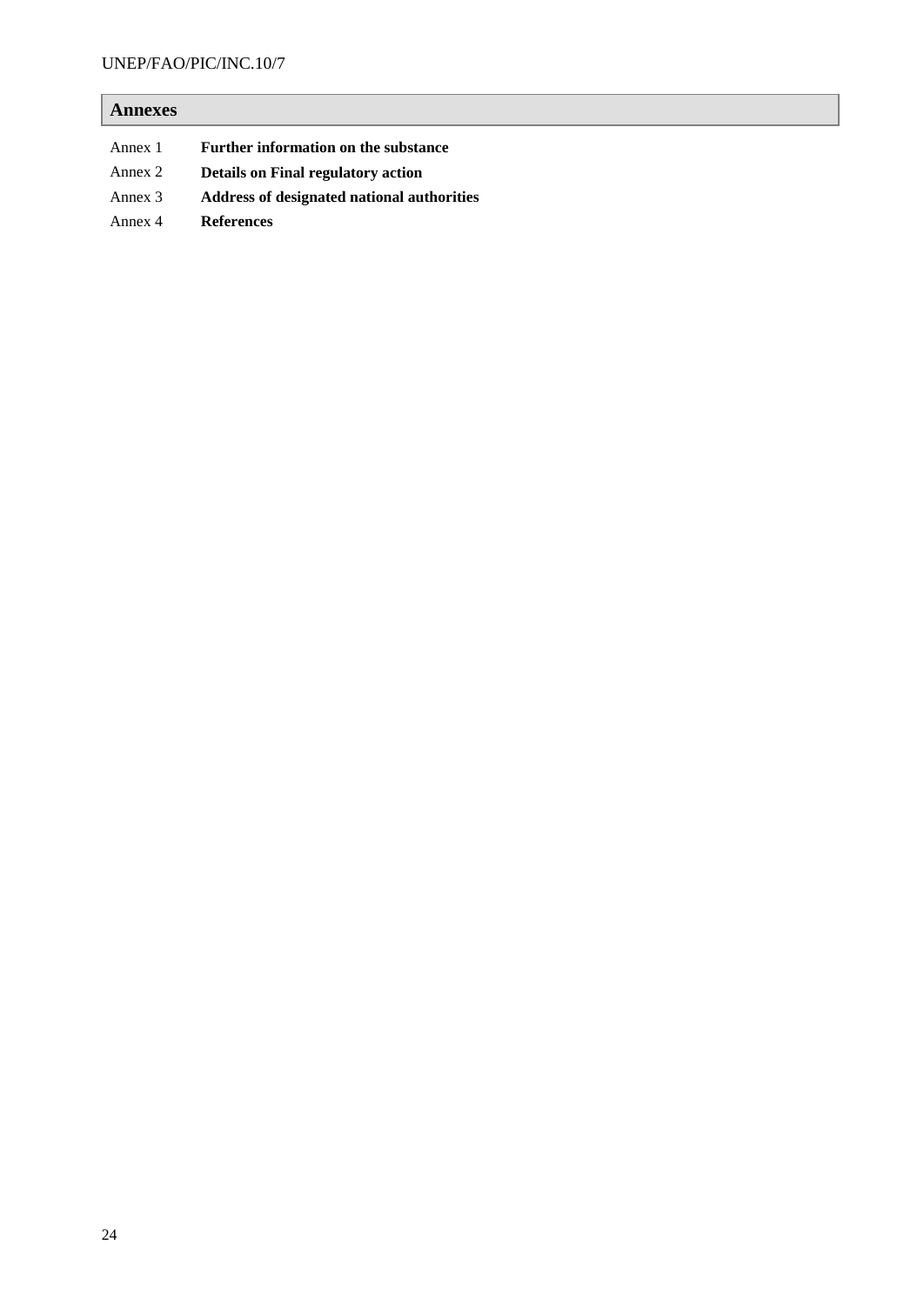# **Introduction to Annex I**

The information presented in this Annex reflects the conclusions of the notifying parties: Australia, Chile and the European Community. In a general way, information provided by these parties on these hazards are synthesised and presented together, while the risk assessments, specific to the conditions prevailing in these countries, are presented separately. This information is contained in the documents referenced in the notifications in support of their final regulatory actions banning asbestos, including international reviews. The notification from Australia was first reported in the PIC Circular XI of June 2000, the notification from Chile was first reported in the PIC Circular XV of June 2002 and the notification from the European Community in PIC Circular XIII of June 2001.

Crocidolite was included as one of the subjects of an IPCS Environmental Health Criteria document (Asbestos and other Natural Mineral Fibres, EHC 53) published in 1986.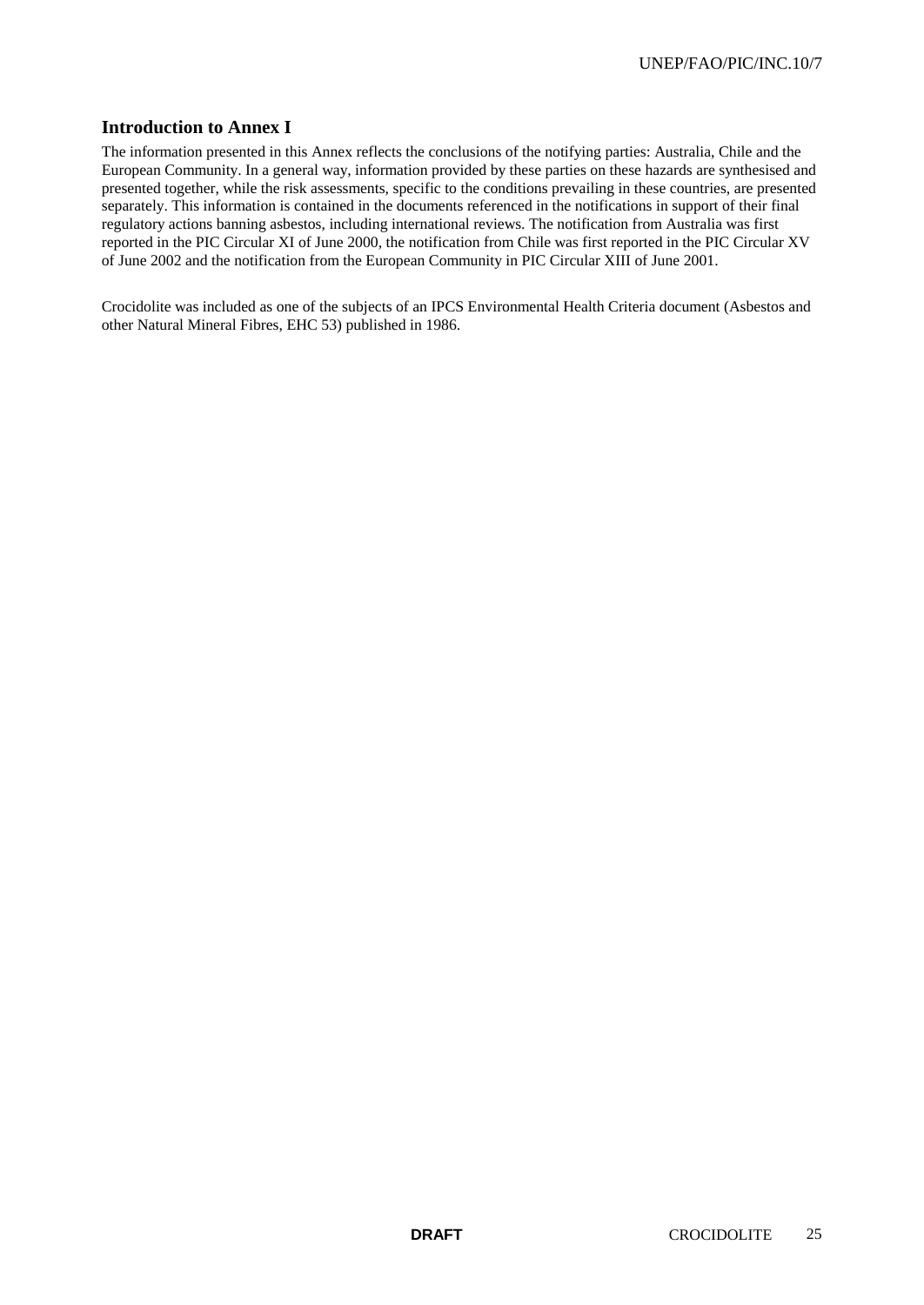| 1.               | <b>Physico-Chemical properties</b>                  |                                                                                                                                                                                                                                                                                                                                                                                                                                                                                                                                                                                                                                                                                                                                                                                                                                                                                             |
|------------------|-----------------------------------------------------|---------------------------------------------------------------------------------------------------------------------------------------------------------------------------------------------------------------------------------------------------------------------------------------------------------------------------------------------------------------------------------------------------------------------------------------------------------------------------------------------------------------------------------------------------------------------------------------------------------------------------------------------------------------------------------------------------------------------------------------------------------------------------------------------------------------------------------------------------------------------------------------------|
| 1.1              | <b>Identity</b>                                     | Crocidolite                                                                                                                                                                                                                                                                                                                                                                                                                                                                                                                                                                                                                                                                                                                                                                                                                                                                                 |
| 1.2              | Formula                                             | $Na2FeII3FeIII2(Si8O22) (OH)2$                                                                                                                                                                                                                                                                                                                                                                                                                                                                                                                                                                                                                                                                                                                                                                                                                                                              |
| 1.3              | <b>Colour and</b>                                   | Blue, Flexible to brittle and tough                                                                                                                                                                                                                                                                                                                                                                                                                                                                                                                                                                                                                                                                                                                                                                                                                                                         |
| 1.4              | <b>Texture</b><br>Decomposition                     | $400 - 600$ °C                                                                                                                                                                                                                                                                                                                                                                                                                                                                                                                                                                                                                                                                                                                                                                                                                                                                              |
| 1.6              | temperature<br>Density $(g/cm^3)$                   | $3.3 - 3.4$                                                                                                                                                                                                                                                                                                                                                                                                                                                                                                                                                                                                                                                                                                                                                                                                                                                                                 |
| 1.7              | <b>Resistance to</b>                                | Good                                                                                                                                                                                                                                                                                                                                                                                                                                                                                                                                                                                                                                                                                                                                                                                                                                                                                        |
|                  | acids                                               |                                                                                                                                                                                                                                                                                                                                                                                                                                                                                                                                                                                                                                                                                                                                                                                                                                                                                             |
| 1.8              | <b>Resistance to</b><br>alkalis                     | Good                                                                                                                                                                                                                                                                                                                                                                                                                                                                                                                                                                                                                                                                                                                                                                                                                                                                                        |
| 1.9              | <b>Tensile strength</b><br>$(10^3 \text{ kg/cm}^2)$ | 35                                                                                                                                                                                                                                                                                                                                                                                                                                                                                                                                                                                                                                                                                                                                                                                                                                                                                          |
| $\boldsymbol{2}$ | <b>Toxicological properties</b>                     |                                                                                                                                                                                                                                                                                                                                                                                                                                                                                                                                                                                                                                                                                                                                                                                                                                                                                             |
| 2.1              | <b>General</b>                                      | Crocidolite is an amphibole form of asbestos (as are amosite, actinolite,                                                                                                                                                                                                                                                                                                                                                                                                                                                                                                                                                                                                                                                                                                                                                                                                                   |
|                  |                                                     | anthophyllite and tremolite).                                                                                                                                                                                                                                                                                                                                                                                                                                                                                                                                                                                                                                                                                                                                                                                                                                                               |
|                  |                                                     | There is general consensus amongst the scientific community that all types of<br>asbestos fibres are carcinogenic (IPCS, 1986, 1998; Royal Society of Canada, 1996<br>cited by E.C., 1997) and can cause asbestosis, lung cancer and mesothelioma when<br>inhaled.                                                                                                                                                                                                                                                                                                                                                                                                                                                                                                                                                                                                                          |
| 2.2              | <b>Deposition and</b><br><b>Clearance</b>           | Depending largely on size and shape, deposition of inhaled asbestos fibres may<br>occur in lung tissue. Some fibres may be removed by mucociliary clearance or<br>macrophages while others may be retained in the lungs for extended periods.<br>Inhalation exposure is, therefore, generally regarded as cumulative, and exposures<br>have been expressed in terms of concentration of fibres over time or phase contrast<br>microscopy (PCM) fibre-years/ml.                                                                                                                                                                                                                                                                                                                                                                                                                              |
| 2.3              | <b>Mode of Action</b>                               | The ability of fibres to induce fibrogenic and carcinogenic effects seems to be<br>dependent on their individual characteristics, including fibre dimension and<br>durability (i.e. biopersistence in target tissues), which are determined in part by the<br>physico-chemical properties (IPCS, 1998).                                                                                                                                                                                                                                                                                                                                                                                                                                                                                                                                                                                     |
|                  |                                                     | It is well documented from experimental studies that fibres shorter than 5µm are less<br>biologically active than fibres longer than 5µm. However, it is still uncertain<br>whether short fibres have any significant biological activity. Furthermore it is still<br>uncertain as to how long a fibre needs to remain in the lung in order to induce<br>preneoplastic effects (IPCS, 1998).                                                                                                                                                                                                                                                                                                                                                                                                                                                                                                |
|                  |                                                     | The mechanisms by which these fibres cause fibrogenic and carcinogenic effects are<br>not completely understood. Possible mechanisms of fibrogenic effects of fibres<br>include chronic inflammation processes mediated by production of growth factors<br>(e.g., TNF-alpha) and reactive oxygen species. With regard to fibre-induced<br>carcinogenicity, several hypotheses have been proposed. These include: DNA<br>damage by reactive oxygen species induced by fibres; direct DNA damage by<br>physical interactions between fibres and target cells; enhancement of cell<br>proliferation by fibres; fibre-provoked chronic inflammatory reactions leading to<br>prolonged release of lysozymal enzymes, reactive oxygen species, cytokines and<br>growth factors; and action by fibres as co-carcinogens or carriers of chemical<br>carcinogens to the target tissues (IPCS, 1998). |
| 2.4              | <b>Effects</b> on<br>animals                        | Lowest published lethal dose for rat: 300 mg/kg bw.<br>Results from animal studies reflect the known human health effects of asbestos.<br>IARC (1977) reports that there was sufficient evidence for carcinogenicity to<br>animals. All types of commercial asbestos fibre that have been tested are<br>carcinogenic to mice, rats, hamsters and rabbits, producing mesotheliomas and lung                                                                                                                                                                                                                                                                                                                                                                                                                                                                                                  |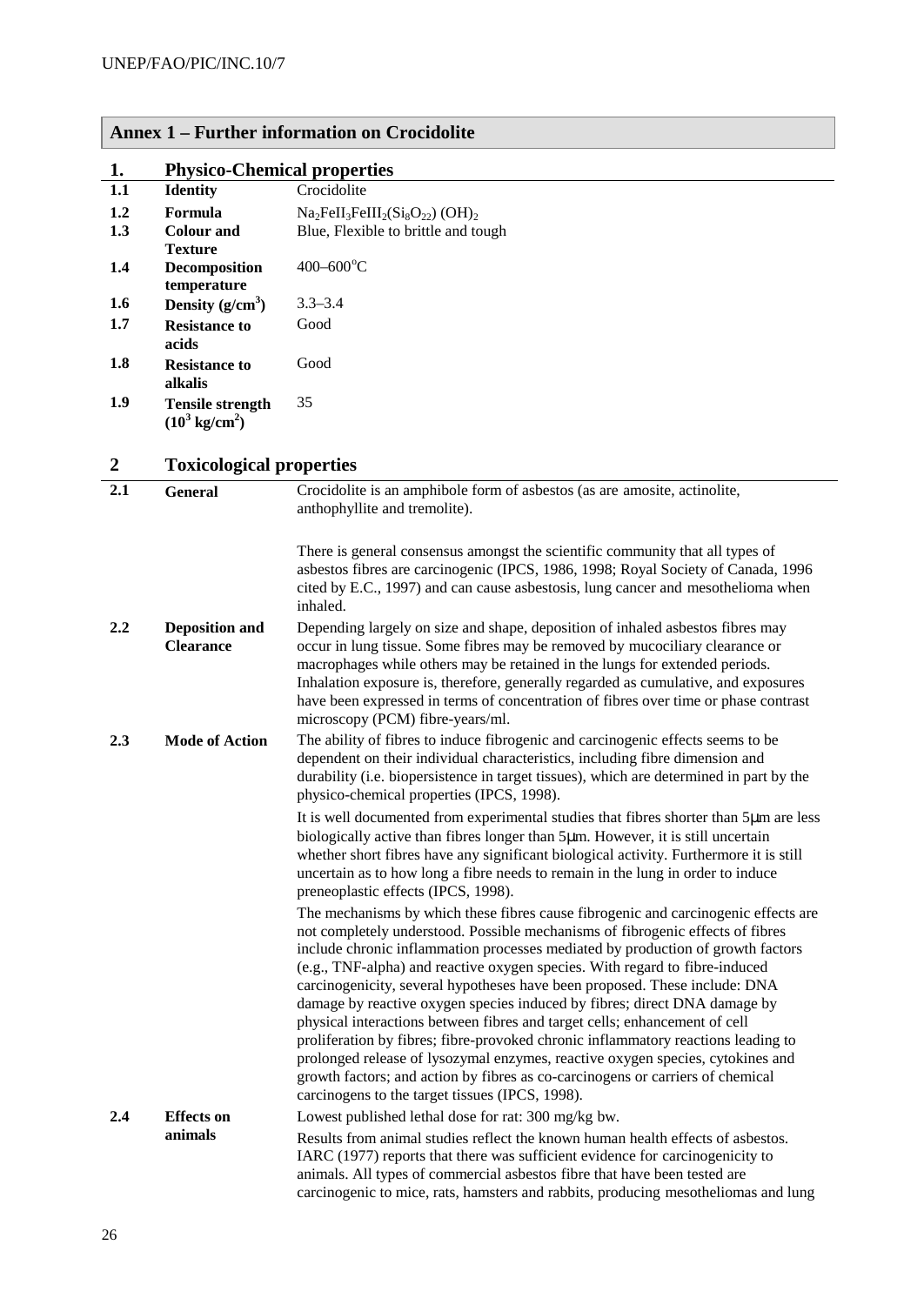|                                    | carcinomas after inhalation exposure and after administration intrapleurally,<br>intratracheally, or intraperitoneally (IPCS, 1986).                                                                                                                                                                                                                                                                                                                                                                                                                                                                                                                                                                                                                                                                                         |
|------------------------------------|------------------------------------------------------------------------------------------------------------------------------------------------------------------------------------------------------------------------------------------------------------------------------------------------------------------------------------------------------------------------------------------------------------------------------------------------------------------------------------------------------------------------------------------------------------------------------------------------------------------------------------------------------------------------------------------------------------------------------------------------------------------------------------------------------------------------------|
|                                    | Crocidolite produced mesothelioma and lung carcinomas in rats after inhalation and<br>mesothelioma following intrapleural administration. Crocidolite induced<br>mesothelioma in hamsters following intrapleural administration. Intraperitoneal<br>administration of crocidolite induced peritoneal tumours, including mesothelioma, in<br>mice and rats. Given by the same route, crocidolite produced abdominal tumours in<br>hamsters.                                                                                                                                                                                                                                                                                                                                                                                   |
|                                    | There is no convincing evidence that ingested asbestos is carcinogenic in animals<br>(IPCS, 1986).                                                                                                                                                                                                                                                                                                                                                                                                                                                                                                                                                                                                                                                                                                                           |
| 2.5<br><b>Effects</b> on<br>humans | Inhalation of asbestos dust including crocidolite can cause fibrosis of the lung<br>(asbestosis), changes in one or both surfaces of the pleura, bronchial carcinoma<br>(lung cancer), mesothelioma of the pleura and peritoneum, and possibly cancers of<br>other sites (IPCS, 1986).                                                                                                                                                                                                                                                                                                                                                                                                                                                                                                                                       |
| 2.5.1<br><b>Asbestosis</b>         | Asbestosis was the first asbestos-related lung disease to be recognised. It is defined<br>as diffuse interstitial fibrosis of the lungs resulting from exposure to asbestos dust.<br>Scarring of the lungs reduces their elasticity and function resulting in breathlessness.<br>It can appear and progress many years after the termination of exposure.                                                                                                                                                                                                                                                                                                                                                                                                                                                                    |
|                                    | Under recent exposure conditions, asbestosis will rarely be detectable, even in its<br>early stages, in less than 20 years from first exposure (IPCS, 1986). There is no<br>substantial evidence that asbestos fibre type influences the frequency or severity of<br>pulmonary fibrosis. However the risk may be higher in the textile industry than in<br>mining or milling, or in the manufacture of friction products (McDonald, 1984 cited<br>by IPCS, 1986).                                                                                                                                                                                                                                                                                                                                                            |
| 2.5.2<br>Lung cancer               | The first reports (Gloyne, 1935; Lynch & Smith, 1935, both cited by IPCS, 1986),<br>suggesting that asbestos might be related to lung cancer occurrence were followed<br>by approximately 60 case reports over the next 20 years. The first epidemiological<br>confirmation of this association was published by Doll (1955, cited by IPCS 1986).<br>Since then, over 30 cohort studies (on various forms of asbestos) have been carried<br>out in industrial populations in several countries. The majority, but not all, have<br>shown an excess lung cancer risk (IPCS 1986).                                                                                                                                                                                                                                             |
|                                    | Crocidolite is in IARC Group I: sufficient evidence for carcinogenicity to humans.<br>Inhalation can cause fibrosis of the lung (asbestosis), bronchial carcinoma,<br>mesothelioma of the pleura and peritoneum, and possibly cancers at other sites.<br>Extra risk for mesothelioma: $10^{-4}$ at life-time exposure to 500 fibres/m <sup>3</sup> (0.0005)<br>fibres/ml).                                                                                                                                                                                                                                                                                                                                                                                                                                                   |
|                                    | Type of industrial process may affect the incidence of lung cancer. The variations<br>may be related to the state and physical treatment of the asbestos in different<br>situations, the dust clouds thus containing asbestos fibres of different physical<br>dimensions (IPCS, 1986). Combined exposure to asbestos and cigarette smoke<br>synergistically increases the risk of lung cancer.                                                                                                                                                                                                                                                                                                                                                                                                                               |
| 2.5.3<br>Mesothelioma              | Pulmonary mesothelioma is a primary malignant tumour of the mesothelial surfaces,<br>generally affecting the pleura and less commonly the peritoneum. Mesothelioma has<br>been associated with occupational exposure to various types and mixtures of<br>asbestos (including talc containing asbestos), although occupational exposures have<br>not been identified in all cases. The long latency required for mesothelioma to<br>develop after asbestos exposure has been documented in a number of publications.<br>An increasing proportion of cases have been seen with increasing duration of<br>exposure (IARC, 1987). It has been suggested that increased risk of mesothelioma<br>may be related to the duration and intensity of asbestos exposure, and perhaps also<br>the time from first exposure (IPCS, 1986). |
|                                    | The majority of known cases of mesothelioma arise as a result of occupational or<br>para-occupational exposure to asbestos (IPCS, 1986). No association with smoking<br>has been observed (McDonald, 1984 cited by IPCS 1986).                                                                                                                                                                                                                                                                                                                                                                                                                                                                                                                                                                                               |
|                                    | There is a general consensus that amphiboles, and crocidolite in particular, pose a<br>risk of induction of mesothelioma in exposed workers. (Meldrum, 1996 cited by<br>E.C., 1997). Mesothelioma has appeared frequently in subjects with exposure to<br>amphiboles. Current information does not suggest an important differential of<br>mesothelioma risk according to the industrial process (IPCS, 1986).                                                                                                                                                                                                                                                                                                                                                                                                               |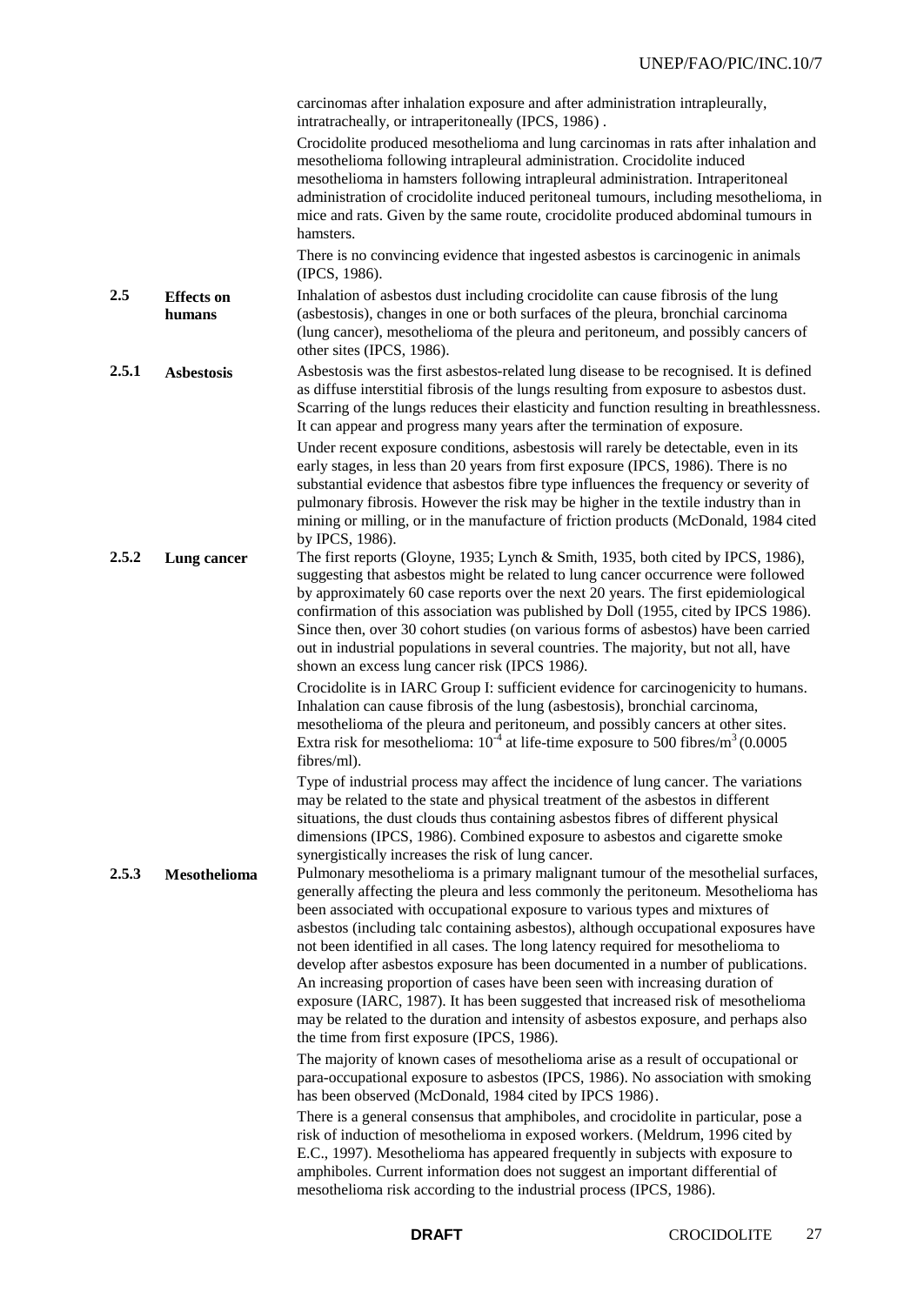| 2.6      | <b>Summary of</b><br>mammalian<br>toxicity and<br>overall<br>evaluation | Studies suggest that amphibole asbestos may result in the development of<br>mesothelioma at lower levels of cumulative exposure than that required for lung<br>cancer, although no reliable exposure-response curve can be produced for asbestos-<br>induced mesothelioma in animals or humans (Meldrum, 1996 cited by E.C., 1997).<br>Bignon (1997 cited by E.C., 1997) states that mesothelioma can develop at doses of<br>maybe 10 to 1,000 times lower than those required for broncho-pulmonary cancer.<br>Case-control epidemiological studies, in employees at plants manufacturing asbestos<br>cement products, showed a relationship between duration of employment and risk of<br>mesothelioma especially from crocidolite. A strong correlation between<br>mesothelioma and exposure to asbestos (mostly crocidolite) was found in mine<br>workers (Western Australia) and in gas masks makers. In an asbestos factory (East<br>London 1933-1980) mesotheliomas and lung cancer rates showed a dose response<br>relationship and were related to duration of employment.<br>In a review of studies, IPCS (1986) has found that some studies suggest that cancer<br>at sites other than the lung, pleura and peritoneum has resulted from occupational<br>exposure to asbestos, while others have shown no excess of cancer at other sites.<br>IARC (1987) reports that gastrointestinal cancers occurred at an increased incidence<br>in groups occupationally exposed to asbestos, although not all studies are consistent<br>in this respect.<br>Fibrosis in many animal species, and bronchial and pleural carcinomas in the rat,<br>have been observed following inhalation of amphibole asbestos. In these studies<br>there were no consistent increases in tumour incidence at other sites, and there is no<br>convincing evidence that ingested asbestos is carcinogenic in animals (IPCS, 1986).<br>Epidemiological studies, mainly on occupational groups, have established that all<br>types of asbestos fibres are associated with diffuse pulmonary fibrosis (asbestosis),<br>bronchial carcinoma (lung cancer), and primary malignant tumours of the pleura and<br>peritoneum (mesothelioma). That asbestos causes cancers at other sites is less well<br>established. Cigarette smoking increases the asbestosis mortality and the risk of lung<br>cancer in persons exposed to asbestos but not the risk of mesothelioma (IPCS,<br>1986). |
|----------|-------------------------------------------------------------------------|---------------------------------------------------------------------------------------------------------------------------------------------------------------------------------------------------------------------------------------------------------------------------------------------------------------------------------------------------------------------------------------------------------------------------------------------------------------------------------------------------------------------------------------------------------------------------------------------------------------------------------------------------------------------------------------------------------------------------------------------------------------------------------------------------------------------------------------------------------------------------------------------------------------------------------------------------------------------------------------------------------------------------------------------------------------------------------------------------------------------------------------------------------------------------------------------------------------------------------------------------------------------------------------------------------------------------------------------------------------------------------------------------------------------------------------------------------------------------------------------------------------------------------------------------------------------------------------------------------------------------------------------------------------------------------------------------------------------------------------------------------------------------------------------------------------------------------------------------------------------------------------------------------------------------------------------------------------------------------------------------------------------------------------------------------------------------------------------------------------------------------------------------------------------------------------------------------------------------------------------------------------------------------------------------------------------------------------------------------------------------------------------------------------------------------------------------------------------|
| 3<br>3.1 |                                                                         | <b>Human exposure/Risk evaluation</b><br>In tallow-treated rice concentrations up to 3.7 x $10^{12}$ fibres/kg may be found.                                                                                                                                                                                                                                                                                                                                                                                                                                                                                                                                                                                                                                                                                                                                                                                                                                                                                                                                                                                                                                                                                                                                                                                                                                                                                                                                                                                                                                                                                                                                                                                                                                                                                                                                                                                                                                                                                                                                                                                                                                                                                                                                                                                                                                                                                                                                        |
|          | Food                                                                    | Crocidolite may occur in beverages up to $12 \times 10^6$ fibres per litre (National Drinking<br>Water regulations 1991). Up to 12 x $106$ fibres/litre have been found in soft drinks<br>(IPCS, 1986).                                                                                                                                                                                                                                                                                                                                                                                                                                                                                                                                                                                                                                                                                                                                                                                                                                                                                                                                                                                                                                                                                                                                                                                                                                                                                                                                                                                                                                                                                                                                                                                                                                                                                                                                                                                                                                                                                                                                                                                                                                                                                                                                                                                                                                                             |
| 3.2      | Air                                                                     | At remote rural locations, fibre levels ( $>$ 5µm) are generally < 1 fibre/litre (< 0.001<br>fibre/ml) and in urban air they range from < 1 to 10 fibres/litre $(0.001$ to $0.01$<br>fibres/ml) or occasionally higher. Airborne levels in residential areas in the vicinity<br>of industrial sources have been found to be within the range of those in urban areas<br>or occasionally slightly higher. Non-occupational indoor levels are generally within<br>the range found in ambient air (IPCS, 1986; 1998).<br>Concentrations in air: near mills, mines and industrial sites up to $600,000$ fibres/m <sup>3</sup><br>(0.6 fibres/ml), at urban locations $10,000$ fibres/m <sup>3</sup> (0.01 fibres/ml).                                                                                                                                                                                                                                                                                                                                                                                                                                                                                                                                                                                                                                                                                                                                                                                                                                                                                                                                                                                                                                                                                                                                                                                                                                                                                                                                                                                                                                                                                                                                                                                                                                                                                                                                                   |
| 3.3      | Water                                                                   | Reported concentrations of asbestos in drinking-water range up to 200 x $106$<br>fibres/litre (all fibre lengths) (IPCS. 1986).<br>Maximum residue limits: In drinking water: $7 \times 10^6$ fibres/l (National drinking                                                                                                                                                                                                                                                                                                                                                                                                                                                                                                                                                                                                                                                                                                                                                                                                                                                                                                                                                                                                                                                                                                                                                                                                                                                                                                                                                                                                                                                                                                                                                                                                                                                                                                                                                                                                                                                                                                                                                                                                                                                                                                                                                                                                                                           |
|          |                                                                         | water, 1991)                                                                                                                                                                                                                                                                                                                                                                                                                                                                                                                                                                                                                                                                                                                                                                                                                                                                                                                                                                                                                                                                                                                                                                                                                                                                                                                                                                                                                                                                                                                                                                                                                                                                                                                                                                                                                                                                                                                                                                                                                                                                                                                                                                                                                                                                                                                                                                                                                                                        |
| 3.4      | Occupational<br>exposure                                                | Main exposure sources are handling, processing and disposal of dry asbestos or<br>asbestos containing products, where fibres are released into the air. The highest<br>concentrations measured during mining and industrial handling were 800 x 10 <sup>6</sup><br>fibres/ $m3$ (800 fibres/ml), but were without any means of dust suppression. During<br>home construction and renovation up to 10 x $10^6$ fibres/m <sup>3</sup> (10 fibres/ml) have been<br>recorded. Exposure limits: USA, 200,000 fibres/m <sup>3</sup> (0.2 fibres/ml) (TLV, 8-hr<br>TWA); EEC 300,000 fibres/m <sup>3</sup> (0.3 fibres/ml) for fibre length >5 $\mu$ m.                                                                                                                                                                                                                                                                                                                                                                                                                                                                                                                                                                                                                                                                                                                                                                                                                                                                                                                                                                                                                                                                                                                                                                                                                                                                                                                                                                                                                                                                                                                                                                                                                                                                                                                                                                                                                    |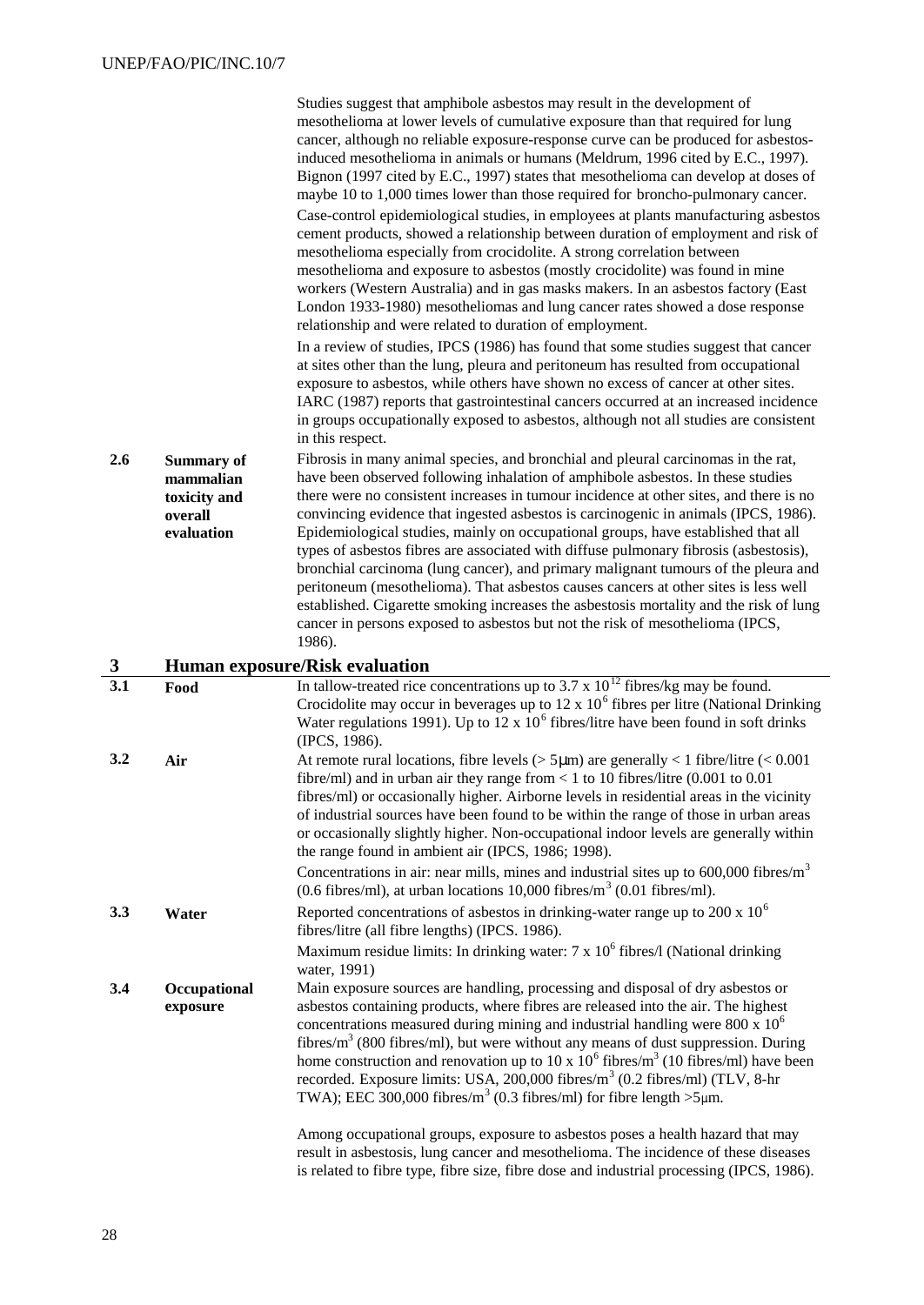|     |                        | The European Community notification noted that exposure of workers and other<br>users of asbestos-containing products is in general technically extremely difficult to<br>control in practice and may greatly exceed current limit values on an intermittent<br>basis. It was recognized that a controlled and safe occupational use of asbestos<br>could not be established for several working situations like e.g. building sites,<br>repairs, or waste removal. As asbestos was widely used and no safe concentration<br>threshold could be established it was decided to severely restrict the use of asbestos.<br>The Chile notification noted that in general the highest exposures to asbestos are<br>amongst the working population whether during manufacture of materials containing<br>asbestos or during installation or demolition. In Chile this means in particular those<br>workers who have been exposed to fibres from the manufacture of construction<br>materials. In the case of brake linings or parts that contain asbestos, not only the<br>workers who handle asbestos during manufacture are exposed to high risk, so are<br>brake repair workshop mechanics who blow off the dust produced by wear. Health<br>controls over this activity are very difficult to implement because of its very nature.<br>In many cases, the workshops involved are small ones that do not have the<br>occupational health means to control the risks. |
|-----|------------------------|-------------------------------------------------------------------------------------------------------------------------------------------------------------------------------------------------------------------------------------------------------------------------------------------------------------------------------------------------------------------------------------------------------------------------------------------------------------------------------------------------------------------------------------------------------------------------------------------------------------------------------------------------------------------------------------------------------------------------------------------------------------------------------------------------------------------------------------------------------------------------------------------------------------------------------------------------------------------------------------------------------------------------------------------------------------------------------------------------------------------------------------------------------------------------------------------------------------------------------------------------------------------------------------------------------------------------------------------------------------------------------------------------------------------------------------------------------------------|
| 3.5 | Para-<br>occupational  | Members of the families of asbestos workers handling contaminated work clothes<br>and, in some cases, members of the general population may be exposed to elevated                                                                                                                                                                                                                                                                                                                                                                                                                                                                                                                                                                                                                                                                                                                                                                                                                                                                                                                                                                                                                                                                                                                                                                                                                                                                                                |
|     | exposure               | concentrations of airborne asbestos fibres. Asbestos has been used widely in<br>building materials for domestic application (e.g. asbestos-cement products and floor<br>tiles) and elevated airborne levels have been measured during the manipulation of<br>these materials (e.g. home construction and renovation by the homeowner) (IPCS,<br>1986).                                                                                                                                                                                                                                                                                                                                                                                                                                                                                                                                                                                                                                                                                                                                                                                                                                                                                                                                                                                                                                                                                                            |
|     |                        | In para-occupational groups, which include persons with household contact and<br>neighbourhood exposure, the risk of mesotheliomas and lung cancer is generally<br>much lower than for occupational groups. Risk estimation is not possible because of<br>the lack of exposure data required for dose-response characterization. The risk of<br>asbestosis is very low (IPCS, 1986).                                                                                                                                                                                                                                                                                                                                                                                                                                                                                                                                                                                                                                                                                                                                                                                                                                                                                                                                                                                                                                                                              |
|     |                        | The Chile notification notes that asbestos fibres are not easily released from asbestos<br>in a cement matrix, in sheeting used in construction. However, people who cut or<br>trim such sheeting using high-speed tools (circular saws or sanders) are exposed to<br>risk from the asbestos-fibre dust given off.                                                                                                                                                                                                                                                                                                                                                                                                                                                                                                                                                                                                                                                                                                                                                                                                                                                                                                                                                                                                                                                                                                                                                |
| 3.6 | <b>Public exposure</b> | In the general population, the risks of mesothelioma and lung cancer attributable to<br>asbestos cannot be quantified reliably and are probably undetectably low. The risk<br>of asbestosis is virtually zero. (IPCS, 1986).                                                                                                                                                                                                                                                                                                                                                                                                                                                                                                                                                                                                                                                                                                                                                                                                                                                                                                                                                                                                                                                                                                                                                                                                                                      |
| 4   |                        | <b>Environmental fate and effects</b>                                                                                                                                                                                                                                                                                                                                                                                                                                                                                                                                                                                                                                                                                                                                                                                                                                                                                                                                                                                                                                                                                                                                                                                                                                                                                                                                                                                                                             |

| 4.1 | Fate           | Crocidolite fibres are relatively stable and are transported via air and water over |
|-----|----------------|-------------------------------------------------------------------------------------|
|     |                | great distances.                                                                    |
| 4.2 | <b>Effects</b> | Not enough data available to draw a conclusion.                                     |

# **5 Environmental Exposure/Risk Evaluation**

Environmental effects are not relevant to the risk evaluation used to support the regulatory decisions.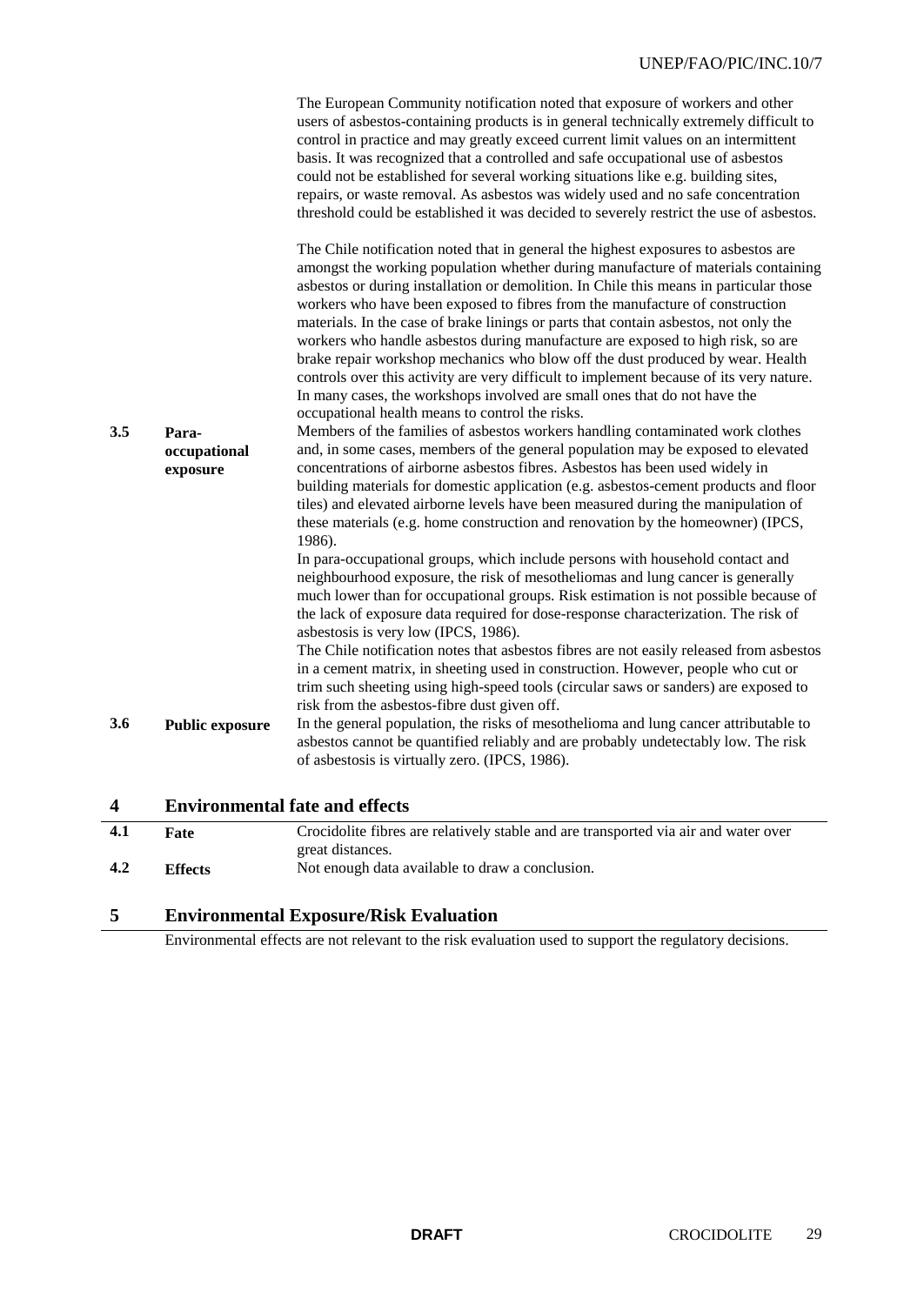# **Annex 2 – Details on final regulatory actions reported – Crocidolite**

# **Country Name: Australia**

| $\mathbf{1}$            | Effective date(s) of<br>entry into force of<br>actions<br>Reference to the<br>regulatory<br>document | Most jurisdictions placed severe restrictions on asbestos use during the late 1970's<br>and early 1980s (some of the legislation under which the current restrictions are in<br>force was enacted during the 1990s and incorporated/superseded existing restrictions).<br>Commonwealth - Industrial Safety Health and Welfare (Administrative and General)<br>Regulation 1979.<br>New South Wales - Factories (Health and Safety - Asbestos Process) Regulations<br>1984 under Factories, Shops and Industries Act 1962; Occupational Health and<br>Safety (Hazardous Substances) Regulation 1996 under Occupational Health and<br>Safety Act 1983.<br>Northern Territory - Work Health (Occupational Health and Safety) Regulations<br>1996 under Work Health Act 1996.<br>Queensland - Workplace Health and Safety Regulation 1997 under Work Health and<br>Safety Act 1995.<br>South Australia – Occupational Health, Safety and Welfare Regulations 1995 under<br>Occupational Health, Safety and Welfare Act 1986.<br>Tasmania - Industrial Safety Health and Welfare (Administrative and General)<br>Regulation 1979.<br>Victoria – Occupational Health and Safety (Asbestos) Regulations 1992 under<br>Occupational Health and Safety Act 1985.<br>Western Australia - Occupational Health Safety and Welfare Regulation 1988;<br>Health (Asbestos) Regulations 1992 under Health Act 1911. |
|-------------------------|------------------------------------------------------------------------------------------------------|----------------------------------------------------------------------------------------------------------------------------------------------------------------------------------------------------------------------------------------------------------------------------------------------------------------------------------------------------------------------------------------------------------------------------------------------------------------------------------------------------------------------------------------------------------------------------------------------------------------------------------------------------------------------------------------------------------------------------------------------------------------------------------------------------------------------------------------------------------------------------------------------------------------------------------------------------------------------------------------------------------------------------------------------------------------------------------------------------------------------------------------------------------------------------------------------------------------------------------------------------------------------------------------------------------------------------------------------------------------------------------------------------|
|                         |                                                                                                      |                                                                                                                                                                                                                                                                                                                                                                                                                                                                                                                                                                                                                                                                                                                                                                                                                                                                                                                                                                                                                                                                                                                                                                                                                                                                                                                                                                                                    |
| $\boldsymbol{2}$        | <b>Succinct details of</b><br>the final<br>regulatory<br>action(s)                                   | Amphibole forms of asbestos are severely restricted. Legislation is primarily through<br>States and Territories.                                                                                                                                                                                                                                                                                                                                                                                                                                                                                                                                                                                                                                                                                                                                                                                                                                                                                                                                                                                                                                                                                                                                                                                                                                                                                   |
| 3                       | <b>Reasons for action</b>                                                                            | Carcinogenic when inhaled. Should minimise exposure of people to risk of inhalation<br>of amphibole asbestos.                                                                                                                                                                                                                                                                                                                                                                                                                                                                                                                                                                                                                                                                                                                                                                                                                                                                                                                                                                                                                                                                                                                                                                                                                                                                                      |
| $\overline{\mathbf{4}}$ | <b>Basis for inclusion</b><br>into Annex III                                                         |                                                                                                                                                                                                                                                                                                                                                                                                                                                                                                                                                                                                                                                                                                                                                                                                                                                                                                                                                                                                                                                                                                                                                                                                                                                                                                                                                                                                    |
| 4.1                     | <b>Risk evaluation</b>                                                                               | The basis of the Australian regulatory actions was human health risk assessments,<br>taken at national and state level that focussed on the carcinogenicity of inhaled<br>asbestos and conditions of exposure in that country.                                                                                                                                                                                                                                                                                                                                                                                                                                                                                                                                                                                                                                                                                                                                                                                                                                                                                                                                                                                                                                                                                                                                                                     |
| 4.2                     | Criteria used<br><b>Relevance to other</b>                                                           | Unacceptable risk to human health.<br>Regulatory actions for asbestos were taken incrementally, reflecting the building<br>knowledge on its risks. The major health effects identified as a result of inhalation of<br>amphibole asbestos are asbestosis and carcinogenicity (NHMRC 1982).<br>Crocidolite is already included in the Rotterdam Convention.                                                                                                                                                                                                                                                                                                                                                                                                                                                                                                                                                                                                                                                                                                                                                                                                                                                                                                                                                                                                                                         |
| 5                       | <b>States and Region</b><br><b>Alternatives</b>                                                      | No information                                                                                                                                                                                                                                                                                                                                                                                                                                                                                                                                                                                                                                                                                                                                                                                                                                                                                                                                                                                                                                                                                                                                                                                                                                                                                                                                                                                     |
| 6                       | <b>Waste</b>                                                                                         | No information                                                                                                                                                                                                                                                                                                                                                                                                                                                                                                                                                                                                                                                                                                                                                                                                                                                                                                                                                                                                                                                                                                                                                                                                                                                                                                                                                                                     |
|                         | management                                                                                           |                                                                                                                                                                                                                                                                                                                                                                                                                                                                                                                                                                                                                                                                                                                                                                                                                                                                                                                                                                                                                                                                                                                                                                                                                                                                                                                                                                                                    |
| 7                       | Other                                                                                                | Crocidolite is listed in the Australian National Occupational Health and Safety<br>Commission (NOHSC) Draft List of Designated Hazardous Substances, with the<br>classification:<br>Carcinogen. Cat.1<br>$R45 - May cause cancer$<br>Toxic $(T)$<br>R48/23 – Toxic: danger of serious damage to health by prolonged exposure through<br>inhalation                                                                                                                                                                                                                                                                                                                                                                                                                                                                                                                                                                                                                                                                                                                                                                                                                                                                                                                                                                                                                                                 |
|                         |                                                                                                      | No exposure standards available. Previously TWA 0.1 fibre per ml of air. Currently<br>being reviewed by Chemicals Framework Team under the NOHSC.                                                                                                                                                                                                                                                                                                                                                                                                                                                                                                                                                                                                                                                                                                                                                                                                                                                                                                                                                                                                                                                                                                                                                                                                                                                  |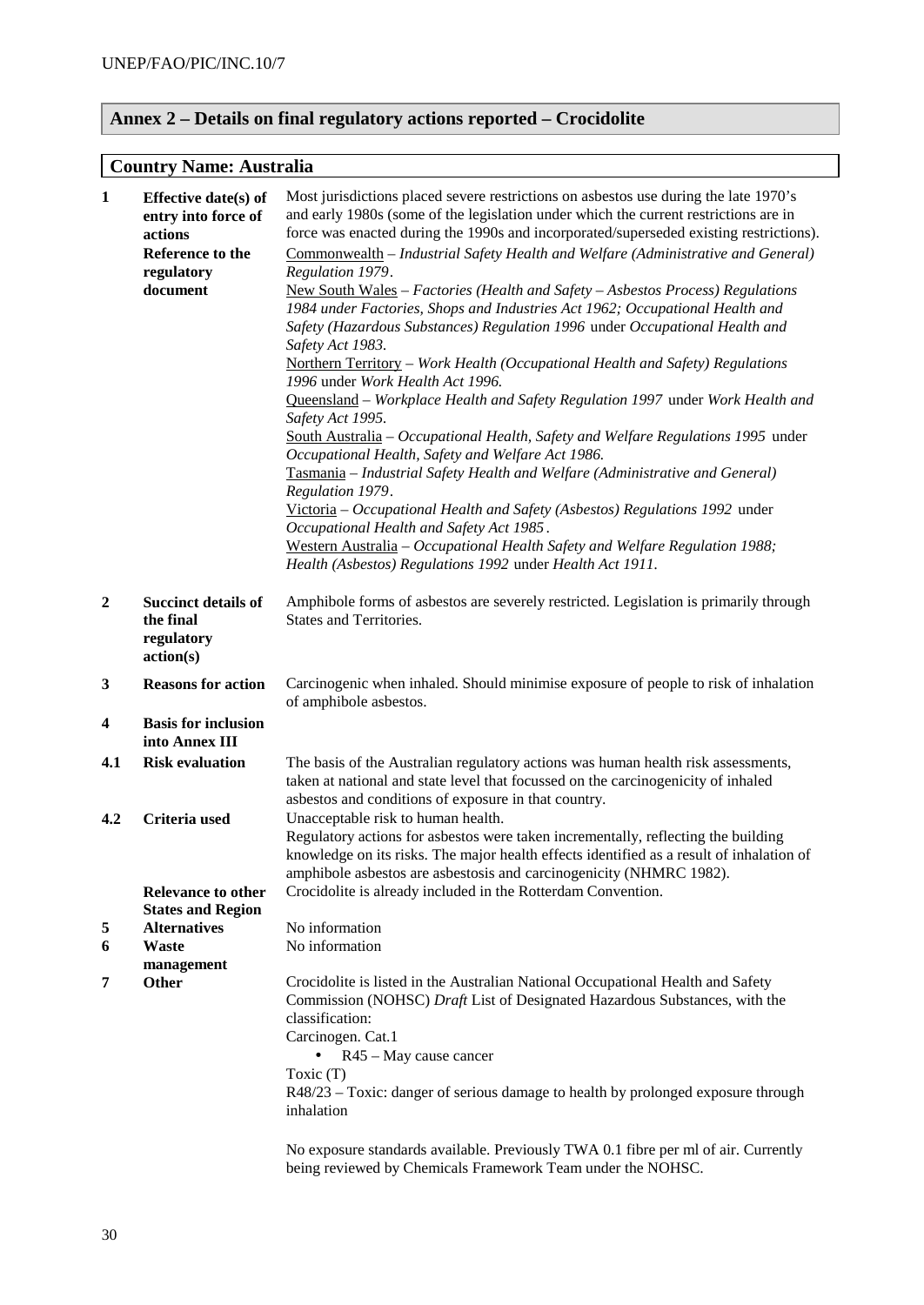# **Country Name: Chile**

| $\mathbf{1}$ | Effective date(s) of<br>entry into force of<br>actions | Supreme Decree No. 656 entered into force 180 days after its publication in the<br>Official Journal, on 12 July 2001.                                                                                                                                                                                                                                                                                                                                                                                                                         |
|--------------|--------------------------------------------------------|-----------------------------------------------------------------------------------------------------------------------------------------------------------------------------------------------------------------------------------------------------------------------------------------------------------------------------------------------------------------------------------------------------------------------------------------------------------------------------------------------------------------------------------------------|
|              | Reference to the<br>regulatory<br>document             | Supreme Decree No. 656 of 12 September 2000, Official Journal, 13 January 2001                                                                                                                                                                                                                                                                                                                                                                                                                                                                |
| $\mathbf{2}$ | <b>Succinct details of</b><br>the final                | Production, importation, distribution, sale and use of crocidolite and any material or<br>product containing it are prohibited.                                                                                                                                                                                                                                                                                                                                                                                                               |
|              | regulatory<br>action(s)                                | Production, importation, distribution, sale and use of construction materials containing<br>any type of asbestos are prohibited.                                                                                                                                                                                                                                                                                                                                                                                                              |
| 3            | <b>Reasons for action</b>                              | Production, importation, distribution, sale and use of chrysotile, actinolite, amosite,<br>anthophyllite, tremolite and any other type of asbestos, or mixture thereof, for any<br>item, component or product that does not constitute a construction material are<br>prohibited, with certain specific exceptions.<br>Human Health                                                                                                                                                                                                           |
|              |                                                        | To reduce exposure to asbestos amongst the working population during manufacture<br>of material containing asbestos or during installation or demolition.                                                                                                                                                                                                                                                                                                                                                                                     |
| 4            | <b>Basis for inclusion</b><br>into Annex III           |                                                                                                                                                                                                                                                                                                                                                                                                                                                                                                                                               |
| 4.1          | <b>Risk evaluation</b>                                 | The foreign literature and analysis of domestic cases of asbestosis and mesothelioma<br>indicate that those at greatest risk are workers who handle asbestos fibres for various<br>uses.                                                                                                                                                                                                                                                                                                                                                      |
|              |                                                        | In Chile, this means in particular those workers who have been exposed to fibres from<br>the manufacture of construction materials.                                                                                                                                                                                                                                                                                                                                                                                                           |
|              |                                                        | No epidemiological precedents are known that show that there is a risk to the<br>population from asbestos, which is already included within a cement matrix in<br>sheeting used in construction, given that the asbestos fibres are not easily released<br>from the matrix. Nor is there any significant known risk from consuming water piped<br>through asbestos cement piping.                                                                                                                                                             |
|              |                                                        | Nevertheless, people who cut or trim such sheeting using high-speed tools (circular<br>saws or sanders) are exposed to risk from asbestos-fibre containing dust given off.                                                                                                                                                                                                                                                                                                                                                                    |
|              |                                                        | In the case of brake lining or parts that contain asbestos, not only the workers who<br>handle asbestos during manufacture are exposed to high risk, so are brake repair<br>workshop mechanics who blow off the dust produced by wear. It should be noted that<br>health controls over this activity are very difficult to implement because of its very<br>nature. In many cases, the workshops involved are small ones that do not have the<br>occupational health means to control the risks.                                              |
| 4.2          | Criteria used                                          | Unacceptable risk to workers.                                                                                                                                                                                                                                                                                                                                                                                                                                                                                                                 |
|              |                                                        | All types of asbestos are hazardous to health to varying degrees depending on the<br>form of exposure (it has been shown that the risk is from inhalation), the class of<br>asbestos (blue asbestos is the most toxic), the size of the fibres, fibre concentration<br>and interaction with other factors (tobacco smoking potentiates the effects). Generally<br>speaking, the highest exposures are amongst the working population whether during<br>manufacture of the materials containing asbestos or during installation or demolition. |
|              | <b>Relevance to other</b><br><b>States and Region</b>  | The regulatory action prohibits imports of asbestos in general, whatever the country of<br>origin. Therefore no country may export asbestos to Chile except in specific cases,<br>which exclude material and inputs for construction material and must be expressively<br>authorized by Health Authority.                                                                                                                                                                                                                                     |
| 5            | <b>Alternatives</b>                                    | It has been proved that it is feasible to replace asbestos with other fibres in<br>manufacturing fibre-cement materials and still obtain products of similar quality. In<br>fact, the company producing the greatest quantity of panels and sheeting for dwellings<br>in Chile has replaced asbestos with other fibres such as cellulose.                                                                                                                                                                                                     |
|              |                                                        | In case of brake parts, asbestos-containing and asbestos-free brake pads and linings<br>are in use until the existing in-use asbestos-containing brake pads and linings at the<br>time of publication of the prohibition should be replaced.                                                                                                                                                                                                                                                                                                  |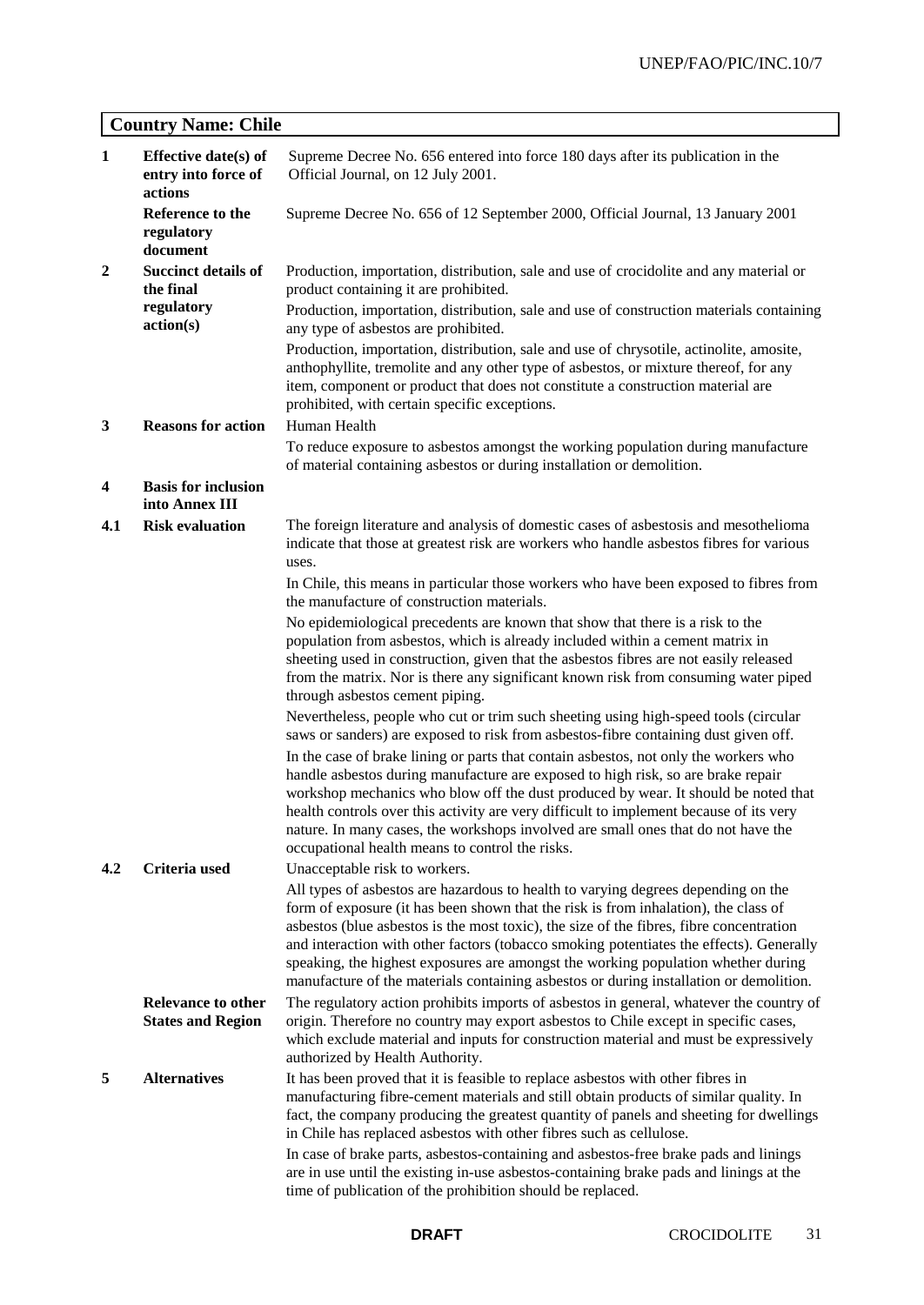- **6 Waste**
- **management**
- 

No information

**7 Other** Crocidolite is listed in the Chilean Regulations on Basic Sanitary and Environmental Conditions in Workplaces (Supreme Decree No. 594), with the classification: A.1 Proved Human Carcinogen

> In accordance with the Chilean Regulations on Basic Sanitary and Environmental Conditions in Workplaces (Supreme Decree No. 594), crocidolite fibres exposure limit value for workers is 0.16 fibres/cc determined by means of a contrast microscope with magnifying potency of 400–450, in a sample from a membrane filter, counting fibres greater than 5μm length and a ratio length to diameter equal to or greater than  $3:1.$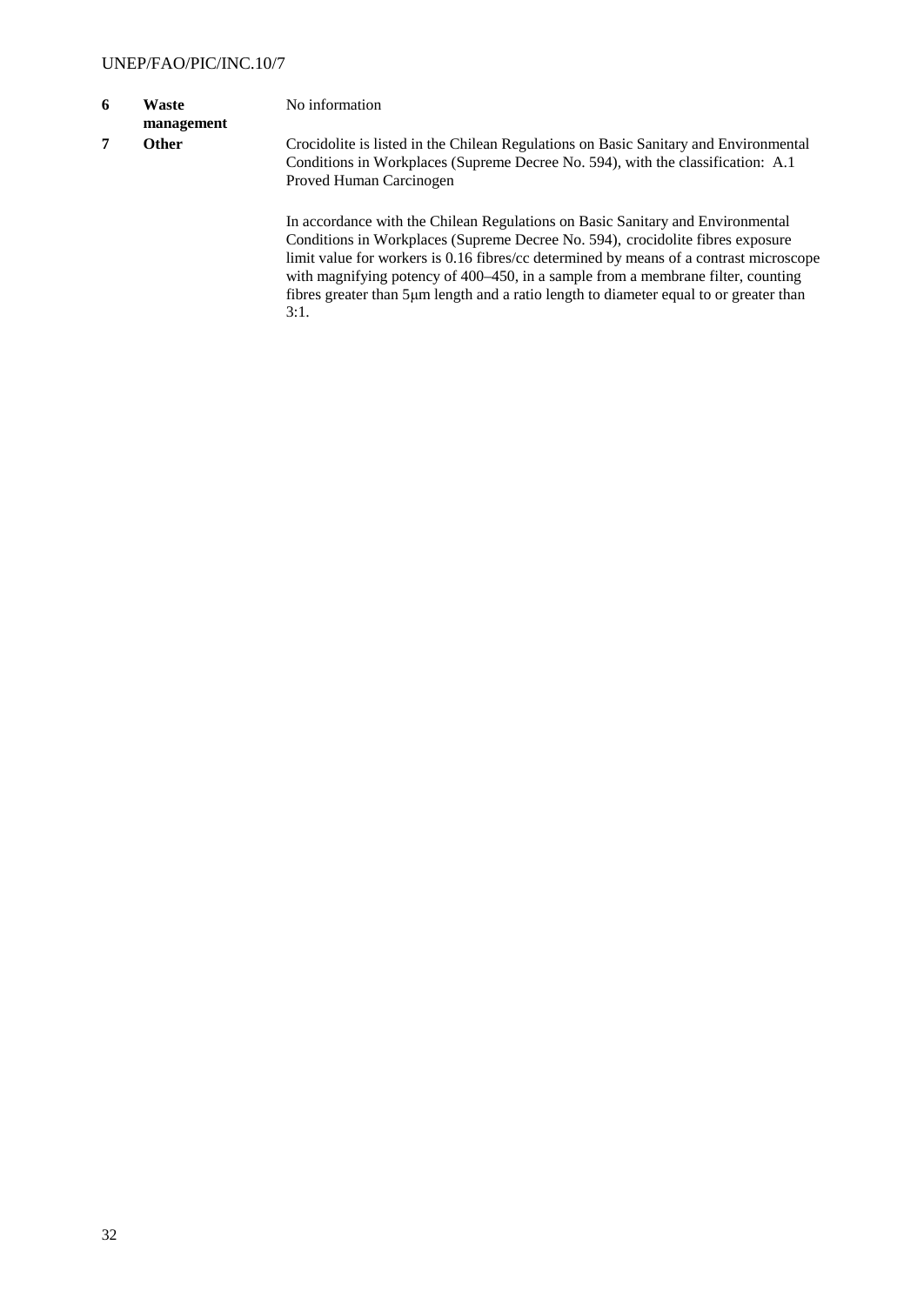# **Country Name: European Community**

| $\mathbf{1}$   | Effective date(s) of<br>entry into force of<br>actions | Regulatory action was first taken in 1983, in relation to crocidolite. Subsequently,<br>such action has progressively been extended to all forms of asbestos. The latest<br>regulatory action entered in force on 26.8.1999 (OJ L 207 of 6.8 1999, p. 18).<br>Member States of the E.C. were obliged to implement the necessary national<br>legislation at the latest by 1 <sup>st</sup> January 2005.                                                                                                                                         |
|----------------|--------------------------------------------------------|------------------------------------------------------------------------------------------------------------------------------------------------------------------------------------------------------------------------------------------------------------------------------------------------------------------------------------------------------------------------------------------------------------------------------------------------------------------------------------------------------------------------------------------------|
|                | Reference to the<br>regulatory<br>document             | Directive 1999/77/ E.C. of 26.7.1999 (Official Journal of the European Communities<br>(OJ) L207 of 6.8.99, p.18) adapting to technical progress for the sixth time Annex 1 to<br>Directive 76/769/EEC of 27.7.1976 (OJ L 262 of 27.9.1976, p.24). Other relevant<br>Regulatory Actions: Directives 83/478/EEC of 19.91983 (OJ L 263 of 24.9.1983,<br>p.33), 85/610/EEC of 20.12.1985 (OJ L 375 of 31.12.1985, p.1), 91/659/EEC of<br>3.12.1991 (OJ L 363 of 31.12.91, p.36)                                                                    |
| $\overline{2}$ | <b>Succinct details of</b><br>the final                | The placing on the market and use of crocidolite fibres and products containing these<br>fibres added intentionally are prohibited.                                                                                                                                                                                                                                                                                                                                                                                                            |
|                | regulatory<br>action(s)                                | The use of products containing asbestos fibres that were already installed and/or in<br>service before the implementation date of Directive 1999/77/ E.C. by the Member<br>State concerned could continue to be authorised until they are disposed of, or reach<br>the end of their service life. However, Member States could, for reasons of protection<br>of health, prohibit within their territory the use of such products before they are<br>disposed of or reach the end of their service life.                                        |
| 3              | <b>Reasons for action</b>                              | Prevent health effects (asbestosis, lung cancer, mesothelioma) for workers and general<br>public.                                                                                                                                                                                                                                                                                                                                                                                                                                              |
| 4              | <b>Basis for inclusion</b><br>into Annex III           |                                                                                                                                                                                                                                                                                                                                                                                                                                                                                                                                                |
| 4.1            | <b>Risk evaluation</b>                                 | A comparison of asbestos with possible substitutes by the Scientific Committee on<br>Toxicity, Ecotoxicity and the Environment (CSTEE) concluded that all forms of<br>asbestos are carcinogenic to humans and are likely to present a greater risk than<br>substitutes (CSTEE 1998).                                                                                                                                                                                                                                                           |
| 4.2            | Criteria used                                          | Standard E.C. criteria used for evaluation of exposure.                                                                                                                                                                                                                                                                                                                                                                                                                                                                                        |
|                | <b>Relevance to other</b><br><b>States and Region</b>  | Health problems similar to the ones experienced in the E.C. may occur in states where<br>the substance is used in industrial plants and/or as building material, especially in<br>developing countries, where the use of asbestos is still growing. A ban protects health<br>of workers and of the general public.                                                                                                                                                                                                                             |
| 5              | <b>Alternatives</b>                                    | The risk assessment under taken by the CSTEE on chrysotile asbestos and candidate<br>substitutes would be relevant for other variants of asbestos also. It concludes that,<br>both for the induction of lung and pleural cancer and lung fibrosis and for other<br>effects, it is unlikely that the alternatives cellulose fibres, PVA fibres or P-aramid<br>fibres pose an equal or greater risk than chrysotile asbestos. With regard to<br>carcinogenesis and induction of lung fibrosis the risk is regarded to be lower.<br>(CSTEE, 1998) |
| 6              | <b>Waste</b><br>management                             | In accordance with Council Directive 87/217/EEC (OJ L 85, 28.3.1987, p.40), as<br>amended by Council Directive 91/692/EEC (OJ L 377, 31.12.1991, p.48) on the<br>demolition of buildings, structures and installations containing asbestos and the<br>removal of asbestos or materials containing asbestos therefrom or materials containing<br>asbestos involving the release of asbestos fibres or dust must not cause significant<br>environmental pollution.                                                                               |
|                |                                                        | Construction materials have been classified as hazardous waste and will thus, as from<br>1 January 2002, have to be disposed of in line with the obligations laid down in<br>Council Directive 91/689/EEC (OJ L 377, 31.12.1991, p.20). In addition, the<br>Commission is considering measures to promote the practice of selective demolition<br>in order to segregate the hazardous waste present in construction materials and ensure<br>their safe disposal.                                                                               |
| 7              | Other                                                  | In accordance with Council Directive 83/477/EEC (OJ L 263, 24.9.1983, p.25), as<br>amended by Council Directive 91/382/EEC (OJ L 206, 29.7.1991, p.16) the European<br>Community exposure limit values for workers are currently 0.3 fibres/ml for forms of<br>asbestos other than chrysotile. Exposure limit values for workers: Proposal still under                                                                                                                                                                                         |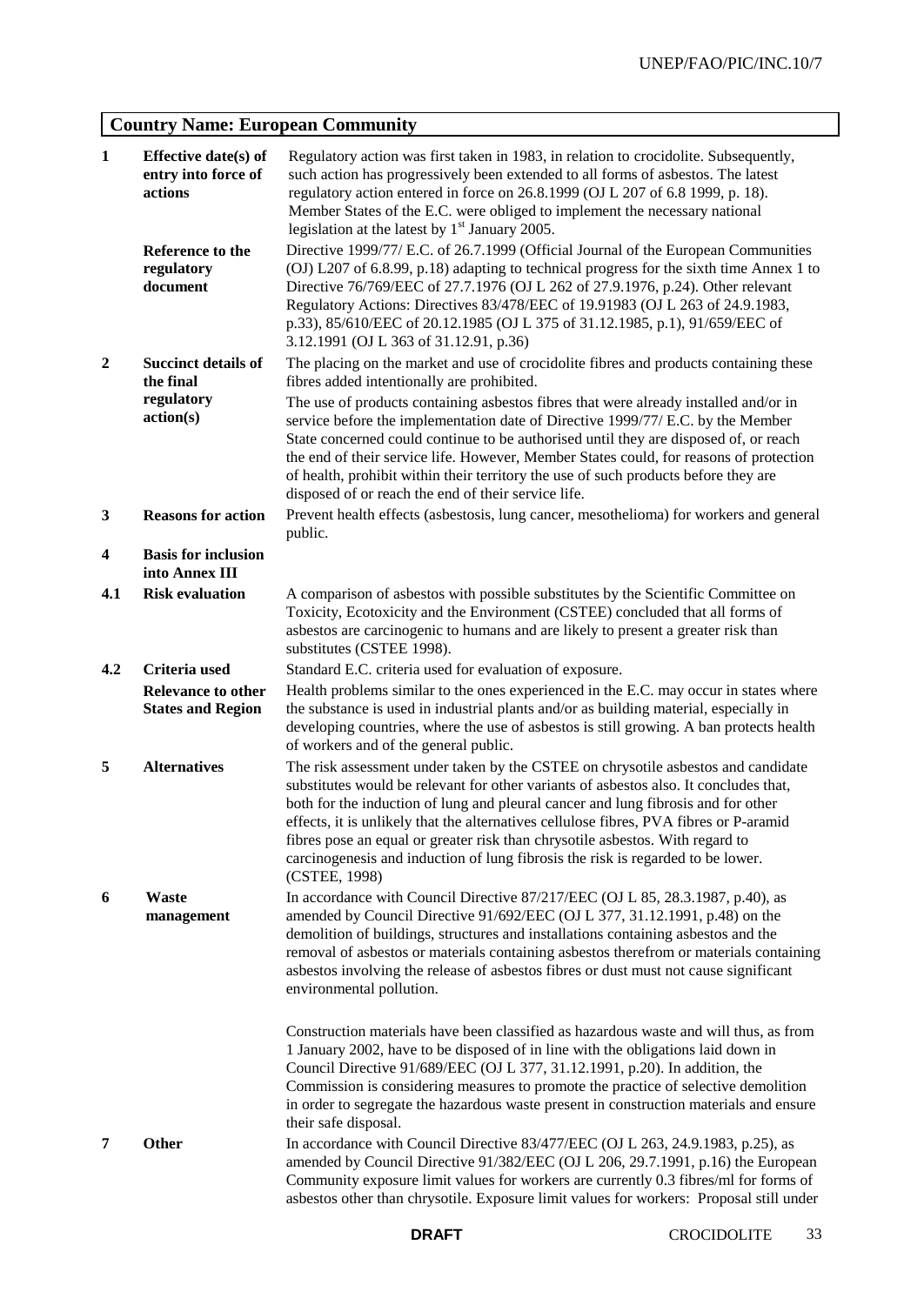consideration before the Council and the European Parliament: in 2001 the European Commission proposed (OJ C 304 E 30/10/2001, p.175) that these limits be replaced by a reduced, single limit value of 0.1 fibres/ml for all forms of asbestos.

### **Previous notifications**

Crocidolite is already listed on Annex III of the Rotterdam Convention on the basis of: regulatory actions in Sri Lanka in 1986, European Community in1988 and Sweden in1988. In Sri Lanka, import and sale were banned. In E.C. countries, crocidolite asbestos fibre or products containing it were prohibited for use. In Sweden, the substance was severely restricted and could not be used without the permission of the Labour Inspectorate.

Reason for the control action: The link between exposure to crocidolite and asbestos-type diseases such as mesothelioma (lung cancer) is well documented from occupational data and scientific evidence. The substance is carcinogenic in both humans and test animals, and is considered to be a more potent carcinogen than white or brown asbestos (DGD for crocidolite, 1992).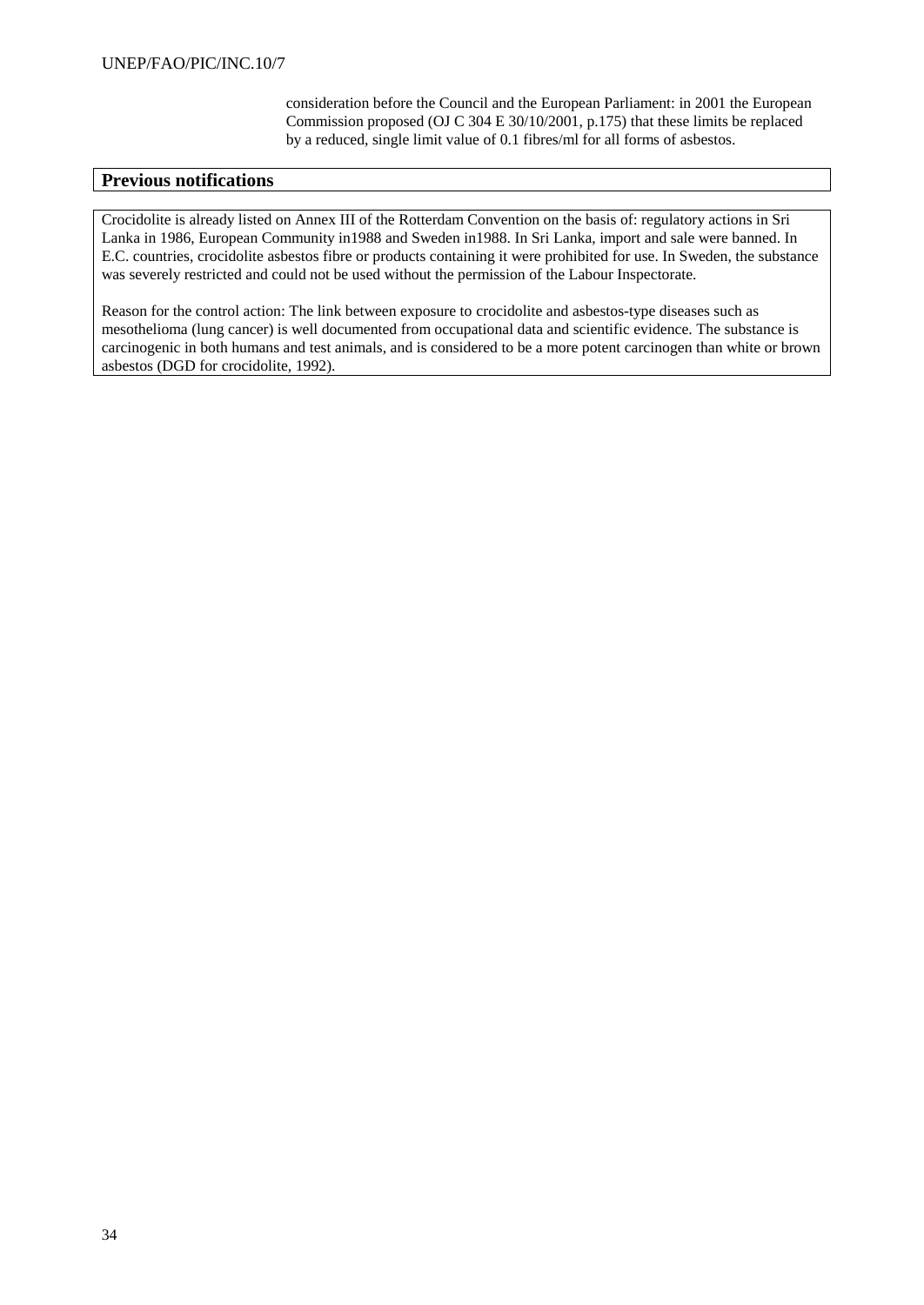# **Annex 3 – Addresses of designated national authorities**

# **AUSTRALIA**

# **P**

Manager Agricultural & Veterinary Chemicals Agriculture Fisheries Forestry – Australia GPO Box 858 CANBERRA ACT 2601 *Mr André Mayne*

### **C**

Assistant Secretary Chemicals and the Environment Branch Environment Quality Division Environment Australia GPO Box 787 CANBERRA ACT 2601 *Mr Peter Burnett*

*Phone* +61 2 6272 5391 *Fax* +61 2 6272 5697 *Telex E-mail* andre.mayne@affa.gov.au

*Phone* +61 2 6250 0270 *Fax* +61 2 6250 7554 *Telex e***-***mail* peter.burnett@ea.gov.au

# **CHILE**

| Сппе                                         |              |                      |  |
|----------------------------------------------|--------------|----------------------|--|
| Head, Department of Environmental Programmes | <b>Phone</b> | $+562641244/6649086$ |  |
| Ministry of Health                           | Fax          | $+5626397110$        |  |
| <b>Health Subsecretariat</b>                 | <b>Telex</b> |                      |  |
| <b>Environmental Health Division</b>         | e-mail       | imonreal@netline.cl  |  |
| Estado No. 360, Oficina No. 801              |              |                      |  |
| Santiago                                     |              |                      |  |
| Chile                                        |              |                      |  |
| Mr Julio Monreal Urrutia                     |              |                      |  |
|                                              |              |                      |  |

# **EUROPEAN COMMUNITY**

| $\bf CP$                   |              |                         |
|----------------------------|--------------|-------------------------|
| <b>DG</b> Environment      | <b>Phone</b> | $+3222994860$           |
| <b>European Commission</b> | Fax          | $+3222956117$           |
| Rue de la Loi 200          | <b>Telex</b> |                         |
| B-1049 Brussels            | e-mail       | Klaus.berend@cec.eu.int |
| Belgium                    |              |                         |
| Klaus Berend               |              |                         |
|                            |              |                         |
| C Industrial chemicals     |              |                         |

**CP** Pesticides, industrial chemicals **P** Pesticides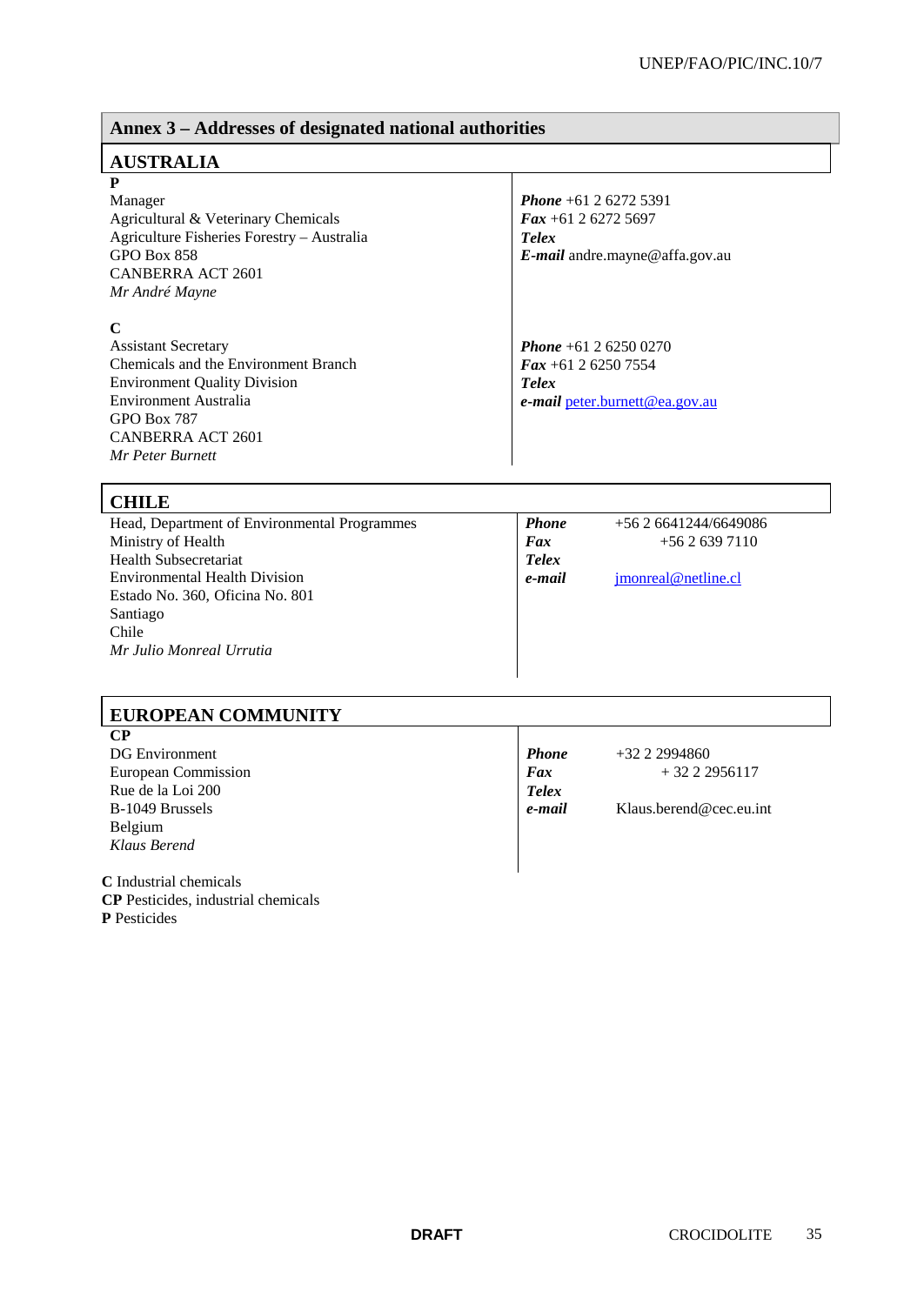#### **Annex 4 – References – Crocidolite**

#### **Regulatory actions**

#### Australia

Commonwealth of Australia – *Industrial Safety Health and Welfare (Administrative and General) Regulation 1979*.

New South Wales – *Factories (Health and Safety – Asbestos Process) Regulations 1984 under Factories, Shops and Industries Act 1962; Occupational Health and Safety (Hazardous Substances) Regulation 1996* under *Occupational Health and Safety Act 1983.*

Northern Territory – *Work Health (Occupational Health and Safety) Regulations 1996* under *Work Health Act 1996.*

Queensland – *Workplace Health and Safety Regulation 1997* under *Work Health and Safety Act 1995.*

South Australia – *Occupational Health, Safety and Welfare Regulations 1995* under *Occupational Health, Safety and Welfare Act 1986.*

Tasmania – *Industrial Safety Health and Welfare (Administrative and General) Regulation 1979* .

Victoria – *Occupational Health and Safety (Asbestos) Regulations 1992* under *Occupational Health and Safety Act 1985*.

Western Australia – *Occupational Health Safety and Welfare Regulation 1988 ; Health (Asbestos) Regulations 1992* under *Health Act 1911.*

#### Chile

Supreme Decree No. 656 of 12 September 2000, Official Journal, 13 January 2001

#### European Community

Directive 1999/77/ E.C. of 26.7.1999 (Official Journal of the European Communities (OJ) L207 of 6.8.99, p.18) adapting to technical progress for the sixth time Annex 1 to Directive 76/769/EEC of 27.7.1976 (OJ L 262 of 27.9.1976, p.24). Other relevant Regulatory Actions: Directives 83/478/EEC of 19.91983 (OJ L 263 of 24.9.1983, p.33), 85/610/EEC of 20.12.1985 (OJ L 375 of 31.12.1985, p.1), 91/659/EEC of 3.12.1991 (OJ L 363 of 31.12.91, p.36)

#### **Other Documents**

Bignon J (1997) Asbestos, the true risks and the false problems, In: Recherche et Santé No. 69

CSTEE (1998) Scientific Committee on Toxicity, Ecotoxicity and the Environment (CSTEE) – Opinion on Chrysotile asbestos and candidate substitutes expressed at the  $5<sup>th</sup>$  CSTEE plenary meeting, Brussels, 15 September 1998 http://europa.eu.int/comm/food/fs/sc/sct/out17\_en.html

Directive 1999/77/ E.C. 0f 26.7.1999 (Official Journal of the European Communities (OJ) L207 of 6.8.99, p.18) adapting to technical progress for the sixth time Annex I to Directive 76/769/EEC of 27.7.1976 (OJ L 262 of 27.9.1976, p. 24).

Directive 2001/59/ E.C. of 6.8.2001 (Official Journal of the European Communities (OJ)) L225/1.

Doll R (1955) Mortality from lung cancer in asbestos workers. British Journal of Industrial Medicine 12: 81-86

E.C. (1997) European Commission DGIII, Environmental Resources Management. Recent assessments of the hazards and risks posed by asbestos and substitute fibres, and recent regulation of fibres worldwide. Oxford.

E.C. (2001) Commission Directive 2001/59/ E.C. August 2001

Gloyne S R (1935) Two cases of squamous carcinoma of the lung occurring in asbestosis. Tuberculosis 17:5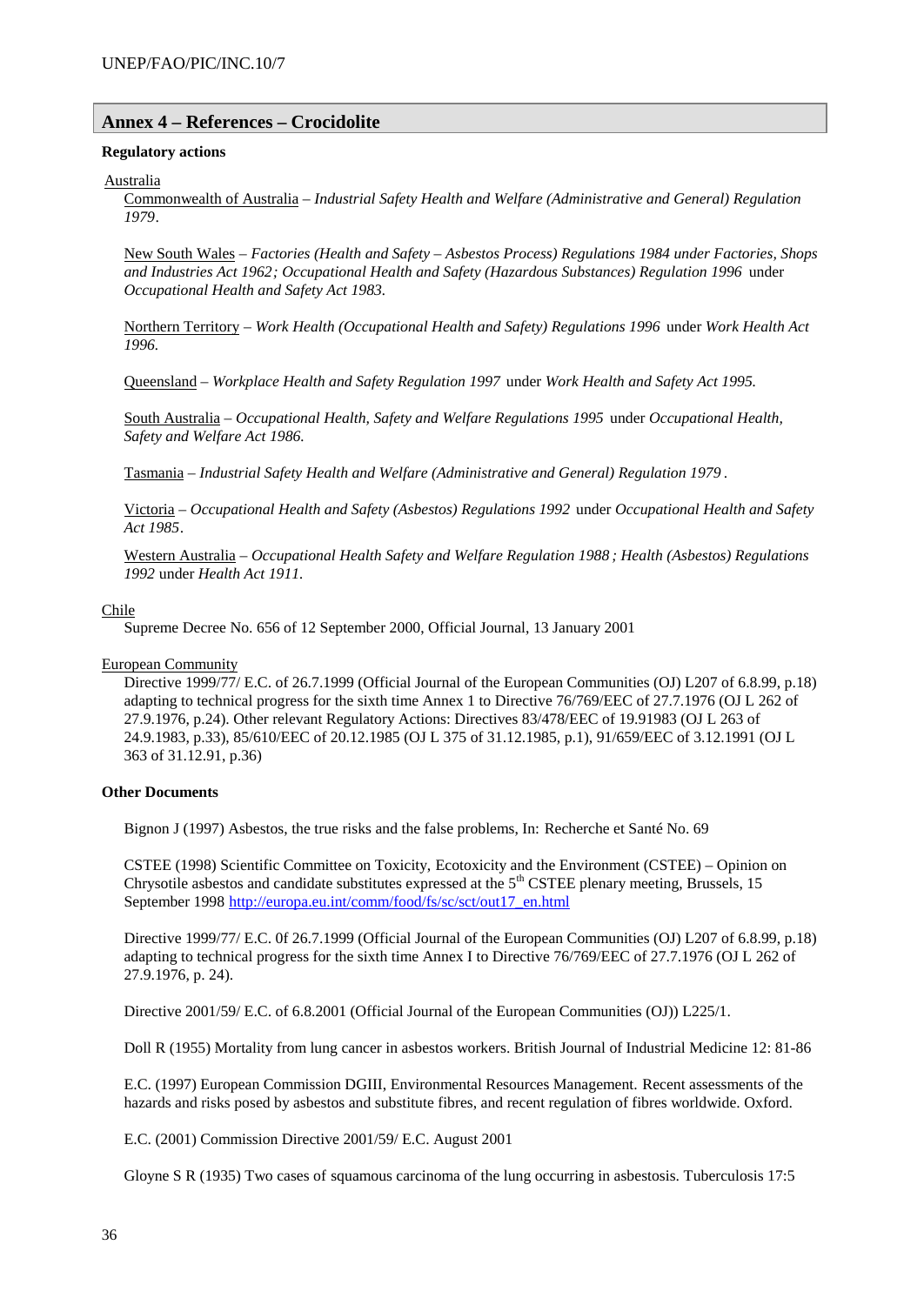IARC (1987) IARC monographs on the evaluation of carcinogenic risks to humans: overall evaluations of carcinogenicity: updating of IARC monographs volumes 1 to 42 (supplement 7), International Agency for Research on Cancer, Lyon.

International Labour Organisation (1986) Convention No. 162 and Recommendation 172 concerning safety in the use of asbestos [ILO]. International Labour Office, 1986.

International Standards Organisation (1984) Asbestos reinforced cement products – Guidelines for on-site work practices. ISO 7337. First edition 1984-07-01

IPCS (1986) Environmental Health Criteria 53: Asbestos and other Natural Mineral Fibres. World Health Organisation, Geneva.

IPCS (1998) Environmental Health Criteria 203: Chrysotile asbestos. World Health Organisation, Geneva.

Lynch K M and Smith W A (1935) Pulmonary asbestosis. III. Carcinoma of lung in asbestos-silicosis. American Journal of Cancer 24:56

McDonald J C (1984) Mineral fibres and cancer. Ann. Acad Med Singapore 13:345-352

Meldrum M (1996) Review of fibre toxicology. Health and Safety Executive, UK.

National primary drinking water regulations—synthetic organic chemicals and inorganic chemicals, final rule, 56 Federal Register 3526 (January 30, 1991)

NHMRC (1982) National Health and Medical Research Council (NHMRC) Report on the Health Hazards of Asbestos *(Adopted by the NHMRC in June 1981 and published in 1982)*

Royal Society of Canada: (1996). A review of the INSERM Report on the health effects of exposure to asbestos: Report of the Expert Panel on Asbestos Risk.

US (2001) U.S National Toxicology Program '9<sup>th</sup> Report on Carcinogens', revised Jan 2001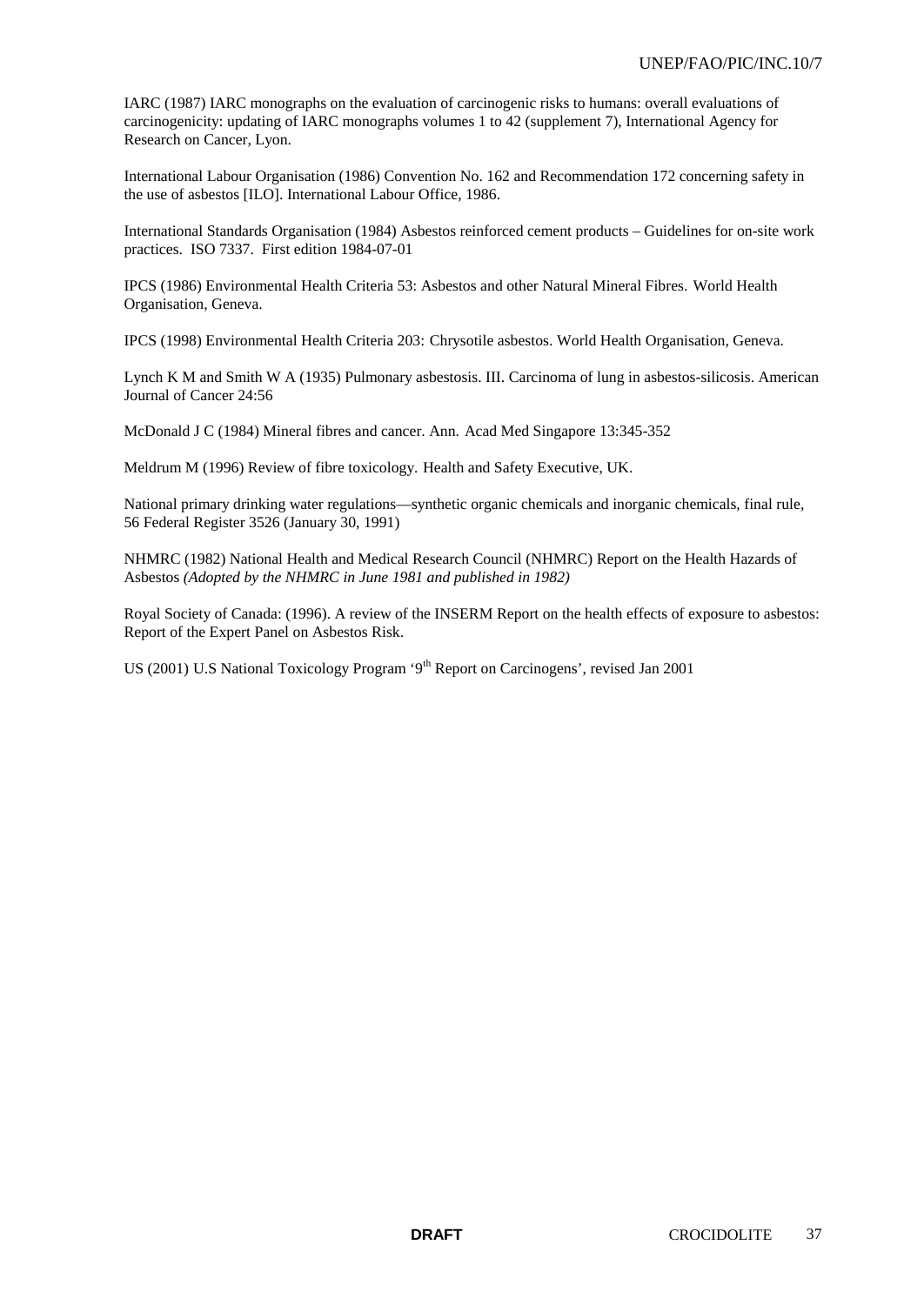UNEP/FAO/PIC/INC.10/7

**Amosite, Anthophyllite, Actinolite, Tremolite (amphibole forms of asbestos)**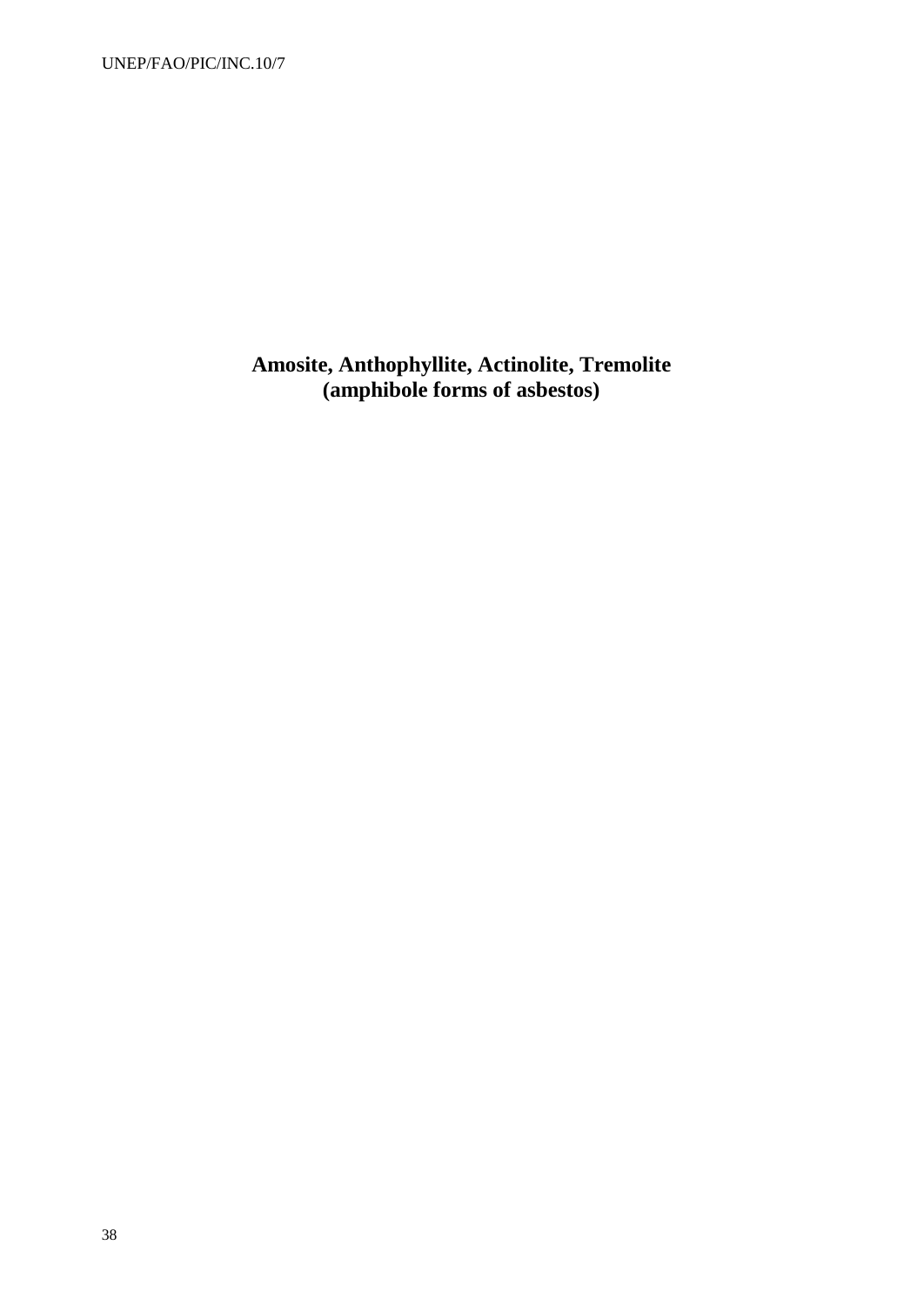| 1. Identification and uses (see Annex 1) - Other amphibole forms |                                                                                                                                                                                                                                                                                                                                                                                                                                                                                                                                                                                                                                                                                                                                                                                                                                                                                                                                                                              |                                                                                                                                                                                                                                                         |                        |                    |
|------------------------------------------------------------------|------------------------------------------------------------------------------------------------------------------------------------------------------------------------------------------------------------------------------------------------------------------------------------------------------------------------------------------------------------------------------------------------------------------------------------------------------------------------------------------------------------------------------------------------------------------------------------------------------------------------------------------------------------------------------------------------------------------------------------------------------------------------------------------------------------------------------------------------------------------------------------------------------------------------------------------------------------------------------|---------------------------------------------------------------------------------------------------------------------------------------------------------------------------------------------------------------------------------------------------------|------------------------|--------------------|
| <b>Common names</b>                                              | <b>AMOSITE</b>                                                                                                                                                                                                                                                                                                                                                                                                                                                                                                                                                                                                                                                                                                                                                                                                                                                                                                                                                               | <b>ANTHOPHYLLITE</b>                                                                                                                                                                                                                                    | <b>ACTINOLITE</b>      | <b>TREMOLITE</b>   |
| <b>Chemical name</b>                                             | Varieties of asbestiform hydrated silicates, with complex crystal structures                                                                                                                                                                                                                                                                                                                                                                                                                                                                                                                                                                                                                                                                                                                                                                                                                                                                                                 |                                                                                                                                                                                                                                                         |                        |                    |
| Other names/<br>synonyms                                         | <b>Brown</b> asbestos<br>Mysorite                                                                                                                                                                                                                                                                                                                                                                                                                                                                                                                                                                                                                                                                                                                                                                                                                                                                                                                                            | Anthophyllite<br>asbestos<br>Azbolen asbestos                                                                                                                                                                                                           | Actinolite<br>asbestos | Tremolite asbestos |
| $CAS-No.(s)$                                                     | 12172-73-5                                                                                                                                                                                                                                                                                                                                                                                                                                                                                                                                                                                                                                                                                                                                                                                                                                                                                                                                                                   | 77536-67-5                                                                                                                                                                                                                                              | 77536-66-4             | 77536-68-6         |
| <b>Other CAS numbers</b><br>that may be used                     |                                                                                                                                                                                                                                                                                                                                                                                                                                                                                                                                                                                                                                                                                                                                                                                                                                                                                                                                                                              | 1332–21–4 (general CAS number for asbestos)                                                                                                                                                                                                             |                        |                    |
| E.C. number                                                      | number)                                                                                                                                                                                                                                                                                                                                                                                                                                                                                                                                                                                                                                                                                                                                                                                                                                                                                                                                                                      | E.C.-No: 310–127–6 Naturally occurring substances (Asbestos fibres fall under this E.C.-                                                                                                                                                                |                        |                    |
| <b>Harmonized System</b><br><b>Customs Code</b>                  |                                                                                                                                                                                                                                                                                                                                                                                                                                                                                                                                                                                                                                                                                                                                                                                                                                                                                                                                                                              | 2524.00: amphibole asbestos concentrates, amphibole asbestos crude ore, asbestos,<br>asbestos flakes, asbestos powder, asbestos, crude, asbestos, raw, chrysotile asbestos<br>concentrates, chrysotile asbestos crude ore, waste and scrap of asbestos) |                        |                    |
| Other numbers:                                                   | 23696 (actinolite), 23706 (tremolite),                                                                                                                                                                                                                                                                                                                                                                                                                                                                                                                                                                                                                                                                                                                                                                                                                                                                                                                                       | E.C. Customs numbers: CUS-No: 23743 (amosite), 23672 (anthophyllite),                                                                                                                                                                                   |                        |                    |
| Category                                                         | Industrial                                                                                                                                                                                                                                                                                                                                                                                                                                                                                                                                                                                                                                                                                                                                                                                                                                                                                                                                                                   |                                                                                                                                                                                                                                                         |                        |                    |
| <b>Regulated Category</b>                                        | Industrial                                                                                                                                                                                                                                                                                                                                                                                                                                                                                                                                                                                                                                                                                                                                                                                                                                                                                                                                                                   |                                                                                                                                                                                                                                                         |                        |                    |
| $Use(s)$ in regulated<br>category                                | Australia – (Information on amphibole forms) Fireproof fabrics, yarn and thread;<br>gaskets and compressed asbestos fibre jointing; reinforcing agent in rubber, plastics,<br>cement, sheets and panels; paper, millboard and felt; tubes and pipes; chemical filters and<br>diaphragms.<br>Chile – (Information on all forms) Manufacture of construction materials, in particular<br>asbestos-cement panelling, asbestos pipes, roof tiles, and preformed products such as<br>tanks. Manufacture of brake lining and clutches.<br>European Community - (Information on all forms) Used mainly in seals, gaskets,<br>joints, diaphragms, and armaments. Former usage (before restriction/ban in E.C.) in heat-<br>resistant insulators, cements, furnace and hot pipe coverings, inert filler medium<br>(laboratory & commercial), fireproof gloves, clothing, brake lining. NaOH treated<br>asbestos, AscariteBaker, has been used to absorb $CO2$ in combustion analysis. |                                                                                                                                                                                                                                                         |                        |                    |
| <b>Trade names</b><br><b>Formulation types</b>                   |                                                                                                                                                                                                                                                                                                                                                                                                                                                                                                                                                                                                                                                                                                                                                                                                                                                                                                                                                                              | Asbestos has been used in the manufacture of a wide range of articles and products.                                                                                                                                                                     |                        |                    |
| <b>Uses in other</b><br>categories                               | No reported uses as a pesticide chemical.                                                                                                                                                                                                                                                                                                                                                                                                                                                                                                                                                                                                                                                                                                                                                                                                                                                                                                                                    |                                                                                                                                                                                                                                                         |                        |                    |
| <b>Basic manufacturers</b>                                       | Naturally occurring, mined                                                                                                                                                                                                                                                                                                                                                                                                                                                                                                                                                                                                                                                                                                                                                                                                                                                                                                                                                   |                                                                                                                                                                                                                                                         |                        |                    |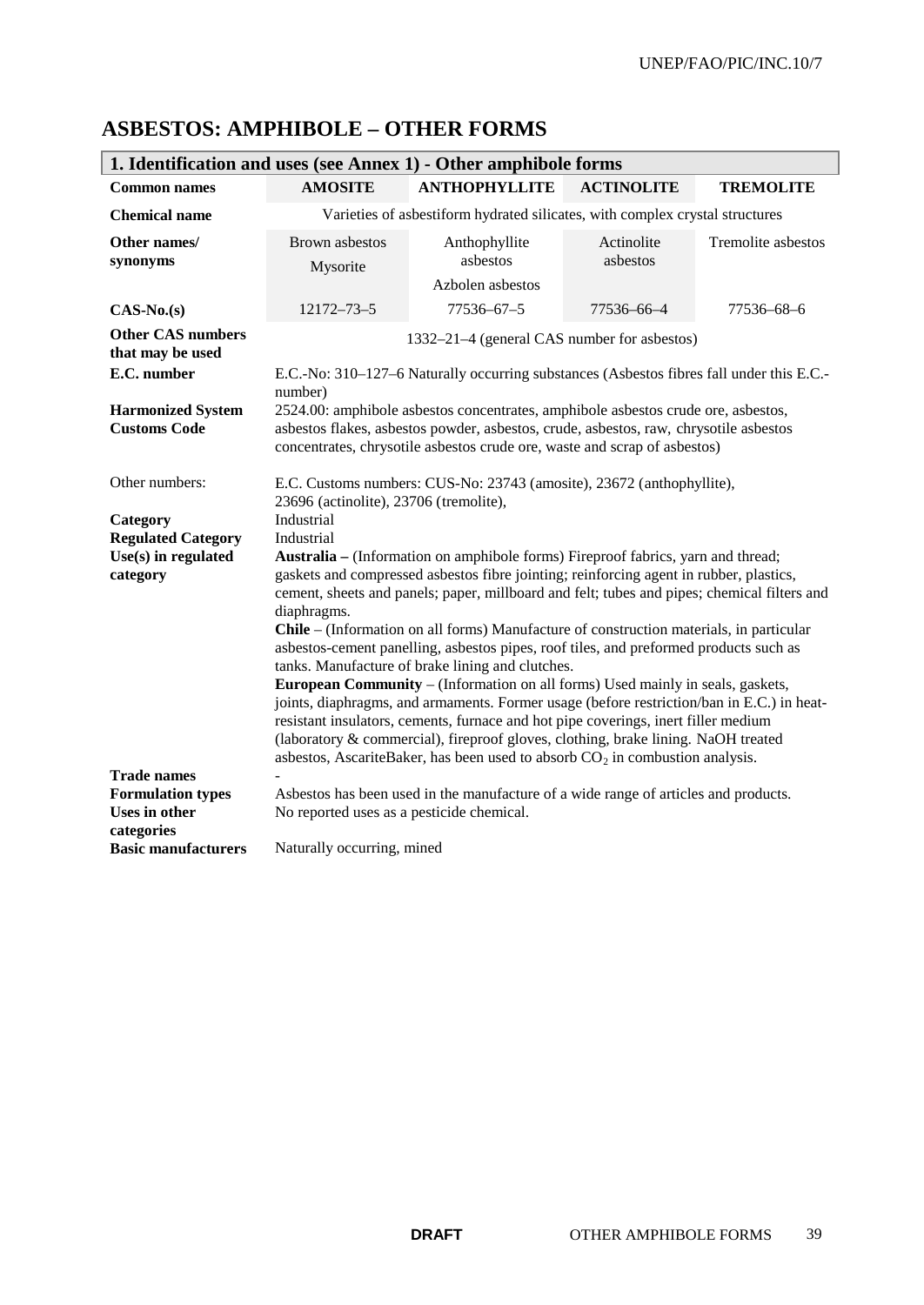## **2. Reasons for inclusion in the PIC procedure – Other amphibole forms**

Amosite, anthophyllite, actinolite and tremolite (amphibole forms of asbestos) are included in the PIC procedure as industrial chemicals. They are listed on the basis of the final regulatory actions to ban or severely restrict their uses as notified by Australia, Chile and the European Community.

### **2.1 Final regulatory action:** (see Annex 2 for details)

#### **Australia**

Severe restriction on use of all forms of amphibole asbestos (crocidolite, amosite, anthophyllite, actinolite and tremolite) is implemented through State and Territory legislation.

#### **Reason:** Human Health

#### **Chile**

Severely restricted:

Production, importation, distribution, sale and use of construction materials containing any type of asbestos is prohibited.

Production, importation, distribution, sale and use of actinolite, amosite, anthophyllite, tremolite and any other type of asbestos, or mixture thereof, for any item, component or product that does not constitute a construction material is prohibited, with certain specific exceptions.

**Reason:** Human Health

#### **European Community**

Banned – The placing on the market and use of, amosite, anthophyllite, actinolite and tremolite, and products containing these fibres added intentionally, is prohibited.

**Reason:** Human Health

## **2.2 Risk evaluation**

#### **Australia**

Decisions (by States and Territories of Australia) to take final regulatory action were taken on the basis of established risk/hazard to human health. Risk evaluations were undertaken to the standards then current.

#### **Chile**

A hazard evaluation was carried out based on a compilation of bibliographic sources and verification of adverse chronic effects in exposed workers in the asbestos cement industry. It was concluded that those at greatest risk are workers who handle asbestos fibres for various uses. In Chile, this means in particular those workers who have been exposed to fibres from the manufacture of construction materials.

#### **European Community**

An independent risk assessment was undertaken. This confirmed that all forms of asbestos can cause lung cancer, mesothelioma, and asbestosis; that no threshold level of exposure could be identified below which asbestos does not pose carcinogenic risks.

## **3. Protective measures that have been applied concerning the chemical – Other amphibole forms**

|                                     | 3.1 Regulatory measures to reduce exposure                                                                                                                                                                                                                                                   |  |  |
|-------------------------------------|----------------------------------------------------------------------------------------------------------------------------------------------------------------------------------------------------------------------------------------------------------------------------------------------|--|--|
| Australia                           | Protective measures were taken by prohibiting all uses of all amphibole forms of asbestos except<br>sampling and analysis, maintenance, removal, disposal, encapsulation or enclosure, and uses<br>associated with reducing the risk of human exposure to it.                                |  |  |
| <b>Chile</b>                        | Protective measures were taken by prohibiting all uses of all types of asbestos for use as an input to<br>the manufacture of construction materials.                                                                                                                                         |  |  |
|                                     | All types of asbestos prohibited for use for any item, component or product that does not constitute<br>a construction material unless excepted.                                                                                                                                             |  |  |
|                                     | Any type of asbestos (except crocidolite): the use of asbestos may be authorized in the manufacture<br>of products or components that are not construction materials so long as the interested parties can<br>prove that there is no technically or economically feasible substitute for it. |  |  |
| <b>European</b><br><b>Community</b> | Protective measures were taken by prohibiting the placing on the market and use of, amosite,<br>anthophyllite, actinolite, tremolite and of products containing these fibres added intentionally, (see<br>Annex 2 for further details).                                                      |  |  |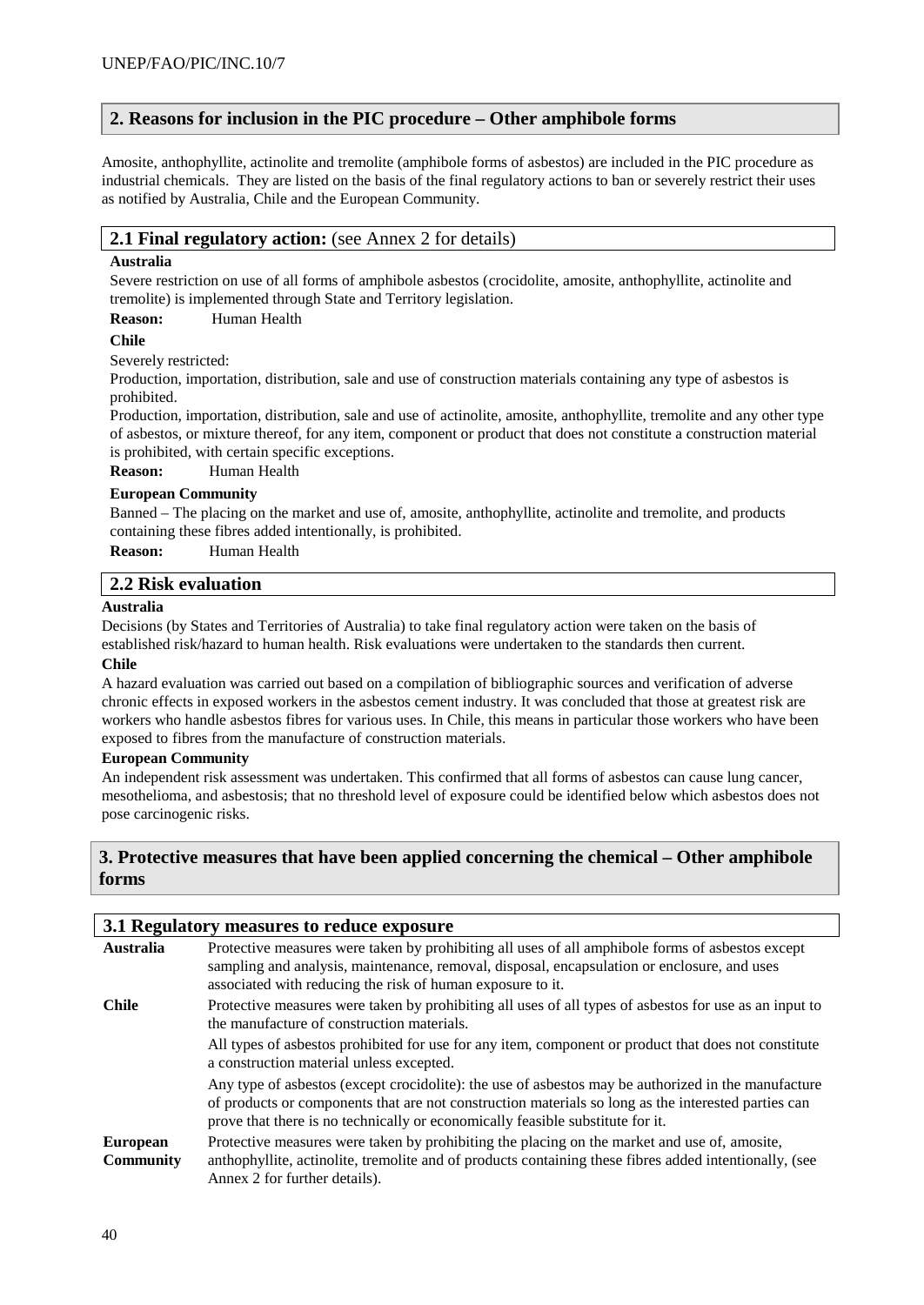## **3.2 Other measures to reduce exposure**

## **Australia**

Guidance documents available from NOHSC website at

http://www.nohsc.gov.au/OHSLegalObligations/NationalStandards/asbest.htm are:

Code of Practice for the Safe Removal of Asbestos [NOHSC:2002 (1988)]

Guidance Note on the Membrane Filter Method for Estimating Airborne Asbestos Dust [NOHSC:3003(1988)]

Guide to the Control of Asbestos Hazards in Buildings and Structures [NOHSC:3002 (1998)]

### **European Community**

Directive on the demolition of buildings, structures and installations containing asbestos and the removal of asbestos or materials containing asbestos therefrom (Council Directive 87/217/EEC (OJ L 85, 28.3.1987, p.40), as amended by Council Directive 91/692/EEC (OJ L 377, 31.12.1991, p.48))

Directive on disposal of construction materials (Council Directive 91/689/EEC (OJ L 377, 31.12.1991, p.20)) **General**

Dust control by wetting material, use of respirators, use of full protective clothing with attention when further treating any contaminated clothing.

Further guidance is provided in the ILO Convention No. 162 "Safety in the Use of Asbestos"

(http://www.ilo.org/ilolex/cgi-lex/convde.pl?C162) which applies to all activities involving exposure of workers to asbestos in the course of work.

The ILO recommendation 172 (*http://www.ilo.org/ilolex/cgi-lex/convde.pl?R172*), contains recommendations on safety in the use of asbestos, including details on protective and preventative measures, surveillance of the working environment and workers' health, information and education measures.

More specific information on measures to reduce exposures on construction sites is provided in the International Standard Organisation (ISO) 7337 "Asbestos-reinforced cement products – Guidelines for on-site work practices."

## **3.3 Alternatives**

*It is essential that before a country considers substituting alternatives, it ensures that the use is relevant to its national needs, and the anticipated local conditions of use. The hazards of the substitute materials and the controls needed for safe use should also be evaluated.*

## **Chile**

It has been proved that it is feasible to replace asbestos with other fibres in manufacturing fibro-cement materials and still obtain products of similar quality. In fact, the company producing the greatest quantity of panels and sheeting for dwellings in Chile has replaced asbestos with other fibres such as cellulose. In the case of brake parts, asbestoscontaining and asbestos-free brake pads and linings are in use, until the existing in use asbestos-containing brake pads and linings at the time of publication of the prohibition should be replaced.

### **European Community**

Identified alternatives include cellulose fibres, polyvinyl alcohol (PVA) fibres and P-aramid fibres.

### **General**

Guidance on substituting alternatives to asbestos fibres is provided in IPCS Environmental Health Criteria 151 "Selected Synthetic Organic Fibres".

## **3.4 Socio-economic effects**

#### **Australia**

A regulatory impact statement for 1991 regulations in Victoria, a State of Australia, concluded that a process of substituting alternative materials had eliminated the use of asbestos in the majority of its former applications.

## **Chile**

No assessment of socio-economic effects was undertaken.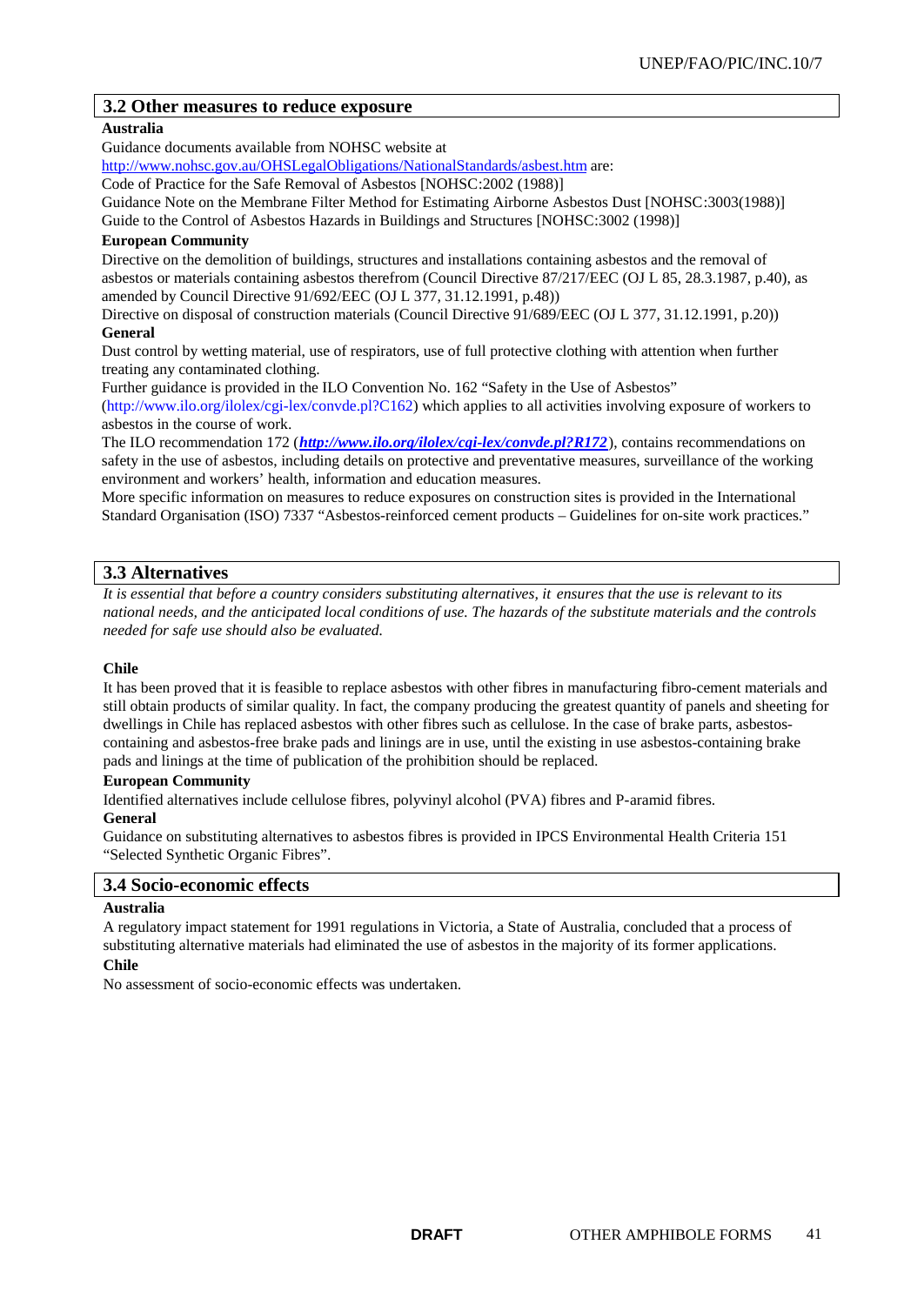## **4 Hazards and risks to human health and/or the environment – Other amphibole forms**

|                  | 4.1 Hazard Classification                                                                   |  |  |
|------------------|---------------------------------------------------------------------------------------------|--|--|
| <b>IARC</b>      | Carcinogenic to humans (Group 1) IARC (1987)                                                |  |  |
| <b>European</b>  | Carc. Cat. 1                                                                                |  |  |
| <b>Community</b> | R45 May cause cancer                                                                        |  |  |
|                  | T:R48/23 Toxic: danger of serious damage to health by prolonged exposure through inhalation |  |  |
|                  | (E.C., 2001)                                                                                |  |  |
| <b>NTP</b>       | Amphibole asbestos is classified as "Known Human Carcinogen" (US, 2001)                     |  |  |

## **4.2 Exposure limits**

No internationally agreed exposure limits available.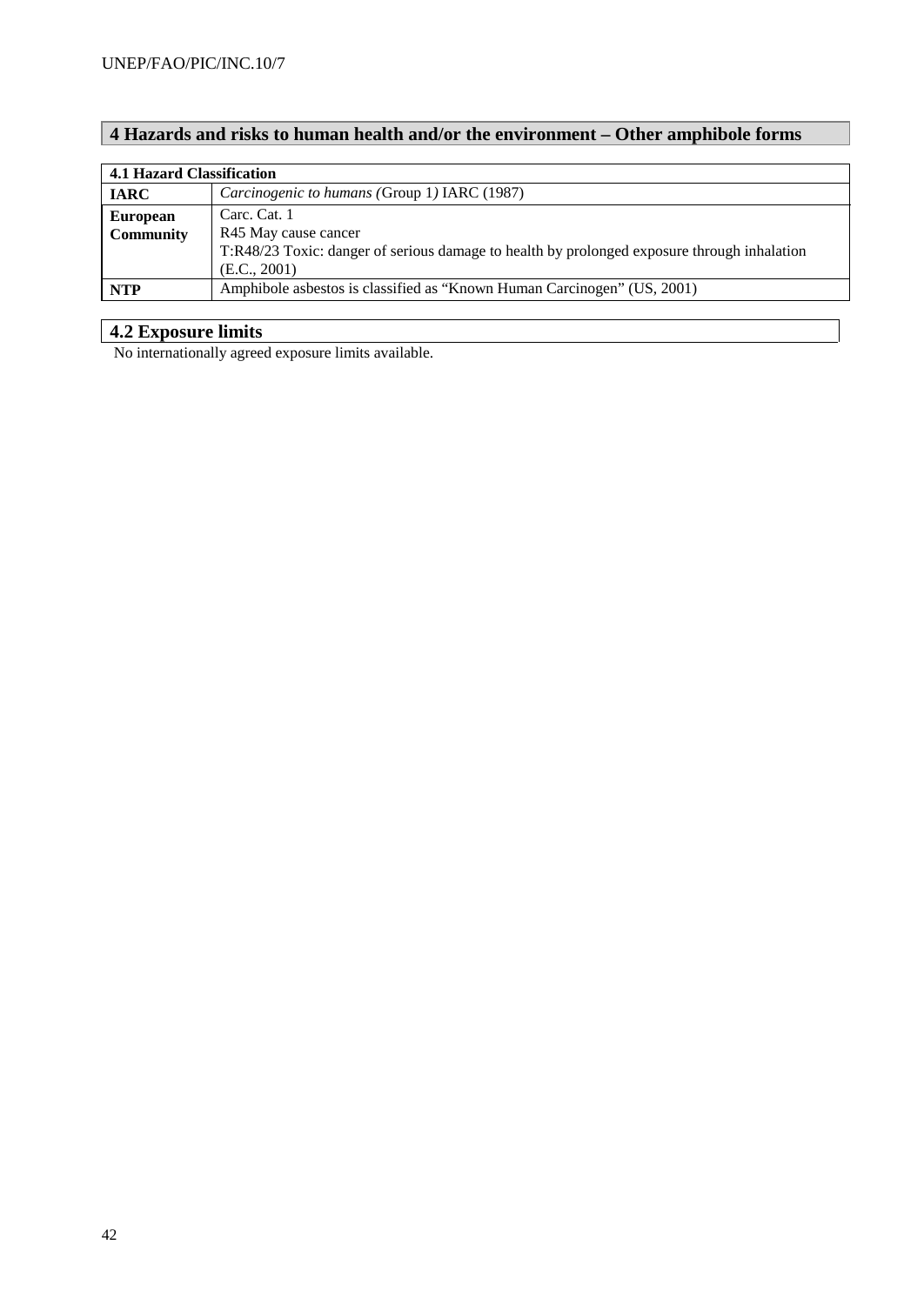|                                                                                                  | The United Nations Committee of Experts on the Transportation of Dangerous Goods classifies the chemical in:                                                                                                                                                                                                                                                                                                                                                                                                                                                                                                                                                                                                                                                                                                                                                                                                                                                 |
|--------------------------------------------------------------------------------------------------|--------------------------------------------------------------------------------------------------------------------------------------------------------------------------------------------------------------------------------------------------------------------------------------------------------------------------------------------------------------------------------------------------------------------------------------------------------------------------------------------------------------------------------------------------------------------------------------------------------------------------------------------------------------------------------------------------------------------------------------------------------------------------------------------------------------------------------------------------------------------------------------------------------------------------------------------------------------|
| <b>Hazard Class</b><br>and Packing<br>group for<br>amosite:                                      | UN number: 2212<br>Class 9 – Miscellaneous dangerous goods and articles<br>Proper shipping name: BROWN ASBESTOS<br>Packing Group: II<br>Hazchem Code: 2X<br>Special Provision number: 168<br>Packaging requirements: 3.8.9<br>General: Mineral fibres of varying length. Non-combustible. Inhalation of the dust of asbestos<br>fibres is dangerous and therefore exposure to the dust should be avoided at all times. Always<br>prevent the generation of asbestos dust. Crocidolite (blue asbestos) should be regarded as the most<br>hazardous type of asbestos. A safe level of airborne concentration of asbestos fibres may be<br>obtained through effective packaging or unitizing. Compartments and vehicles or containers that<br>have contained asbestos should be carefully cleaned before receiving other cargo. Hosing down or<br>vacuum cleaning as appropriate, instead of sweeping, will prevent the atmosphere from becoming<br>dust laden. |
| <b>Hazard Class</b><br>and Packing<br>group for<br>actinolite,<br>anthophyllite<br>and tremolite | UN number: 2590<br>Class 9 - Miscellaneous dangerous goods and articles<br>Proper shipping name: WHITE ASBESTOS<br>Packing Group: III<br>Hazchem Code: 2X<br>Emergency Procedure Guide: This item of information not yet available<br>Special Provision number: 168<br>Packaging requirements: 3.8.9                                                                                                                                                                                                                                                                                                                                                                                                                                                                                                                                                                                                                                                         |
|                                                                                                  | General: Mineral fibres of varying length. Non-combustible. Inhalation of the dust of asbestos<br>fibres is dangerous and therefore exposure to the dust should be avoided at all times. Always<br>prevent the generation of asbestos dust. A safe level of airborne concentration of asbestos fibres<br>may be obtained through effective packaging or unitizing. Compartments and vehicles or<br>containers that have contained asbestos should be carefully cleaned before receiving other cargo.<br>Hosing down or vacuum cleaning as appropriate, instead of sweeping will prevent the atmosphere<br>from becoming dust laden. This entry may also include talc containing tremolite and/or actinolite.                                                                                                                                                                                                                                                 |
| <b>International</b><br><b>Maritime</b><br><b>Dangerous</b><br>Goods<br>(IMDG) Code              | Amosite: UN No:<br>2212: Class or division: 9<br>Actinolite, anthophyllite and tremolite: UN No:2590 Class or division: 9                                                                                                                                                                                                                                                                                                                                                                                                                                                                                                                                                                                                                                                                                                                                                                                                                                    |
| <b>Transport</b><br><b>Emergency</b><br>Card                                                     | Information not available on these forms. (Note: numbers have been assigned for crocidolite and<br>chrysotile.)                                                                                                                                                                                                                                                                                                                                                                                                                                                                                                                                                                                                                                                                                                                                                                                                                                              |

## **4.3 Packaging and labelling**

**4.4 First aid**

*NOTE: The following advice was correct at the time of publication. This advice is provided for information only and is not intended to supersede any national first aid protocols.*

Not acutely toxic. In case of exposure, prevent dispersion of dust. Avoid all contact. Avoid exposure of adolescents and children. There is no antidote. Seek medical advice.

## **4.5 Waste management**

Asbestos may be recovered from waste slurries. Otherwise friable waste should be wetted and containerised (sealed, double bagging) to avoid dust formation during transport and disposal. Landfilling is recommended in a supervised landfill and, waste should initially be covered with at least 15 cm of soil. For final closure of an area containing asbestos a cover of at least 1 m of compacted soil should be applied.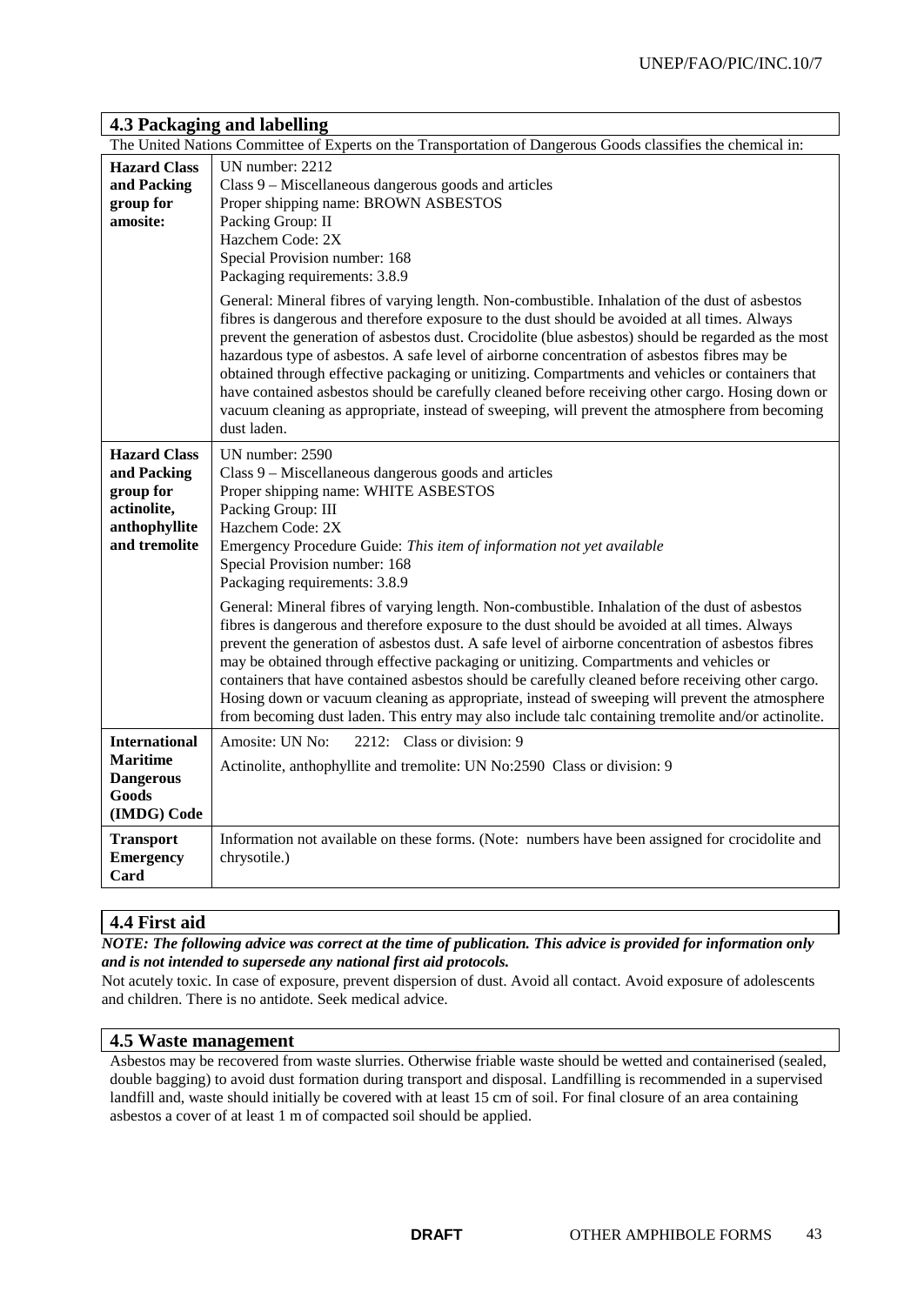## UNEP/FAO/PIC/INC.10/7

# **Annexes** Annex 1 **Further information on the substance** Annex 2 **Details on Final regulatory action** Annex 3 **Address of designated national authorities**

Annex 4 **References**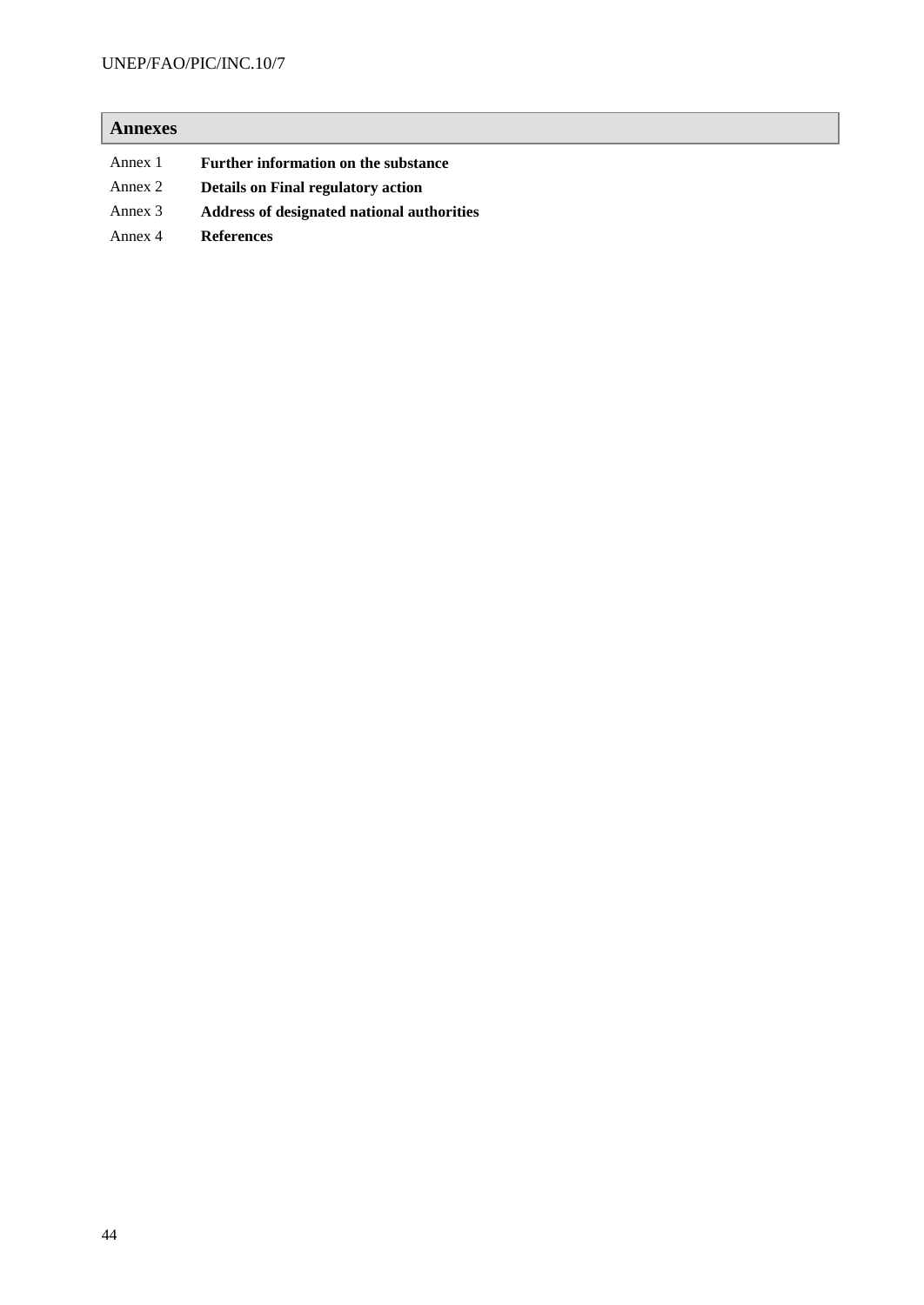## **Introduction to Annex I**

The information presented in this Annex reflects the conclusions of the notifying parties: Australia, Chile, and European Community. In a general way, information provided by these parties on these hazards are synthesised and presented together, while the risk assessments, specific to the conditions prevailing in these countries, are presented separately. This information is contained in the documents referenced in the notifications in support of their final regulatory actions banning asbestos, including international reviews. The notification from Australia was first reported in the PIC Circular XI of June 2000, the notification from Chile was first reported in the PIC Circular XV of June 2002 and the notification from the European Community in PIC Circular XIII of June 2001.

The amphibole forms of asbestos were included as subjects of an IPCS Environmental Health Criteria document (Asbestos and other Natural Mineral Fibres, EHC 53) published in 1986.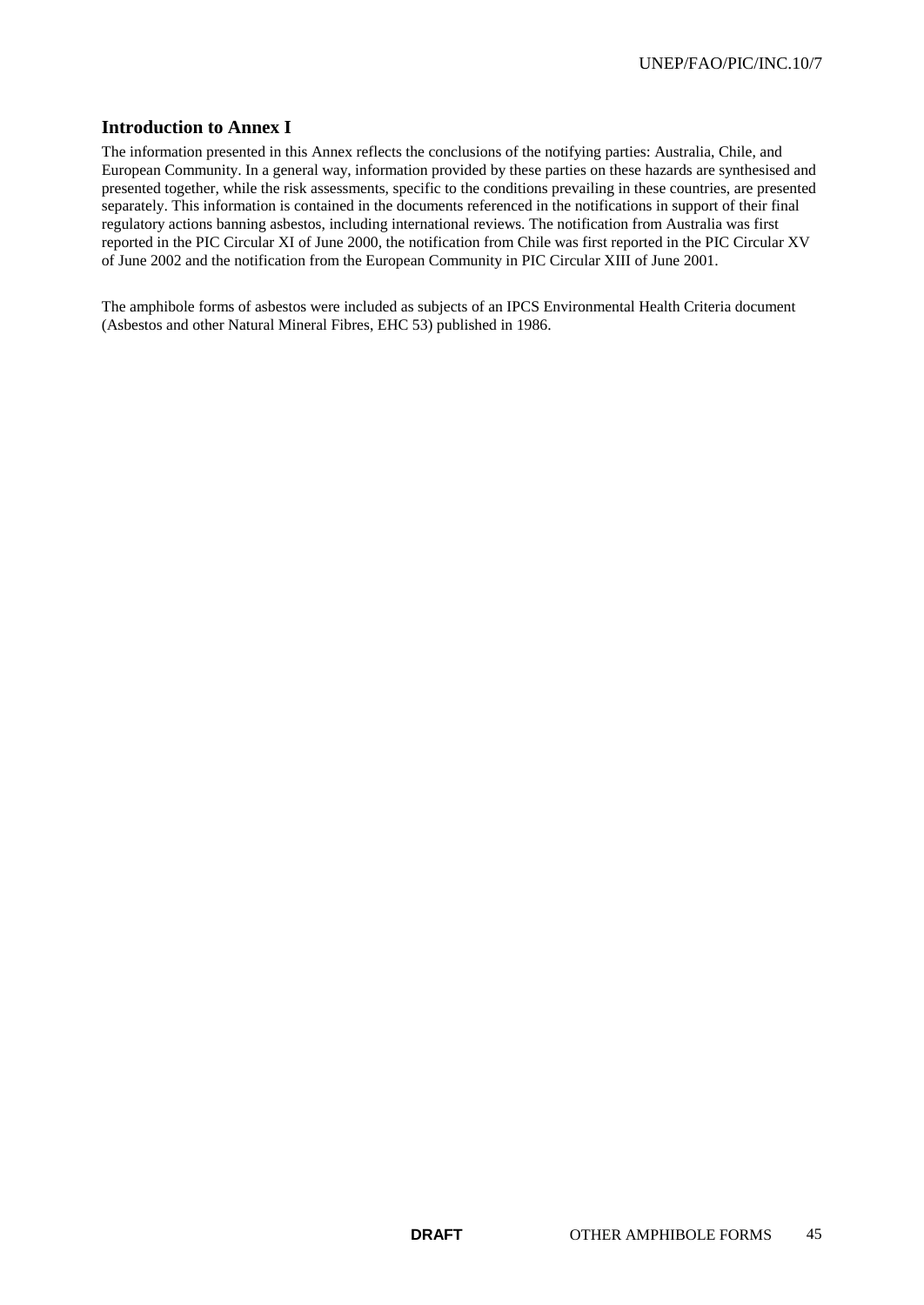# **Annex 1 – Further information – Other amphibole forms**

| 1.1 | <b>Identity</b>                                                              | <b>AMOSITE</b>                                   | <b>ANTHOPHYLLITE</b>           | <b>TREMOLITE</b>                   | <b>ACTINOLITE</b>                                 |
|-----|------------------------------------------------------------------------------|--------------------------------------------------|--------------------------------|------------------------------------|---------------------------------------------------|
| 1.2 | Formula                                                                      | (Fe, Mg) <sub>7</sub><br>$(Si_8O_{22})$ $(OH)_2$ | $(Mg,Fe)_{7}Si_8O_{22}(OH)_2$  | $Ca2Mg5(Si8O22)(OH)2$              | $Ca2(Mg,Fe)5(Si8)$<br>$O_{22}$ )(OH) <sub>2</sub> |
| 1.3 | <b>Colour</b> and<br><b>Texture</b>                                          | Light grey to<br>pale brown                      | White to grey pale<br>brown    | White to grey                      | Pale to dark<br>green                             |
| 1.4 | <b>Decomposition</b><br><b>Temperature</b><br>$({}^{\circ}C)$                | Usually brittle<br>600-800                       | Usually brittle<br>$600 - 850$ | <b>Usually Brittle</b><br>950-1040 | 620-960                                           |
| 1.5 | <b>Fusion</b><br>temperature of<br><b>Residual</b><br>material $(^{\circ}C)$ | 1400                                             | 1450                           | 1315                               | 1400                                              |
| 1.6 | Density $(g/cm^3)$                                                           | $3.4 - 3.5$                                      | $2.85 - 3.1$                   | $2.9 - 3.1$                        | $3.0 - 3.2$                                       |
| 1.7 | <b>Resistance to</b><br>acids                                                | Attacked<br>slowly                               | Very good                      | Very good                          | Attacked slowly                                   |
| 1.8 | <b>Resistance to</b><br>alkalis                                              | Good                                             | Very good                      | Good                               | Good                                              |
| 1.9 | <b>Tensile</b><br>strength<br>$(10^3 \text{ kg/cm}^2)$                       | 17                                               | (< 7)                          | 5                                  | 5                                                 |

## **1. Physico-Chemical properties**

# **2 Toxicological properties**

| 2.1 | <b>General</b>        | Amosite, actinolite, anthophyllite and tremolite are amphibole forms of asbestos (as is<br>crocidolite). |
|-----|-----------------------|----------------------------------------------------------------------------------------------------------|
|     |                       | There is general consensus amongst the scientific community that all types of asbestos                   |
|     |                       | fibres are carcinogenic (IPCS, 1986, 1998; Royal Society of Canada, 1996 cited by E.C.,                  |
|     |                       | 1997) and can cause asbestosis, lung cancer and mesothelioma when inhaled.                               |
|     |                       | Mesothelioma has appeared more frequently in subjects with exposure to amphiboles                        |
|     |                       | than in those exposed to chrysotile. As commercial chrysotile may contain low levels of                  |
|     |                       | tremolite, it has been suggested that tremolite may be the cause of mesothelioma in                      |
|     |                       | populations exposed primarily to chrysotile because the association of chrysotile with                   |
|     |                       | mesothelioma did not seem clear (IPCS, 1986).                                                            |
| 2.2 | <b>Deposition and</b> | Depending largely on size and shape, deposition of inhaled asbestos fibres may occur in                  |
|     | <b>Clearance</b>      | lung tissue. Some fibres may be removed by mucociliary clearance or macrophages while                    |
|     |                       | others may be retained in the lungs for extended periods. Inhalation exposure is,                        |
|     |                       | therefore, generally regarded as cumulative, and exposures have been expressed in terms                  |
|     |                       | of concentration of fibres over time or PCM fibre-years/ml.                                              |
| 2.3 | Mode of               | The ability of fibres to induce fibrogenic and carcinogenic effects seems to be dependent                |
|     | action                | on their individual characteristics, including fibre dimension and durability (i.e.                      |
|     |                       | biopersistence in target tissues), which are determined in part by the physico-chemical                  |
|     |                       | properties (IPCS, 1998).                                                                                 |
|     |                       |                                                                                                          |
|     |                       | It is well documented from experimental studies that fibres shorter than 5µm are less                    |
|     |                       | biologically active than fibres longer than 5µm. However, it is still uncertain whether                  |
|     |                       | short fibres have any significant biological activity. Furthermore it is still uncertain as to           |
|     |                       | how long a fibre needs to remain in the lung in order to induce preneoplastic effects                    |
|     |                       | (IPCS, 1998).                                                                                            |
|     |                       |                                                                                                          |
|     |                       | The mechanisms by which asbestos fibres cause fibrogenic and carcinogenic effects are                    |
|     |                       | not completely understood. Possible mechanisms of fibrogenic effects of fibres include                   |
|     |                       | chronic inflammation process mediated by production of growth factors (e.g., TNF-                        |
|     |                       | alpha) and reactive oxygen species. With regard to fibre-induced carcinogenicity, several                |
|     |                       | hypotheses have been proposed. These include: DNA damage by reactive oxygen species                      |
|     |                       |                                                                                                          |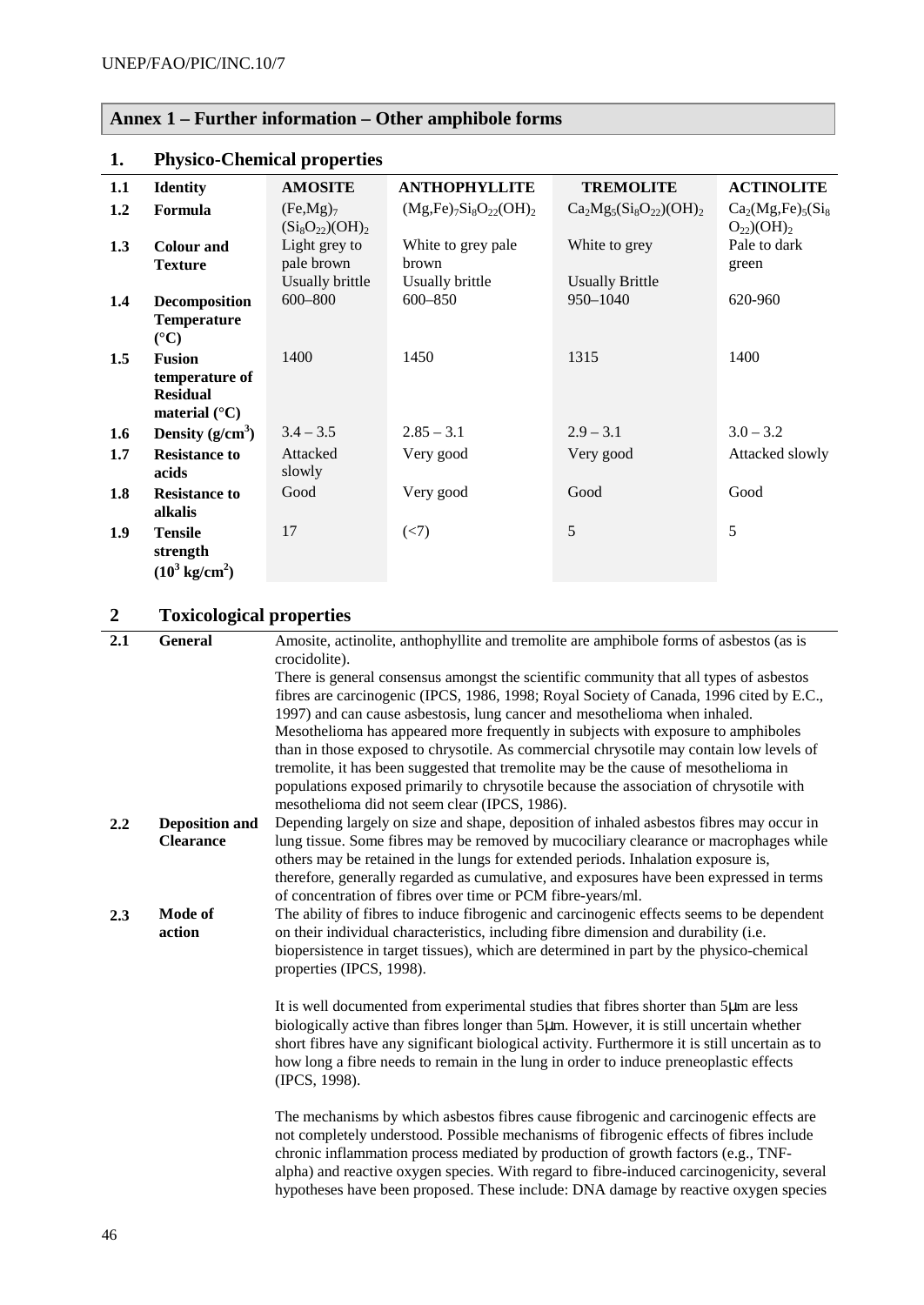| 2.4   | <b>Effects</b> on<br>animals | induced by fibres; direct DNA damage by physical interactions between fibres and target<br>cells; enhancement of cell proliferation by fibres; fibre-provoked chronic inflammatory<br>reactions leading to prolonged release of lysozymal enzymes, reactive oxygen species,<br>cytokines and growth factors; and action by fibres as co-carcinogens or carriers of<br>chemical carcinogens to the target tissues (IPCS, 1998).<br>Results from animal studies reflect the known human health effects of asbestos. IARC<br>(1987) reports that asbestos has been tested for carcinogenicity by inhalation in rats, by<br>intrapleural administration in rats and hamsters, by intraperitoneal injection in mice, rats<br>and hamsters and by oral administration in rats and hamsters. Amosite, anthophyllite and<br>tremolite produced mesothelioma and lung carcinomas in rats after inhalation and<br>mesothelioma following intrapleural administration. Amosite and anthophyllite induced<br>mesothelioma in hamsters following intrapleural administration. Intraperitoneal<br>administration of amosite induced peritoneal tumours, including mesothelioma, in mice<br>and rats. Given by the same route, tremolite and actinolite produced abdominal tumours<br>in rats |
|-------|------------------------------|--------------------------------------------------------------------------------------------------------------------------------------------------------------------------------------------------------------------------------------------------------------------------------------------------------------------------------------------------------------------------------------------------------------------------------------------------------------------------------------------------------------------------------------------------------------------------------------------------------------------------------------------------------------------------------------------------------------------------------------------------------------------------------------------------------------------------------------------------------------------------------------------------------------------------------------------------------------------------------------------------------------------------------------------------------------------------------------------------------------------------------------------------------------------------------------------------------------------------------------------------------------------------------|
| 2.5   | <b>Effects</b> on<br>humans  | There is no convincing evidence that ingested asbestos is carcinogenic in animals (IPCS,<br>1986).<br>Inhalation of asbestos dust can cause fibrosis of the lung (asbestosis), changes in one or<br>both surfaces of the pleura, bronchial carcinoma (lung cancer), mesothelioma of the<br>pleura and peritoneum, and possibly cancers of other sites (IPCS, 1986). .                                                                                                                                                                                                                                                                                                                                                                                                                                                                                                                                                                                                                                                                                                                                                                                                                                                                                                          |
| 2.5.1 | <b>Asbestosis</b>            | Asbestosis was the first asbestos-related lung disease to be recognised. It is defined as<br>diffuse interstitial fibrosis of the lungs resulting from exposure to asbestos dust. Scarring<br>of the lungs reduces their elasticity and function resulting in breathlessness. It can appear<br>and progress many years after the termination of exposure.                                                                                                                                                                                                                                                                                                                                                                                                                                                                                                                                                                                                                                                                                                                                                                                                                                                                                                                      |
|       |                              | Under recent exposure conditions, asbestosis will rarely be detectable, even in its early<br>stages, in less than 20 years from first exposure (IPCS, 1986). There is no substantial<br>evidence that asbestos fibre type influences the frequency or severity of pulmonary<br>fibrosis. However the risk may be higher in the textile industry than in mining or milling,<br>or in the manufacture of friction products (McDonald, 1984 cited by IPCS, 1986).                                                                                                                                                                                                                                                                                                                                                                                                                                                                                                                                                                                                                                                                                                                                                                                                                 |
| 2.5.2 | Lung cancer                  | The first reports (Gloyne, 1935; Lynch & Smith, 1935, both cited by IPCS, 1986),<br>suggesting that asbestos might be related to lung cancer occurrence were followed by<br>approximately 60 case reports over the next 20 years. The first epidemiological<br>confirmation of this association was published by Doll (1955, cited by IPCS 1986). Since<br>then, over 30 cohort studies (on various forms of asbestos) have been carried out in<br>industrial populations in several countries. The majority, but not all, have shown an<br>excess lung cancer risk (IPCS 1986).                                                                                                                                                                                                                                                                                                                                                                                                                                                                                                                                                                                                                                                                                               |
|       |                              | Type of industrial process may affect the incidence of lung cancer. The variations may be<br>related to the state and physical treatment of the asbestos in different situations, the dust<br>clouds thus containing asbestos fibres of different physical dimensions (IPCS, 1986).<br>Combined exposure to asbestos and cigarette smoke synergistically increases the risk of<br>lung cancer (IPCS, 1986).                                                                                                                                                                                                                                                                                                                                                                                                                                                                                                                                                                                                                                                                                                                                                                                                                                                                    |
| 2.5.3 | <b>Mesothelioma</b>          | Pulmonary mesothelioma is a primary malignant tumour of the mesothelial surfaces,<br>generally affecting the pleura and less commonly the peritoneum. Mesothelioma has been<br>associated with occupational exposure to various types and mixtures of asbestos<br>(including talc containing asbestos), although occupational exposures have not been<br>identified in all cases. The long latency required for mesothelioma to develop after<br>asbestos exposure has been documented in a number of publications. An increasing<br>proportion of cases have been seen with increasing duration of exposure (IARC, 1987). It<br>has been suggested that increased risk of mesothelioma may be related to the duration<br>and intensity of asbestos exposure, and perhaps also the time from first exposure (IPCS,<br>1986). Current information does not suggest an important differential of mesothelioma<br>risk according to the industrial process (IPCS, 1986).                                                                                                                                                                                                                                                                                                          |
|       |                              | The majority of known cases of mesothelioma arise as a result of occupational or para-<br>occupational exposure to asbestos (IPCS, 1986). No association with smoking has been<br>observed (McDonald, 1984 cited by IPCS 1986).                                                                                                                                                                                                                                                                                                                                                                                                                                                                                                                                                                                                                                                                                                                                                                                                                                                                                                                                                                                                                                                |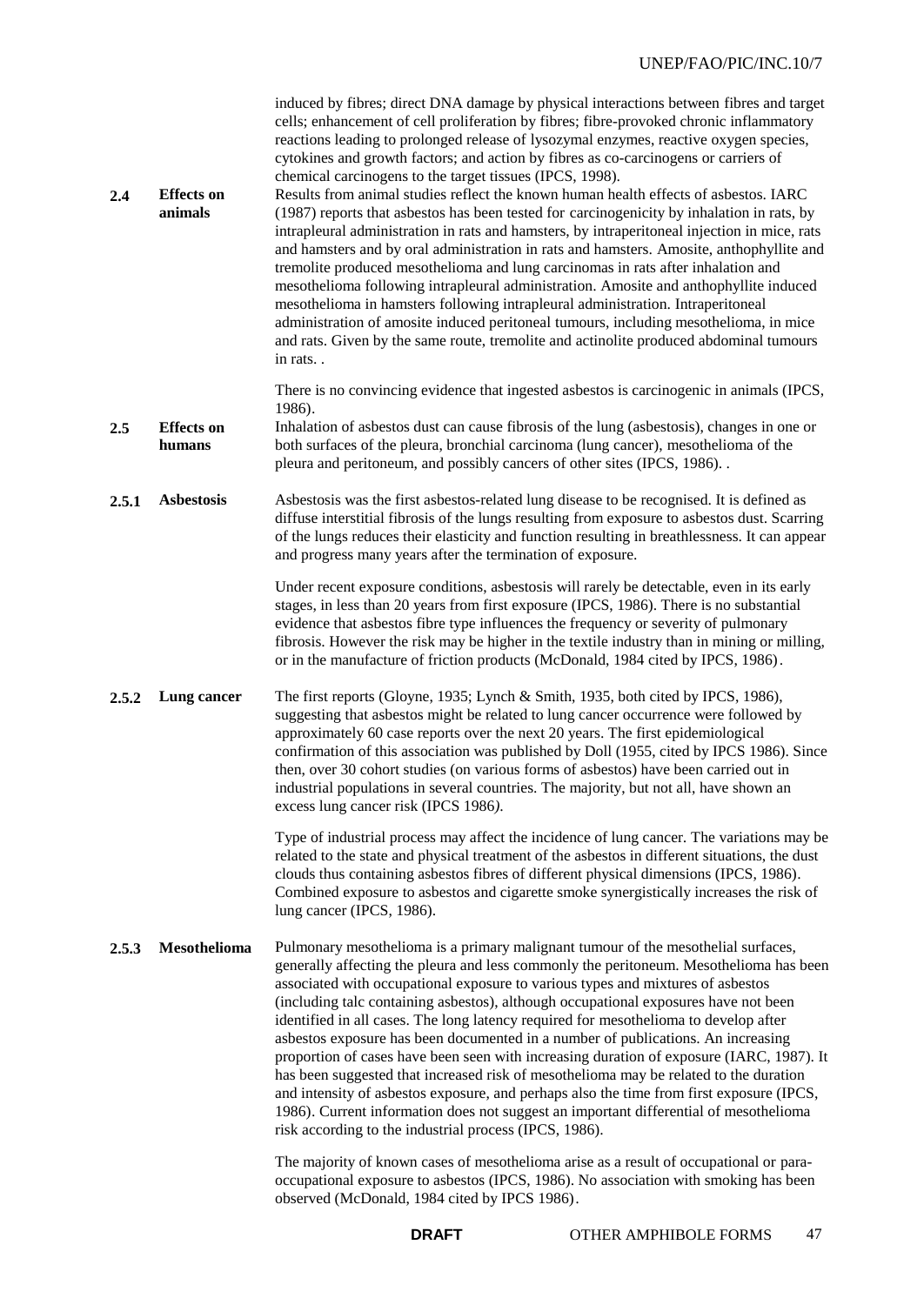| Studies suggest that amphibole asbestos may result in the development of mesothelioma  |
|----------------------------------------------------------------------------------------|
| at lower levels of cumulative exposure than that required for lung cancer, although no |
| reliable exposure-response curve can be produced for asbestos-induced mesothelioma in  |
| animals or humans (Meldrum, 1996 cited by E.C., 1997). Bignon (1997 cited by E.C.,     |
| 1997) states that mesothelioma can develop at doses of maybe 10 to 1,000 times lower   |
| than those required for broncho-pulmonary cancer.                                      |

- **2.5.4 Other malignant effects** In a review of studies, IPCS (1986) has found that some studies suggest that cancer at sites other than the lung, pleura and peritoneum has resulted from occupational exposure to asbestos, while others have shown no excess of cancer at other sites. IARC (1987) reports that gastrointestinal cancers occurred at an increased incidence in groups occupationally exposed to asbestos, although not all studies are consistent in this respect.
- **2.6 Summary of mammalian toxicity and overall evaluation** Fibrosis in many animal species, and bronchial and pleural carcinomas in the rat, have been observed following inhalation of amphibole asbestos. In these studies there were no consistent increases in tumour incidence at other sites, and there is no convincing evidence that ingested asbestos is carcinogenic in animals (IPCS, 1986). Epidemiological studies, mainly on occupational groups, have established that all types of asbestos fibres are associated with diffuse pulmonary fibrosis (asbestosis), bronchial carcinoma (lung cancer), and primary malignant tumours of the pleura and peritoneum (mesothelioma). That asbestos causes cancers at other sites is less well established. Cigarette smoking increases the asbestosis mortality and the risk of lung cancer in persons exposed to asbestos but not the risk of mesothelioma (IPCS, 1986).

## **3 Human exposure/Risk evaluation**

| 3.1 | Food                     | The extent of asbestos contamination of solid foodstuffs has not been well studied.<br>Asbestos fibres have been detected in beverages. Up to $12 \times 10^6$ fibres/litre have been<br>found in soft drinks (IPCS, 1986).                                                                                                                                                                                                                                                                                                                                                                                           |
|-----|--------------------------|-----------------------------------------------------------------------------------------------------------------------------------------------------------------------------------------------------------------------------------------------------------------------------------------------------------------------------------------------------------------------------------------------------------------------------------------------------------------------------------------------------------------------------------------------------------------------------------------------------------------------|
| 3.2 | Air                      | At remote rural locations, fibre levels ( $>$ 5 $\mu$ m) are generally < 1 fibre/litre (< 0.001<br>fibre/ml) and in urban air they range from $< 1$ to 10 fibres/litre (0.001 to 0.01 fibres/ml)<br>or occasionally higher. Airborne levels in residential areas in the vicinity of industrial<br>sources have been found to be within the range of those in urban areas or occasionally<br>slightly higher. Non-occupational indoor levels are generally within the range found in<br>ambient air (IPCS, 1986; 1998).                                                                                                |
| 3.3 | Water                    | Reported concentrations of asbestos in drinking-water range up to 200 x $10^6$ fibres/litre<br>(all fibre lengths) (IPCS, 1986).                                                                                                                                                                                                                                                                                                                                                                                                                                                                                      |
| 3.4 | Occupational<br>exposure | Occupational exposure levels vary depending on the effectiveness of dust-control<br>measures; they may be up to several hundred fibres/ml in industry or mines without or<br>with poor dust control, but are generally well below 2 fibres/ml in modern industry<br>(IPCS, 1986).                                                                                                                                                                                                                                                                                                                                     |
|     |                          | Among occupational groups, exposure to asbestos poses a health hazard that may result<br>in asbestosis, lung cancer and mesothelioma. The incidence of these diseases is related<br>to fibre type, fibre size, fibre dose and industrial processing (IPCS, 1986).                                                                                                                                                                                                                                                                                                                                                     |
|     |                          | The European Community notification noted that exposure of workers and other users of<br>asbestos containing products is in general technically extremely difficult to control in<br>practice, and may greatly exceed current limit values on an intermittent basis. It was<br>recognized that a controlled and safe occupational use of asbestos could not be<br>established for several working situations like e.g. building sites, repairs, or waste<br>removal. As asbestos was widely used and no safe concentration threshold could be<br>established it was decided to severely restrict the use of asbestos. |
|     |                          | The Chile notification noted that in general the highest exposures to asbestos are<br>amongst the working population whether during manufacture of materials containing<br>asbestos or during installation or demolition. In Chile this means in particular those<br>workers who have been exposed to fibres from the manufacture of construction<br>materials. In the case of brake linings or parts that contain asbestos, not only the workers<br>who handle asbestos during manufacture are exposed to high risk, so are brake repair                                                                             |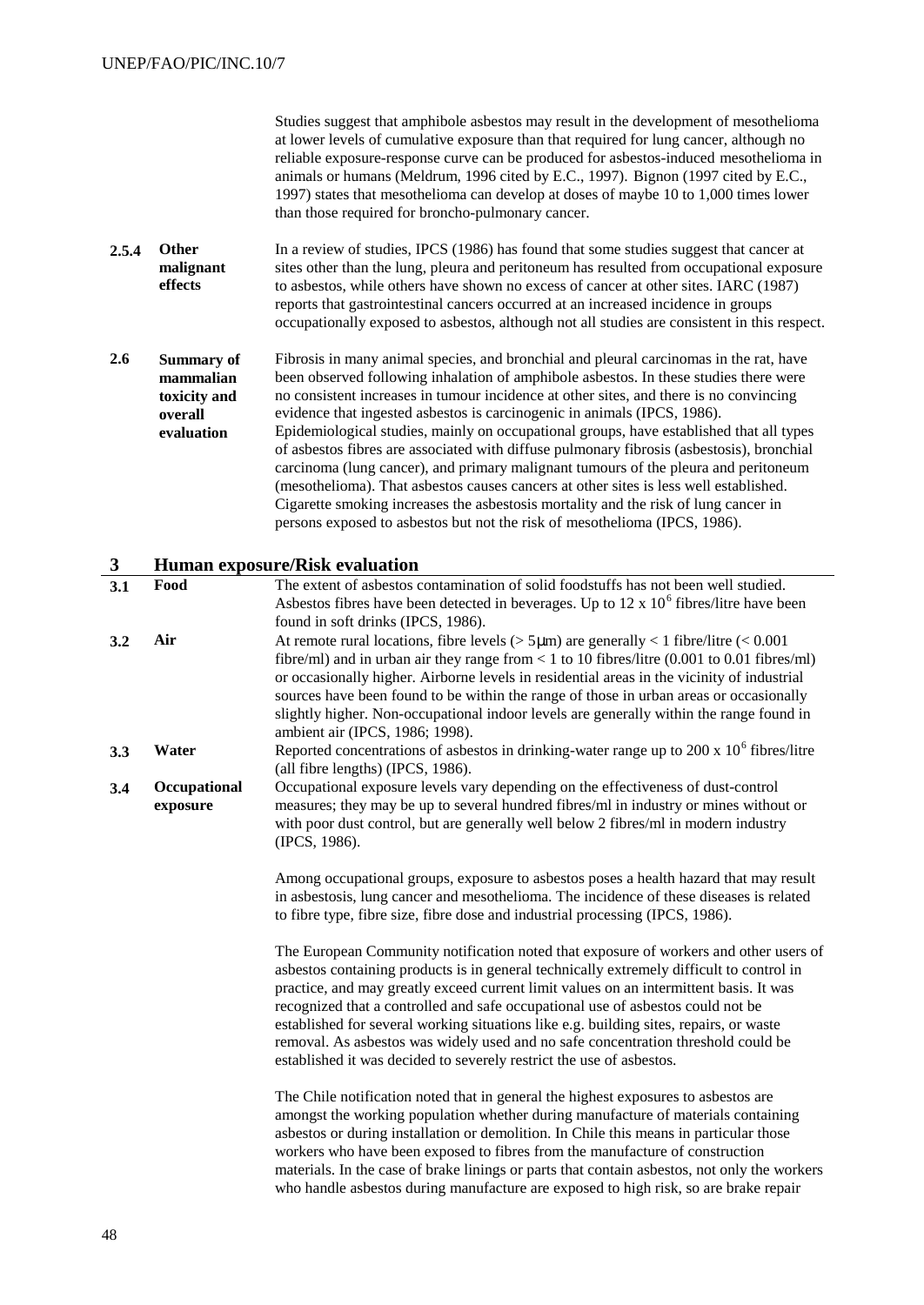| 3.5 | Para-<br>occupational<br>exposure | workshop mechanics who blow off the dust produced by wear. Health controls over this<br>activity are very difficult to implement because of its very nature. In many cases, the<br>workshops involved are small ones that do not have the occupational health means to<br>control the risks.<br>Members of the families of asbestos workers handling contaminated work clothes and, in<br>some cases, members of the general population may be exposed to elevated<br>concentrations of airborne asbestos fibres. Asbestos has been used widely in building<br>materials for domestic application (e.g. asbestos-cement products and floor tiles) and<br>elevated airborne levels have been measured during the manipulation of these materials<br>(e.g. home construction and renovation by the homeowner) (IPCS, 1986). |
|-----|-----------------------------------|---------------------------------------------------------------------------------------------------------------------------------------------------------------------------------------------------------------------------------------------------------------------------------------------------------------------------------------------------------------------------------------------------------------------------------------------------------------------------------------------------------------------------------------------------------------------------------------------------------------------------------------------------------------------------------------------------------------------------------------------------------------------------------------------------------------------------|
|     |                                   | In para-occupational groups, which include persons with household contact and<br>neighbourhood exposure, the risk of mesotheliomas and lung cancer is generally much<br>lower than for occupational groups. Risk estimation is not possible because of the lack<br>of exposure data required for dose-response characterization. The risk of asbestosis is<br>very low (IPCS, 1986).                                                                                                                                                                                                                                                                                                                                                                                                                                      |
|     |                                   | The Chile notification notes that asbestos fibres are not easily released from asbestos in a<br>cement matrix, in sheeting used in construction. However, people who cut or trim such<br>sheeting using high-speed tools (circular saws or sanders) are exposed to risk from the<br>asbestos-fibre dust given off.                                                                                                                                                                                                                                                                                                                                                                                                                                                                                                        |
| 3.6 | <b>Public</b><br>exposure         | In the general population, the risks of mesothelioma and lung cancer attributable to<br>asbestos cannot be quantified reliably and are probably undetectably low. The risk of<br>asbestosis is virtually zero. (IPCS, 1986). See also sections on occupational and para-<br>occupational exposure above.                                                                                                                                                                                                                                                                                                                                                                                                                                                                                                                  |

# **4 Environmental fate and effects**

## **5 Environmental Exposure/Risk Evaluation**

Environmental effects are not relevant to the risk evaluation used to support the regulatory decisions.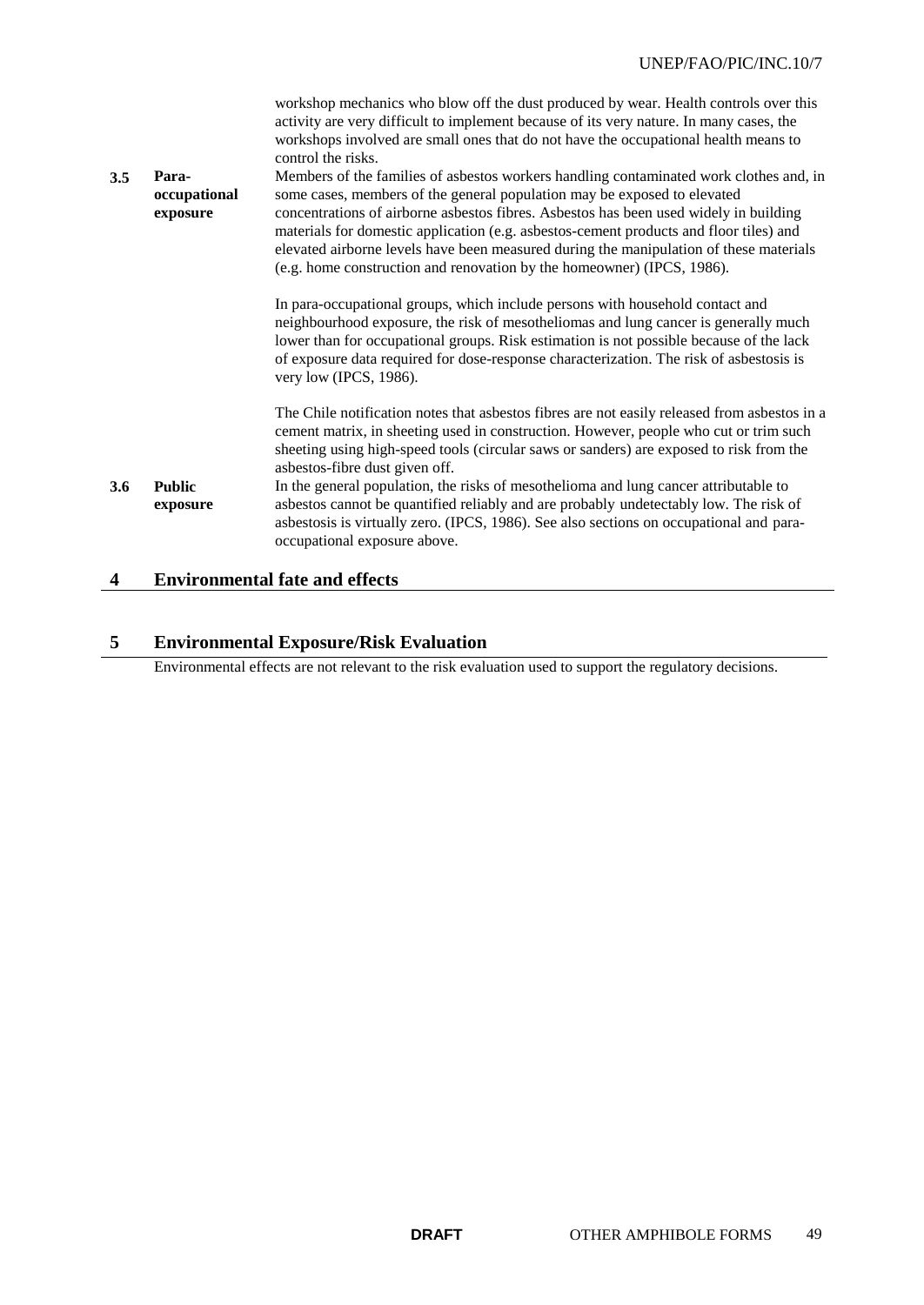# **Annex 2 – Details on final regulatory actions reported – Other amphibole forms**

## **Country Name: Australia**

| $\mathbf{1}$            | Effective date(s) of<br>entry into force of<br>actions<br>Reference to the<br>regulatory<br>document | Most jurisdictions placed severe restrictions on asbestos use during the late 1970's<br>and early 1980s (some of the legislation under which the current restrictions are in<br>force was enacted during the 1990s and incorporated/superseded existing restrictions).<br>Commonwealth - Industrial Safety Health and Welfare (Administrative and General)<br>Regulation 1979.<br>New South Wales - Factories (Health and Safety - Asbestos Process) Regulations<br>1984 under Factories, Shops and Industries Act 1962; Occupational Health and<br>Safety (Hazardous Substances) Regulation 1996 under Occupational Health and<br>Safety Act 1983.<br>Northern Territory - Work Health (Occupational Health and Safety) Regulations<br>1996 under Work Health Act 1996.<br>Queensland - Workplace Health and Safety Regulation 1997 under Work Health and<br>Safety Act 1995.<br>South Australia - Occupational Health, Safety and Welfare Regulations 1995 under<br>Occupational Health, Safety and Welfare Act 1986.<br>Tasmania - Industrial Safety Health and Welfare (Administrative and General)<br>Regulation 1979.<br>Victoria - Occupational Health and Safety (Asbestos) Regulations 1992 under<br>Occupational Health and Safety Act 1985.<br>Western Australia - Occupational Health Safety and Welfare Regulation 1988;<br>Health (Asbestos) Regulations 1992 under Health Act 1911. |
|-------------------------|------------------------------------------------------------------------------------------------------|----------------------------------------------------------------------------------------------------------------------------------------------------------------------------------------------------------------------------------------------------------------------------------------------------------------------------------------------------------------------------------------------------------------------------------------------------------------------------------------------------------------------------------------------------------------------------------------------------------------------------------------------------------------------------------------------------------------------------------------------------------------------------------------------------------------------------------------------------------------------------------------------------------------------------------------------------------------------------------------------------------------------------------------------------------------------------------------------------------------------------------------------------------------------------------------------------------------------------------------------------------------------------------------------------------------------------------------------------------------------------------------------------|
| $\boldsymbol{2}$        | <b>Succinct details of</b><br>the final<br>regulatory<br>action(s)                                   | Amphibole forms of asbestos severely restricted. Legislation is primarily through<br>States and Territories.                                                                                                                                                                                                                                                                                                                                                                                                                                                                                                                                                                                                                                                                                                                                                                                                                                                                                                                                                                                                                                                                                                                                                                                                                                                                                       |
| $\mathbf{3}$            | <b>Reasons for action</b>                                                                            | Carcinogenic when inhaled. Should minimise exposure of people to risk of inhalation<br>of amphibole asbestos.                                                                                                                                                                                                                                                                                                                                                                                                                                                                                                                                                                                                                                                                                                                                                                                                                                                                                                                                                                                                                                                                                                                                                                                                                                                                                      |
| $\overline{\mathbf{4}}$ | <b>Basis for inclusion</b><br>into Annex III                                                         |                                                                                                                                                                                                                                                                                                                                                                                                                                                                                                                                                                                                                                                                                                                                                                                                                                                                                                                                                                                                                                                                                                                                                                                                                                                                                                                                                                                                    |
| 4.1                     | <b>Risk evaluation</b>                                                                               | The basis of the Australian regulatory actions was human health risk assessments,<br>taken at national and state level that focussed on the carcinogenicity of inhaled<br>asbestos and conditions of exposure in that country.                                                                                                                                                                                                                                                                                                                                                                                                                                                                                                                                                                                                                                                                                                                                                                                                                                                                                                                                                                                                                                                                                                                                                                     |
| 4.2                     | Criteria used<br><b>Relevance to other</b>                                                           | Unacceptable risk to human health.<br>Regulatory actions for asbestos were taken incrementally, reflecting the building<br>knowledge on its risks. The major health effects identified as a result of inhalation of<br>amphibole asbestos are asbestosis and carcinogenicity (NHMRC, 1982).                                                                                                                                                                                                                                                                                                                                                                                                                                                                                                                                                                                                                                                                                                                                                                                                                                                                                                                                                                                                                                                                                                        |
|                         | <b>States and Region</b>                                                                             |                                                                                                                                                                                                                                                                                                                                                                                                                                                                                                                                                                                                                                                                                                                                                                                                                                                                                                                                                                                                                                                                                                                                                                                                                                                                                                                                                                                                    |
| 5<br>6                  | <b>Alternatives</b><br><b>Waste</b>                                                                  | No information available<br>No information available                                                                                                                                                                                                                                                                                                                                                                                                                                                                                                                                                                                                                                                                                                                                                                                                                                                                                                                                                                                                                                                                                                                                                                                                                                                                                                                                               |
|                         | management                                                                                           |                                                                                                                                                                                                                                                                                                                                                                                                                                                                                                                                                                                                                                                                                                                                                                                                                                                                                                                                                                                                                                                                                                                                                                                                                                                                                                                                                                                                    |
| 7                       | Other                                                                                                | Actinolite, amosite, anthophyllite, tremolite are listed in the Australian National<br>Occupational Health and Safety Commission (NOHSC) Draft List of Designated<br>Hazardous Substances, with the classification:<br>Carcinogen. Cat.1<br>R45 - May cause cancer<br>Toxic (T)<br>R48/23 – Toxic: danger of serious damage to health by prolonged exposure through<br>inhalation                                                                                                                                                                                                                                                                                                                                                                                                                                                                                                                                                                                                                                                                                                                                                                                                                                                                                                                                                                                                                  |
|                         |                                                                                                      | No exposure standards available<br>Previously TWA was 0.1 fibre/ml. NOHSC: 10005(1999). Currently being reviewed<br>by Chemicals Framework Team under the National Occupational Health & Safety<br>Commission.                                                                                                                                                                                                                                                                                                                                                                                                                                                                                                                                                                                                                                                                                                                                                                                                                                                                                                                                                                                                                                                                                                                                                                                     |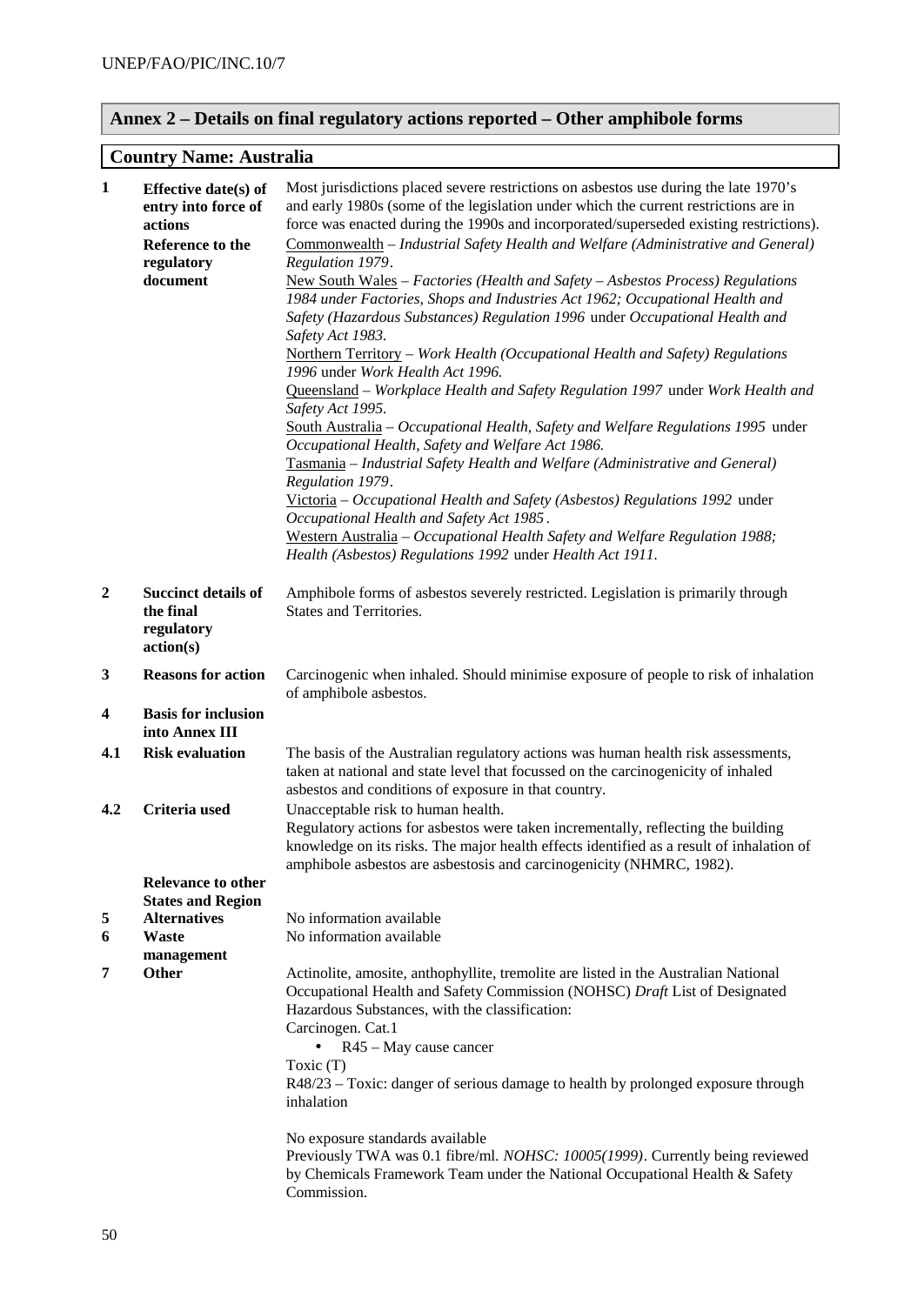# **Country Name: Chile**

| $\mathbf{1}$   | <b>Effective date(s) of</b><br>entry into force of<br>actions | Supreme Decree No. 656 entered into force 180 days after its publication in the<br>Official Journal, on 12 July 2001.                                                                                                                                                                                                                                                                                                                                                                                                             |  |
|----------------|---------------------------------------------------------------|-----------------------------------------------------------------------------------------------------------------------------------------------------------------------------------------------------------------------------------------------------------------------------------------------------------------------------------------------------------------------------------------------------------------------------------------------------------------------------------------------------------------------------------|--|
|                | Reference to the<br>regulatory<br>document                    | Supreme Decree No. 656 of 12 September 2000, Official Journal, 13 January 2001                                                                                                                                                                                                                                                                                                                                                                                                                                                    |  |
| $\overline{2}$ | <b>Succinct details of</b><br>the final                       | Production, importation, distribution, sale and use of crocidolite and any material or<br>product containing it are prohibited.                                                                                                                                                                                                                                                                                                                                                                                                   |  |
|                | regulatory<br>action(s)                                       | Production, importation, distribution, sale and use of construction materials containing<br>any type of asbestos are prohibited.                                                                                                                                                                                                                                                                                                                                                                                                  |  |
| 3              | <b>Reasons for action</b>                                     | Production, importation, distribution, sale and use of chrysotile, actinolite, amosite,<br>anthophyllite, tremolite and any other type of asbestos, or mixture thereof, for any<br>item, component or product that does not constitute a construction material are<br>prohibited, with certain specific exceptions.<br>Human Health                                                                                                                                                                                               |  |
|                |                                                               | To reduce exposure to asbestos amongst the working population during manufacture<br>of material containing asbestos or during installation or demolition.                                                                                                                                                                                                                                                                                                                                                                         |  |
| 4              | <b>Basis for inclusion</b><br>into Annex III                  |                                                                                                                                                                                                                                                                                                                                                                                                                                                                                                                                   |  |
| 4.1            | <b>Risk evaluation</b>                                        | The foreign literature and analysis of domestic cases of asbestosis and mesothelioma<br>indicate that those at greatest risk are workers who handle asbestos fibres for various<br>uses.                                                                                                                                                                                                                                                                                                                                          |  |
|                |                                                               | In Chile, this means in particular those workers who have been exposed to fibres from<br>the manufacture of construction materials.                                                                                                                                                                                                                                                                                                                                                                                               |  |
|                |                                                               | No epidemiological precedents are known that show that there is a risk to the<br>population from asbestos which is already included within a cement matrix in sheeting<br>used in construction, given that the asbestos fibres are not easily released from the<br>matrix. Nor is there any significant known risk from consuming water piped through<br>asbestos cement piping.                                                                                                                                                  |  |
|                |                                                               | Nevertheless, people who cut or trim such sheeting using high-speed tools (circular<br>saws or sanders) are exposed to risk from asbestos-fibre containing dust given off.                                                                                                                                                                                                                                                                                                                                                        |  |
| 4.2            | Criteria used                                                 | In the case of brake lining or parts that contain asbestos, not only the workers who<br>handle asbestos during manufacture are exposed to high risk, so are brake repair<br>workshop mechanics who blow off the dust produced by wear. It should be noted that<br>health controls over this activity are very difficult to implement because of its very<br>nature. In many cases, the workshops involved are small ones that do not have the<br>occupational health means to control the risks.<br>Unacceptable risk to workers. |  |
|                |                                                               | All types of asbestos are hazardous to health to varying degrees depending on the<br>form of exposure (it has been shown that the risk is from inhalation), the class of<br>asbestos, the size of the fibres, fibre concentration and interaction with other factors<br>(tobacco smoking potentiates the effects). Generally speaking, the highest exposures<br>are amongst the working population whether during manufacture of the materials<br>containing asbestos or during installation or demolition.                       |  |
|                | <b>Relevance to other</b><br><b>States and Region</b>         | The regulatory action prohibits imports of asbestos in general, whatever the country of<br>origin. Therefore no country may export asbestos to Chile except in specific cases,<br>which exclude material and inputs for construction material and must be expressively<br>authorized by Health Authority.                                                                                                                                                                                                                         |  |
| 5              | <b>Alternatives</b>                                           | It has been proved that it is feasible to replace asbestos with other fibres in<br>manufacturing fibre-cement materials and still obtain products of similar quality. In<br>fact, the company producing the greatest quantity of panels and sheeting for dwellings                                                                                                                                                                                                                                                                |  |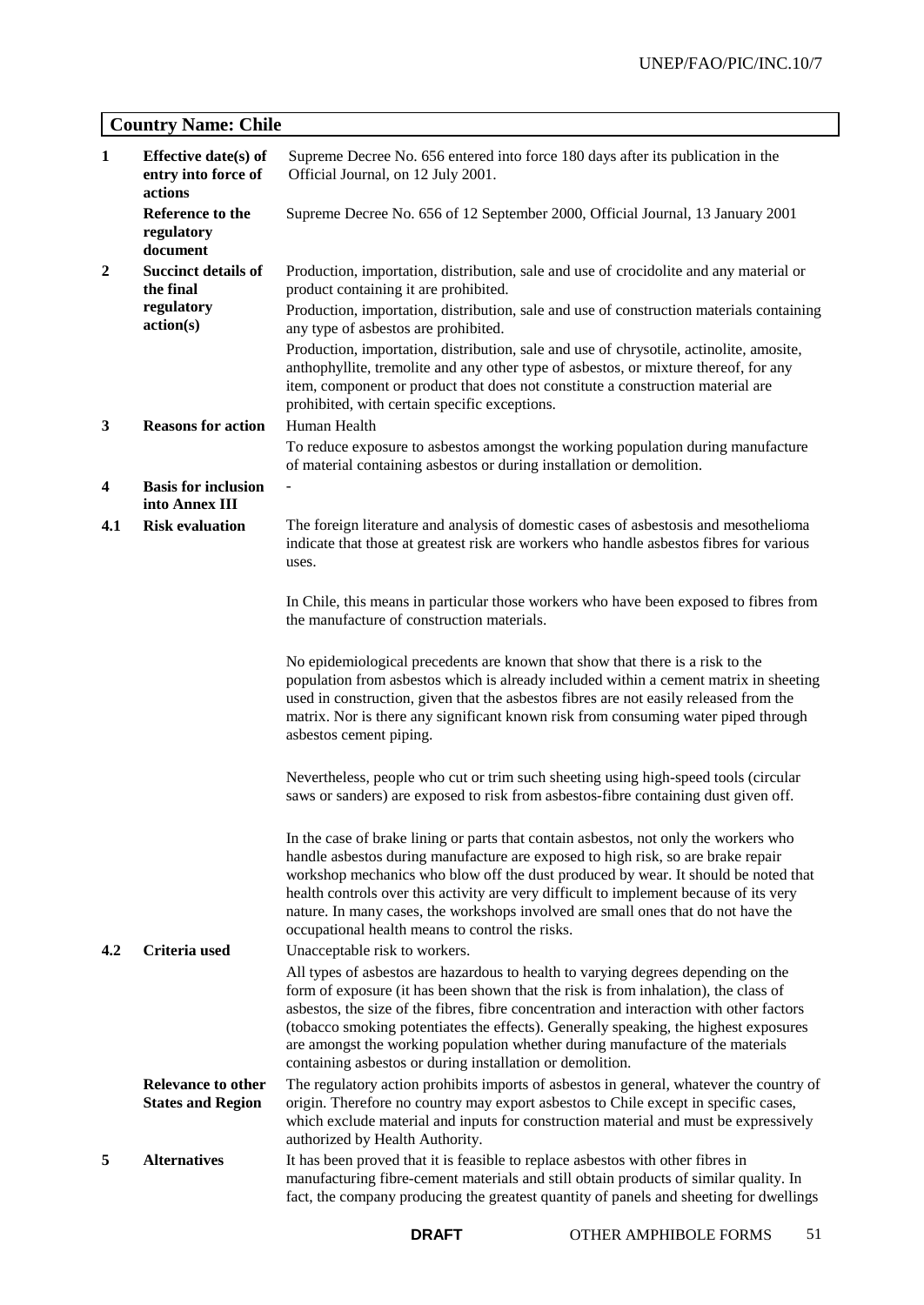in Chile has replaced asbestos with other fibres such as cellulose. In case of brake parts, asbestos-containing and asbestos-free brake pads and linings are in use until the existing in use asbestos-containing brake pads and linings at the time of publication of the prohibition should be replaced. No information available.

#### **6 Waste management**

**7 Other** Amosite and others forms of asbestos are listed in the Chilean Regulations on Basic Sanitary and Environmental Conditions in Workplaces (Supreme Decree No. 594), with the classification: A.1 Proved Human Carcinogen.

> In accordance with the Chilean Regulations on Basic Sanitary and Environmental Conditions in Workplaces (Supreme Decree No. 594), Amosite fibres exposure limit value for workers is 0.4 fibres/cc determined by means of a contrast microscope with magnifying potency of 400–450, in a sample from a membrane filter, counting fibres greater than 5μm length and a ratio length to diameter equal to or greater than 3:1. For other types of asbestos, except crocidolite and amosite, fibres exposure limit value for workers is 1.6 fibres/cc determined by means of a contrast microscope with magnifying potency of 400–450, in a sample from a membrane filter, counting fibres greater than 5μm length and a ratio length to diameter equal to or greater than 3:1.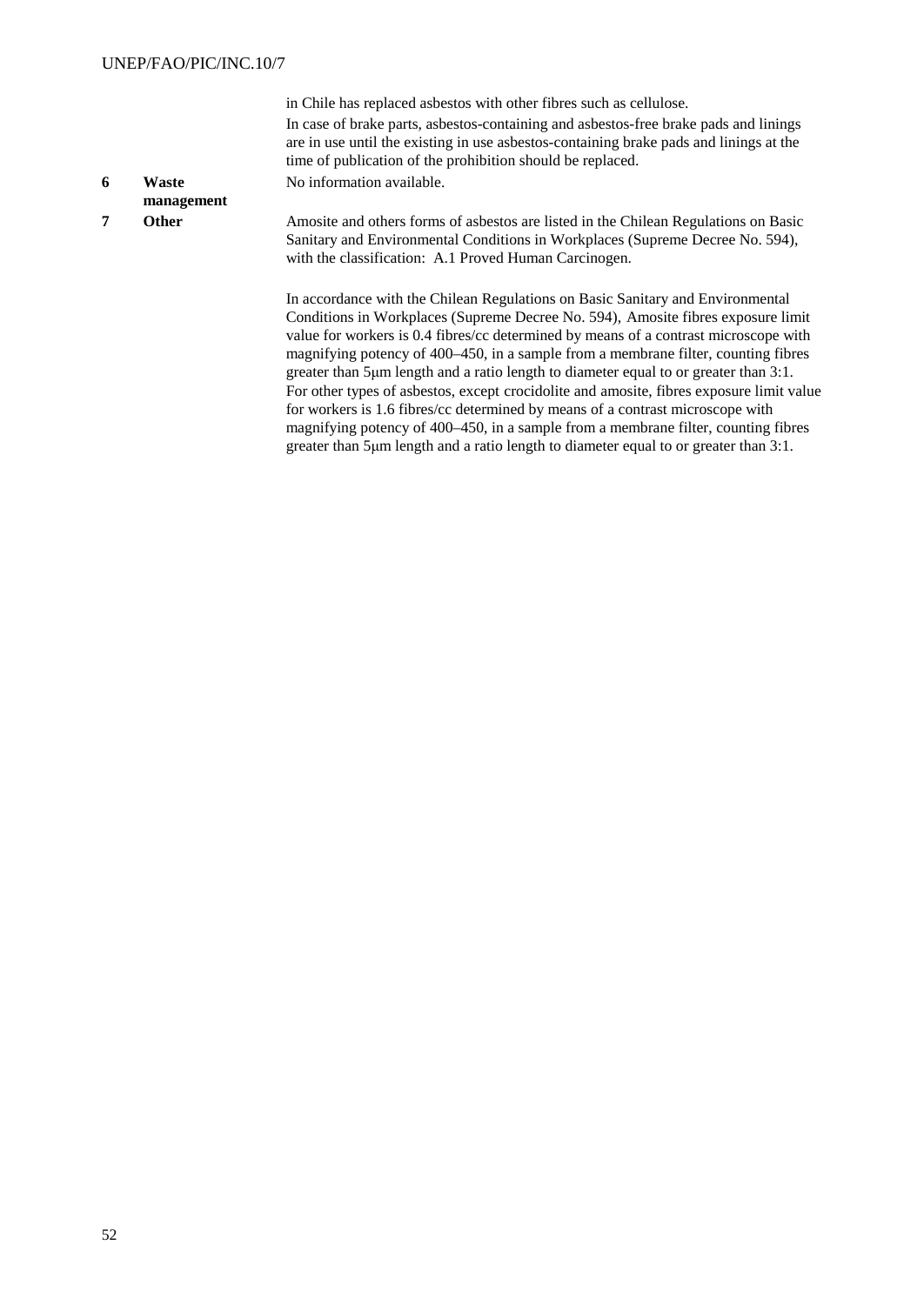# **Country Name: European Community**

| $\mathbf{1}$            | Effective date(s) of<br>entry into force of<br>actions<br>Reference to the | Regulatory action was first taken in 1983, in relation to crocidolite. Subsequently, such action<br>has progressively been extended to all forms of asbestos. The latest regulatory action entered<br>in force on 26.8.1999 (OJ L 207 of 6.8 1999, p. 18). Member States of the E.C. were obliged<br>to implement the necessary national legislation at the latest by $1st$ January 2005.<br>Directive 1999/77/ E.C. of 26.7.1999 (Official Journal of the European Communities (OJ)                                                                                                                             |
|-------------------------|----------------------------------------------------------------------------|------------------------------------------------------------------------------------------------------------------------------------------------------------------------------------------------------------------------------------------------------------------------------------------------------------------------------------------------------------------------------------------------------------------------------------------------------------------------------------------------------------------------------------------------------------------------------------------------------------------|
|                         | regulatory<br>document                                                     | L207 of 6.8.99, p.18) adapting to technical progress for the sixth time Annex 1 to Directive<br>76/769/EEC of 27.7.1976 (OJ L 262 of 27.9.1976, p.24). Other relevant Regulatory Actions:<br>Directives 83/478/EEC of 19.91983 (OJ L 263 of 24.9.1983, p.33), 85/610/EEC of<br>20.12.1985 (OJ L 375 of 31.12.1985, p.1), 91/659/EEC of 3.12.1991 (OJ L 363 of 31.12.91,<br>p.36)                                                                                                                                                                                                                                 |
| $\boldsymbol{2}$        | <b>Succinct details of</b><br>the final<br>regulatory                      | The placing on the market and use of amosite, anthophyllite, actinolite or tremolite fibres and<br>products containing these fibres added intentionally are prohibited.<br>The use of products containing asbestos fibres that were already installed and/or in service                                                                                                                                                                                                                                                                                                                                          |
|                         | action(s)                                                                  | before the implementation date of Directive 1999/77/ E.C. by the Member State concerned<br>could continue to be authorised until they are disposed of, or reach the end of their service life.<br>However, Member States could, for reasons of protection of health, prohibit within their<br>territory the use of such products before they are disposed of or reach the end of their service<br>life.                                                                                                                                                                                                          |
| $\mathbf{3}$            | <b>Reasons for action</b>                                                  | Prevent health effects (asbestosis, lung cancer, mesothelioma) for workers and general public.                                                                                                                                                                                                                                                                                                                                                                                                                                                                                                                   |
| $\overline{\mathbf{4}}$ | <b>Basis for inclusion</b><br>into Annex III                               |                                                                                                                                                                                                                                                                                                                                                                                                                                                                                                                                                                                                                  |
| 4.1                     | <b>Risk evaluation</b>                                                     | A comparison of asbestos with possible substitutes by the Scientific Committee on Toxicity,<br>Ecotoxicity and the Environment (CSTEE) concluded that all forms of asbestos are<br>carcinogenic to humans and are likely to present a greater risk than substitutes (CSTEE, 1998).                                                                                                                                                                                                                                                                                                                               |
| 4.2                     | Criteria used                                                              | Standard E.C. criteria used for evaluation of exposure.                                                                                                                                                                                                                                                                                                                                                                                                                                                                                                                                                          |
|                         | <b>Relevance to other</b><br><b>States and Region</b>                      | Health problems similar to the ones experienced in the E.C. may occur in states where the<br>substance is used in industrial plants and/or as building material, especially in developing<br>countries, where the use of asbestos is still growing. A ban protects health of workers and of<br>the general public.                                                                                                                                                                                                                                                                                               |
| 5                       | <b>Alternatives</b>                                                        | The risk assessment under taken by the CSTEE on chrysotile asbestos and candidate<br>substitutes would be relevant for other variants of asbestos also. It concludes that, both for the<br>induction of lung and pleural cancer and lung fibrosis and for other effects, it is unlikely that<br>the alternatives cellulose fibres, PVA fibres or P-aramid fibres pose an equal or greater risk<br>than chrysotile asbestos. With regard to carcinogenesis and induction of lung fibrosis the risk<br>is regarded to be lower (CSTEE, 1998).                                                                      |
| 6                       | <b>Waste</b><br>management                                                 | In accordance with Council Directive 87/217/EEC (OJ L 85, 28.3.1987, p.40), as amended by<br>Council Directive 91/692/EEC (OJ L 377, 31.12.1991, p.48) on the demolition of buildings,<br>structures and installations containing asbestos and the removal of asbestos or materials<br>containing asbestos therefrom or materials containing asbestos involving the release of<br>asbestos fibres or dust must not cause significant environmental pollution.                                                                                                                                                    |
|                         |                                                                            | Construction materials have been classified as hazardous waste and will thus, as from 1<br>January 2002, have to be disposed of in line with the obligations laid down in Council<br>Directive 91/689/EEC (OJ L 377, 31.12.1991, p.20). In addition, the Commission is<br>considering measures to promote the practice of selective demolition in order to segregate the<br>hazardous waste present in construction materials and ensure their safe disposal.                                                                                                                                                    |
| 7                       | Other                                                                      | In accordance with Council Directive 83/477/EEC (OJ L 263, 24.9.1983, p.25), as amended<br>by Council Directive 91/382/EEC (OJ L 206, 29.7.1991, p.16) the European Community<br>exposure limit values for workers are currently 0.3 fibres/ml for forms of asbestos other than<br>chrysotile. Exposure limit values for workers: Proposal still under consideration before the<br>Council and the European Parliament: in 2001 the European Commission proposed (OJ C 304<br>E 30/10/2001, p.175) that these limits be replaced by a reduced, single limit value of 0.1<br>fibres/ml for all forms of asbestos. |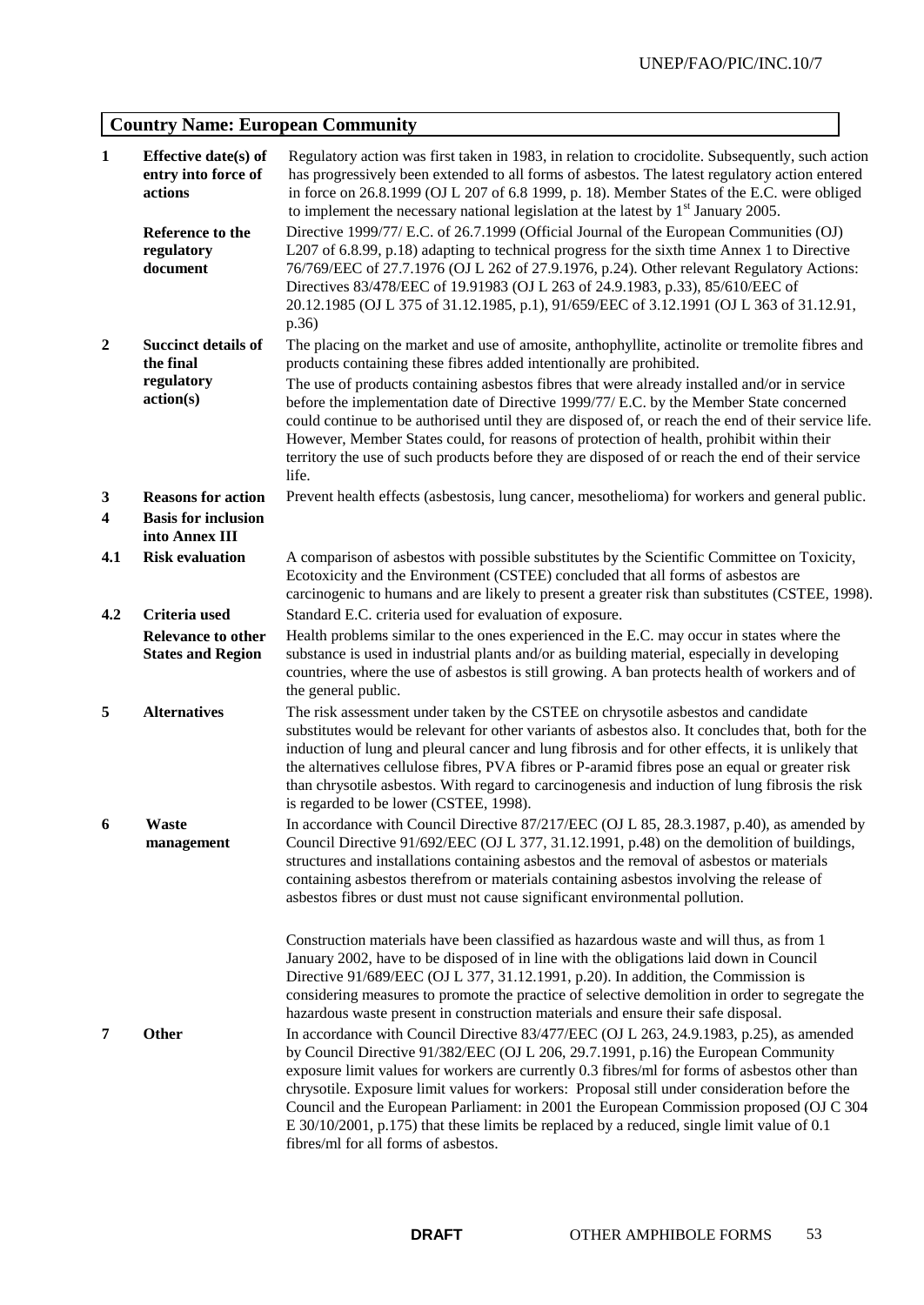#### **Annex 3 – Addresses of designated national authorities AUSTRALIA P** Manager Agricultural & Veterinary Chemicals Agriculture Fisheries Forestry – Australia GPO Box 858 CANBERRA ACT 2601 *Mr André Mayne Phone* +61 2 6272 5391 *Fax* +61 2 6272 5697 *Telex E-mail* andre.mayne@affa.gov.au **C** Assistant Secretary Chemicals and the Environment Branch Environment Quality Division Environment Australia GPO Box 787 *Phone* +61 2 6250 0270 *Fax* +61 2 6250 7554 *Telex e***-***mail* peter.burnett@ea.gov.au

# **CHILE**

CANBERRA ACT 2601 *Mr Peter Burnett*

| VIIIDD                                       |              |                      |  |
|----------------------------------------------|--------------|----------------------|--|
| Head, Department of Environmental Programmes | <b>Phone</b> | $+562641244/6649086$ |  |
| Ministry of Health                           | Fax          | $+5626397110$        |  |
| <b>Health Subsecretariat</b>                 | <b>Telex</b> |                      |  |
| <b>Environmental Health Division</b>         | e-mail       | jmonreal@netline.cl  |  |
| Estado No. 360, Oficina No. 801              |              |                      |  |
| Santiago                                     |              |                      |  |
| Chile                                        |              |                      |  |
| Mr Julio Monreal Urrutia                     |              |                      |  |
|                                              |              |                      |  |

## **EUROPEAN COMMUNITY**

### **CP**

DG Environment European Commission Rue de la Loi 200 B-1049 Brussels Belgium *Klaus Berend*

*Phone* +32 2 2994860  $Fax + 3222956117$ *Telex e***-***mail* Klaus.berend@cec.eu.int

**C** Industrial chemicals **CP** Pesticides, industrial chemicals **P** Pesticides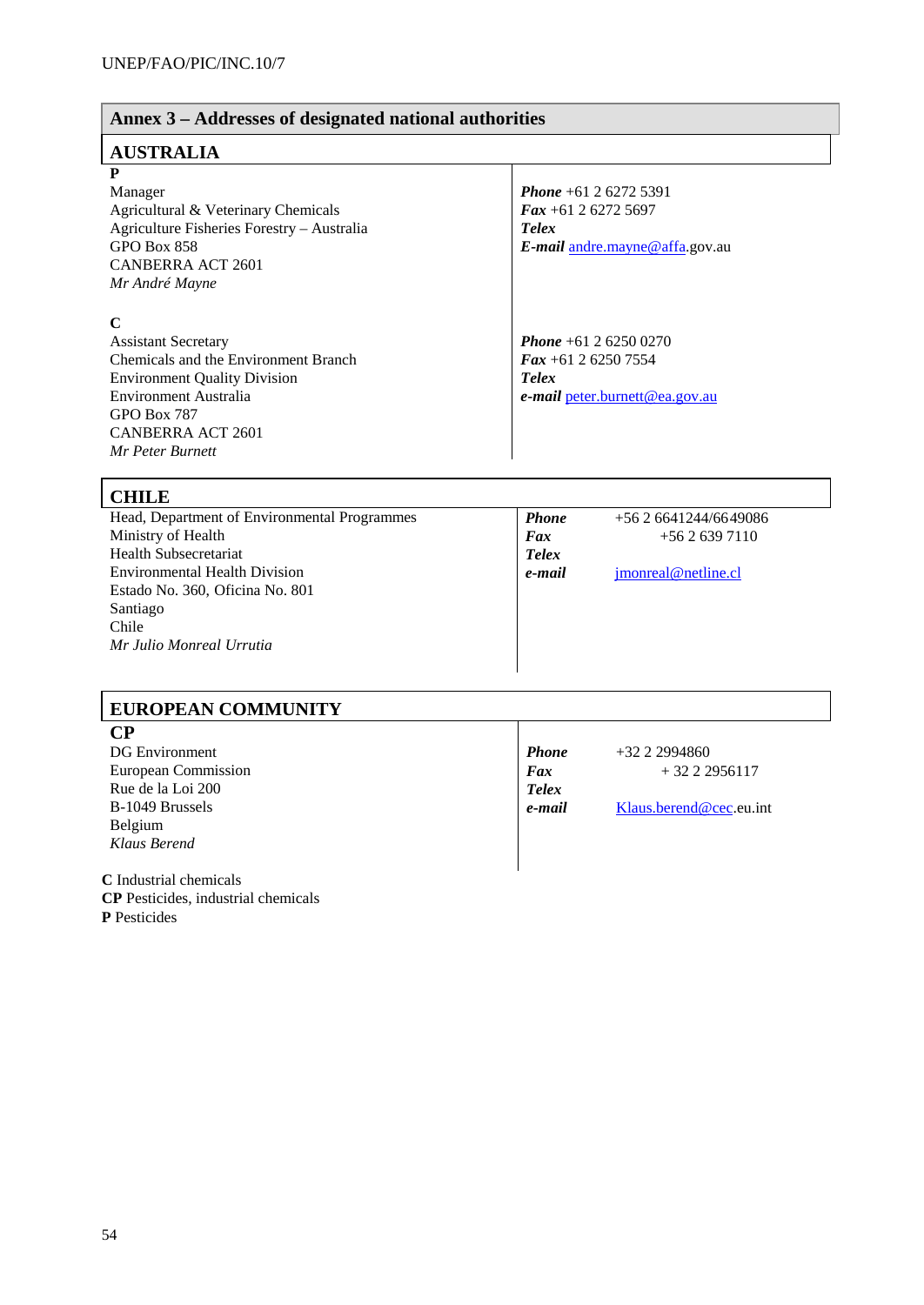## **Annex 4 – References – Other amphibole forms**

### **Regulatory action**

### Australia

Commonwealth of Australia– *Industrial Safety Health and Welfare (Administrative and General) Regulation 1979*.

New South Wales – *Factories (Health and Safety – Asbestos Process) Regulations 1984 under Factories, Shops and Industries Act 1962; Occupational Health and Safety (Hazardous Substances) Regulation 1996* under *Occupational Health and Safety Act 1983.*

Northern Territory – *Work Health (Occupational Health and Safety) Regulations 1996* under *Work Health Act 1996.*

Queensland – *Workplace Health and Safety Regulation 1997* under *Work Health and Safety Act 1995.*

South Australia – *Occupational Health, Safety and Welfare Regulations 1995* under *Occupational Health, Safety and Welfare Act 1986.*

Tasmania – *Industrial Safety Health and Welfare (Administrative and General) Regulation 1979* .

Victoria – *Occupational Health and Safety (Asbestos) Regulations 1992* under *Occupational Health and Safety Act 1985*.

Western Australia – *Occupational Health Safety and Welfare Regulation 1988; Health (Asbestos) Regulations 1992* under *Health Act 1911*

#### Chile

Supreme Decree No. 656 of 12 September 2000, Official Journal, 13 January 2001

#### European Community

Directive 1999/77/ E.C. of 26.7.1999 (Official Journal of the European Communities (OJ) L207 of 6.8.99, p.18) adapting to technical progress for the sixth time Annex 1 to Directive 76/769/EEC of 27.7.1976 (OJ L 262 of 27.9.1976, p.24). Other relevant Regulatory Actions: Directives 83/478/EEC of 19.91983 (OJ L 263 of 24.9.1983, p.33), 85/610/EEC of 20.12.1985 (OJ L 375 of 31.12.1985, p.1), 91/659/EEC of 3.12.1991 (OJ L 363 of 31.12.91, p.36)

#### **Other Documents**

NHMRC (1982) National Health and Medical Research Council (NHMRC) Report on the Health Hazards of Asbestos *(Adopted by the in June 1981 and published in 1982)*

Bignon J (1997) Asbestos, the true risks and the false problems, In: Recherche et Santé No. 69

CSTEE (1998) Scientific Committee on Toxicity, Ecotoxicity and the Environment (CSTEE) – Opinion on Chrysotile asbestos and candidate substitutes expressed at the  $5<sup>th</sup>$  CSTEE plenary meeting, Brussels, 15 September 1998 http://europa.eu.int/comm/food/fs/sc/sct/out17\_en.html

Directive 1999/77/ E.C. 0f 26.7.1999 (Official Journal of the European Communities (OJ) L207 of 6.8.99, p.18) adapting to technical progress for the sixth time Annex I to Directive 76/769/EEC of 27.7.1976 (OJ L 262 of 27.9.1976, p. 24).

Directive 2001/59/ E.C. of 6.8.2001 (Official Journal of the European Communities (OJ)) L225/1.

Doll R (1955) Mortality from lung cancer in asbestos workers. British Journal of Industrial Medicine 12: 81- 86

E.C. (1997) European Commission DGIII, Environmental Resources Management. Recent assessments of the hazards and risks posed by asbestos and substitute fibres, and recent regulation of fibres worldwide.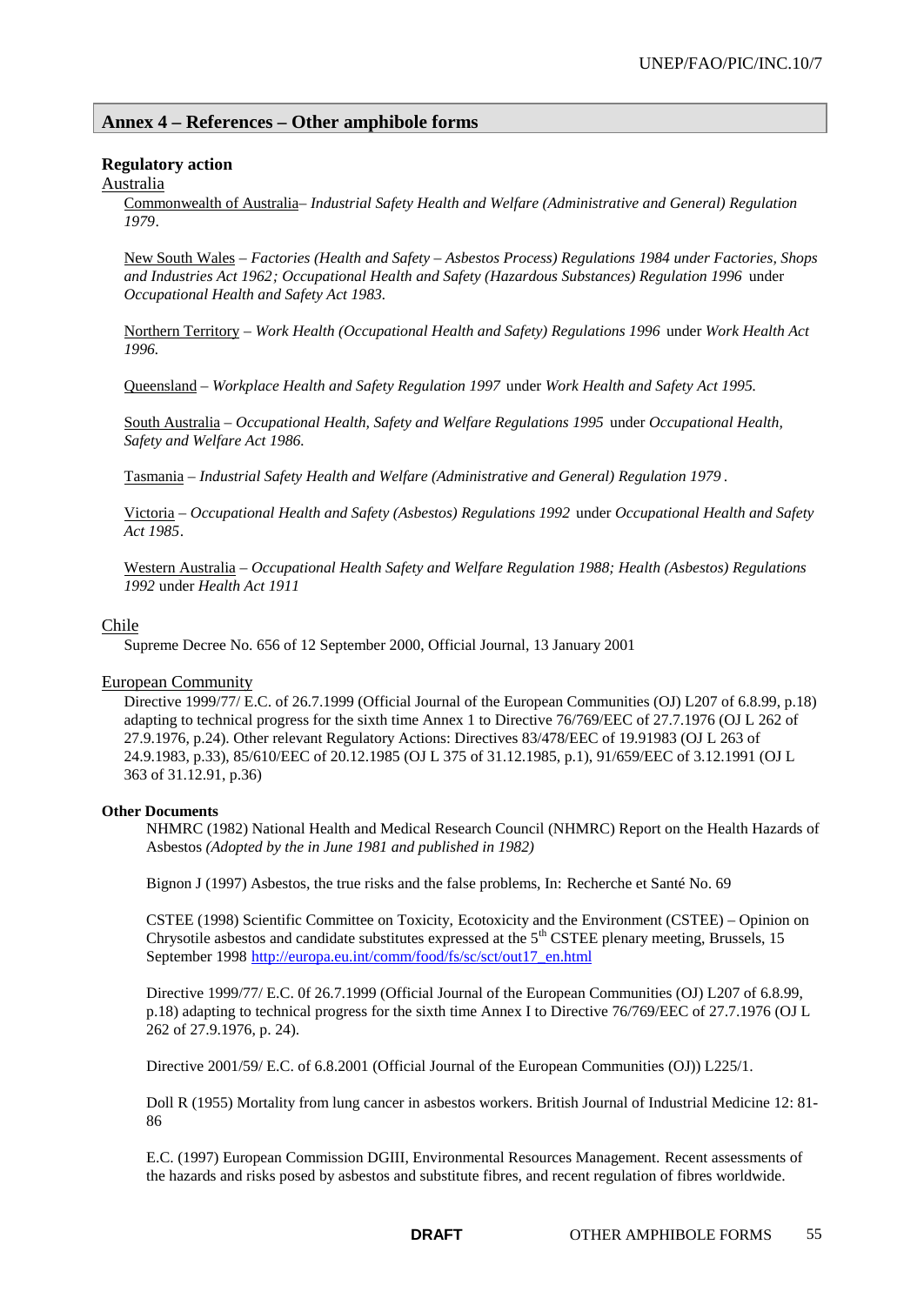### UNEP/FAO/PIC/INC.10/7

Oxford.

E.C. (2001) Commission Directive 2001/59/European Community August 2001

Gloyne S R (1935) Two cases of squamous carcinoma of the lung occurring in asbestosis. Tuberculosis 17:5

IARC (1987) IARC monographs on the evaluation of carcinogenic risks to humans: overall evaluations of carcinogenicity: updating of IARC monographs volumes 1 to 42 (supplement 7), International Agency for Research on Cancer, Lyon.

International Labour Organisation (1986) Convention No. 162 and Recommendation 172 concerning safety in the use of asbestos [ILO]. International Labour Office, 1986.

International Standards Organisation (1984) Asbestos reinforced cement products – Guidelines for on-site work practices. ISO 7337. First edition 1984-07-01

IPCS (1986) Environmental Health Criteria 53: Asbestos and other Natural Mineral Fibres. World Health Organisation, Geneva.

IPCS (1998) Environmental Health Criteria 203: Chrysotile asbestos. World Health Organisation, Geneva.

Lynch K M and Smith W A (1935) Pulmonary asbestosis. III. Carcinoma of lung in asbestos-silicosis. American Journal of Cancer 24:56

McDonald J C (1984) Mineral fibres and cancer. Ann. Acad Med Singapore 13:345-352

Meldrum M (1996) Review of fibre toxicology. Health and Safety Executive, UK.

NHMRC (1982) National Health and Medical Research Council (NHMRC) Report on the Health Hazards of Asbestos *(Adopted by the in June 1981 and published in 1982)*

*NOHSC: 10005 (1999) Current List of designated hazardous substances, National Occupational Health and Safety Commission NOHSC, SYDNEY*

National primary drinking water regulations—synthetic organic chemicals and inorganic chemicals, final rule, 56 Federal Register 3526 (January 30, 1991)

Royal Society of Canada: (1996). A review of the INSERM Report on the health effects of exposure to asbestos: Report of the Expert Panel on Asbestos Risk.

US (2001) U.S National Toxicology Program '9<sup>th</sup> Report on Carcinogens', revised Jan 2001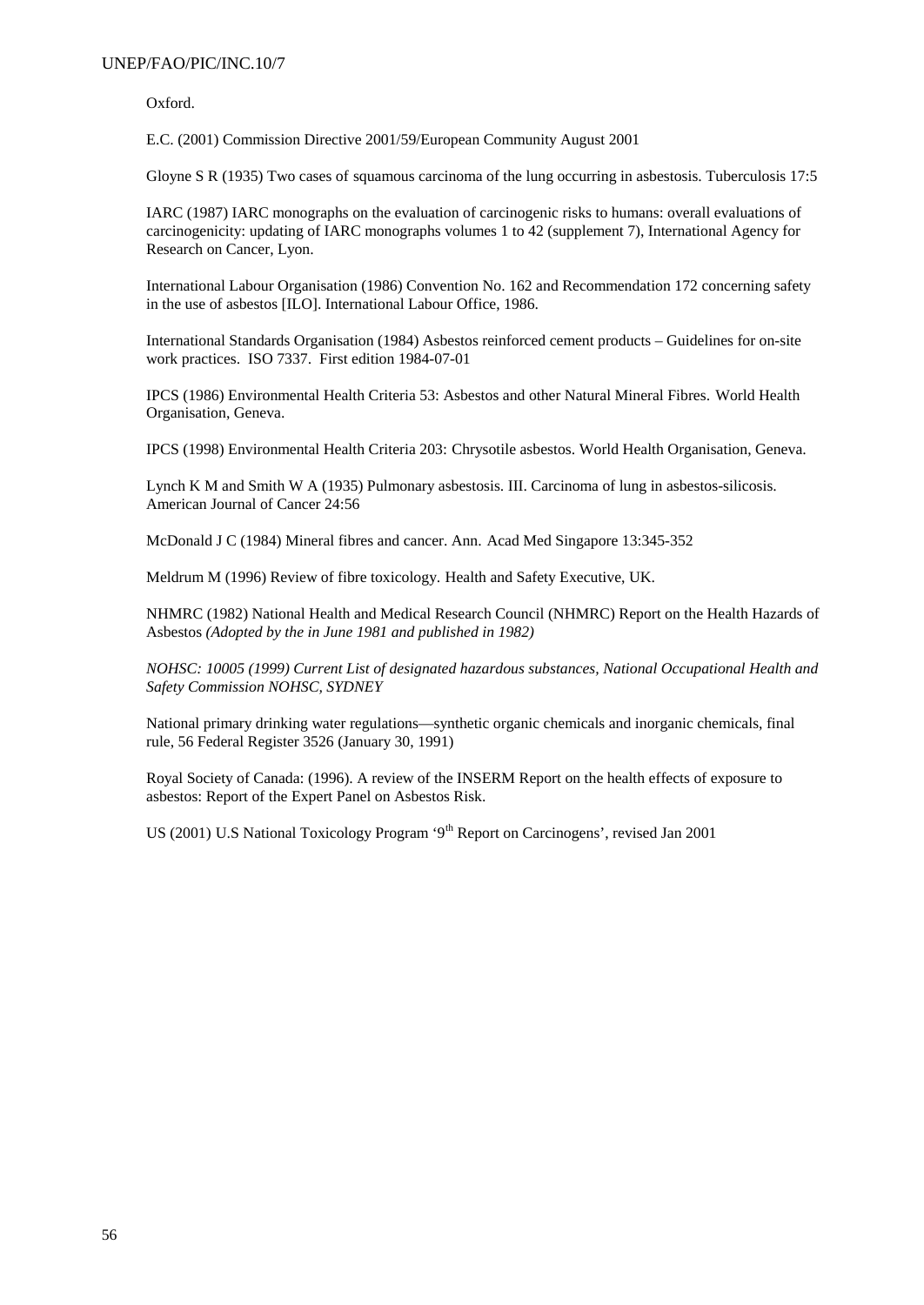# **Chrysotile (serpentine form of asbestos)**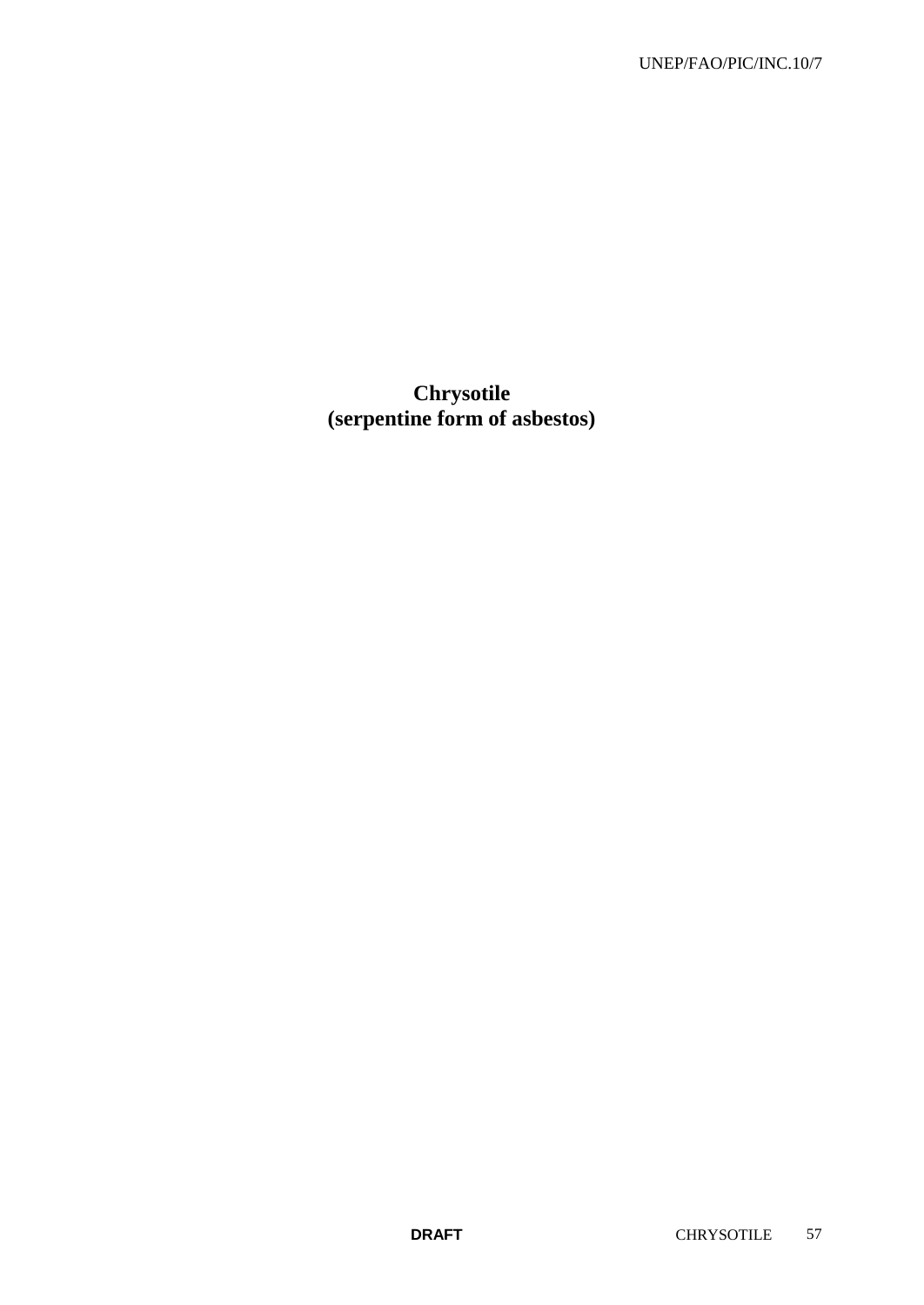## **ASBESTOS: SERPENTINE – CHRYSOTILE**

|                                          | 1. Identification and uses (see Annex 1) – Chrysotile                                                                                                                 |
|------------------------------------------|-----------------------------------------------------------------------------------------------------------------------------------------------------------------------|
| Common name                              | Chrysotile                                                                                                                                                            |
| <b>Chemical name</b>                     | Naturally occurring fibrous hydrated magnesium silicate belonging to the serpentine                                                                                   |
|                                          | group of minerals                                                                                                                                                     |
| <b>Other</b>                             | Asbestos, Serpentine asbestos, white asbestos                                                                                                                         |
| names/synonyms                           |                                                                                                                                                                       |
| $CAS-N0(s)$                              | $12001 - 29 - 5$                                                                                                                                                      |
| <b>Other CAS numbers</b>                 | General CAS number for aspessors: 1332–21–4                                                                                                                           |
| that may be used                         |                                                                                                                                                                       |
|                                          | Additional CAS number for chrysotile 132207-32-0                                                                                                                      |
| <b>Harmonized System</b>                 | 2524.00 (asbestos)                                                                                                                                                    |
| <b>Customs Code</b>                      |                                                                                                                                                                       |
| Other numbers:                           | E.C. Number $-650-013-00-6$                                                                                                                                           |
|                                          | RTECS number - GC2625000                                                                                                                                              |
| Category                                 | Industrial                                                                                                                                                            |
| <b>Regulated Category</b>                | Industrial                                                                                                                                                            |
| $Use(s)$ in regulated                    | Chrysotile is by far the predominant asbestos fibre consumed today (94% of the world's                                                                                |
| category                                 | production) and is processed into products such as friction materials, asbestos-cement,<br>cement pipe and sheet, gaskets and seals, paper and textiles (IPCS, 1998). |
|                                          | European Community: chrysotile diaphragms (see below), chrysotile-containing spare                                                                                    |
|                                          | parts for maintenance.                                                                                                                                                |
| <b>Trade names</b>                       |                                                                                                                                                                       |
| <b>Formulation types</b>                 | Asbestos has been used in the manufacture of a wide range of articles. Available in solid                                                                             |
|                                          | formulations for the manufacture of friction materials and gasket production.                                                                                         |
| Uses in other                            | No reported uses as a pesticide chemical.                                                                                                                             |
| categories<br><b>Basic manufacturers</b> | Naturally occurring, mined                                                                                                                                            |
|                                          |                                                                                                                                                                       |

## **1. Identification and uses (see Annex 1) – Chrysotile**

## **2. Reasons for inclusion in the PIC procedure – Chrysotile**

## **2.1 Final regulatory action:** (see Annex 2 for details)

#### **Chile**

Severely restricted:

Production, importation, distribution, sale and use of construction materials containing any type of asbestos is prohibited.

Production, importation, distribution, sale and use of chrysotile and any other type of asbestos, or mixture thereof, for any item, component or product that does not constitute a construction material is prohibited, with certain specific exceptions. (No exceptions apply to crocidolite.)

**Reason:** Human Health

#### **European Community**

Banned – The placing on the market and use of all forms of asbestos, and products containing these fibres added intentionally, is prohibited, with one limited exception in the case of chrysotile.

**Reason:** Human Health

### **2.2 Risk evaluation**

#### **Chile**

A hazard evaluation was carried out based on a compilation of bibliographic sources and verification of adverse chronic effects in exposed workers in the asbestos cement industry. It was concluded that those at greatest risk are workers who handle asbestos fibres for various uses. In Chile, this means in particular those workers who have been exposed to fibres from the manufacture of construction materials.

#### **European Community**

An independent risk assessment was undertaken. This confirmed that all forms of asbestos can cause lung cancer, mesothelioma, and asbestosis; that no threshold level of exposure could be identified below which asbestos does not pose carcinogenic risks.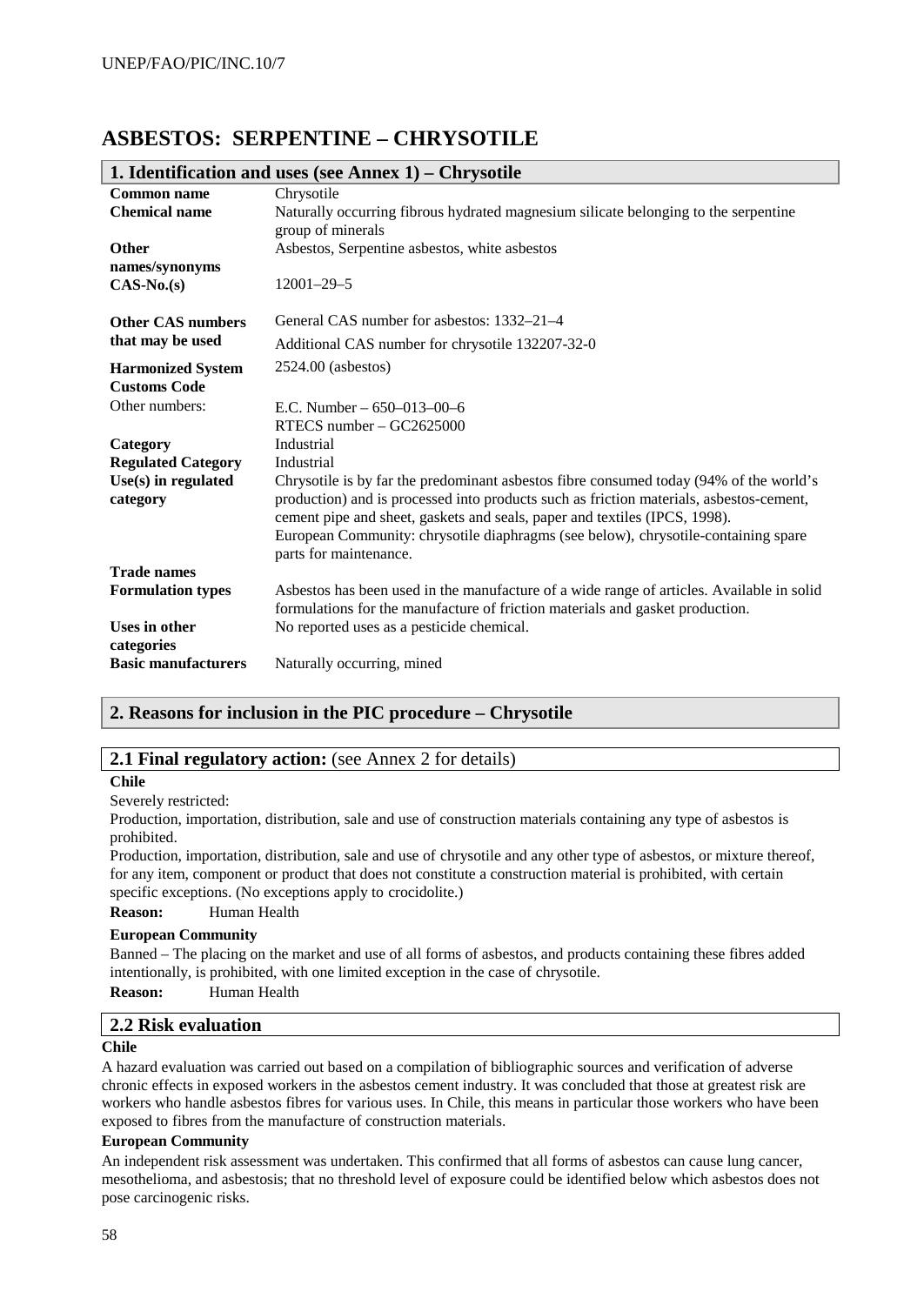## **3. Protective measures that have been applied concerning the chemical – Chrysotile**

## **3.1 Regulatory measures to reduce exposure**

| <b>Chile</b>     | Protective measures were taken by prohibiting all uses of all types of asbestos for use as an input to<br>the manufacture of construction materials.                                                                                                                                         |
|------------------|----------------------------------------------------------------------------------------------------------------------------------------------------------------------------------------------------------------------------------------------------------------------------------------------|
|                  | All types of asbestos prohibited for use for any item, component or product that does not constitute<br>a construction material unless excepted.                                                                                                                                             |
|                  | Any type of asbestos (except crocidolite): the use of asbestos may be authorized in the manufacture<br>of products or components that are not construction materials so long as the interested parties can<br>prove that there is no technically or economically feasible substitute for it. |
| <b>European</b>  | Protective measures were taken by prohibiting the placing on the market and use of chrysotile and of                                                                                                                                                                                         |
| <b>Community</b> | products containing these fibres added intentionally, with one specific exception for chrysotile in<br>respect of diaphragms for existing electrolysis installations (see Annex 2 for further details).                                                                                      |

#### **3.2 Other measures to reduce exposure**

#### **European Community**

Directive on the demolition of buildings, structures and installations containing asbestos and the removal of asbestos or materials containing asbestos therefrom (Council Directive 87/217/EEC (OJ L 85, 28.3.1987, p.40), as amended by Council Directive 91/692/EEC (OJ L 377, 31.12.1991, p.48))

Directive on disposal of construction materials (Council Directive 91/689/EEC (OJ L 377, 31.12.1991, p.20)) General Dust control by wetting material, use of respirators, use of full protective clothing with attention when further treating any contaminated clothing (information from crocidolite DGD).

Further guidance is provided in the ILO Convention No. 162 "Safety in the Use of Asbestos"

(http://www.ilo.org/ilolex/cgi-lex/convde.pl?C162) which applies to all activities involving exposure of workers to asbestos in the course of work.

The ILO recommendation 172 (*http://www.ilo.org/ilolex/cgi-lex/convde.pl?R172*), contains recommendations on safety in the use of asbestos, including details on protective and preventative measures, surveillance of the working environment and workers' health, information and education measures.

More specific information on measures to reduce exposures on construction sites is provided in the International Standard Organisation (ISO) 7337 "Asbestos-reinforced cement products – Guidelines for on-site work practices."

## **3.3 Alternatives**

*It is essential that before a country considers substituting alternatives, it ensures that the use is relevant to its national needs, and the anticipated local conditions of use. The hazards of the substitute materials and the controls needed for safe use should also be evaluated.*

#### **Chile**

It has been proved that it is feasible to replace asbestos with other fibres in manufacturing fibro-cement materials and still obtain products of similar quality. In fact, the company producing the greatest quantity of panels and sheeting for dwellings in Chile has replaced asbestos with other fibres such as cellulose. In the case of brake parts, asbestoscontaining and asbestos-free brake pads and linings are in use, until the existing in use asbestos-containing brake pads and linings at the time of publication of the prohibition should be replaced.

#### **European Community**

Identified alternatives include cellulose fibres, polyvinyl alcohol (PVA) fibres and P-aramid fibres.

## **General**

Guidance on substituting alternatives to asbestos fibres is provided in IPCS Environmental Health Criteria 151 "Selected Synthetic Organic Fibres".

#### **3.4 Socio-economic effects**

### **Chile**

No assessment of socio-economic effects was undertaken.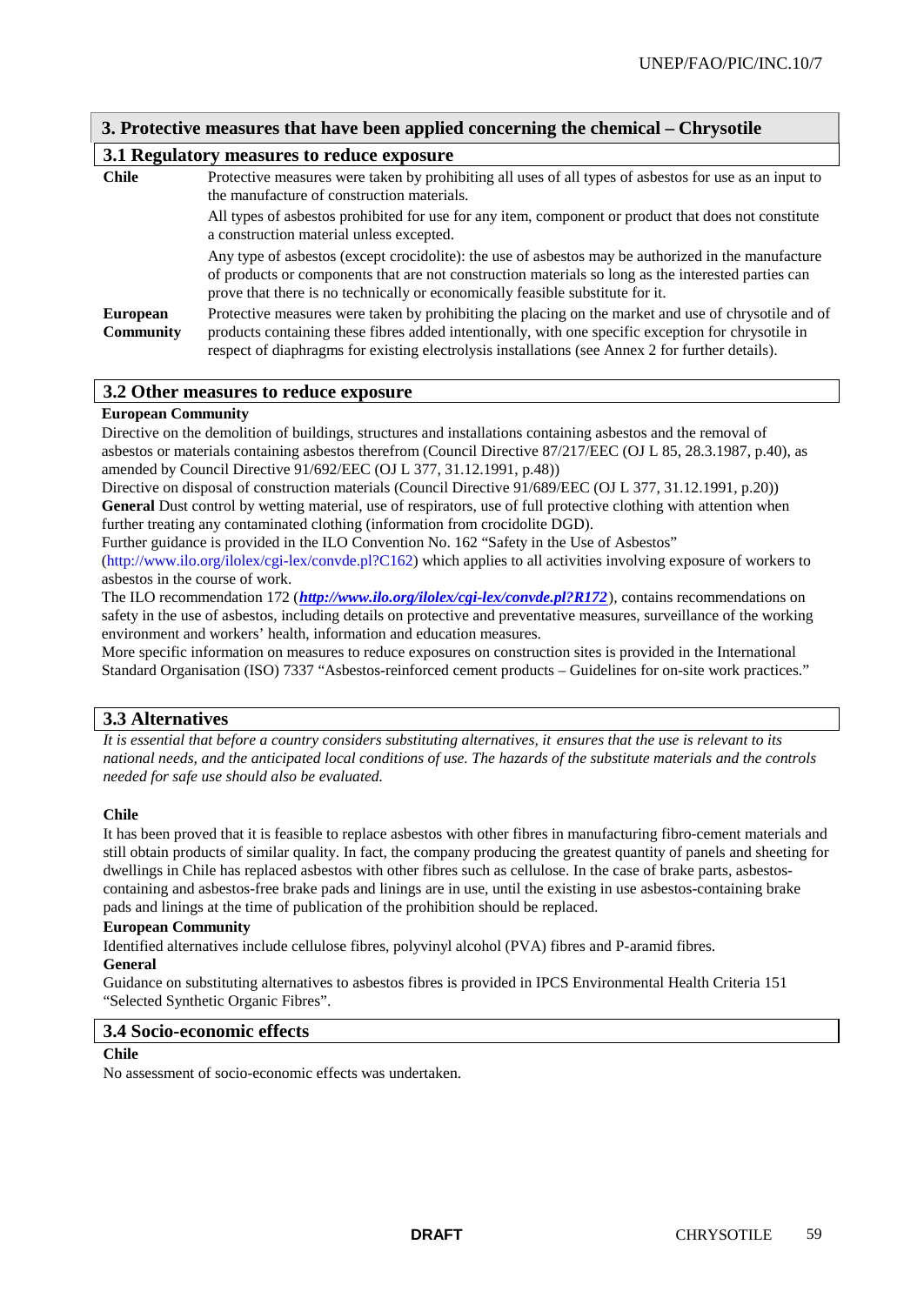### **European Community**

The prohibition in respect of chrysotile had to be implemented at the latest by  $1<sup>st</sup>$  January 2005, but Member States were able to implement it as from 26.8.1999. A study into the economic implications of replacing asbestos cement products and the availability of alternatives to chrysotile concluded that about 1500 jobs would be lost in some Member States of the European Community and that there could be subsequently rather severe effects on local economics in the regions concerned. However, the impact would be softened, if a 5-year transitional period was foreseen, and through the creation of new jobs in other sectors.

## **4. Hazards and risks to human health and/or the environment – Chrysotile**

|                                     | 4.1 Hazard Classification                                                                                                           |  |  |
|-------------------------------------|-------------------------------------------------------------------------------------------------------------------------------------|--|--|
| <b>IARC</b>                         | Carcinogenic to humans (Group 1) IARC (1987)                                                                                        |  |  |
| <b>European</b><br><b>Community</b> | Carc. Cat. 1<br>R45 May cause cancer<br>T:R48/23 Toxic: danger of serious damage to health by prolonged exposure through inhalation |  |  |
|                                     | (E.C., 2001)                                                                                                                        |  |  |
| <b>NTP</b>                          | Chrysotile is classified as "Known Human Carcinogen" (US, 2001)                                                                     |  |  |

## **4.2 Exposure limits**

No internationally agreed exposure limits available

|                                                                                     | 4.3 Packaging and labelling                                                                                                                                                                                                                                                                                                                                                                                                                                                                                                                                                                                                                                                                                  |
|-------------------------------------------------------------------------------------|--------------------------------------------------------------------------------------------------------------------------------------------------------------------------------------------------------------------------------------------------------------------------------------------------------------------------------------------------------------------------------------------------------------------------------------------------------------------------------------------------------------------------------------------------------------------------------------------------------------------------------------------------------------------------------------------------------------|
|                                                                                     | The United Nations Committee of Experts on the Transportation of Dangerous Goods classifies the chemical in:                                                                                                                                                                                                                                                                                                                                                                                                                                                                                                                                                                                                 |
| <b>Hazard Class</b><br>and Packing                                                  | UN number 2590<br>Class 9 – Miscellaneous dangerous goods and articles                                                                                                                                                                                                                                                                                                                                                                                                                                                                                                                                                                                                                                       |
| Group                                                                               | Proper shipping name:<br>WHITE ASBESTOS<br>Packaging group:<br>Ш<br><b>Emergency Procedure Guide:</b><br>9 <sub>B7</sub>                                                                                                                                                                                                                                                                                                                                                                                                                                                                                                                                                                                     |
|                                                                                     | Special Provision number:<br>168<br>Packaging method:<br>3.8.9                                                                                                                                                                                                                                                                                                                                                                                                                                                                                                                                                                                                                                               |
|                                                                                     | General: Mineral fibres of varying length. Non-combustible. Inhalation of the dust of asbestos<br>fibres is dangerous and therefore exposure to the dust should be avoided at all times. Always<br>prevent the generation of asbestos dust. A safe level of airborne concentration of asbestos fibres<br>may be obtained through effective packaging or unitizing. Compartments and vehicles or<br>containers that have contained asbestos should be carefully cleaned before receiving other cargo.<br>Hosing down or vacuum cleaning as appropriate, instead of sweeping will prevent the atmosphere<br>from becoming dust laden. This entry may also include talc containing tremolite and/or actinolite. |
| <b>International</b><br><b>Maritime</b><br><b>Dangerous</b><br>Goods<br>(IMDG) Code | UN No: 2590: Class or division 9                                                                                                                                                                                                                                                                                                                                                                                                                                                                                                                                                                                                                                                                             |
| <b>Transport</b><br><b>Emergency</b><br>Card                                        | TEC $(R) -913$                                                                                                                                                                                                                                                                                                                                                                                                                                                                                                                                                                                                                                                                                               |

## **4.4 First aid**

*NOTE: The following advice was correct at the time of publication. This advice is provided for information only and is not intended to supersede any national first aid protocols.*

Not acutely toxic. In case of exposure, prevent dispersion of dust. Avoid all contact. Avoid exposure of adolescents and children. There is no antidote. Seek medical advice.

## **4.5 Waste management**

Asbestos may be recovered from waste slurries. Otherwise friable waste should be wetted and containerised (sealed, double bagging) to avoid dust formation during transport and disposal. Landfilling is recommended in a supervised landfill and, waste should initially be covered with at least 15 cm of soil. For final closure of an area containing asbestos a cover of at least 1 m of compacted soil should be applied.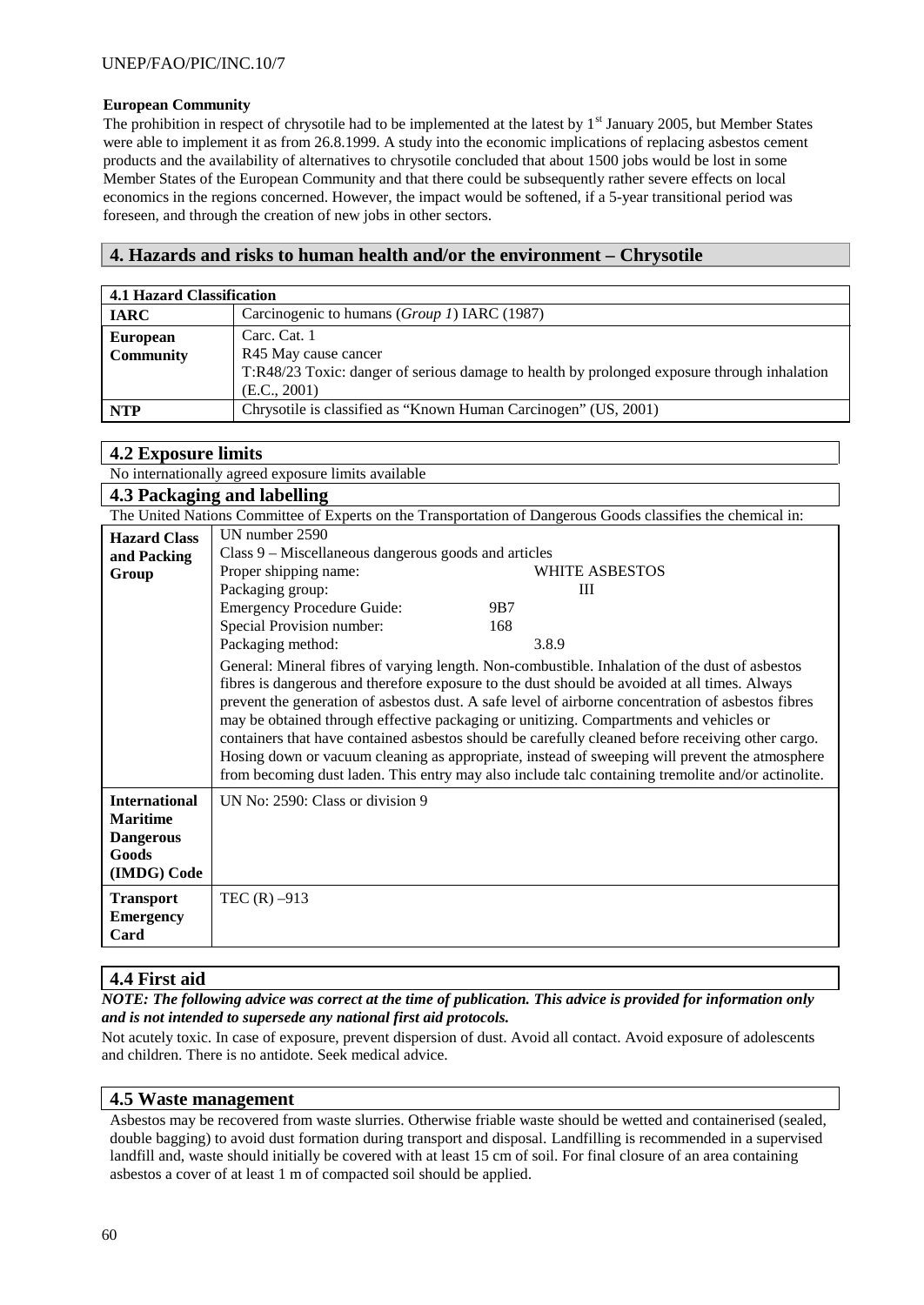## **Annexes**

| Annex 1 | Further information on the substance       |
|---------|--------------------------------------------|
| Annex 2 | <b>Details on Final regulatory action</b>  |
| Annex 3 | Address of designated national authorities |
| Annex 4 | <b>References</b>                          |

## **Introduction to Annex I**

The information presented in this Annex reflects the conclusions of the notifying parties: Chile and European Community. In a general way, information provided by these parties on these hazards are synthesised and presented together, while the risk assessments, specific to the conditions prevailing in these countries, are presented separately. This information is contained in the documents referenced in the notifications in support of their final regulatory actions banning asbestos, including international reviews. The notification from Chile was first reported in the PIC Circular XV of June 2002 and the notification from the European Community in PIC Circular XIII of June 2001.

Chrysotile asbestos was included as a subject of an IPCS Environmental Health Criteria document (Asbestos and other Natural Mineral Fibres, EHC 53) published in 1986. It was also reviewed the an IPCS Environmental Health Criteria Document (Chrysotile Asbestos, EHC 203) published in 1998.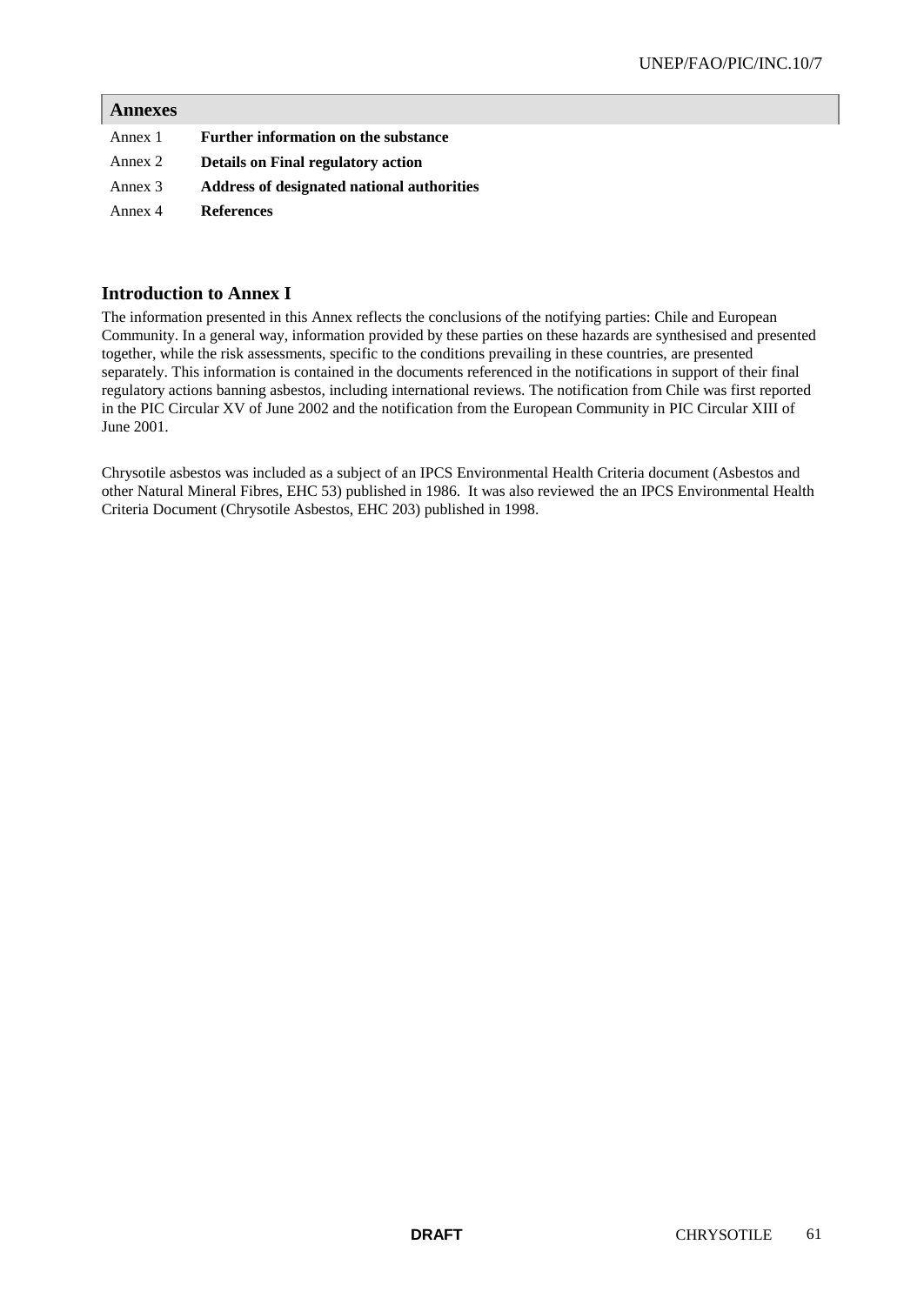|  |  |  | <b>Annex 1 – Further information – Chrysotile</b> |  |
|--|--|--|---------------------------------------------------|--|
|--|--|--|---------------------------------------------------|--|

| 1.               | <b>Physico-Chemical properties</b>                             |                                                                                                                                                                                                                                                                                                                                                                                                                                                                                                                                                                                                                                                                                     |  |
|------------------|----------------------------------------------------------------|-------------------------------------------------------------------------------------------------------------------------------------------------------------------------------------------------------------------------------------------------------------------------------------------------------------------------------------------------------------------------------------------------------------------------------------------------------------------------------------------------------------------------------------------------------------------------------------------------------------------------------------------------------------------------------------|--|
| 1.1              | <b>Identity</b>                                                | Chrysotile                                                                                                                                                                                                                                                                                                                                                                                                                                                                                                                                                                                                                                                                          |  |
| 1.2              | Formula                                                        | $Mg_3(Si_2O_5)(OH)$                                                                                                                                                                                                                                                                                                                                                                                                                                                                                                                                                                                                                                                                 |  |
| 1.3              | <b>Colour and</b><br><b>Texture</b>                            | Usually white to pale green yellow, pink. Usually flexible, silky and tough                                                                                                                                                                                                                                                                                                                                                                                                                                                                                                                                                                                                         |  |
| 1.4              | Decomposition<br>temperature                                   | 450-700°C                                                                                                                                                                                                                                                                                                                                                                                                                                                                                                                                                                                                                                                                           |  |
| 1.5              | <b>Fusion</b><br>temperature of<br><b>Residual</b><br>material | $1500^{\circ}$ C                                                                                                                                                                                                                                                                                                                                                                                                                                                                                                                                                                                                                                                                    |  |
| 1.6              | <b>Density</b>                                                 | $2.55$ g/cm <sup>3</sup>                                                                                                                                                                                                                                                                                                                                                                                                                                                                                                                                                                                                                                                            |  |
| 1.7              | <b>Resistance to</b><br>acids                                  | Undergoes fairly rapid attack                                                                                                                                                                                                                                                                                                                                                                                                                                                                                                                                                                                                                                                       |  |
| 1.8              | <b>Resistance to</b><br>alkalis                                | Very good                                                                                                                                                                                                                                                                                                                                                                                                                                                                                                                                                                                                                                                                           |  |
| 1.9              | <b>Tensile strength</b>                                        | 31 $(10^3 \text{ kg/cm}^2)$                                                                                                                                                                                                                                                                                                                                                                                                                                                                                                                                                                                                                                                         |  |
| $\boldsymbol{2}$ | <b>Toxicological properties</b>                                |                                                                                                                                                                                                                                                                                                                                                                                                                                                                                                                                                                                                                                                                                     |  |
| 2.1              | <b>General</b>                                                 | Chrysotile is the serpentine form of asbestos. Other variants of asbestos (crocidolite,<br>amosite, actinolite, anthophyllite and tremolite) are amphibole forms.                                                                                                                                                                                                                                                                                                                                                                                                                                                                                                                   |  |
|                  |                                                                | There is general consensus amongst the scientific community that all types of<br>asbestos fibres are carcinogenic (Royal Society of Canada, 1996 cited by E.C., 1997)<br>and can cause asbestosis, lung cancer and mesothelioma when inhaled.                                                                                                                                                                                                                                                                                                                                                                                                                                       |  |
|                  |                                                                | Chrysotile is classified as a known human carcinogen (IARC, 1987). Exposure poses<br>increased risks for asbestosis, lung cancer and mesothelioma in a dose-dependent<br>manner (IPCS, 1998). It has been shown that smoking and asbestos act in a<br>synergistic manner, increasing the overall risk of lung cancer.                                                                                                                                                                                                                                                                                                                                                               |  |
|                  |                                                                | In 1998, the EC Scientific Committee on Toxicity, Ecotoxicity and the Environment<br>(CSTEE) concluded that chrysotile is a proven carcinogen and there is not sufficient<br>evidence that it acts through a non-genotoxic mechanism (CSTEE 1998).                                                                                                                                                                                                                                                                                                                                                                                                                                  |  |
| $2.2\,$          | <b>Deposition and</b><br>clearance                             | Depending largely on size and shape, deposition of inhaled asbestos fibres may occur<br>in lung tissue. Some fibres may be removed by mucociliary clearance or<br>macrophages while others may be retained in the lungs for extended periods.<br>Inhalation exposure is, therefore, generally regarded as cumulative, and exposures<br>have been expressed in terms of concentration of fibres over time or PCM fibre-<br>years/ml.<br>Analyses of human lungs of workers exposed to chrysotile asbestos indicate much                                                                                                                                                              |  |
|                  |                                                                | greater retention of tremolite, an amphibole asbestos commonly associated with<br>commercial chrysotile in small proportions, than of chrysotile. The more rapid<br>removal of chrysotile fibres from the human lung is further supported by findings<br>from animal studies showing that chrysotile is more rapidly cleared from the lung<br>than are amphiboles including crocidolite and amosite (IPCS, 1998).                                                                                                                                                                                                                                                                   |  |
| 2.3              | Mode of action                                                 | The ability of fibres to induce fibrogenic and carcinogenic effects appears to be<br>dependent on their individual characteristics, including dimension and durability (i.e.<br>biopersistence in target tissues, which are determined in part by the physico-chemical<br>properties. It is well documented from experimental studies that fibres shorter than 5<br>um are less biologically active than fibres longer than 5um. However, it is still<br>uncertain whether short fibres have any significant biological activity. Furthermore it<br>is still uncertain as to how long a fibre needs to remain in the lung in order to induce<br>preneoplastic effects (IPCS, 1998). |  |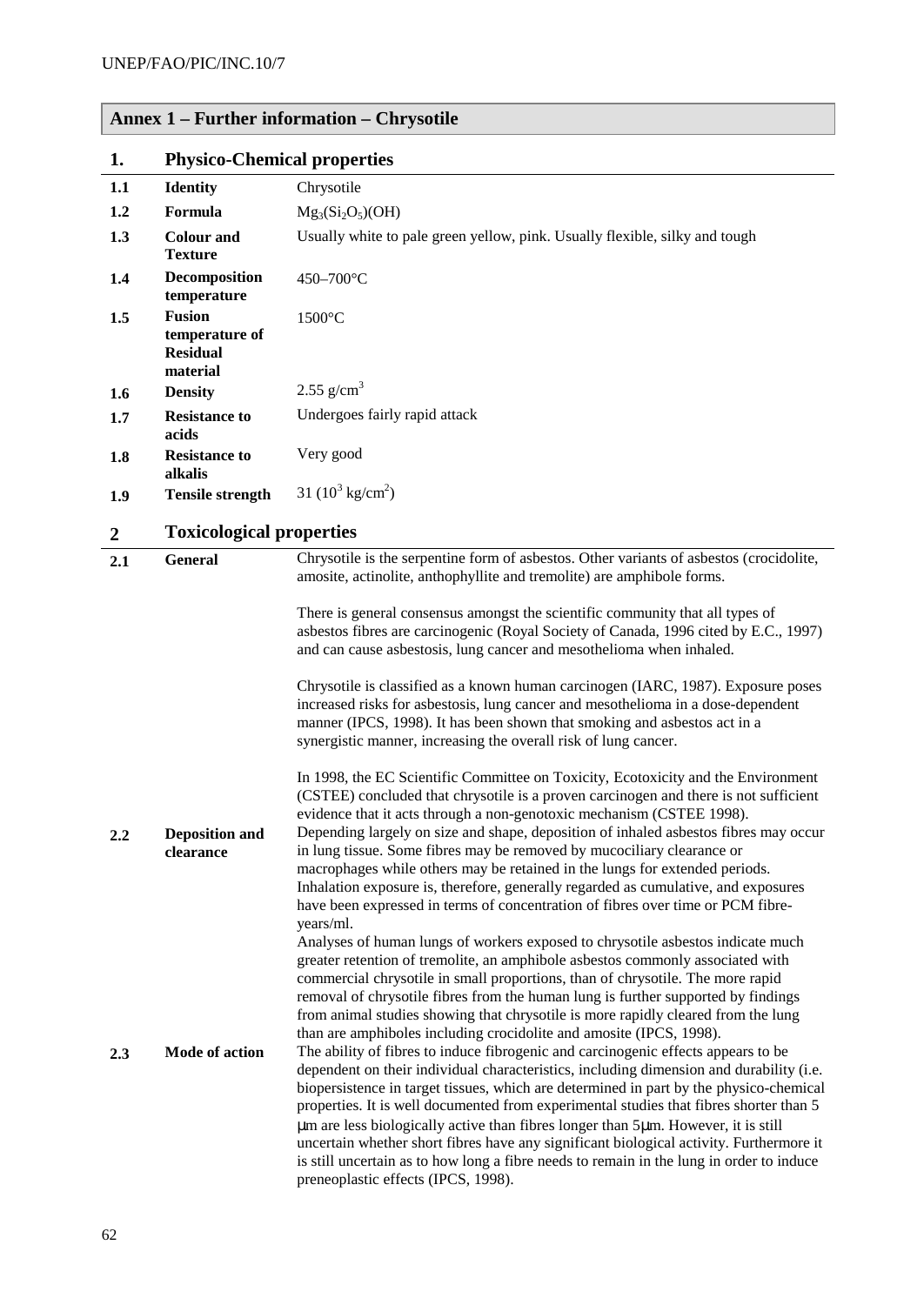IPCS (1998) concluded that the significance of physical and chemical properties (e.g. fibre dimension, surface properties) of fibres and their biopersistence in the lung in relation to their biological and pathogenic effects needs further elucidation.

#### **2.4 Effects on experimental animals** Results from animal studies reflect the known human health effects of asbestos. IARC (1987) reports that chrysotile produced mesothelioma and lung carcinomas in rats after inhalation and mesothelioma following intrapleural administration. Chrysotile induced mesothelioma in hamsters following intrapleural administration, and peritoneal mesothelioma in mice and rats following intraperitoneal administration. Results of experiments in which chrysotile was given orally to rats or hamsters have been equivocal. For most of these experiments, it is not known whether and to which extent the chrysotile was contaminated with amphiboles (IARC, 1987 cited by CSTEE, 1998). Since the publication of Environmental Health Criteria 53 (IPCS, 1986), there have been only a few studies in which possible harmful effects of the ingestion of chrysotile asbestos have been examined in experimental animals. All these studies gave negative findings.

Various experimental samples of chrysotile fibres have been shown in numerous long-term inhalation studies to cause fibrogenic and carcinogenic effects in laboratory rats. These effects include interstitial fibrosis and cancer in the lung and pleura (Wagner et al, 1984; Le Bouffant et al, 1987; Davis et al, 1986; Davis et al, 1988, Bunn et al, 1993, all cited IPCS, 1998). In most cases, there appears to be an association between fibrosis and tumours in the rat lung. Fibrogenic and carcinogenic effects have also been found in long-term animal studies using other modes of administration (e.g. intratracheal instillation and intrapleural or intraperitoneal injection) (Lemaire, 1985, 1991; Lemaire et al, 1985, 1989; Bissonnette et al 1989; Begin et al, 1987 and Sebastien et al, 1990, all cited IPCS, 1998).

Exposure/dose-response relationships for chrysotile-induced pulmonary fibrosis, lung cancer and mesothelioma have not been adequately investigated in long-term animal inhalation studies (IPCS, 1998).

In non-inhalation experiments (intrapleural and intraperitoneal injection studies), dose-response relationships for mesothelioma have been demonstrated for chrysotile fibres. However data from these studies may not be suitable for the evaluations of human risk inhalation exposure to fibres (Coffin et al, 1992; Fasske, 1988; Davis et al, 1986, all cited IPCS, 1998).

Overall, the available toxicological data provide clear evidence that chrysotile fibres can cause fibrogenic and carcinogenic hazard to humans even though the mechanisms by which chrysotile and other fibres cause fibrogenic and carcinogenic effects are not completely understood. The data however, are not adequate for providing quantitative estimates of the risk to humans. This is due to inadequate exposure-response data from inhalation studies, and there are uncertainties concerning the sensitivities of the animal studies predicting human risk (IPCS, 1998).

Carcinogenic effects have not been reported in several oral carcinogenicity studies (IPCS, 1998).

Chrysotile can cause asbestosis, lung cancer and mesothelioma in a dose-dependent manner (IPCS, 1998).

2.5.1 **Asbestosis** Asbestosis was the first asbestos-related lung disease to be recognised. It is defined as diffuse interstitial fibrosis of the lungs resulting from exposure to asbestos dust. It is this scarring of the lungs which reduces their elasticity and function resulting in breathlessness. It can appear and progress many years after the termination of exposure.

> Studies of workers exposed to chrysotile in different sectors have broadly demonstrated exposure-response or exposure-effect relationships for chrysotileinduced asbestosis, in so far as increasing levels of exposure have produced increases in the incidence and severity of disease. However, there are difficulties in defining

**2.5 Effects on humans**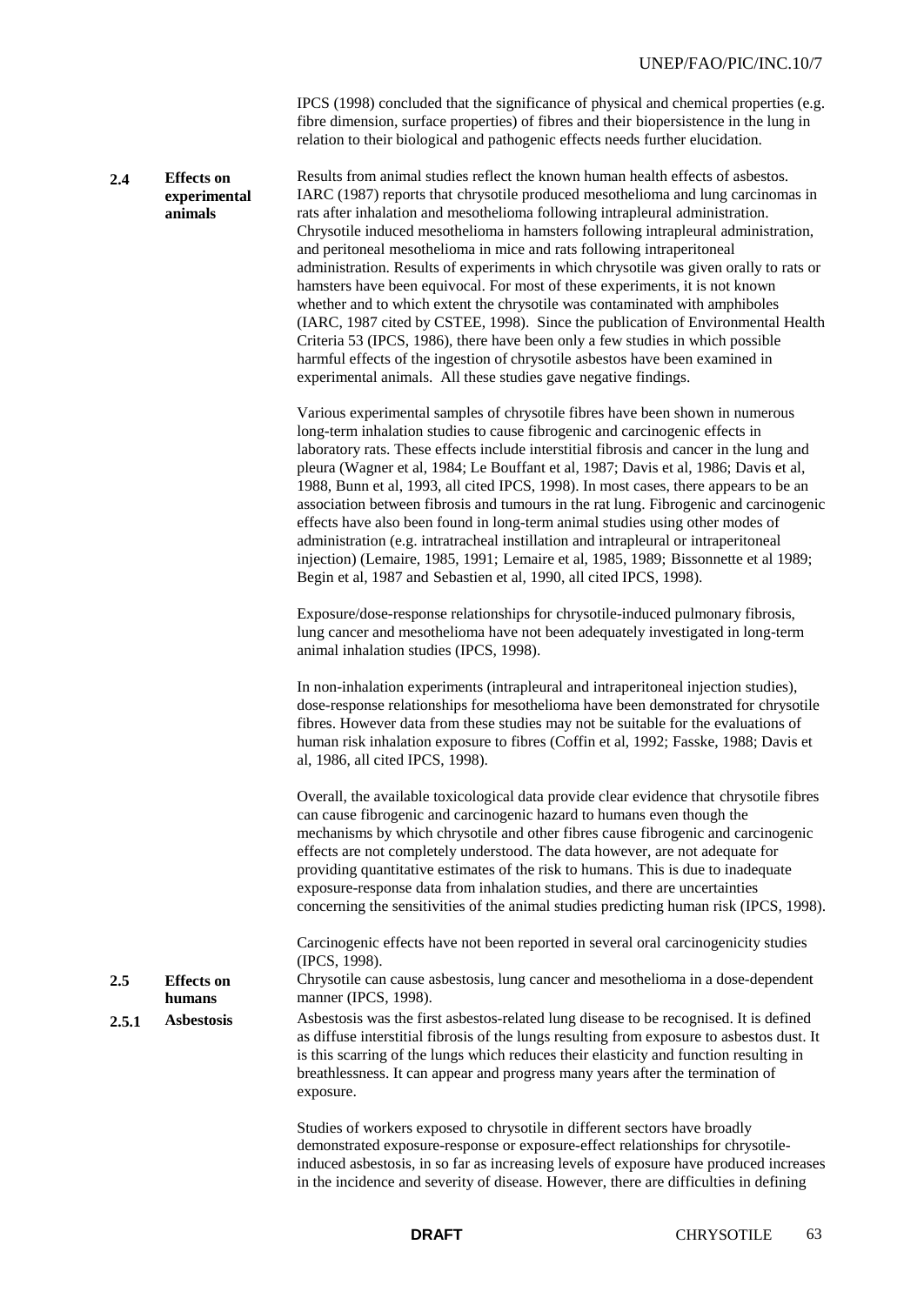this relationship, due to factors such as uncertainties in diagnosis and the possibility of disease progression on cessation of exposure (IPCS, 1998).

In addition, some variation in risk estimates is evident among the available studies. The reasons for the variations are not entirely clear, but may relate to uncertainties in exposure estimates, airborne fibre size distributions in the various industry sectors and statistical models. Asbestotic changes are common following prolonged exposures to 5 to 20 fibres/ml (IPCS, 1998).

**2.5.2 Lung cancer** The first reports (Gloyne, 1935; Lynch & Smith, 1935, both cited by IPCS, 1986), suggesting that asbestos might be related to lung cancer occurrence were followed by approximately 60 case reports over the next 20 years. The first epidemiological confirmation of this association was published by Doll (1955, cited by IPCS 1986). Since then, over 30 cohort studies (on various forms of asbestos) have been carried out in industrial populations in several countries. The majority, but not all, have shown an excess lung cancer risk (IPCS 1986*)*.

> Combined exposure to asbestos and cigarette smoke synergistically increases the risk of lung cancer (IPCS, 1986). Type of industrial process may affect the incidence of lung cancer, with some studies suggesting the effect is greater for textile workers*.* The variations may be related to the state and physical treatment of the asbestos in different situations, the dust clouds thus containing asbestos fibres of different physical dimensions (IPCS, 1986).

For chrysotile the overall relative risks for lung cancer are generally not elevated in the studies of workers in asbestos-cement production and in some of the cohorts of asbestos-cement production workers. The exposure-response relationship between chrysotile and lung cancer risk appears to be 10-30 times higher in studies of textile workers than in studies of workers in mining and milling industries. The relative risks of lung cancer in the textile manufacturing sector in relation to estimated cumulative exposure are, therefore, some 10-30 times greater than those observed in chrysotile mining. The reasons for this variation in risk are not clear, so several hypotheses, including variations in fibre size distribution, have been proposed (IPCS, 1998). **2.5.3 Mesothelioma** Pulmonary mesothelioma is a primary malignant tumour of the mesothelial surfaces, generally affecting the pleura and less commonly the peritoneum. Mesothelioma has been associated with occupational exposure to various types and mixtures of asbestos (including talc containing asbestos), although occupational exposures have not been identified in all cases. The long latency required for mesothelioma to develop after asbestos exposure has been documented in a number of publications. An increasing proportion of cases have been seen with increasing duration of exposure (IARC, 1987).

> Available information suggests that the capacity to cause mesothelioma is substantially less for chrysotile than for amphiboles (especially crocidolite) (IPCS, 1986).

> There is evidence that fibrous tremolite causes mesothelioma in humans. Since commercial chrysotile may contain fibrous tremolite, it has been hypothesized that the latter may contribute to the induction of mesothelioma in some populations exposed primarily to chrysotile. The extent to which the observed excesses of mesothelioma might be attributed to the fibrous tremolite content has not been resolved (IPCS, 1998).

**2.5.4 Other malignant diseases** The epidemiological evidence that chrysotile exposure is associated with an increased risk for cancer sites other than the lung or pleura is inconclusive. There is limited information on this issue for chrysotile per se, although there is some inconsistent evidence for an associated between asbestos exposure (all forms) and laryngeal, kidney and gastrointestinal tract cancers. A significant excess of stomach cancer has been observed in a study of Quebec chrysotile miners and millers, but possible confounding by diet, infections or other risk factors has not been addressed (IPCS, 1998). In predominantly "chrysotile"-exposed cohorts of workers, there is no consistent evidence of excess mortality from stomach or colorectal cancer.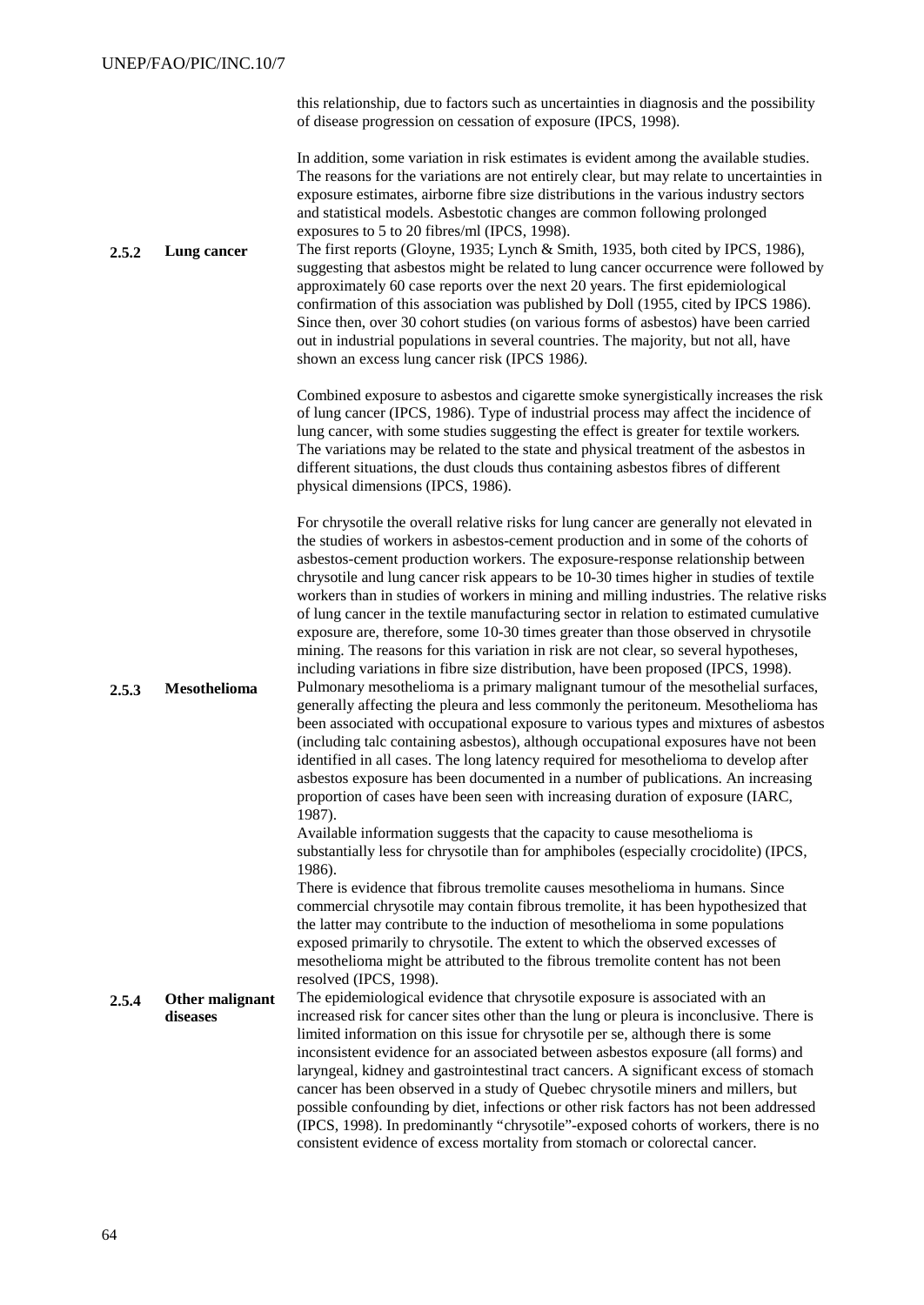#### **2.6 Summary of mammalian toxicity and overall evaluation** Fibrosis in many animal species, and bronchial and pleural carcinomas in the rat, have been observed following inhalation of chrysotile. In these studies there were no consistent increases in tumour incidence at other sites, and there is no convincing evidence that ingested asbestos is carcinogenic in animals (IPCS, 1986). Epidemiological studies, mainly on occupational groups, have established that all types of asbestos fibres are associated with diffuse pulmonary fibrosis (asbestosis), bronchial carcinoma (lung cancer), and primary malignant tumours of the pleura and peritoneum (mesothelioma). That asbestos causes cancers at other sites is less well established. Cigarette smoking increases the asbestosis mortality and the risk of lung cancer in persons exposed to asbestos but not the risk of mesothelioma (IPCS, 1986).

### **3 Human exposure/Risk evaluation**

| 3.1 | Food                     | The extent of asbestos contamination of solid foodstuffs has not been well studied.<br>Asbestos fibres have been detected in beverages. Up to 12 x $106$ fibres/litre have<br>been found in soft drinks (IPCS, 1986).                                                                                                                                                                                                                                                                                                                                                                                                                                                                                                                                                                                                                                      |
|-----|--------------------------|------------------------------------------------------------------------------------------------------------------------------------------------------------------------------------------------------------------------------------------------------------------------------------------------------------------------------------------------------------------------------------------------------------------------------------------------------------------------------------------------------------------------------------------------------------------------------------------------------------------------------------------------------------------------------------------------------------------------------------------------------------------------------------------------------------------------------------------------------------|
| 3.2 | Air                      | At remote rural locations, fibre levels ( $>$ 5µm) are generally < 1 fibre/litre (< 0.001<br>fibre/ml) and in urban air they range from < 1 to 10 fibres/litre $(0.001$ to $0.01$<br>fibres/ml) or occasionally higher. Airborne levels in residential areas in the vicinity<br>of industrial sources have been found to be within the range of those in urban areas<br>or occasionally slightly higher. Non-occupational indoor levels are generally within<br>the range found in ambient air. The major fibre type observed in the general<br>environment is chrysotile (IPCS, 1986; 1998).                                                                                                                                                                                                                                                              |
| 3.3 | Water                    | Available data on effects of exposure to chrysotile asbestos (specifically) in general<br>environment are restricted to those in populations exposed to relatively high<br>concentrations of chrysotile asbestos in drinking-water, particularly from serpentine<br>deposits or asbestos-cement pipe. These include ecological studies of populations in<br>Connecticut, Florida, California, Utah and Quebec, and a case-control study in Puget<br>Sound, Washington, USA (IPCS, 1998). On the basis of these studies, it was<br>concluded that there was little convincing evidence of an association between<br>asbestos in public water supplies and cancer induction. More recent identified studies<br>do not contribute additionally to our understanding of health risks associated with<br>exposure to chrysotile in drinking water (IPCS, 1998). |
| 3.4 | Occupational<br>exposure | The current main activities resulting in potential chrysotile exposure are: (a) mining<br>and milling; (b) processing into products (friction materials, cement pipes and sheet<br>gaskets and seals, paper and textiles' (c) construction, repair and demolition; (d)<br>transportation and disposal. The asbestos-cement industry is by far the largest user of<br>chrysotile fibres, accounting for about 85% for all use.                                                                                                                                                                                                                                                                                                                                                                                                                              |
|     |                          | Fibres are released during processing, installation and disposal of asbestos-<br>containing products, as well as through normal wear of products in some instances.<br>Manipulation of friable products may be an important source of chrysotile emission.                                                                                                                                                                                                                                                                                                                                                                                                                                                                                                                                                                                                 |
|     |                          | The conclusions and recommendations of the IPCS 1998 evaluation of chrysotile are<br>that:                                                                                                                                                                                                                                                                                                                                                                                                                                                                                                                                                                                                                                                                                                                                                                 |
|     |                          | Exposure to chrysotile asbestos poses increased risks for asbestosis, lung<br>a)<br>cancer and mesothelioma in a dose-dependent manner. No threshold has<br>been identified for carcinogenic risks.                                                                                                                                                                                                                                                                                                                                                                                                                                                                                                                                                                                                                                                        |
|     |                          | Where safer substitute materials for chrysotile are available, they should be<br>b)<br>considered for use.                                                                                                                                                                                                                                                                                                                                                                                                                                                                                                                                                                                                                                                                                                                                                 |
|     |                          | Some asbestos-containing products pose particular concern and chrysotile<br>c)<br>use in these circumstances is not recommended. These uses include friable<br>products with high exposure potential. Construction materials are of<br>particular concern for several reasons. The construction industry workforce<br>is large and measures to control asbestos are difficult to institute. In-place<br>building materials may also pose risk to those carrying out alterations,<br>maintenance and demolition. [Minerals] [materials] in place have the<br>potential to deteriorate and create exposures.                                                                                                                                                                                                                                                 |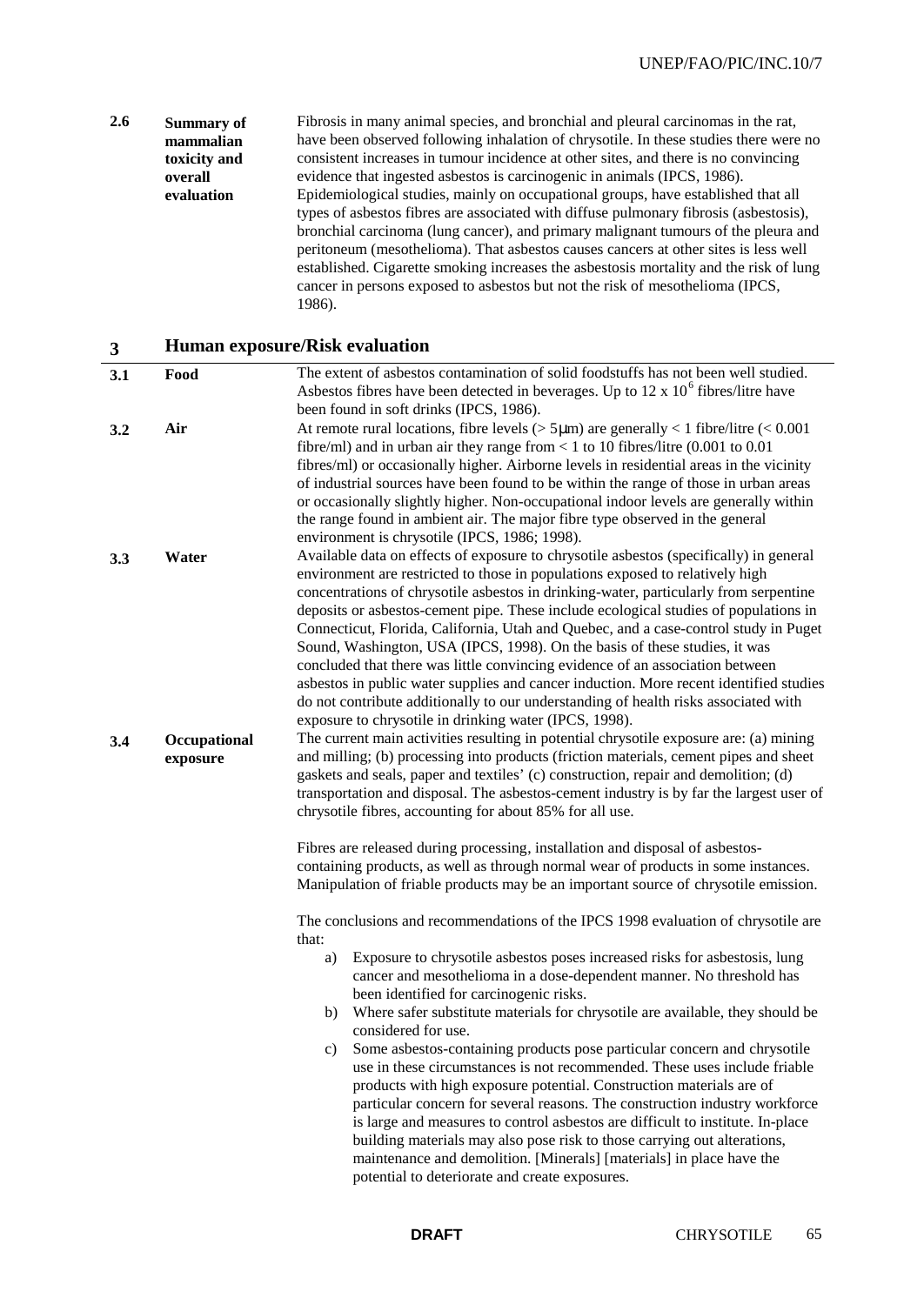| d) Control measures, including engineering controls and work practices,   |
|---------------------------------------------------------------------------|
| should be used in circumstances where occupational exposure to chrysotile |
| can occur. Data from industries where control technologies have been      |
| applied demonstrate the feasibility of controlling exposure to levels     |
| generally below 0.5 fibres/ml. Personal protective equipment can further  |
| reduce individual exposure where engineering controls and work practices  |
| prove insufficient.                                                       |

e) Asbestos exposure and cigarette smoking have been shown to interact to increase greatly the risk of lung cancer. Those who have been exposed to asbestos can substantially reduce their lung cancer risk by avoiding smoking.

The European Community notification noted that exposure of workers and other users of asbestos containing products is in general technically extremely difficult to control in practice, and may greatly exceed current limit values on an intermittent basis. It was recognized that a controlled and safe occupational use of asbestos could not be established for several working situations like e.g. building sites, repairs, or waste removal. For instance, working under conditions of 0.25 fibres/ml (at the level of the exposure limit value) was still associated with a 35 yr working-life chrysotileassociated cancer risk of 0.77% (0.63% of lung cancers and 0.14% of mesothelioma chrysotile-induced, respectively) when relating to the studies of Doll and Peto (1985). As asbestos was widely used and no safe concentration threshold could be established it was decided to severely restrict the use of asbestos.

The Chile notification noted that in general the highest exposures to asbestos are amongst the working population whether during manufacture of materials containing asbestos or during installation or demolition. In Chile this means in particular those workers who have been exposed to fibres from the manufacture of construction materials. In the case of brake linings or parts that contain asbestos, not only the workers who handle asbestos during manufacture are exposed to high risk, so are brake repair workshop mechanics who blow off the dust produced by wear. Health controls over this activity are very difficult to implement because of its very nature. In many cases, the workshops involved are small ones that do not have the occupational health means to control the risks. Members of the families of asbestos workers handling contaminated work clothes,

**3.5 Paraoccupational exposure** and, in some cases, members of the general population may be exposed to elevated concentrations of building materials for domestic application (e.g. asbestos-cement products and floor tiles), and elevated airborne levels have been measured during the manipulation of these materials (e.g. home construction and renovation by the home owner) (IPCS, 1986).

> The Chile notification notes that asbestos fibres are not easily released from asbestos in a cement matrix, in sheeting used in construction. However, people who cut or trim such sheeting using high-speed tools (circular saws or sanders) are exposed to risk from the asbestos-fibre dust given off.

**3.6 Public exposure** Fibres are released during processing, installation and disposal of asbestoscontaining materials.

> In studies reviewed, increases in lung cancer were not observed in four limited ecological epidemiological studies of populations in the vicinity of natural or anthropogenic sources of chrysotile (including the chrysotile mines and mills in Quebec) (IPCS, 1986.).

In general, as exposures experienced by the public will normally be considerably lower and less frequent than those experienced in the industrial environment, the expected lung cancer incidence in the public due to exposure to chrysotile will be lower than those estimated for workers.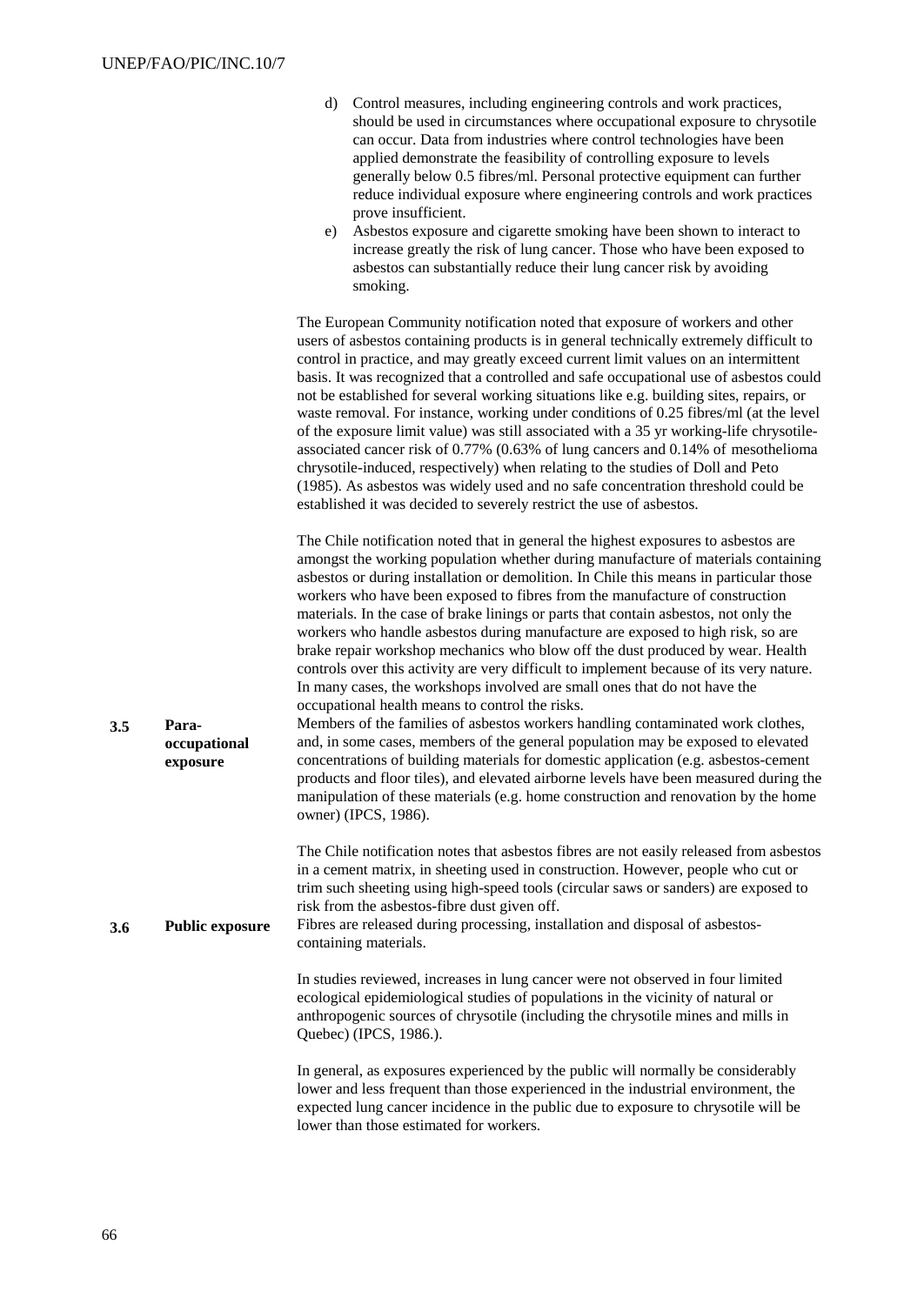The Internal Programme on Chemical Safety (IPCS) in assessing the risk to the public from asbestos exposure concluded that 'the risks of mesothelioma and lung cancer cannot be quantified and are probably undetectably low' and that 'the risk of asbestosis is virtually zero' (IPCS, 1986).

See also information in "occupational" and "para-occupational" sections above.

## **4 Environmental fate and effects**

Serpentine outcroppings occur world-wide. Mineral components, including chrysotile, are eroded through crustal processes and are transported to become a component of the water cycle, sediment population and soil profile. Chrysotile presence and concentrations have been measured in water, air and other units of the crust.

Chrysotile and its associated serpentine minerals chemically degrade at the surface. This produces profound changes in soil pH and introduces a variety of trace metals into the environment. This has in turn produced measurable effects on plant growth, soil biota (including microbes and insects), fish and invertebrates. Some data indicate that grazing animals (sheep and cattle) undergo changes in blood chemistry following ingestion of grasses grown on serpentine outcrops.

## **5 Environmental Exposure/Risk Evaluation**

Environmental effects are not relevant to the risk evaluation used to support the regulatory decisions.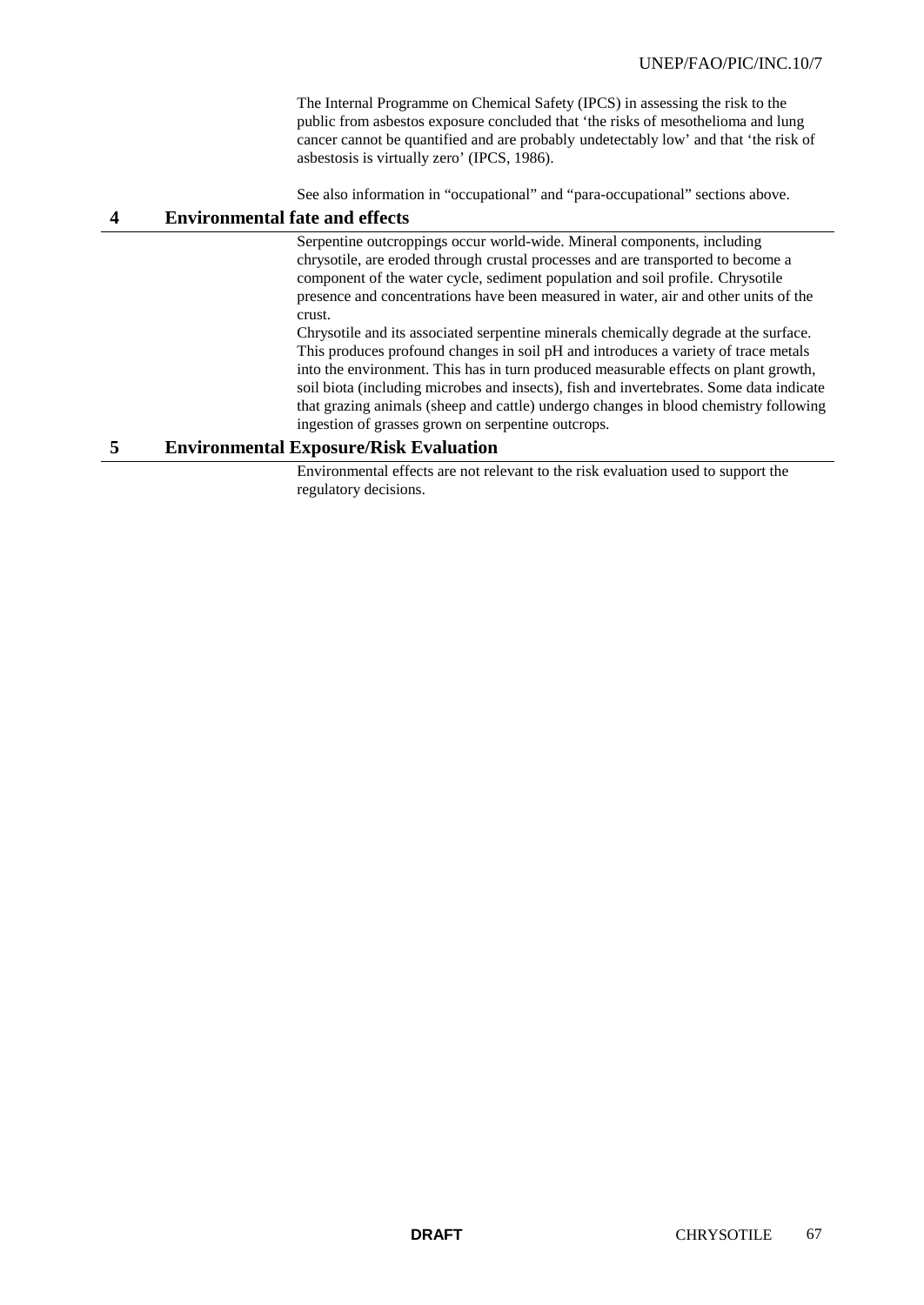# **Annex 2 – Details on final regulatory actions reported – Chrysotile**

# **Country Name: Chile**

| $\mathbf{1}$     | Effective date(s) of<br>entry into force of<br>actions | Supreme Decree No. 656 entered into force 180 days after its publication in the<br>Official Journal, on 12 July 2001.                                                                                                                                                                                                                                                                                                                                                                                                                         |
|------------------|--------------------------------------------------------|-----------------------------------------------------------------------------------------------------------------------------------------------------------------------------------------------------------------------------------------------------------------------------------------------------------------------------------------------------------------------------------------------------------------------------------------------------------------------------------------------------------------------------------------------|
|                  | Reference to the<br>regulatory<br>document             | Supreme Decree No. 656 of 12 September 2000, Official Journal, 13 January 2001                                                                                                                                                                                                                                                                                                                                                                                                                                                                |
| $\boldsymbol{2}$ | <b>Succinct details of</b><br>the final                | Production, importation, distribution, sale and use of crocidolite and any material or<br>product containing it are prohibited.                                                                                                                                                                                                                                                                                                                                                                                                               |
|                  | regulatory<br>action(s)                                | Production, importation, distribution, sale and use of construction materials containing<br>any type of asbestos are prohibited.                                                                                                                                                                                                                                                                                                                                                                                                              |
|                  |                                                        | Production, importation, distribution, sale and use of chrysotile, actinolite, amosite,<br>anthophyllite, tremolite and any other type of asbestos, or mixture thereof, for any<br>item, component or product that does not constitute a construction material are<br>prohibited, with certain specific exceptions.                                                                                                                                                                                                                           |
| $\mathbf{3}$     | <b>Reasons for action</b>                              | Human Health<br>To reduce exposure to asbestos amongst the working population during manufacture                                                                                                                                                                                                                                                                                                                                                                                                                                              |
|                  |                                                        | of material containing asbestos or during installation or demolition.                                                                                                                                                                                                                                                                                                                                                                                                                                                                         |
| 4                | <b>Basis for inclusion</b><br>into Annex III           |                                                                                                                                                                                                                                                                                                                                                                                                                                                                                                                                               |
| 4.1              | <b>Risk evaluation</b>                                 | The foreign literature and analysis of domestic cases of asbestosis and mesothelioma<br>indicate that those at greatest risk are workers who handle asbestos fibres for various<br>uses.                                                                                                                                                                                                                                                                                                                                                      |
|                  |                                                        | In Chile, this means in particular those workers who have been exposed to fibres from<br>the manufacture of construction materials.                                                                                                                                                                                                                                                                                                                                                                                                           |
|                  |                                                        | No epidemiological precedents are known that show that there is a risk to the<br>population from asbestos which is already included within a cement matrix in sheeting<br>used in construction, given that the asbestos fibres are not easily released from the<br>matrix. Nor is there any significant known risk from consuming water piped through<br>asbestos cement piping.                                                                                                                                                              |
|                  |                                                        | Nevertheless, people who cut or trim such sheeting using high-speed tools (circular<br>saws or sanders) are exposed to risk from asbestos-fibre containing dust given off.                                                                                                                                                                                                                                                                                                                                                                    |
|                  |                                                        | In the case of brake lining or parts that contain asbestos, not only the workers who<br>handle asbestos during manufacture are exposed to high risk, so are brake repair<br>workshop mechanics who blow off the dust produced by wear. It should be noted that<br>health controls over this activity are very difficult to implement because of its very<br>nature. In many cases, the workshops involved are small ones that do not have the<br>occupational health means to control the risks.                                              |
| 4.2              | Criteria used                                          | Unacceptable risk to workers.                                                                                                                                                                                                                                                                                                                                                                                                                                                                                                                 |
|                  |                                                        | All types of asbestos are hazardous to health to varying degrees depending on the<br>form of exposure (it has been shown that the risk is from inhalation), the class of<br>asbestos (blue asbestos is the most toxic), the size of the fibres, fibre concentration<br>and interaction with other factors (tobacco smoking potentiates the effects). Generally<br>speaking, the highest exposures are amongst the working population whether during<br>manufacture of the materials containing asbestos or during installation or demolition. |
|                  | <b>Relevance to other</b><br><b>States and Region</b>  | The regulatory action prohibits imports of asbestos in general, whatever the country of<br>origin. Therefore no country may export asbestos to Chile except in specific cases,<br>which exclude material and inputs for construction material and must be expressively<br>authorized by Health Authority.                                                                                                                                                                                                                                     |
| 5                | <b>Alternatives</b>                                    | It has been proved that it is feasible to replace asbestos with other fibres in<br>manufacturing fibre-cement materials and still obtain products of similar quality. In<br>fact, the company producing the greatest quantity of panels and sheeting for dwellings<br>in Chile has replaced asbestos with other fibres such as cellulose.                                                                                                                                                                                                     |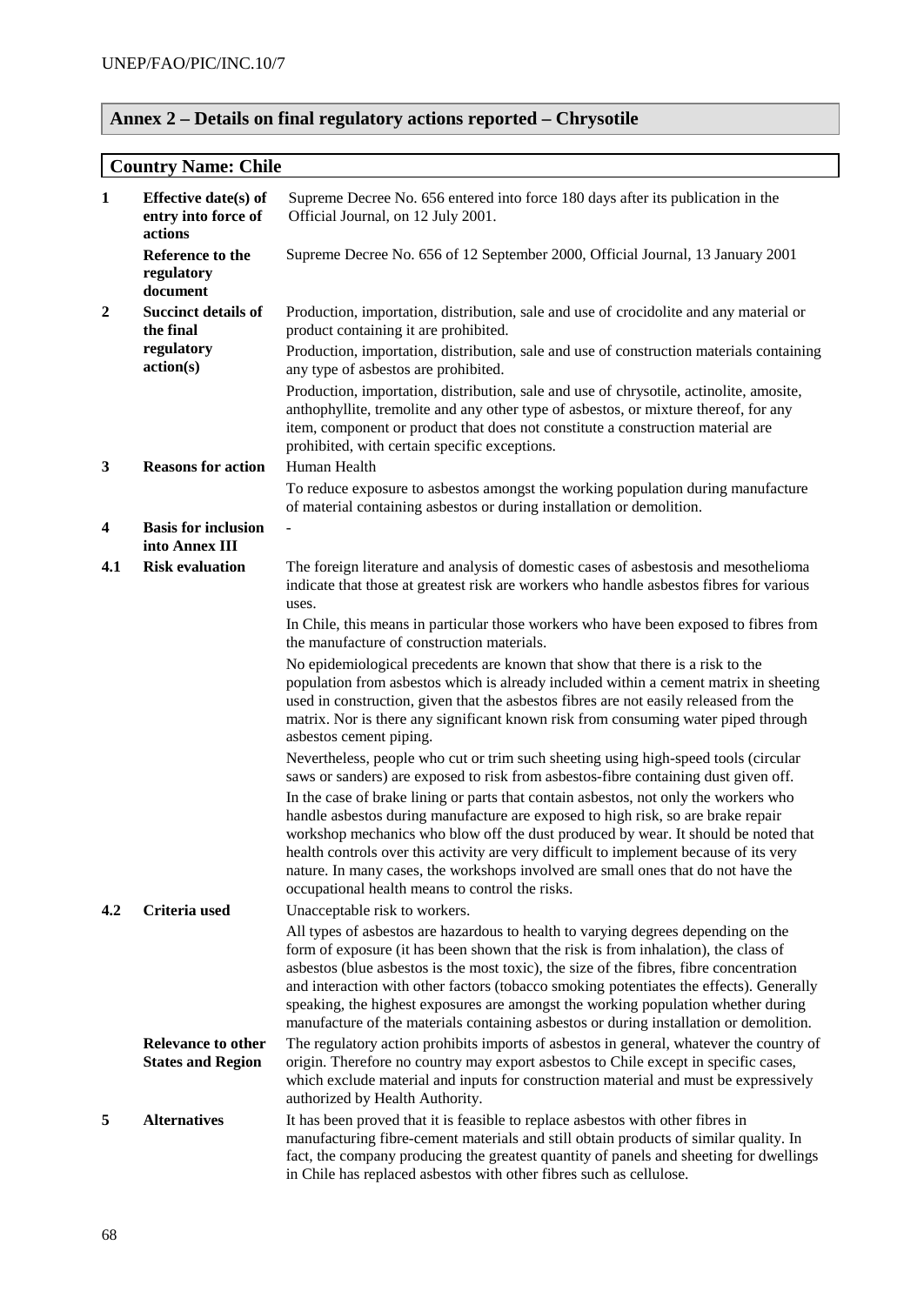In case of brake parts, asbestos-containing and asbestos-free brake pads and linings are in use until the existing in use asbestos-containing brake pads and linings at the time of publication of the prohibition should be replaced.

# **6 Waste**

- **management**
- 

**7 Other** Chrysotile is listed in the Chilean Regulations on Basic Sanitary and Environmental Conditions in Workplaces (Supreme Decree No. 594), with the classification: A.1 Proved Human Carcinogen.

> In accordance with the Chilean Regulations on Basic Sanitary and Environmental Conditions in Workplaces (Supreme Decree No. 594), chrysotile fibres exposure limit value for workers is 1.6 fibres/cc determined by means of a contrast microscope with magnifying potency of 400–450, in a sample from a membrane filter, counting fibres greater than 5 μm length and a ratio length to diameter equal to or greater than 3:1.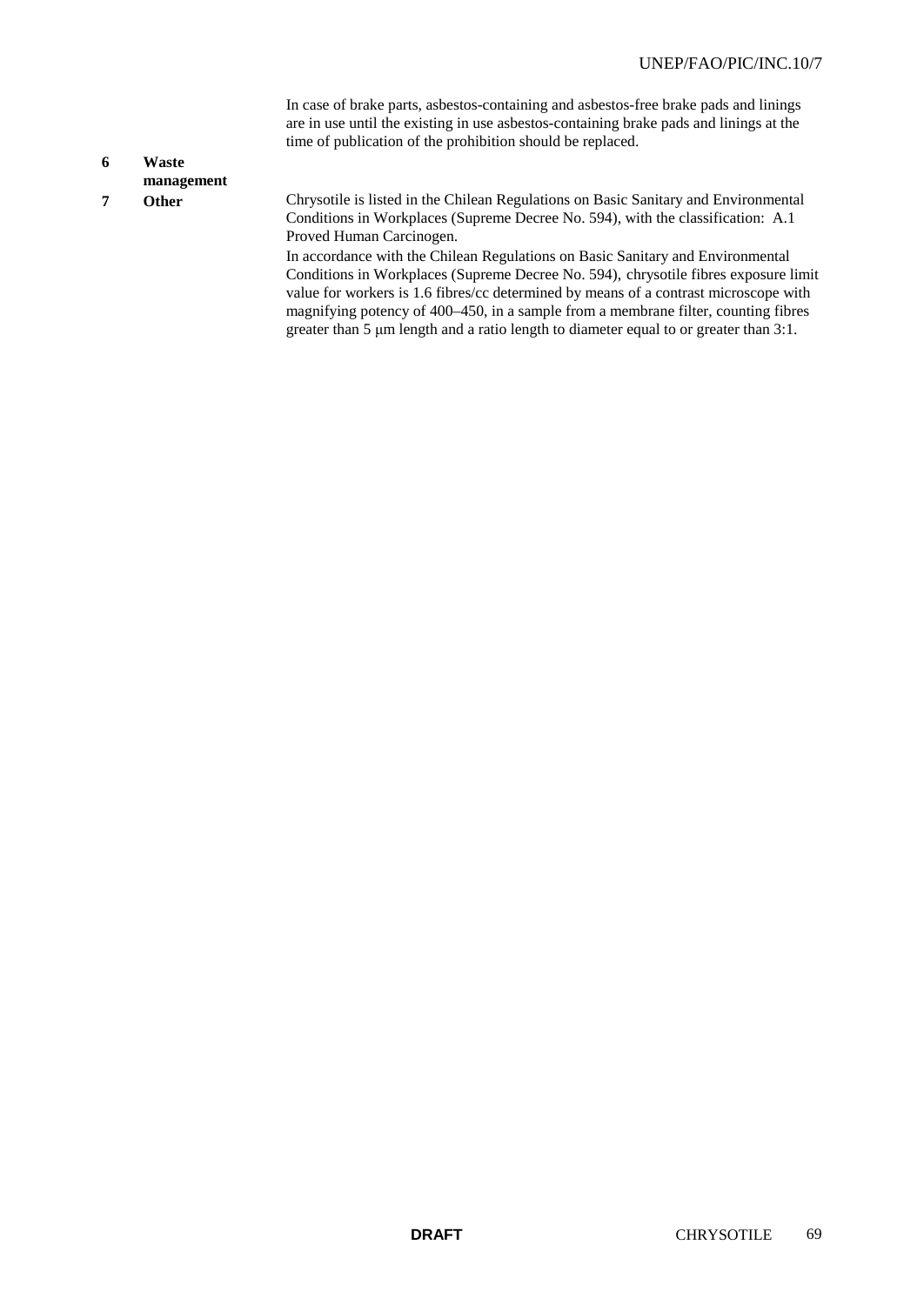# **Country Name: European Community**

| $\mathbf{1}$     | Effective date(s) of<br>entry into force of<br>actions             | Regulatory action was first taken in 1983, in relation to crocidolite. Subsequently,<br>such action has progressively been extended to all forms of asbestos. The latest<br>regulatory action entered in force on 26.8.1999 (OJ L 207 of 6.8 1999, p. 18).<br>Member States of the E.C. were obliged to implement the necessary national<br>legislation at the latest by $1st$ January 2005.                                                                                                            |  |  |  |
|------------------|--------------------------------------------------------------------|---------------------------------------------------------------------------------------------------------------------------------------------------------------------------------------------------------------------------------------------------------------------------------------------------------------------------------------------------------------------------------------------------------------------------------------------------------------------------------------------------------|--|--|--|
|                  | Reference to the<br>regulatory<br>document                         | Directive 1999/77/ E.C. of 26.7.1999 (Official Journal of the European Communities<br>(OJ) L207 of 6.8.99, p.18) adapting to technical progress for the sixth time Annex 1 to<br>Directive 76/769/EEC of 27.7.1976 (OJ L 262 of 27.9.1976, p.24). Other relevant<br>Regulatory Actions: Directives 83/478/EEC of 19.91983 (OJ L 263 of 24.9.1983,<br>p.33), 85/610/EEC of 20.12.1985 (OJ L 375 of 31.12.1985, p.1), 91/659/EEC of<br>3.12.1991 (OJ L 363 of 31.12.91, p.36)                             |  |  |  |
| $\boldsymbol{2}$ | <b>Succinct details of</b><br>the final<br>regulatory<br>action(s) | The placing on the market and use of chrysotile fibres and products containing these<br>fibres added intentionally are prohibited.                                                                                                                                                                                                                                                                                                                                                                      |  |  |  |
|                  |                                                                    | The placing on the market and use of chrysotile may be allowed by Member States for<br>diaphragms for existing electrolysis installations until they reach the end of their<br>service life, or until suitable asbestos-free substitutes become available, whichever is<br>the sooner. The derogation will be reviewed before 1 January 2008.                                                                                                                                                           |  |  |  |
|                  |                                                                    | The use of products containing asbestos fibres that were already installed and/or in<br>service before the implementation date of Directive 1999/77/ E.C. by the Member<br>State concerned could continue to be authorised until they are disposed of, or reach<br>the end of their service life. However, Member States could, for reasons of protection<br>of health, prohibit within their territory the use of such products before they are<br>disposed of or reach the end of their service life. |  |  |  |
| 3                | <b>Reasons for action</b>                                          | Prevent health effects (asbestosis, lung cancer, mesothelioma) for workers and general<br>public.                                                                                                                                                                                                                                                                                                                                                                                                       |  |  |  |
| 4                | <b>Basis for inclusion</b><br>into Annex III                       |                                                                                                                                                                                                                                                                                                                                                                                                                                                                                                         |  |  |  |
| 4.1              | <b>Risk evaluation</b>                                             | A comparison of asbestos with possible substitutes by the Scientific Committee on<br>Toxicity, Ecotoxicity and the Environment (CSTEE) concluded that all forms of<br>asbestos are carcinogenic to humans and are likely to present a greater risk than<br>substitutes (CSTEE, 1998).                                                                                                                                                                                                                   |  |  |  |
| 4.2              | Criteria used                                                      | Standard E.C. criteria used for evaluation of exposure.                                                                                                                                                                                                                                                                                                                                                                                                                                                 |  |  |  |
|                  | <b>Relevance to other</b><br><b>States and Region</b>              | Health problems similar to the ones experienced in the E.C. may occur in states where<br>the substance is used in industrial plants and/or as building material, especially in<br>developing countries, where the use of asbestos is still growing. A ban protects health<br>of workers and of the general public.                                                                                                                                                                                      |  |  |  |
| 5                | <b>Alternatives</b>                                                | The risk assessment under taken by the CSTEE on chrysotile asbestos and candidate<br>substitutes concludes that, both for the induction of lung and pleural cancer and lung<br>fibrosis and for other effects, it is unlikely that the alternatives cellulose fibres, PVA<br>fibres or P-aramid fibres pose an equal or greater risk than chrysotile asbestos. With<br>regard to carcinogenesis and induction of lung fibrosis the risk is regarded to be lower<br>(CSTEE, 1998).                       |  |  |  |
| 6                | Waste<br>management                                                | In accordance with Council Directive 87/217/EEC (OJ L 85, 28.3.1987, p.40), as<br>amended by Council Directive 91/692/EEC (OJ L 377, 31.12.1991, p.48) on the<br>demolition of buildings, structures and installations containing asbestos and the<br>removal of asbestos or materials containing asbestos therefrom or materials containing<br>asbestos involving the release of asbestos fibres or dust must not cause significant<br>environmental pollution.                                        |  |  |  |
|                  |                                                                    | Construction materials have been classified as hazardous waste and will thus, as from<br>1 January 2002, have to be disposed of in line with the obligations laid down in<br>Council Directive 91/689/EEC (OJ L 377, 31.12.1991, p.20). In addition, the<br>Commission is considering measures to promote the practice of selective demolition<br>in order to segregate the hazardous waste present in construction materials and ensure<br>their safe disposal.                                        |  |  |  |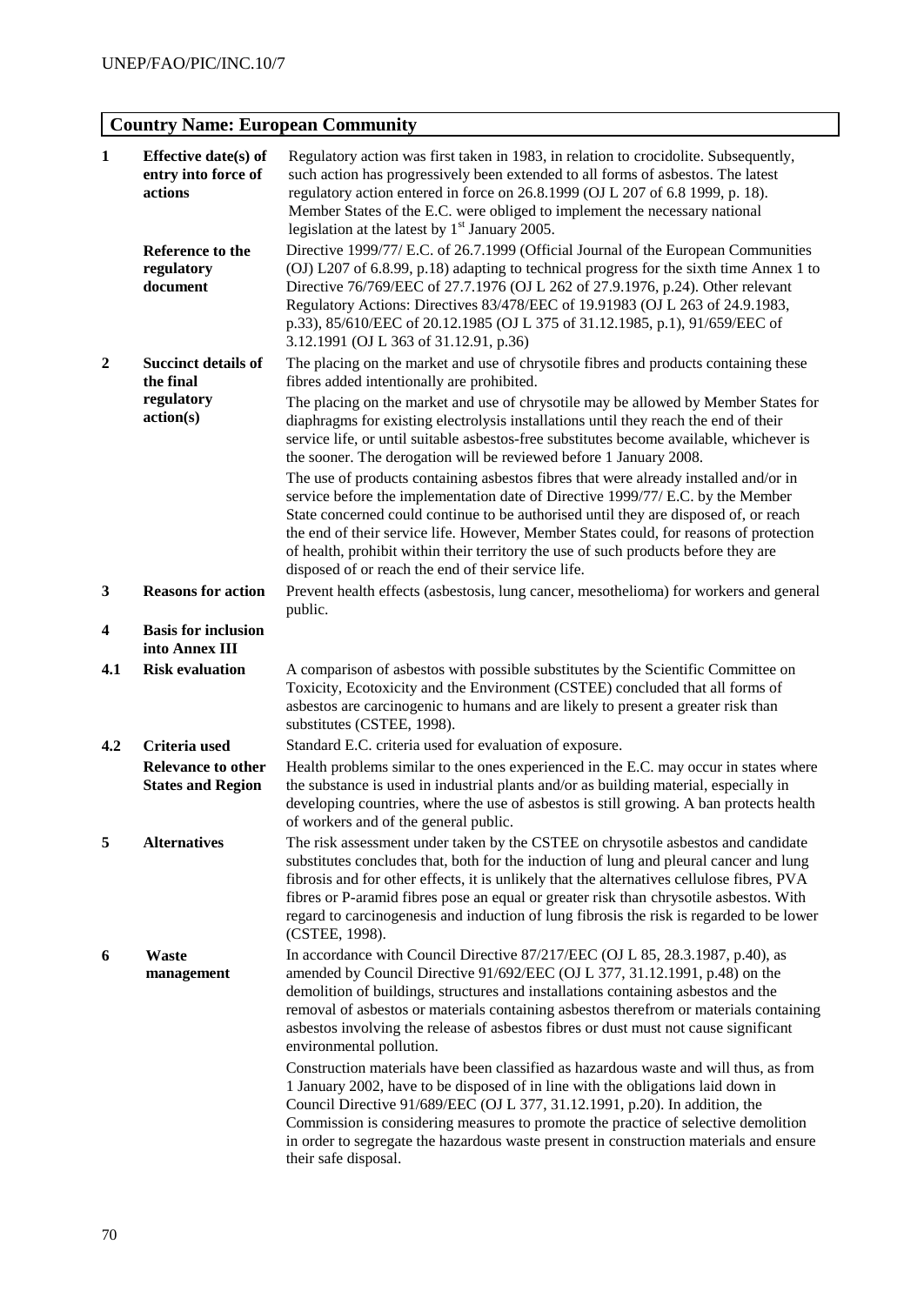**7 Other** In accordance with Council Directive 83/477/EEC (OJ L 263, 24.9.1983, p.25), as amended by Council Directive 91/382/EEC (OJ L 206, 29.7.1991, p.16) the European Community exposure limit values for workers are currently 0.6 fibres/ml for chrysotile. Exposure limit values for workers: Proposal still under consideration before the Council and the European Parliament: in 2001 the European Commission proposed (OJ C 304 E 30/10/2001, p.175) that these limits be replaced by a reduced, single limit value of 0.1 fibres/ml for all forms of asbestos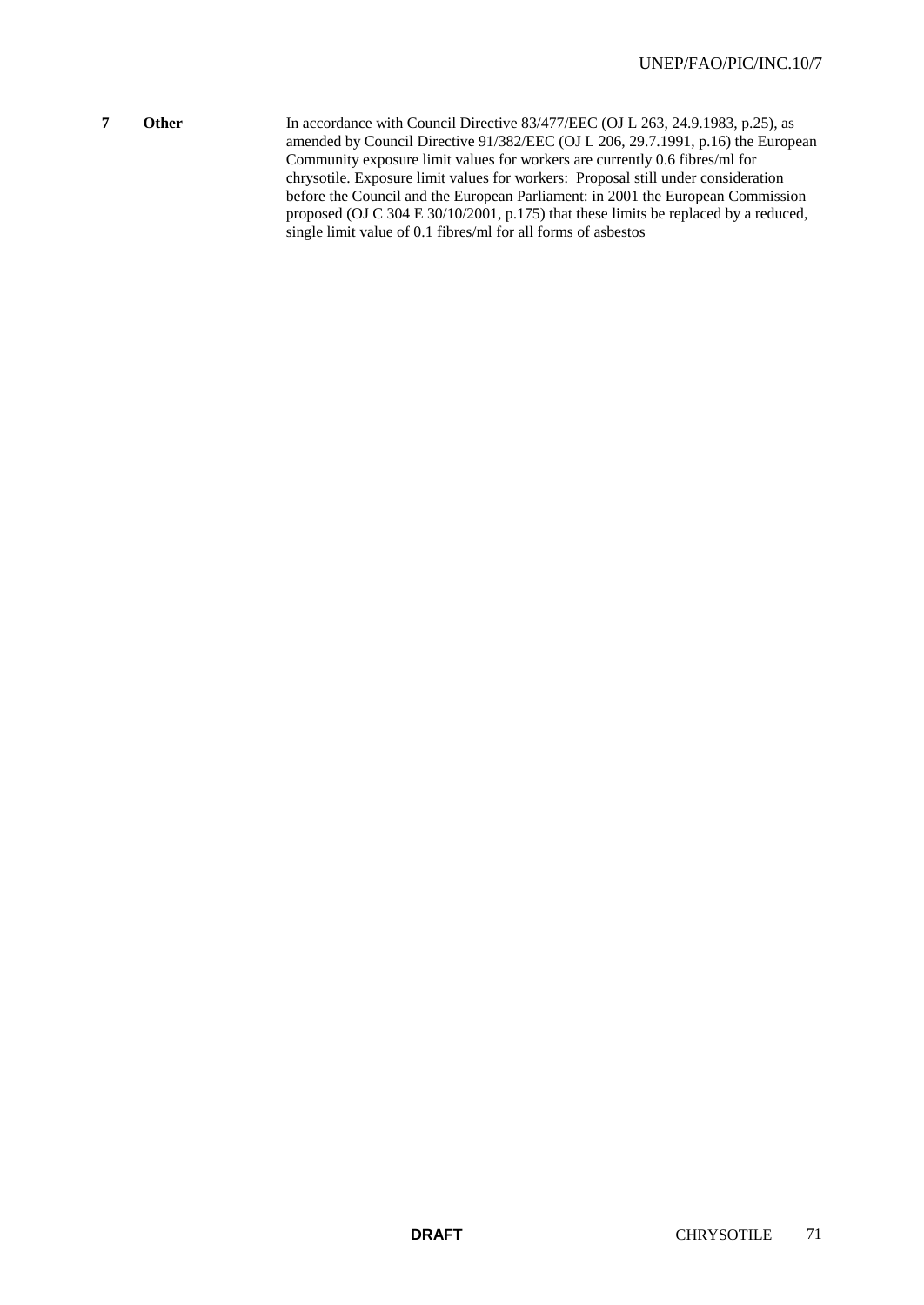## **Annex 3 – Addresses of designated national authorities**

| <b>CHILE</b>                                 |              |                      |  |  |  |  |
|----------------------------------------------|--------------|----------------------|--|--|--|--|
| Head, Department of Environmental Programmes | <b>Phone</b> | $+562641244/6649086$ |  |  |  |  |
| Ministry of Health                           | Fax          | $+5626397110$        |  |  |  |  |
| Health Subsecretariat                        | <b>Telex</b> |                      |  |  |  |  |
| <b>Environmental Health Division</b>         | e-mail       | jmonreal@netline.cl  |  |  |  |  |
| Estado No. 360, Oficina No. 801              |              |                      |  |  |  |  |
| Santiago                                     |              |                      |  |  |  |  |
| Chile                                        |              |                      |  |  |  |  |
| Mr Julio Monreal Urrutia                     |              |                      |  |  |  |  |
|                                              |              |                      |  |  |  |  |

#### **EUROPEAN COMMUNITY CP** DG Environment European Commission Rue de la Loi 200 B-1049 Brussels Belgium *Klaus Berend* **Phone**  $+32\ 2\ 2994860$ <br>**Fax**  $+32\ 2\ 2$ *Fax* + 32 2 2956117 *Telex e***-***mail* Klaus.berend@cec.eu.int

**C** Industrial chemicals **CP** Pesticides, industrial chemicals **P** Pesticides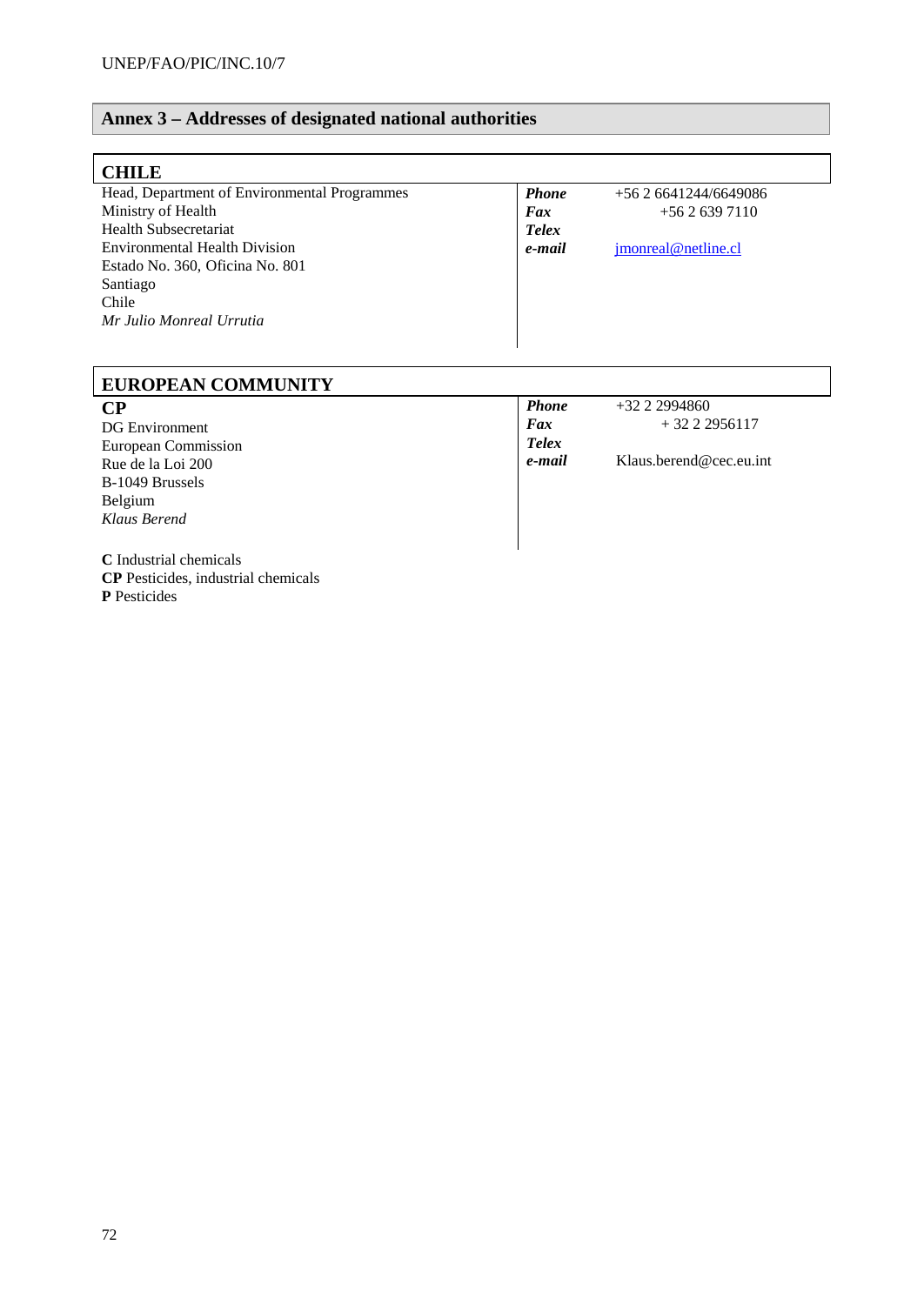## **Annex 4 – References - Chrysotile**

## **Regulatory action**

Chile

Supreme Decree No. 656 of 12 September 2000, Official Journal, 13 January 2001

## European Community

Directive 1999/77/ E.C. of 26.7.1999 (Official Journal of the European Communities (OJ) L207 of 6.8.99, p.18) adapting to technical progress for the sixth time Annex 1 to Directive 76/769/EEC of 27.7.1976 (OJ L 262 of 27.9.1976, p.24). Other relevant Regulatory Actions: Directives 83/478/EEC of 19.91983 (OJ L 263 of 24.9.1983, p.33), 85/610/EEC of 20.12.1985 (OJ L 375 of 31.12.1985, p.1), 91/659/EEC of 3.12.1991 (OJ L 363 of 31.12.91, p.36)

## **Other Documents**

Begin R, Masse S, Rola-Pleszczynski M, Boctor M & Drapeau G (1987) Asbestos exposure dose – bronchoalveolar milieu response in asbestos workers and the sheep model: evidences of a threshold for chrysotile-induced fibrosis. In: Fisher GL & Gallo MA ed. Asbestos toxicity. New York, Basel, Marcel Dekker Inc., pp 87-107.

Bissonnette E, Dubois C, & Rola-Pleszczynski M (1989) Changes in lymphocyte function and lung histology during the development of asbestosis and silicosis in the mouse. Res Commun Chem Pathol Pharmacol, 65: 211-227.

Bunn W B, Bender JR, Hesterberg TW, Chase G R, & Konzen J L (1993) Recent studies of man-made vitreous fibers: Chronic animals inhalation studies. J Occup Med, 35: 101-113.

Coffin D L, Cook P M & Creason J P (1992) Relative mesothelioma induction in rats by mineral fibres: comparison with residual pulmonary mineral fibre number and epidemiology. Inhal Toxicol, 4: 273-300

CSTEE (1998) Scientific Committee on Toxicity, Ecotoxicity and the Environment (CSTEE) – Opinion on Chrysotile asbestos and candidate substitutes expressed at the  $5<sup>th</sup>$  CSTEE plenary meeting, Brussels, 15 September 1998 http://europa.eu.int/comm/food/fs/sc/sct/out17\_en.html

Davis J M G, Addison J, Bolton R E, Donaldson K, & Jones A D. (1986) Inhalation and injection studies in rats using dust samples from chrysotile asbestos prepared by a wet dispersion method. Br J Path 67: 113- 129.

Davis J M G, Bolton R E, Douglas A N, Jones AD, & Smith T (1998) The effects of electrostatic charge on the pathogenicity of chrysotile asbestos. Br J Ind Med, 45: 337-345.

Directive 1999/77/ E.C. of 26.7.1999 (Official Journal of the European Communities (OJ) L207 of 6.8.99, p.18) adapting to technical progress for the sixth time Annex I to Directive 76/769/EEC of 27.7.1976 (OJ L 262 of 27.9.1976, p. 24).

Directive 2001/59/ E.C. of 6.8.2001 (Official Journal of the European Communities (OJ)) L225/1.

Doll R (1955) Mortality from lung cancer in asbestos workers. British Journal of Industrial Medicine 12: 81- 86

Doll R & Peto J (1985) Asbestos: Effects on health of exposure to asbestos, Report commissioned by the **HSE** 

Dunnigan J (1988) Linking chrysotile asbestos with mesothelioma. American Journal of Industrial Medicine 14: 205-209

E.C. (1997) European Commission DGIII, Environmental Resources Management. Recent assessments of the hazards and risks posed by asbestos and substitute fibres, and recent regulation of fibres worldwide. Oxford.